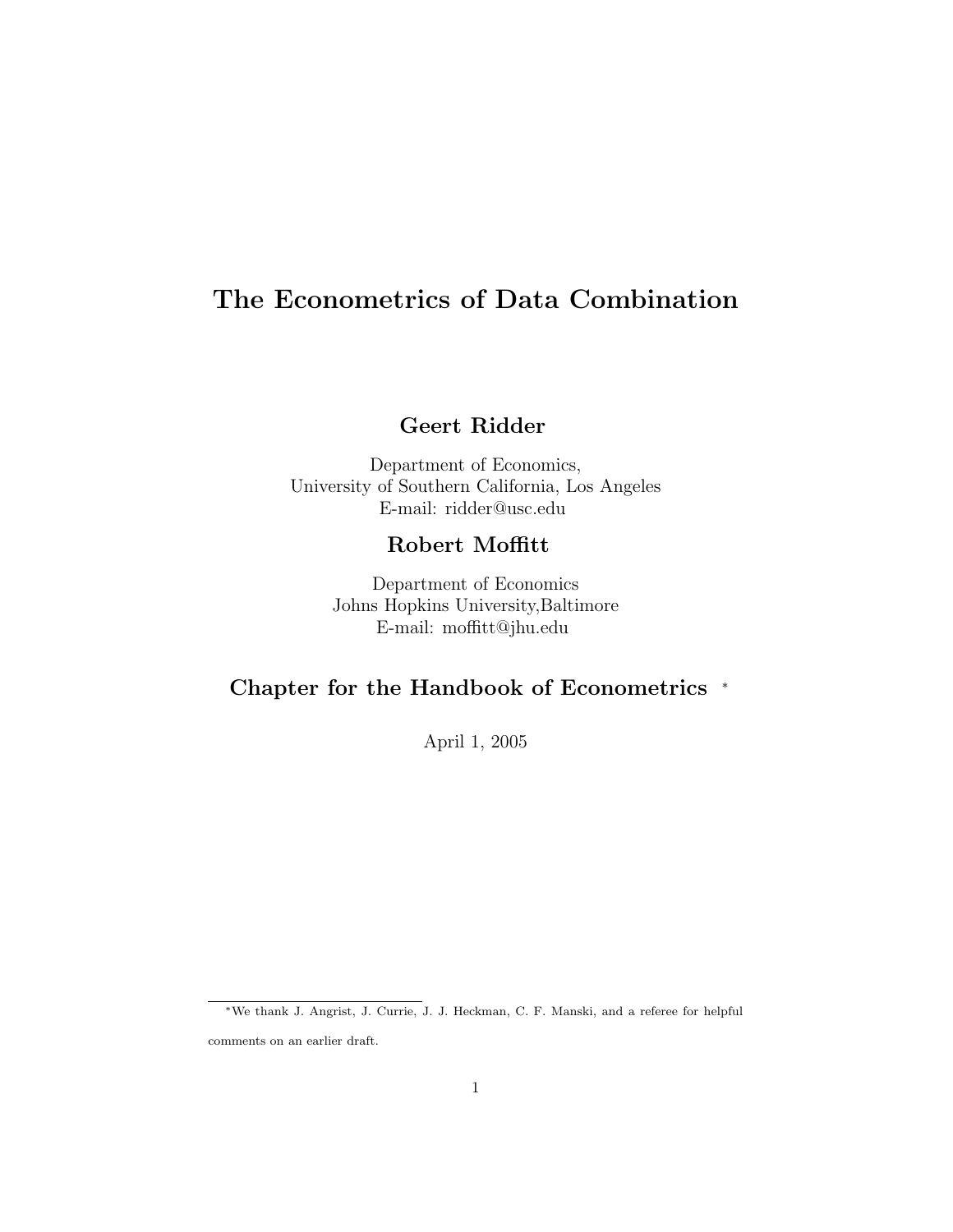## Contents

### 1. Introduction

- 2. Merging samples with common units
- 2.1. Broken random samples
- 2.2. Probabilistic record linkage
	- 2.2.1. Matching with imperfect identifiers
	- 2.2.2. Matching errors and estimation

#### 3. Independent samples with common variables

3.1. Fréchet bounds and conditional Fréchet bounds on the joint distribution

3.2. Statistical matching of independent samples

4. Estimation from independent samples with common variables

- 4.1. Types of inference
- 4.2. Semi- and non-parametric inference
	- 4.2.1. Conditional independence
	- 4.2.2. Exclusion restrictions
- 4.3. Parametric inference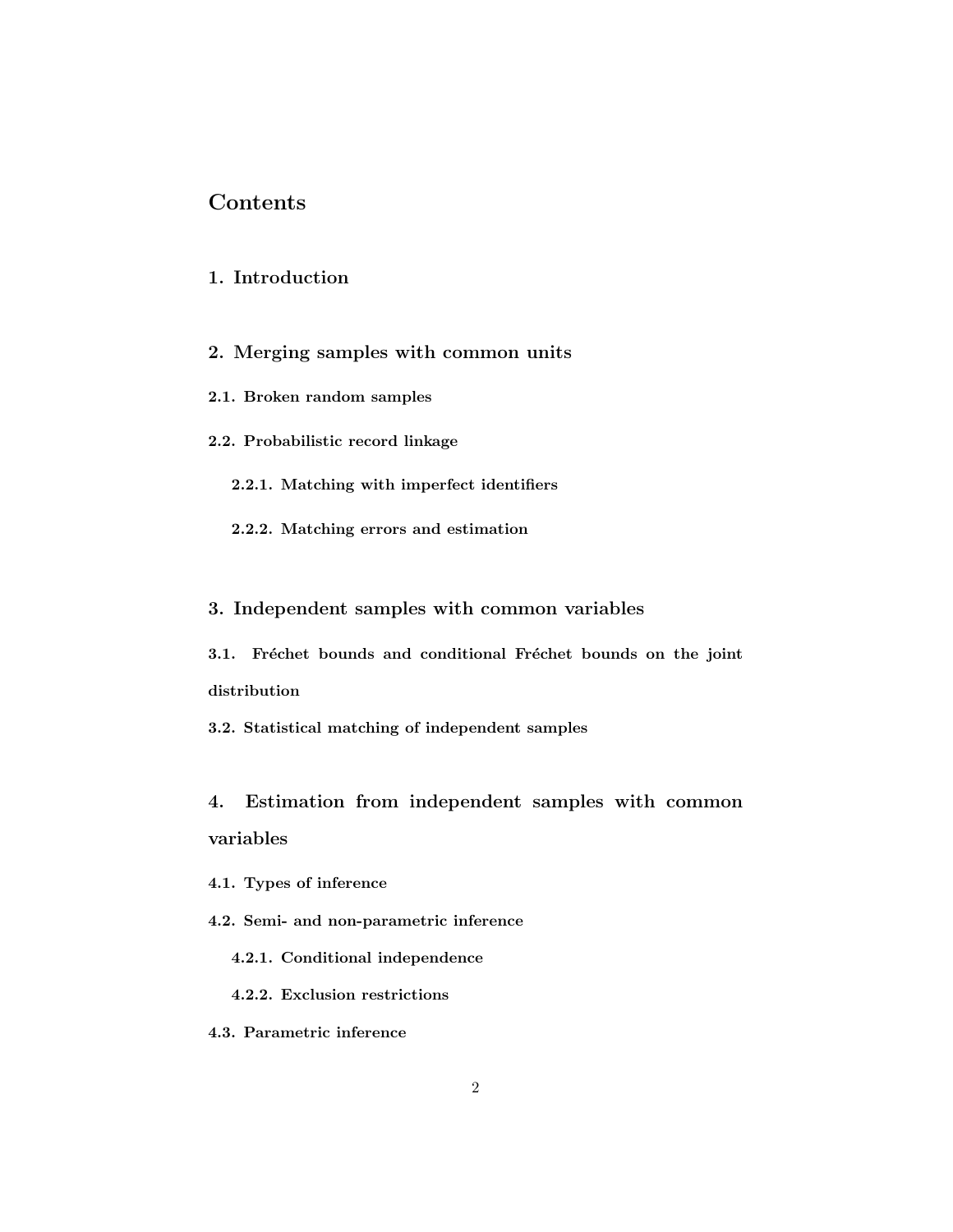- 4.3.1. Conditional independence
- 4.3.2. Exclusion restrictions
- 4.4. The origin of two-sample estimation and applications
- 4.5. Combining samples to correct for measurement error
- 5. Repeated cross-sections
- 5.1. General principles
- 5.2. Consistency and related issues
- 5.3. Binary choice models
- 5.4. Applications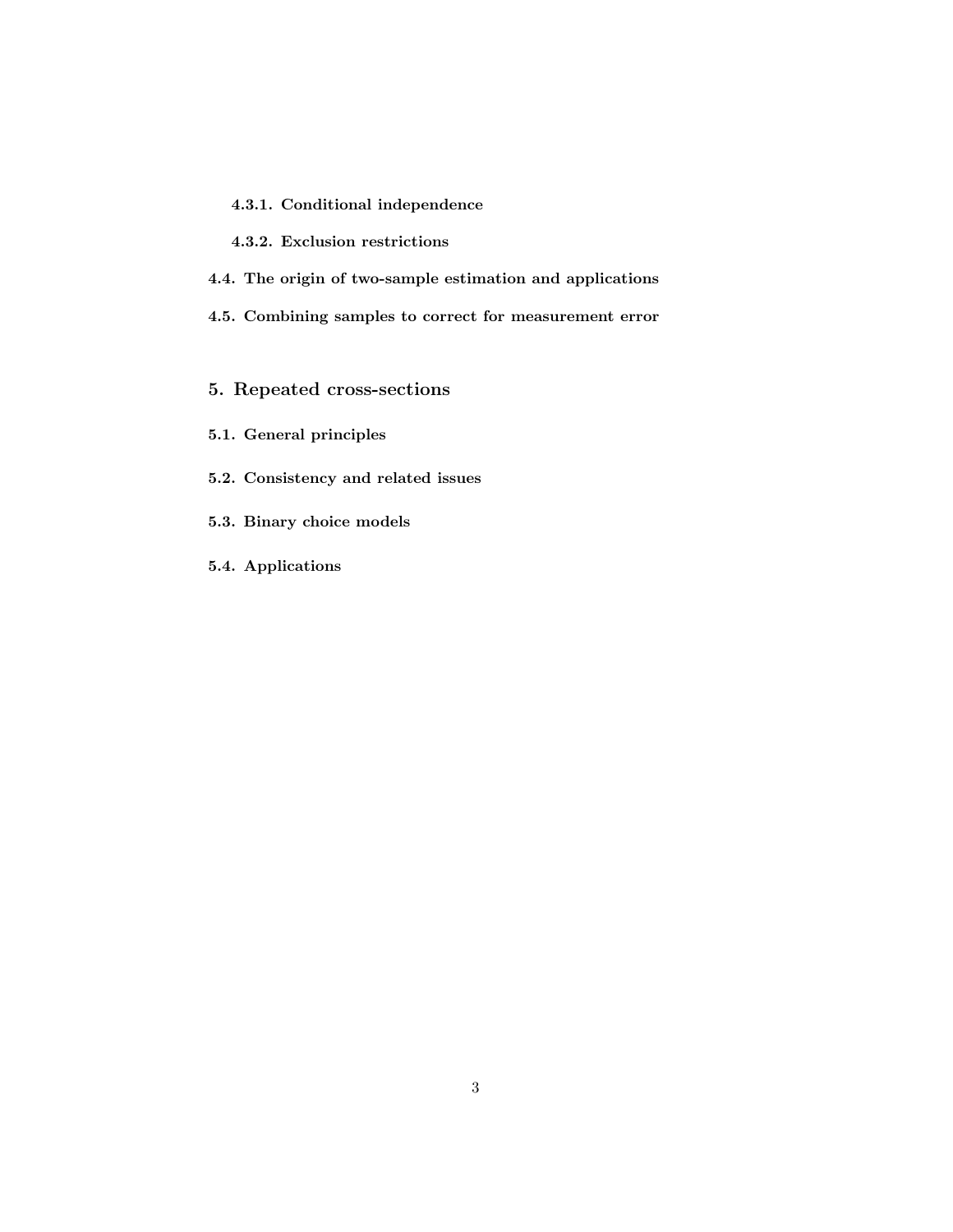## 1 Introduction

Economists who use survey or administrative data for inferences regarding a population may want to combine information obtained from two or more samples drawn from the population. This is the case if there is no single sample that contains all relevant variables. A special case occurs if longitudinal or panel data are needed, while only repeated cross-sections are available.

There are good reasons why data sets often do not have all relevant variables. If the data are collected by interview, it is advisable to avoid long questionnaires. If the data come from an administrative file, usually only variables that are relevant for the eligibility for a program and for the determination of the benefits or payments associated with that program are included. Hence, unless a survey was designed to include all the relevant variables for a particular research project, there is no single data set that contains all variables of interest. However, often the variables are available in two or more separate surveys. In that case it is natural to try to combine the information in the two surveys to answer the research question.

In this chapter we survey sample combination. What can be learned by combining two or more samples depends on the nature of the samples and the assumptions that one is prepared to make. If two (or more) samples from the same population are combined, there are variables that are unique to one of the samples and variables that are observed in each sample. To be specific, consider a population and assume that for each member of the population we can define the variables  $Y, Z, X$ . Sample A contains the variables  $Y, Z$  and sample B the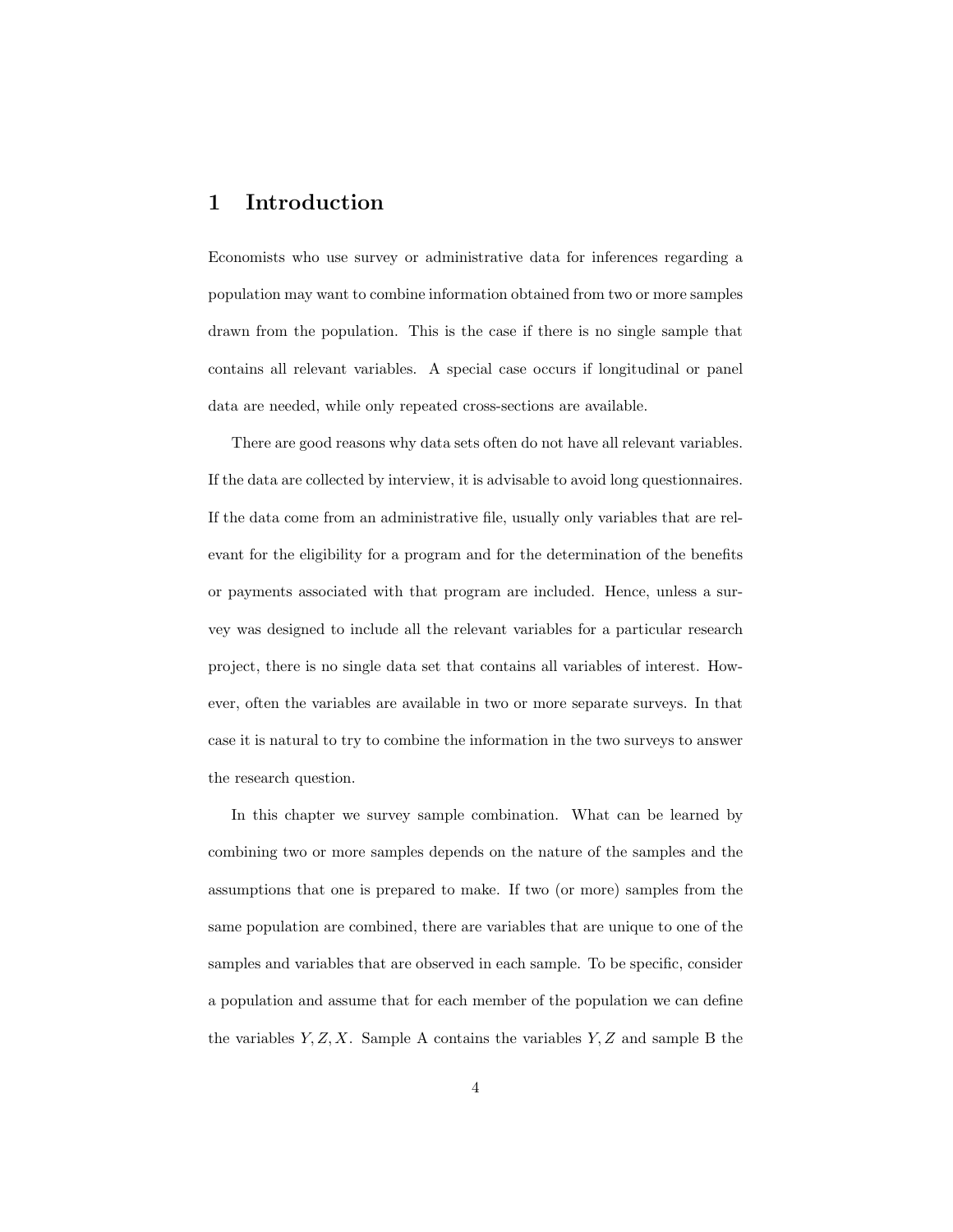variables  $X, Z$ . The variables in Y are unique to sample A and those in X are unique to sample B. Hence, we have random samples from overlapping (in variables) marginal distributions.

How one uses this information depends on the goal of the study. We distinguish between

- (i) Identification and estimation of the joint distribution of  $X, Y, Z$ . This was the original motivation for the type of sample merging that is discussed in section 3.2. The hope was that with the merged sample the distributional impact of taxes and social programs could be studied. An example is a study of the effect of a change in the tax code on the distribution of tax payments. In principle, tax returns contain all the relevant variables. However, if the change depends on variables that did not enter the tax code before, or if it is desired to estimate the effect for specific subgroups that are not identifiable from the tax returns, the need arises to obtain the missing information from other sources. The joint distribution is also the object of interest in nonparametric (conditional) inference. This is obviously the most ambitious goal.
- (ii) Estimation of economic models that involve  $X, Y, Z$  (or a subset of these variables). Such models are indexed by a vector of parameters  $\theta$  that is of primary interest, and, as will become clear in section 4.3, parametric restrictions are helpful (but not necessary) in securing identification by sample combination. An example is the estimation of the effect of age at school entry on the years of schooling by combining data from the US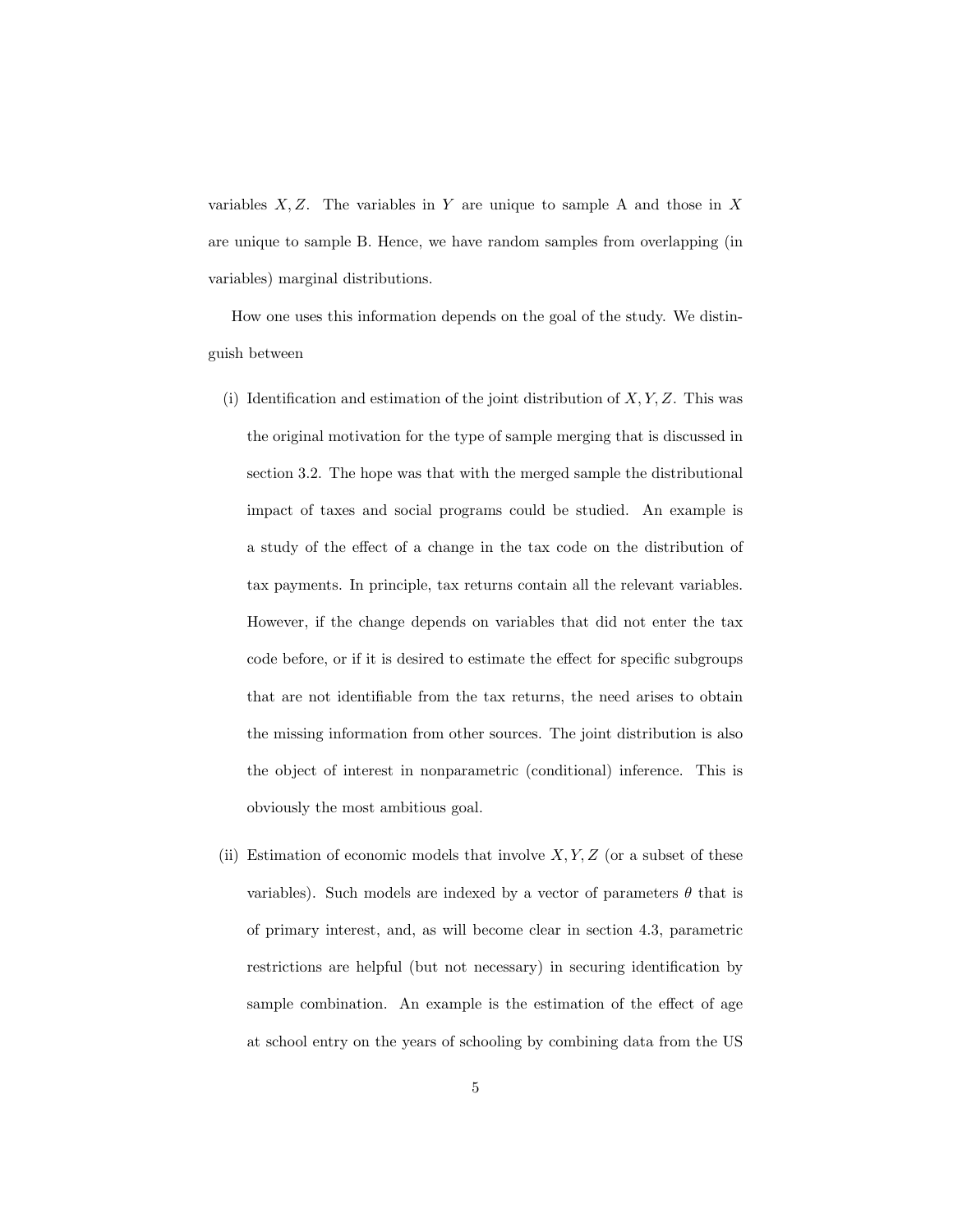censuses in 1960 and 1980 (Angrist and Krueger, 1992).

(iii) Estimation of an economic model with mismeasured variables. In this case sample A contains  $Y, X, Z$  and sample B  $X^*, Z$  with  $X^*$  the correct value and  $X$  the mismeasured value of the same variable, e.g. income. If  $X$  is self-reported income, this variable may be an imperfect indicator of true income X<sup>∗</sup> . A better indicator is available in administrative data, e.g. tax records. Hence, it is desirable to combine these samples to obtain a dataset that has both the correctly measured variable and Y. Again this was a motivation for the type of sample merger discussed in section 3.2. In section 4.5 we show that sample merger is not necessary to avoid measurement error bias.

For problems of type (i) there are a number of methods that merge the samples A and B into one sample that is treated as a random sample from the joint distribution of X, Y, Z. Because the common variables  $Z^1$  are often not of independent interest, we assume for the moment that the researcher is satisfied with a random sample from the joint distribution of  $X, Y$ . Sample merging is discussed in sections 2 and 3. Its success depends on two factors: (i) the number of members of the population that are in both samples, and (ii) the degree to which these common members can be identified from the common variables Z. In the simplest case Z identifies members of the population uniquely, for instance if Z is an individual's Social Security Number or some other unique

<sup>1</sup>Sometimes variables have to be transformed to make them equal in both samples. For instance, A may contain the age and B the year of birth.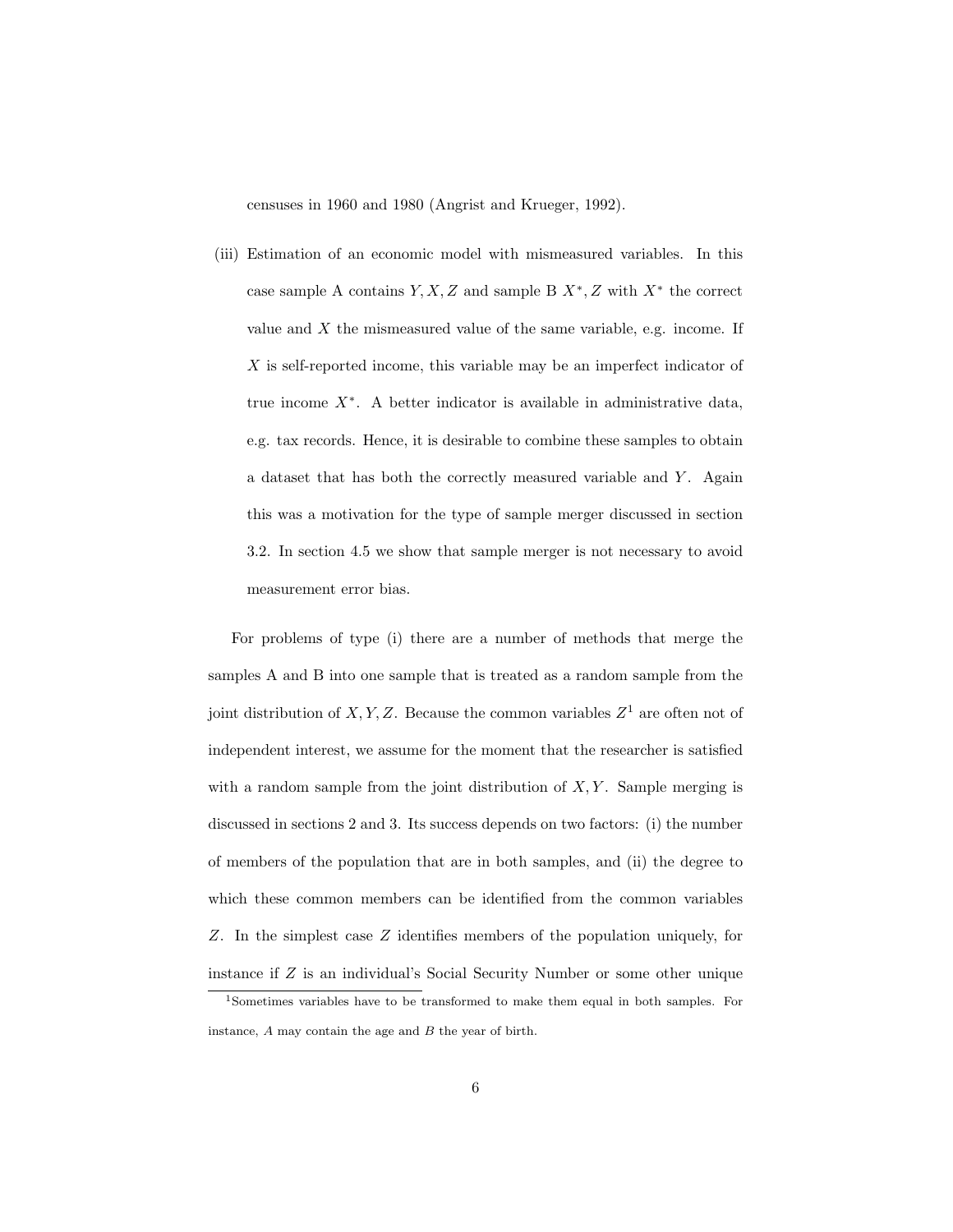identifier (measured without error). If the common members are a random sample from the population, then the merged sample is indeed a random sample from the population distribution of  $X, Y$ . Complications arise if the number of population members that are in both samples is substantial, but they cannot be identified without error. We discuss estimation in samples that have been merged. Because the matching process is not perfect the merging introduces a form of measurement or matching error. The analogy is almost complete because the bias is similar to the attenuation bias in models with mismeasured independent variables

The merger of samples has also been attempted in the case that the fraction of units that are in both samples is negligible. Indeed the techniques that have been used to merge such samples are the same as for samples with common units that cannot be identified with absolute certainty. Only under the strong assumption of conditional independence of  $Y$  and  $X$  given  $Z$ , we can treat the merged or matched sample as a random sample from the joint distribution of  $Y, Z, X$  (section 4). As shown in section 4 it is preferable not to merge the two samples, even if the assumption of conditional independence is correct. Under conditional independence we can estimate the joint distribution of  $Y, Z, X$  and any identified conditional model without merging the samples. If the assumption of conditional independence does not hold and our goal is to recover the joint distribution of  $Y, Z_0, X$  with  $Z_0$  a subvector of Z, then the two samples give bounds on this joint distribution. Point identification is possible if we specify a parametric model for the conditional distribution of Y given  $X, Z_0, f(y \mid x, z_0; \theta)$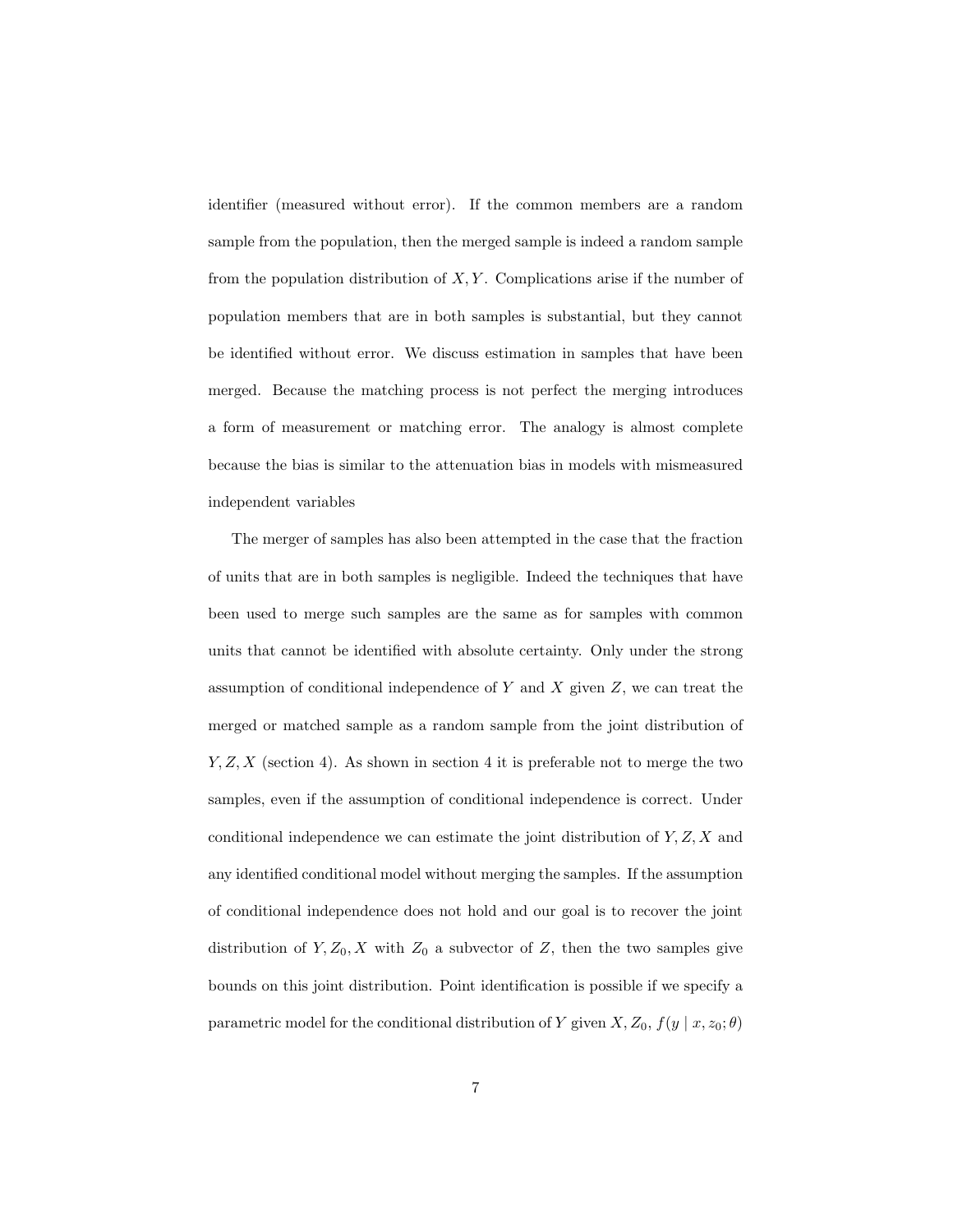or moments of that distribution, e.g. the conditional mean. In both cases, it is essential that some of the common variables in  $Z$  are not in  $Z_0$ , i.e. that there are exclusion restrictions. In section 4.5 we also consider the case that one or more of the variables of a survey is subject to measurement error, while there is a second survey that has error free data on these variables, but does not contain data on the other relevant variables in the first survey. We show that the merger of the two samples is again not the solution, but that such data are helpful in reducing or even eliminating the errors-in-variables bias.

A special case of sample combination with some distinct variables are synthetic cohorts obtained from repeated cross-sections. In that case  $Y$  and  $X$  are the same variables in two time periods and  $Z$  is the variable that identifies the cohort. This special case deserves separate consideration and is discussed in section 5.

This chapter provides a common framework for research in different fields of economics and statistics. It is mostly a survey, but we also point at some areas, for instance nonparametric identification of joint distributions by exclusion restrictions, that have not been explored yet. Although we survey empirical applications we have not attempted to include all studies that use some form of data combination. By bringing together research that until now was rather disjoint we hope to stimulate further research on data combination.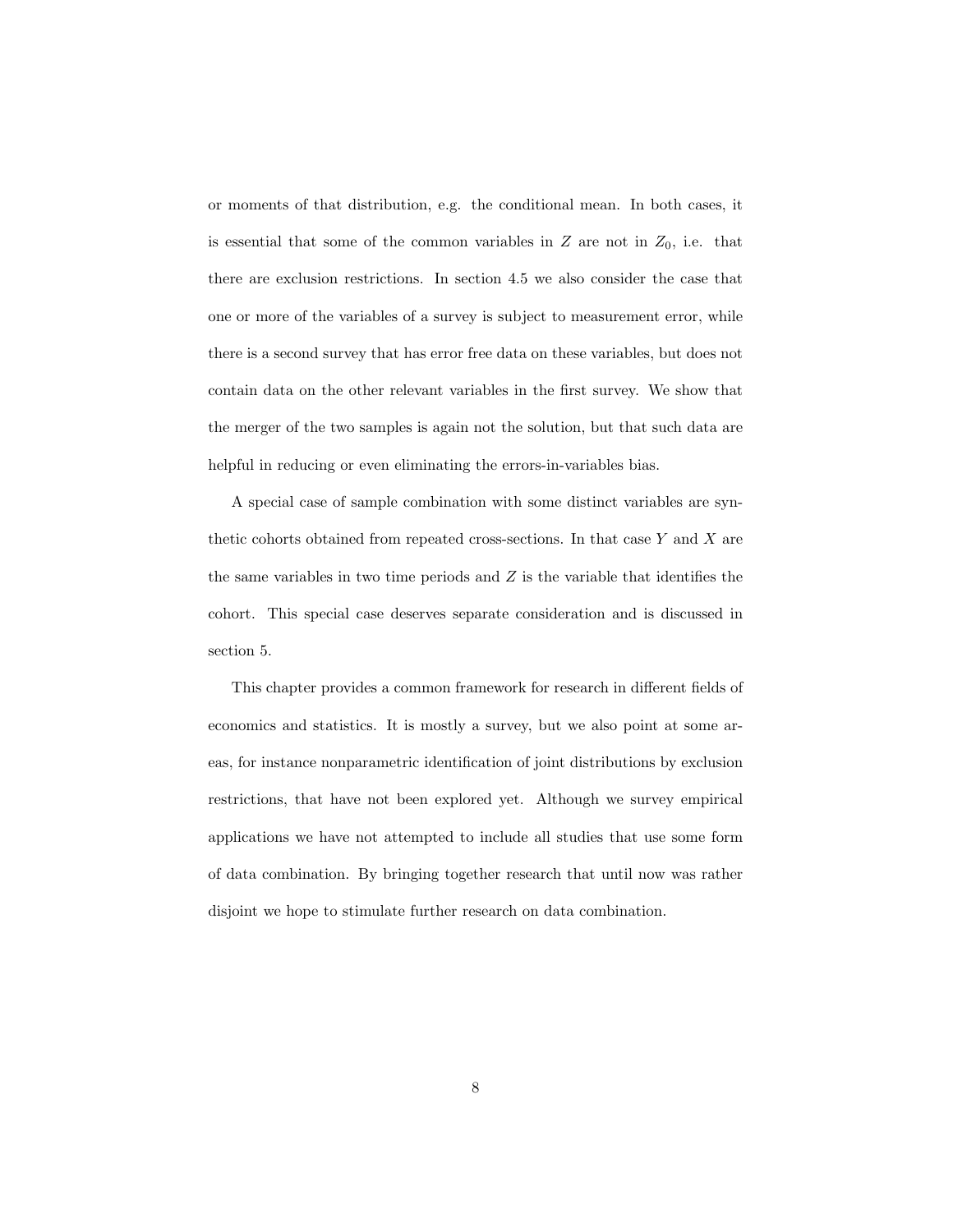## 2 Merging samples with common units

An obvious way to combine information in two samples is to merge the samples. If the two samples have a substantial number of common units, the natural action is to link the records relating to the same unit. The linkage of records for the same unit is usually called exact matching. This term is misleading, because it suggests that the linkage is without errors. Record linkage is easy if both records contain a unique identifier, e.g. an individual's social security number, that is observed without error. Card, Hildreth, and Shore-Sheppard (2001) match survey to administrative data, and find that even in the administrative data the social security numbers are often misreported. If the two surveys are independently drawn samples from two overlapping populations, the linked records are a sample from the intersection of the two populations.

#### 2.1 Broken random samples

DeGroot, Feder, and Goel (1971), DeGroot and Goel (1976) and DeGroot and Goel (1980)) consider the reconstruction of a broken random sample, i.e. a random sample in which the identity of the members is observed with error. Besides its intrinsic interest, we discuss their method because of its similarity to methods used to merge samples that have no common units.

Consider a random sample of size N from a population and assume that the identity of the units in the random sample is observed with error, i.e. a record consist of  $(Y_i, Z_{1i}, Z_{2j}, X_j)$  with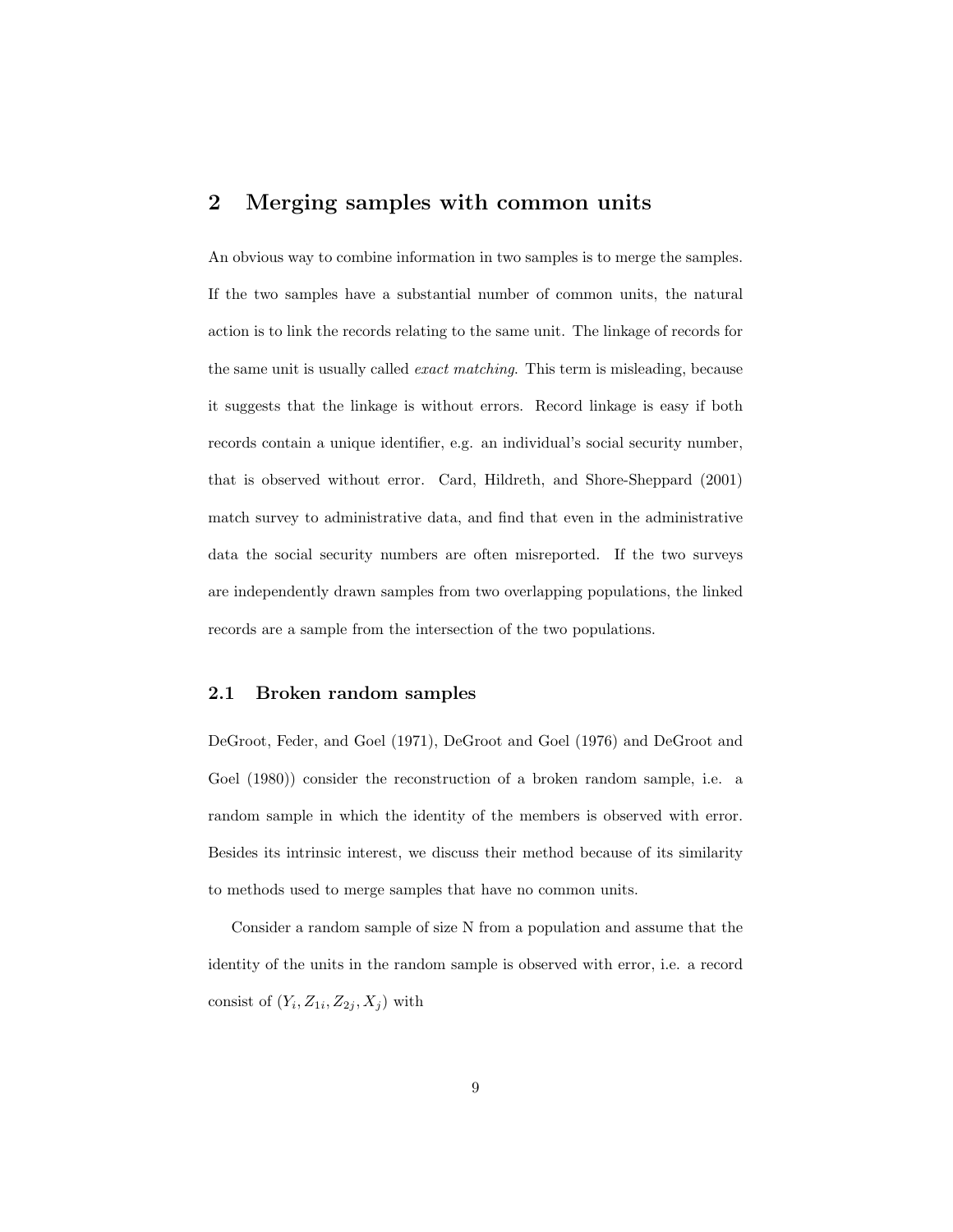$$
Z_{ki} = Z_i + \varepsilon_{ki}, \qquad k = 1, 2 \tag{1}
$$

The identifier  $Z$  is observed with error and unit  $i$  is erroneously linked to unit  $j$ . We ignore for the moment  $Y, X^2$ . We also assume that  $Z, \varepsilon_1, \varepsilon_2$  are jointly normally distributed<sup>3</sup>, and as a consequence the observed  $Z_1, Z_2$  have a bivariate normal distribution with means  $\mu_1, \mu_2$ , standard deviations  $\sigma_1, \sigma_2$ , and correlation coefficient  $\rho$ . Let  $\phi$  denote a permutation of  $1, \ldots, N$  so that  $Z_{1i}$  is linked with  $Z_{2\phi(i)}$ . The loglikelihood of the sample  $Z_{1i}, Z_{2\phi(i)}$ ,  $i = 1, \ldots, N$  is

$$
\ln L(\mu_1, \mu_2, \sigma_1^2, \sigma_2^2, \rho, \phi) = C - \frac{N}{2} \log(1 - \rho^2) - \frac{N}{2} \log \sigma_1^2 - \frac{N}{2} \log \sigma_2^2 - (2) - \frac{1}{2(1 - \rho)^2} \sum_{i=1}^N \left\{ \frac{(z_{1i} - \mu_1)^2}{\sigma_1^2} + \frac{(z_{2\phi(i)} - \mu_2)^2}{\sigma_2^2} - 2\rho \frac{(z_{1i} - \mu_1)(z_{2\phi(i)} - \mu_2)}{\sigma_1 \sigma_2} \right\}
$$

Note that the vector  $\phi$  is treated as a vector of parameters, i.e. the likelihood is the joint distribution if  $\phi$  is the correct linkage. Maximizing the loglikelihood with respect to the means and variances yields the usual MLE for these parameters. If we substitute these MLE and maximize with respect to  $\rho$  we obtain the concentrated loglikelihood that only depends on  $\phi$ 

$$
L(\phi) = C - \frac{N}{2}\log(1 - \rho_{\phi}^{2})
$$
\n(3)

with  $\rho_{\phi}$  the sample correlation coefficient between  $Z_{1i}, Z_{2\phi(i)}, i = 1, \ldots, N$ . This sample correlation coefficient depends on the permutation  $\phi$ . It is easily verified

linked sample.

<sup>&</sup>lt;sup>2</sup>If Y, X are correlated (given  $Z_1, Z_2$ ) they could be helpful in reconstructing the correctly

<sup>3</sup>This assumption can be relaxed, see DeGroot, Feder, and Goel (1976)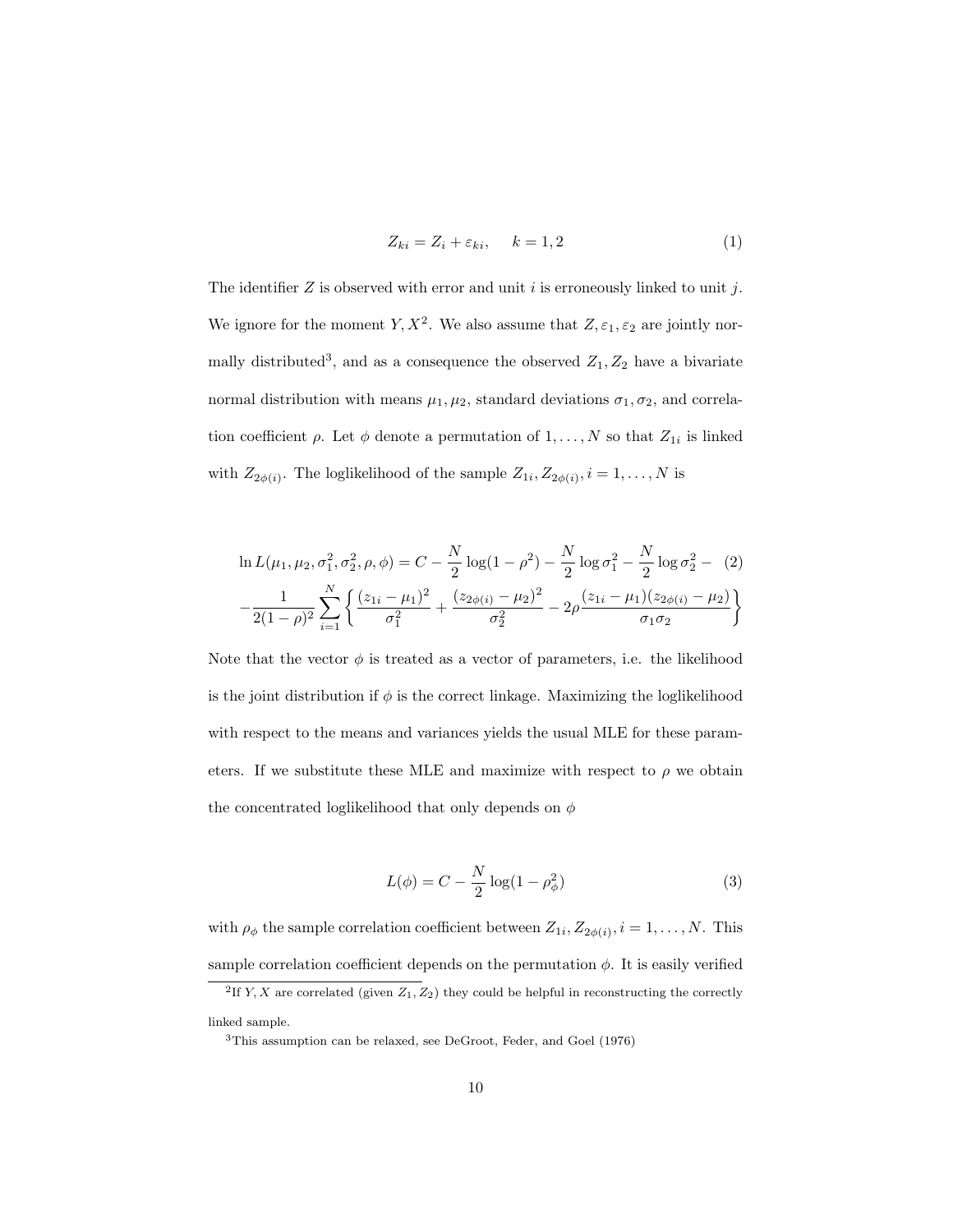for  $N = 2$  and it can be shown for all N (Hájek and Šidak, 1967) that the average of the sample correlation coefficient over all permutations is equal to 0. Hence the smallest value for  $\rho_{\phi}$  is  $\rho_{min} < 0$  and the largest  $\rho_{max} > 0$ . If the order statistics of  $Z_1, Z_2$  are denoted by  $Z_{1(i)}, Z_{2(i)}$ , then it is intuitively clear that the sample correlation coefficient is maximal if  $Z_{1(i)}$  is linked with  $Z_{2(i)}$ , and minimal if  $Z_{1(i)}$  is linked with  $Z_{2(N-i+1)}$ . The first permutation is denoted by  $\phi_{max}$ , the second by  $\phi_{min}$ . Because the concentrated loglikelihood increases with  $\rho_{\phi}^2$ , the MLE of  $\rho$  is  $\rho_{max}$  if  $\rho_{max}^2 > \rho_{min}^2$  and  $\rho_{min}$  if the reverse inequality holds. In the first case the likelihood is maximized if we link according to the order statistics, and in the second case if we link in the reverse order. As is obvious from the loglikelihood in (2) the nature of the linkage, i.e. the choice of  $\phi$ , depends only on the sign of  $\rho$ . The MLE for  $\rho$  suggests the following rule to decide on this sign: if  $\rho_{max}^2 > \rho_{min}^2$  then we estimate the sign of  $\rho$  as  $+1$ , while we use the opposite sign if the reverse inequality holds. DeGroot and Goel (1980) conduct some sampling experiments that show that for values of  $\rho$  of .9, i.e. a relatively small measurement error in the identifier , this procedure yields the correct sign in more than 75% of the replications (for sample sizes ranging from 5 to 500).

Obviously, if the  $Z_1, Z_2$  are observations on a common identifier, we do not have to estimate the sign of  $\rho$ , because the correlation is positive, unless we make extreme assumptions on the correlation between the two measurement errors. The optimal linkage is then on the order statistic of  $Z_1$  and  $Z_2$ . Maximization of the loglikelihood (2) with respect to the permutation  $\phi$  is equivalent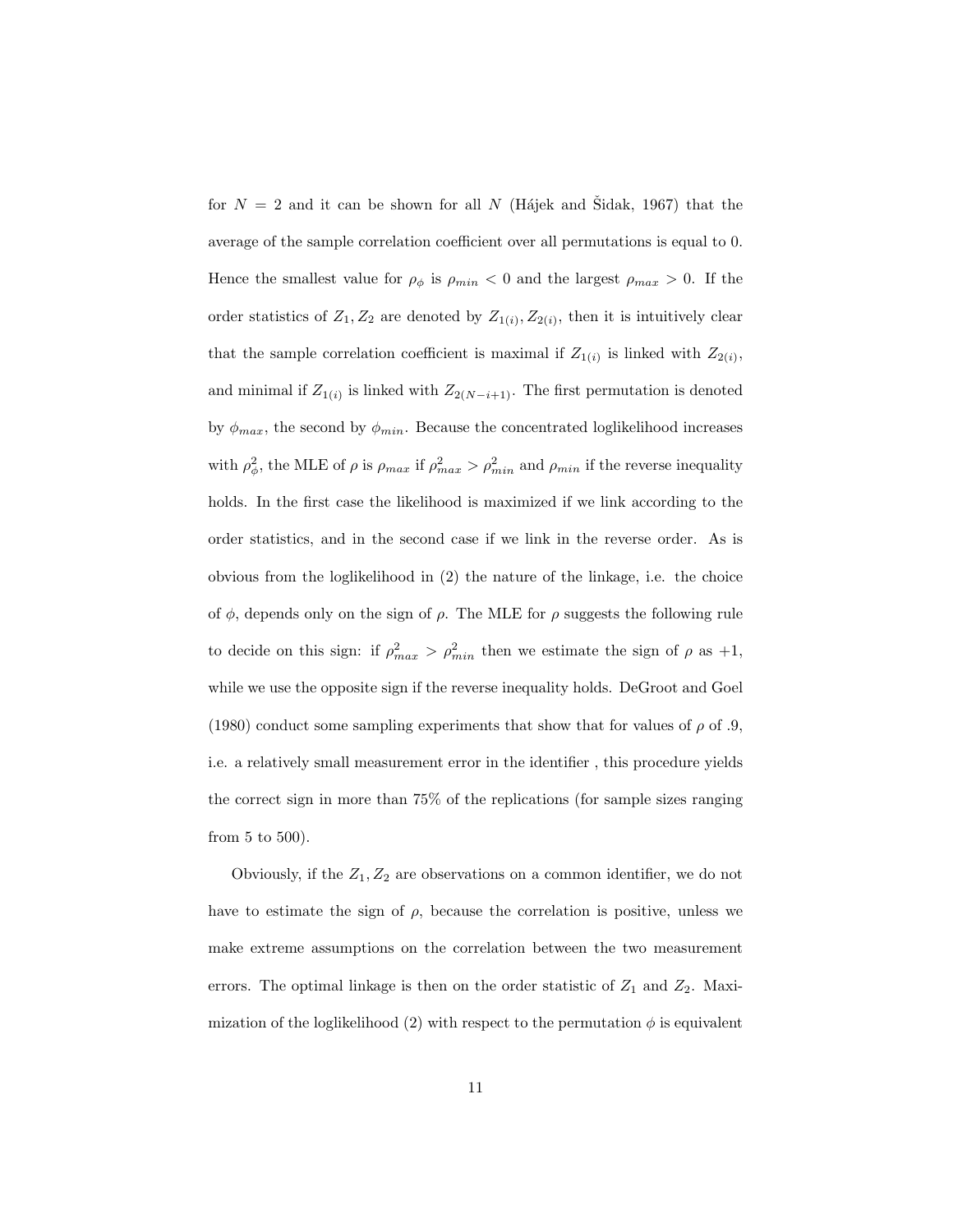to maximization of

$$
\sum_{i=1}^{N} z_{1i} z_{2\phi(i)} \tag{4}
$$

and this is in turn equivalent to minimization of

$$
\sum_{i=1}^{N} z_{1i}^2 + \sum_{i=1}^{N} z_{2i}^2 - 2\sum_{i=1}^{N} z_{1i} z_{2\phi(i)} = \sum_{i=1}^{N} (z_{1i} - z_{2\phi(i)})^2
$$
(5)

Hence the Euclidean or  $L^2$  distance between the vectors of observed identifiers is minimized. As we shall see, this rule that is derived for the case of exact matching with mismeasured identifiers, is also used in the case that there are no common units in the samples.

If there are multiple identifiers, i.e. if  $Z$  is a  $K$  vector and  $Z_1, Z_2$  have a multivariate normal distributions with means  $\mu_1, \mu_2$ , variance matrices  $\Sigma_{11}, \Sigma_{22}$ , and covariance matrix  $\Sigma_{12}$ , the factor of the likelihood function that depends on the permutation  $\phi$  is

$$
\ln L(\mu, \Sigma_{12}) = \exp\left\{-\frac{1}{2} \sum_{i=1}^{N} z'_{1i} \Sigma^{12} z_{2\phi(i)}\right\}
$$
(6)

In this expression

$$
\Sigma^{12} = -\Sigma_{11}^{-1} \Sigma_{12} (\Sigma_{22} - \Sigma_{21} \Sigma_{11}^{-1} \Sigma_{12})^{-1}
$$
 (7)

This likelihood factor is the probability that the permutation  $\phi$  is the correct match and hence maximization of the likelihood function is equivalent to maximization of the probability of a correct match.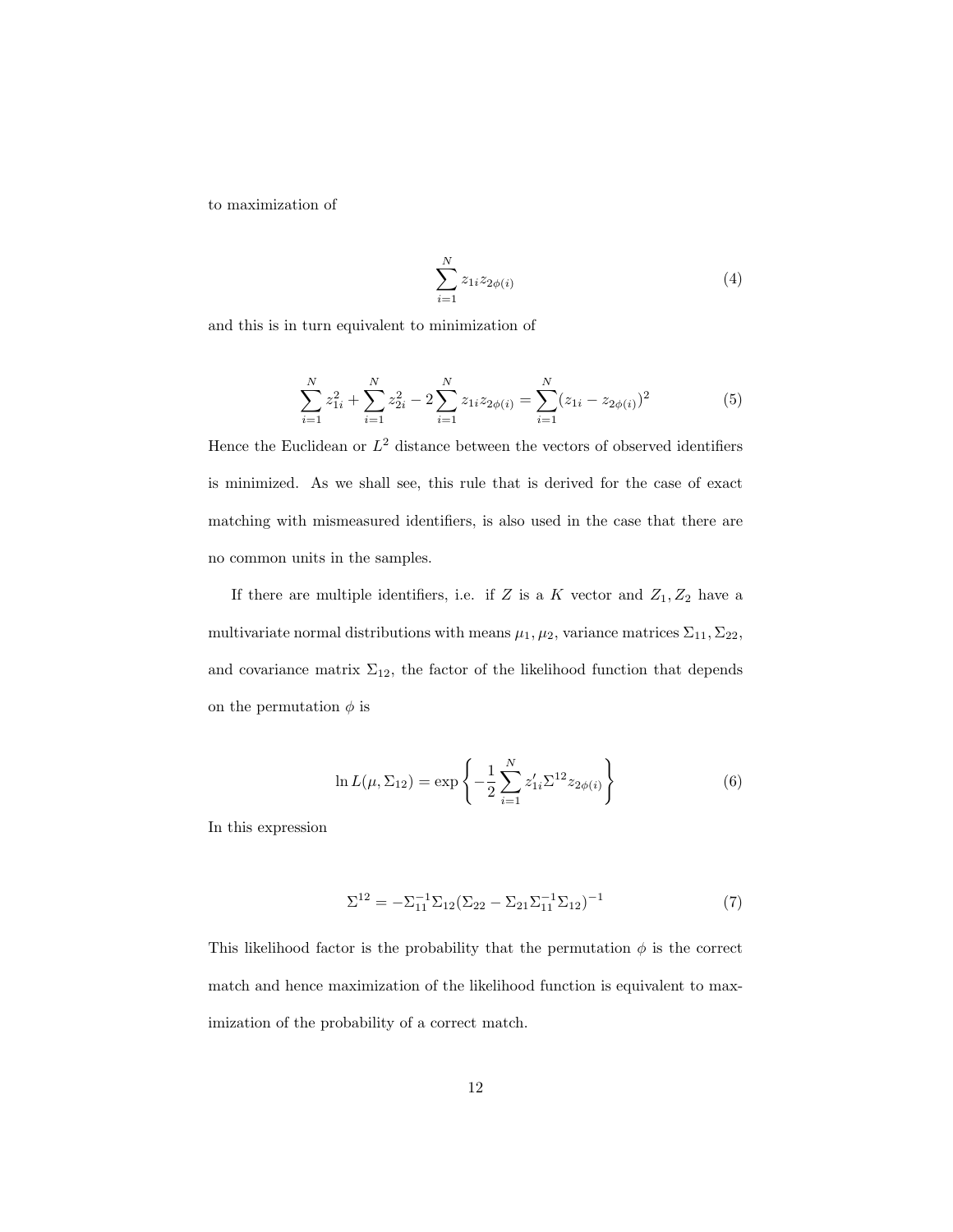The maximization of the likelihood factor in (6) is equivalent to the maximization of

$$
\sum_{i=1}^{N} z_{1i} C_{12} z_{2\phi(i)}
$$
 (8)

with  $C_{12} = -\Sigma^{12}$ . This is equivalent to the minimization of

$$
\sum_{i=1}^{N} (z_{1i} - z_{2\phi(i)})' C_{12}(z_{1i} - z_{2\phi(i)})
$$
\n(9)

i.e. the quadratic distance with matrix  $C_{12}$  between the vectors of identifiers. The same distance measure is sometimes used if the samples have no common units and Z is a vector of common characteristics (see section 3.2).

Because all units must be matched the maximization of (8) is equivalent to the minimization of

$$
\sum_{i=1}^{N} \sum_{j=1}^{N} d_{ij} z_{1i} C_{12} z_{2j}
$$
\n(10)

subject to for  $i = 1, \ldots, N, j = 1, \ldots, N$ 

$$
\sum_{i=1}^{N} d_{ij} = \sum_{j=1}^{N} d_{ij} = 1
$$
\n(11)

and  $d_{ij} = 0, 1$ . This is a linear assignment problem, an integer programming problem for which efficient algorithms are available.

This procedure requires an estimate of  $\Sigma_{12}$ , the covariance matrix of  $Z_1$  and  $Z_2$ . Note that in the case of a single identifier only the sign of this covariance was needed. If the errors in the identifiers are independent in the two samples,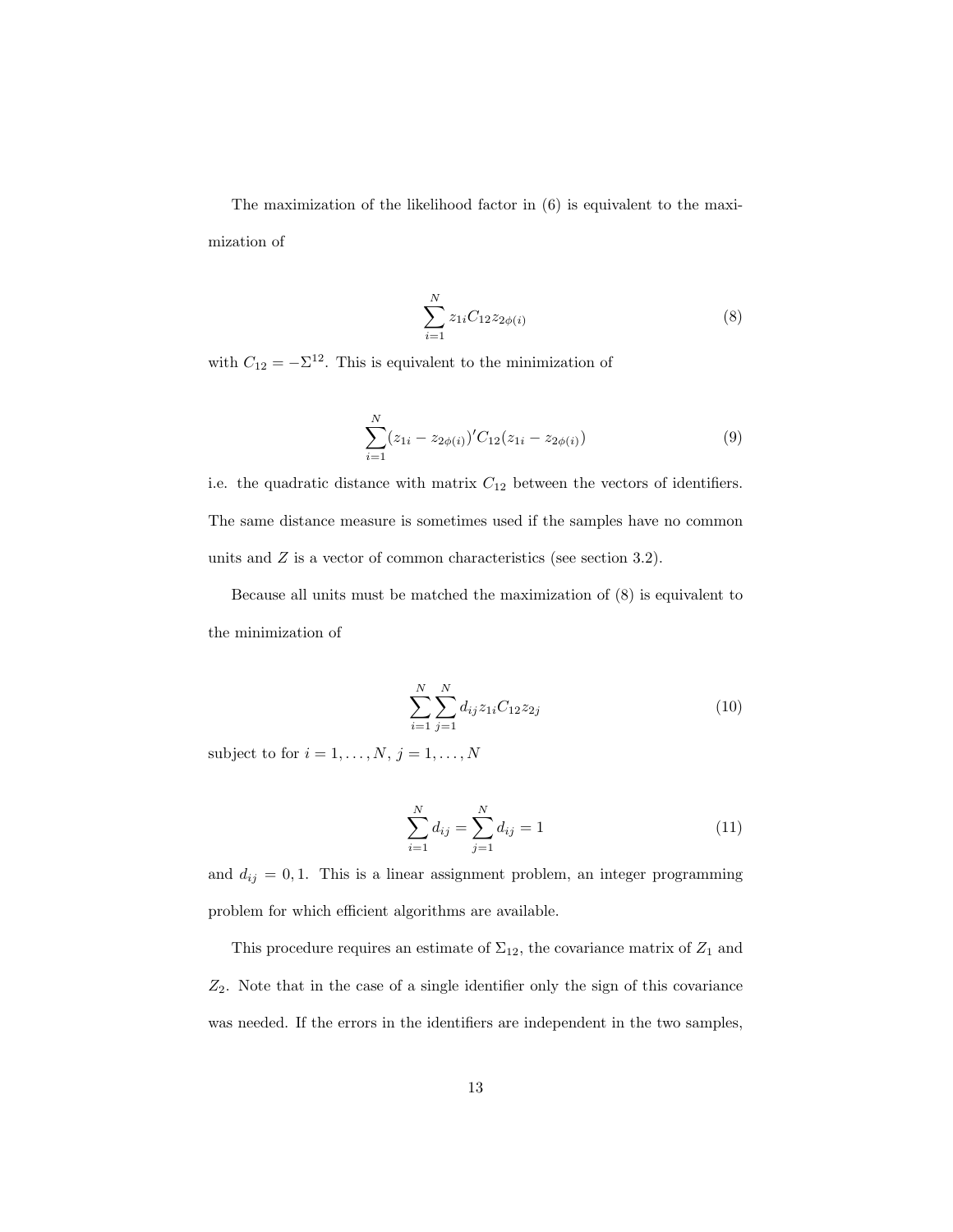an estimate of the variance matrix of the true identifier vector Z suffices. The extension of DeGroot and Goel's MLE to the multivariate case has not been studied.

#### 2.2 Probabilistic record linkage

#### 2.2.1 Matching with imperfect identifiers

The ML solution to the reconstruction of complete records assumes that the mismeasured identifiers are ordered variables. The method of probabilistic record linkage can be used if the matching is based on (mismeasured) nominal identifiers, such as names, addresses or social security numbers. Probabilistic record linkage has many applications. It is used by statistical agencies to study the coverage of a census, by firms that have a client list that is updated regularly, and by epidemiologists who study the effect of a potentially harmful exposure (see Newcombe, 1988) for a comprehensive survey of the applications). In epidemiological studies a sample of individuals who have been exposed to an intervention is linked with a population register to determine the effects on fertility and/or mortality, the latter possibly distinguished by cause (Newcombe, Kennedy, Axford and James, 1959 ; Buehler et al., 2000; Fair et al., 2000). Probabilistic record linkage is also used in queries from a large file, e.g. finding matching fingerprints or DNA samples. The implementation of probabilistic record linkage depends on the specific features of the data. In this survey we only describe some general ideas. We use the setup of Fellegi and Sunter (1969), although we change it to stress the similarity with the reconstruction of broken random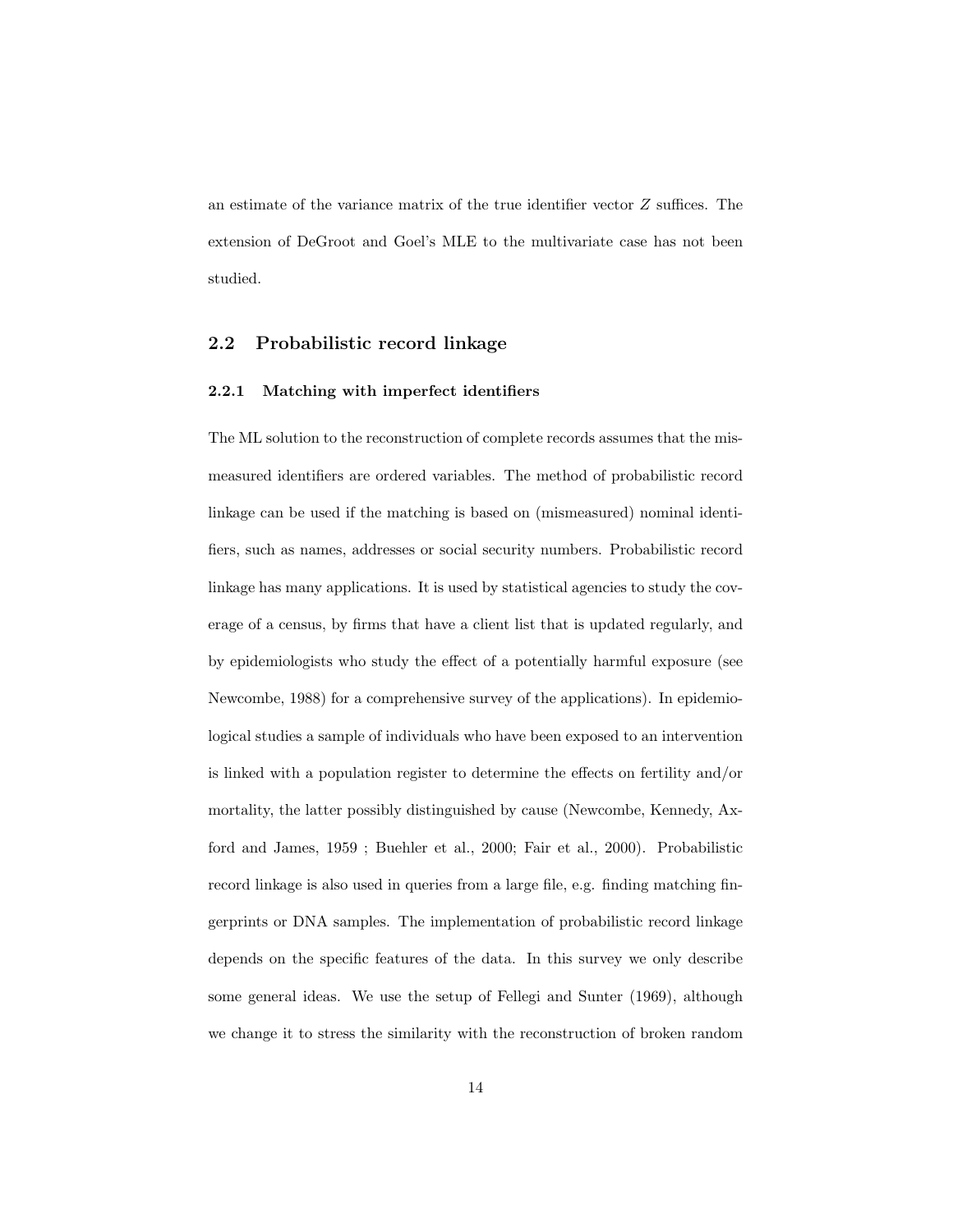samples (section 2.1) and statistical matching (section 3.2).

Initially we assume that there is a single identifier  $Z$  that identifies each member of the population uniquely. We have two samples of sizes  $N_1$  and  $N_2$ from the population. These samples need not be of equal size and, although it is assumed that a substantial fraction of the units in both samples are common, the remaining units are unique to one of the samples. This is a second departure from the assumptions made in the case of a broken random sample. A key ingredient of probabilistic matching is the record generating model that describes how the observed identifiers in the records are related to the unique true identifier. It is obvious that errors in names and reported social security numbers cannot be described by a simple model with additive measurement error (Fellegi and Sunter , 1969; Copas and Hilton, 1990; and Newcombe, Fair and Lalonde, 1992) develop alternative record generating models). To keep the exposition simple, we will stick with the additive model of equation (1). The main ideas can be explained with this model and are independent of a specific model of the record generating process.

The first step is to define a comparison vector  $W_{ij}$  for each pair  $i,j,$  with  $i$ with identifier  $Z_{1i}$  in the first and j with identifier  $Z_{2j}$  in the second random sample. An obvious choice is  $W_{ij} = Z_{2j} - Z_{1i}$ , but we can also include  $Z_1$  and use the comparison vector  $W_{ij} = (Z_{2j} - Z_{1i}, Z_{1i})'$ . Define  $M_{ij}$  as the indicator of the event that  $i$  and  $j$  are matched, i.e. are the same unit. If we assume that the measurement errors in the two samples are independent of each other and of the true identifier  $Z$ , and that the identifiers of distinct units are independently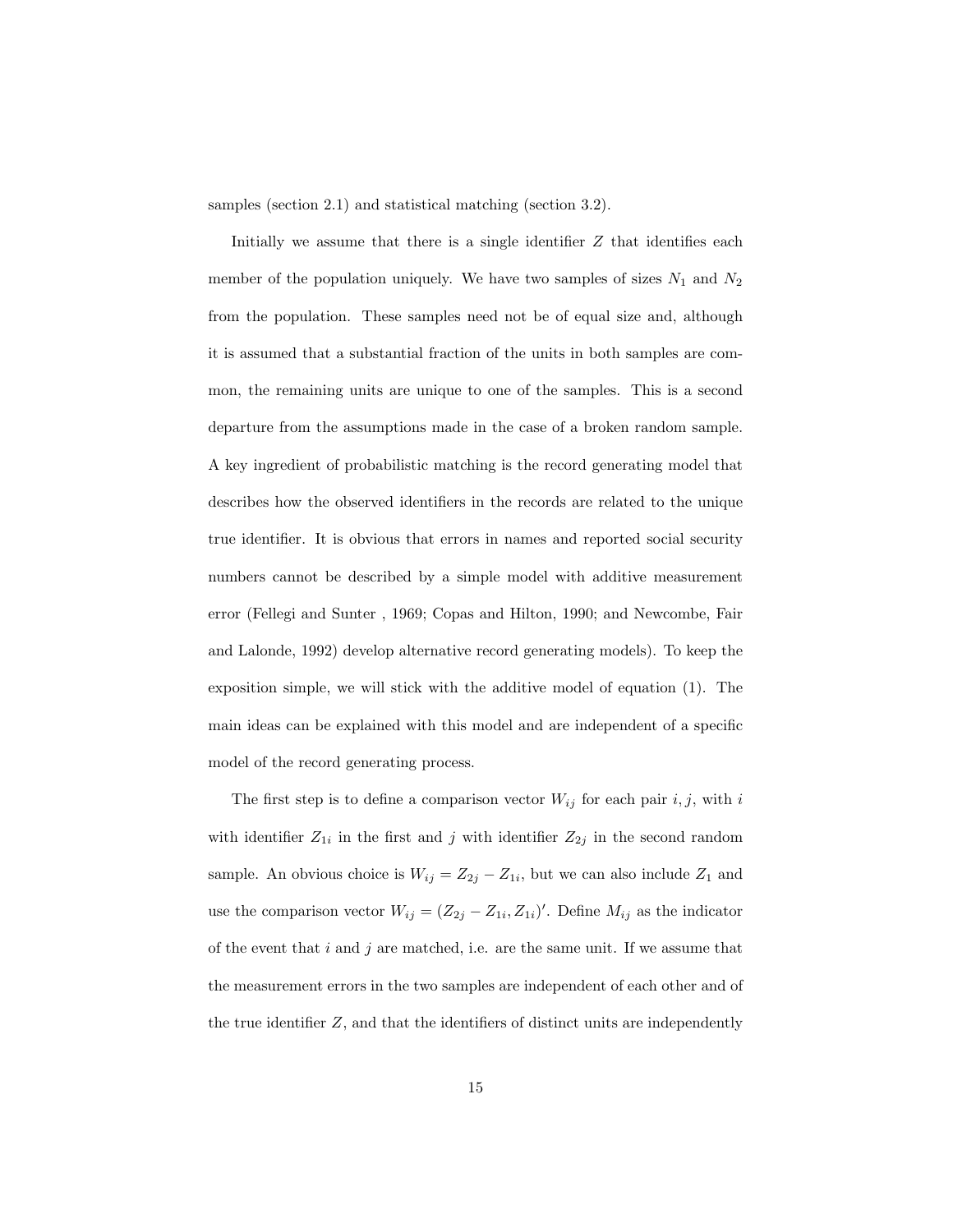distributed in the two samples, we have, for  $W_{ij} = Z_{2j} - Z_{1i}$ , with f the density of  $\varepsilon_2 - \varepsilon_1$  and  $G_k$  the cdf of Z in sample  $k$ ,

$$
h(w_{ij} | M_{ij} = 1) = f(w_{ij})
$$
\n
$$
h(w_{ij} | M_{ij} = 0) = \int \int f(w_{ij} - z' + z) dG_1(z) dG_2(z')
$$
\n(12)

For every pair  $i, j$  we consider the density ratio, provided that the denominator is greater than 0 (if the denominator is 0, the match can be made without error),

$$
\frac{h(w_{ij} | M_{ij} = 1)}{h(w_{ij} | M_{ij} = 0)}
$$
\n(13)

This ratio gives the relative likelihood that the comparison vector is from a matched pair. Just as in a statistical test of the null hypothesis that  $i, j$  refer to the same unit, we decide that the pair is matched if the density ratio exceeds a threshold. Note that with this matching rule unit  $i$  may be matched with more than one unit in sample 2 and unit  $j$  may be matched with more than one unit in sample 1.

To illustrate the procedure we consider a simple case. The distribution of the identifier is usually discrete. Here we assume that there is a superpopulation of identifiers from which the identifiers in the (finite) population are drawn. In particular, we assume that the Z's in both samples are independent draws from a normal distribution with mean  $\mu$  and variance  $\sigma^2$ . A uniform distribution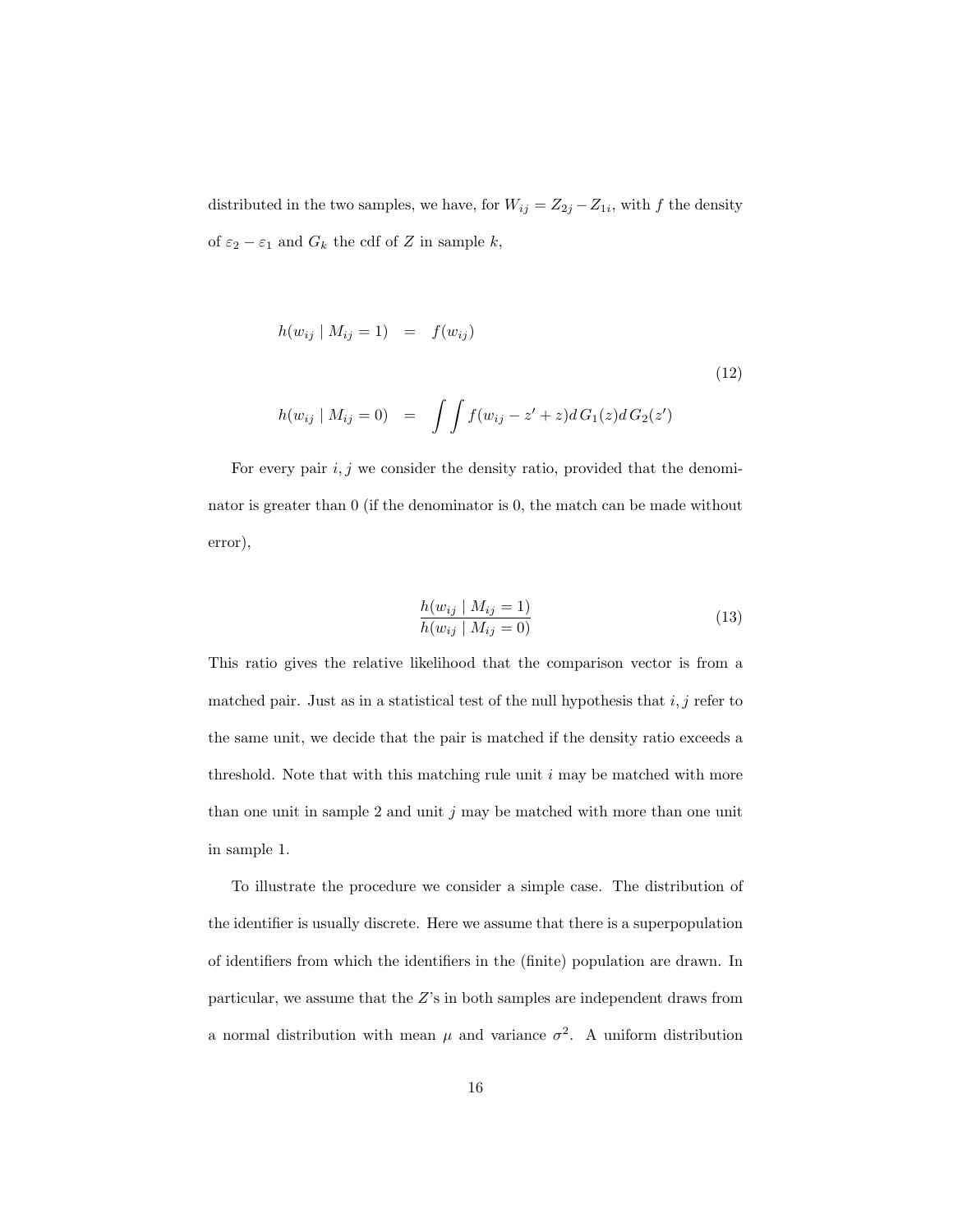may be a more appropriate choice in many instances. The measurement errors are also assumed to be normally distributed with mean 0 and variances  $\sigma_1^2, \sigma_2^2$ .

Under these assumptions, the density ratio is

$$
\frac{\phi(z_{2j} - z_{1i}; \sigma_1^2 + \sigma_2^2)}{\phi(z_{2j} - z_{1i}; 2\sigma^2 + \sigma_1^2 + \sigma_2^2} = \left(\frac{44}{\sigma_1^2 + \sigma_2^2}\right)
$$
\n
$$
= \sqrt{\frac{2\sigma^2 + \sigma_1^2 + \sigma_2^2}{\sigma_1^2 + \sigma_2^2}} \exp\left\{-\frac{\sigma^2}{(2\sigma^2 + \sigma_1^2 + \sigma_2^2)(\sigma_1^2 + \sigma_2^2)}(z_{2j} - z_{1i})^2\right\}
$$
\n(14)

The cutoff value for the density ratio can also be expressed as

$$
(z_{2j} - z_{1i})^2 < C \tag{15}
$$

and we match if this inequality holds. C is a constant that is chosen to control either the probability of a false or a missed match. If we take the first option we choose  $C$  such that

$$
2\Phi\left(\frac{\sqrt{C}}{\sqrt{2\sigma^2 + \sigma_1^2 + \sigma_2^2}}\right) - 1 = \alpha\tag{16}
$$

The advantage of this choice is that the cutoff value can be computed with the (estimated) variances of the observed identifiers  $Z_{1i}$  and  $Z_{2j}$  which are  $\sigma^2 + \sigma_1^2$ and  $\sigma^2 + \sigma_2^2$  respectively. Estimation of the variances of the measurement errors is not necessary. If there are multiple identifiers, the criterion for matching  $i$ and  $j$  is

$$
(z_{2j} - z_{1i})' ((\Sigma_1 + \Sigma_2)^{-1} - (2\Sigma + \Sigma_1 + \Sigma_2)^{-1}) (z_{2j} - z_{1i}) < C \qquad (17)
$$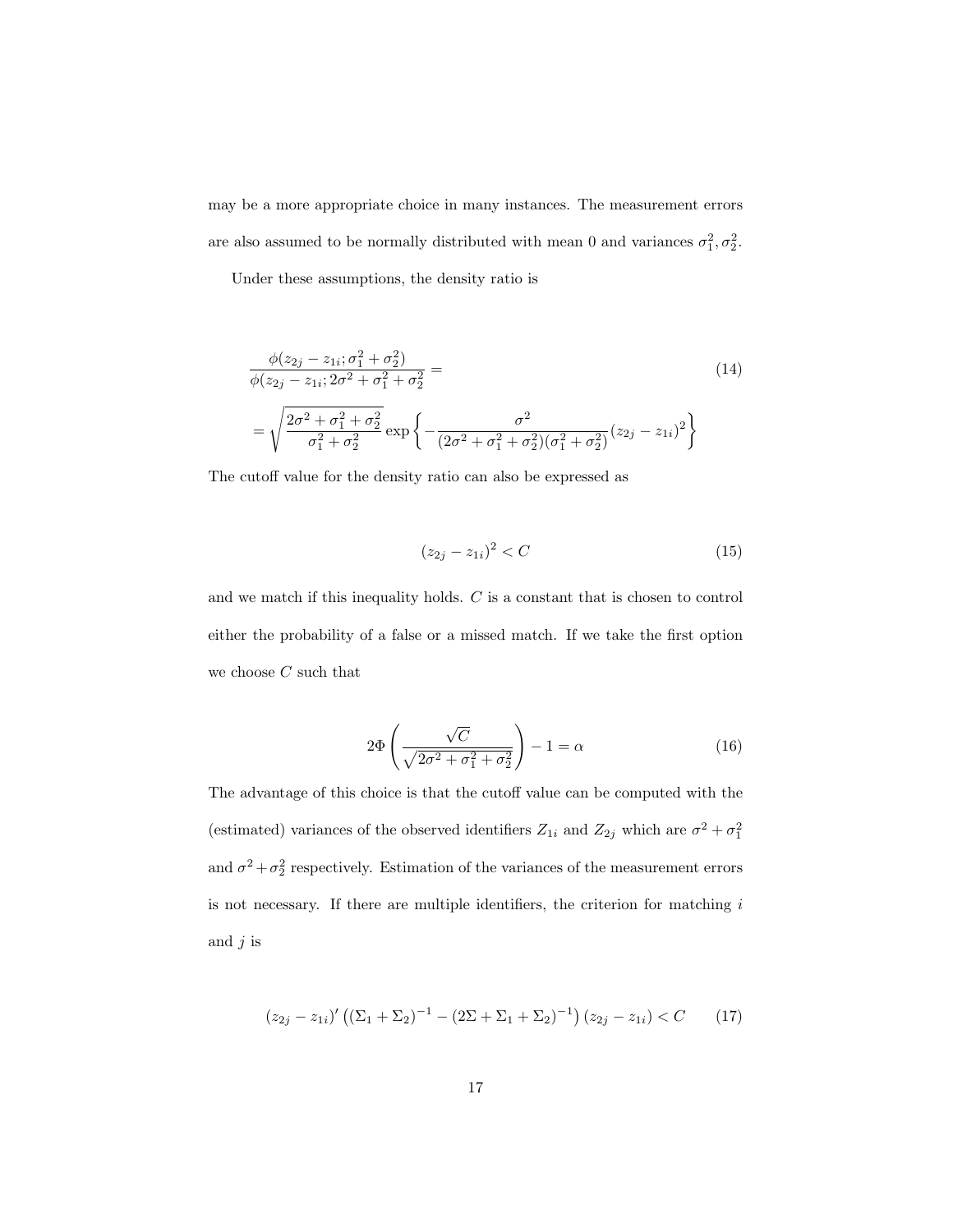i.e. the quadratic distance with the specified matrix between the observed identifiers is less than a threshold. To use this criterion we need estimates of  $\Sigma$  and  $\Sigma_1 + \Sigma_2$ . If  $\Sigma \gg \Sigma_1 + \Sigma_2$  the criterion can be approximated by a quadratic form with matrix  $(\Sigma_1 + \Sigma_2)^{-1}$ , and the distance is chi-squared distributed for matches. In that case it is more convenient to choose  $C$  to control the probability of a missed match.

In general, the estimation of the parameters that enter the density ratio is the most problematic part of probabilistic linkage. Tepping (1968), Copas and Hilton (1990) and Belin and Rubin (1995) propose estimation methods that use a training sample in which it is known which pairs are matched to estimate the parameters of the distribution of the comparison vector among matched and unmatched pairs.

It is interesting to compare probabilistic record linkage to the method that was proposed for the reconstruction of a broken random sample. Instead of minimizing the (average) distance between the identifiers as in (5), we choose a cutoff value for the distance and match those pairs with a distance less than the cutoff value. In probabilistic record linkage a record may be linked with two or more other records. If the true identifiers are sufficiently distinct and/or if the measurement errors are relatively small the probability of this event is negligible. Alternatively, we can choose the record that has the largest match probability.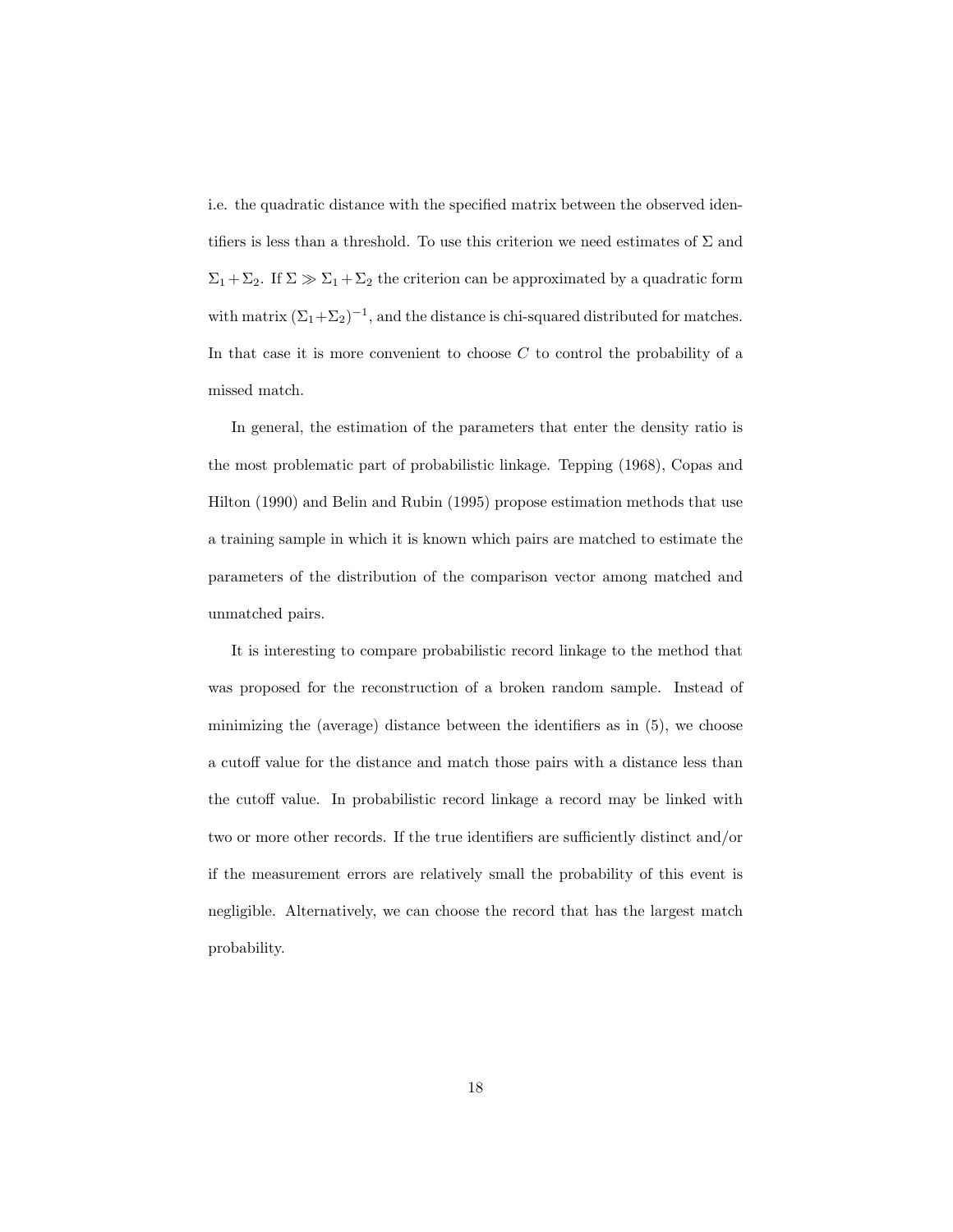#### 2.2.2 Matching errors and estimation

The term exact matching is a misnomer when dealing with samples that have been matched using identifiers that are subject to error. Matching error biases estimates of parameters. In this section we consider the case that a random sample from a population is matched (with error) to a register that contains each unit in the sample. There has been very little work on biases due to matching errors. Usually, matched samples are analyzed as if there are no mismatches. This section provides a framework that can be used to assess potential biases and to obtain unbiased estimates if some knowledge of the matching process is available.

We assume that a random sample of size  $N_1$  is matched with a register of size  $N_2$  that is a random sample from the target population or the complete target population  $(N_2 > N_1)$ . For example, we have a sample of taxpayers that is matched with the register of tax returns. The sample contains a variable  $X$  and an identifier  $Z_1$  that is measured with error and the register contains a variable  $Y$  and an identifier  $Z_2$  that is also measured with error. The true identifier is denoted by  $Z$ . We want to study the relation between  $X$  and  $Y$ or in general statistics defined for the joint distribution of  $X, Y$ . In fact, we show that the joint distribution of  $X, Y$  is (nonparametrically) identified, if the matching probabilities are available.

The data are generated as follows. First, a sample of size  $N_2$  is drawn from the joint distribution of  $X, Y, Z$ . This sample is the register. Next, we generate the mismeasured identifiers  $Z_1, Z_2, e.g.$  according to (1) or some other record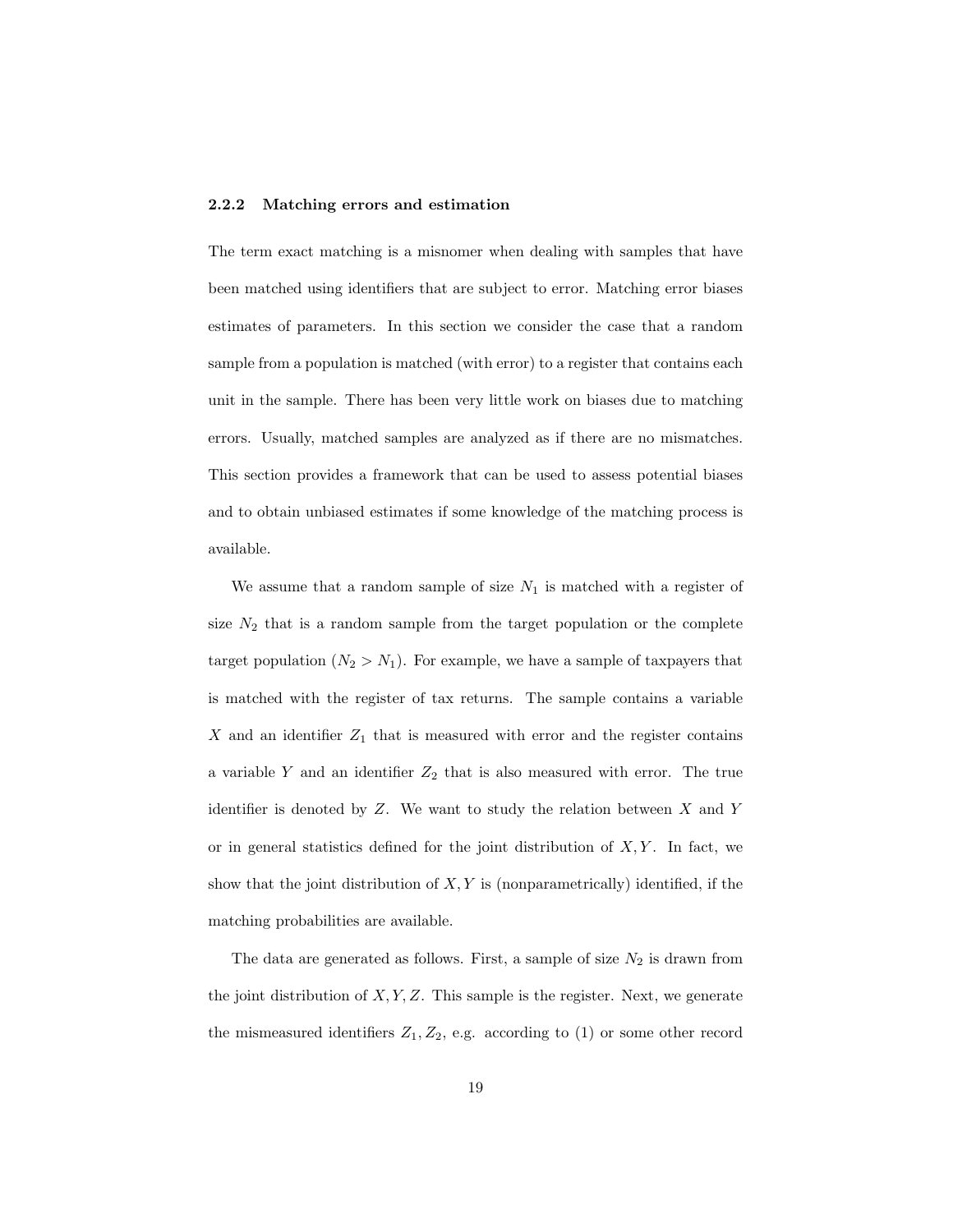generating model discussed in the previous section. We observe  $Y_j, Z_{2j}, j =$  $1, \ldots, N_2$ . The next step is to draw  $N_1 \langle N_2 \rangle$  observations from the register without replacement. This is the sample, for which we observe  $X_i, Z_{1i}, i =$  $1, \ldots, N_1$ . Note that in this case all members in the sample are represented in the register.

The bias induced by the matching errors depends on the relation between the mismeasured identifier and the variables of interest. For instance, if the identifier is a (misreported) social security number, then it is reasonable to assume that both the identifier Z and the observed values  $Z_1, Z_2$  are independent of the variables of interest. If, in addition, there is a subsample with correctly reported identifiers  $Z_1 = Z_2 = Z$ , e.g. the subsample with  $Z_1 = Z_2$  (this is an assumption), then this subsample is a random sample from the joint distribution of the variables of interest. However, often common variables beside the identifier are used to match units i and j with  $z_{1i} \neq z_{2j}$ , e.g. we match i and j if  $z_{1i}$  and  $z_{2j}$  are close and i and j have the same gender, age, and location etc. Note that the additional common variables need not be observed with error in the two samples. However, the probability that the match is correct depends on these additional common variables that in general are correlated with variables of interest. In this case, even if we can identify a subsample in which all matches are correct, this subsample is not a random sample from the joint distribution of the variables of interest.

Here we only consider the case that  $Z, Z_1, Z_2$  are independent of  $X, Y$ . The general case can be analyzed in much the same way. Note that this the simplest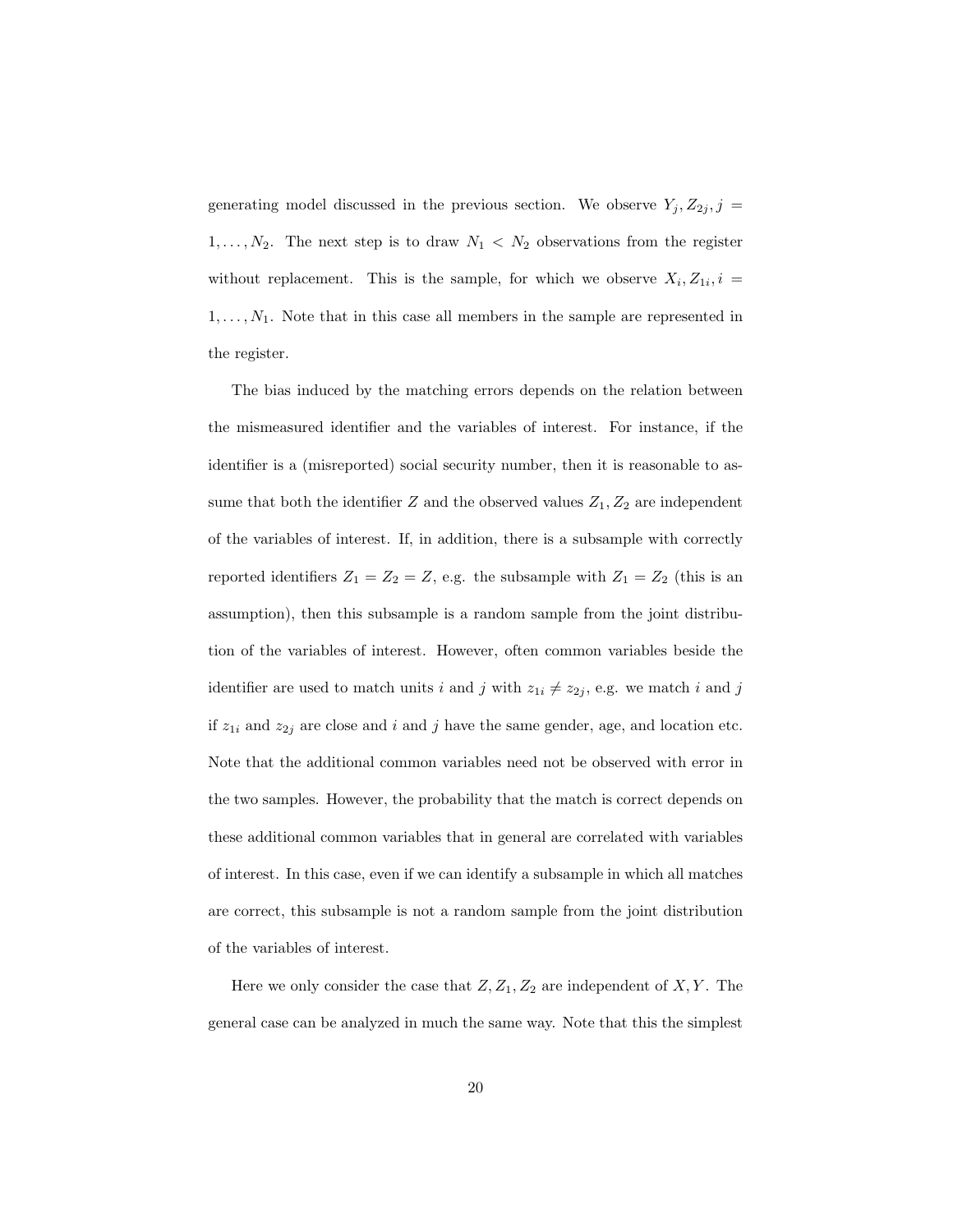case for probabilistic record linkage. There is an interesting contrast with statistical matching, as discussed in the next section, because there the quality of the approximation relies heavily on the correlation between the identifiers and the variables of interest.

The quality of the matches depends on the matching method that in turn depends on the record generating model. We use the same example that was considered in section 2.2.1. The record generating model is as in (1) and Z,  $\varepsilon_1$ and  $\varepsilon_2$  are all independently normally distributed. Under these assumptions i in the sample is matched with  $\phi(i)$  in the register if and only if  $|z_{2\phi(i)} - z_{1i}| < C$ with  $C$  determined e.g. as in  $(16)$  or by some other rule. We can derive an expression for the probability that the match is correct given that we use this matching rule, i.e. the probability of the event that  $Z_i = Z_{\phi(i)}$  given that  $|Z_{2\phi(i)} - Z_{1i}| \leq C$ . Substitution of (1) and using the independence of the reporting errors and the true value gives by Bayes' theorem

$$
Pr(M_{i\phi(i)} = 1) = Pr(Z_i = Z_{\phi(i)} | |Z_{2\phi(i)} - Z_{1i}| \le C) =
$$
\n(18)

$$
= \frac{\Pr(Z_i = Z_{\phi(i)}) \Pr(|\varepsilon_{2\phi(i)} - \varepsilon_{1i}| < C)}{\Pr(Z_i = Z_{\phi(i)}) \Pr(|\varepsilon_{2\phi(i)} - \varepsilon_{1i}| < C) + \Pr(Z_i \neq Z_{\phi(i)}) \Pr(|Z_{\phi(i)} + \varepsilon_{2\phi(i)} - Z_i - \varepsilon_{1i}| < C)}
$$

$$
= \frac{\frac{1}{N_2} \Phi\left(\frac{C}{\sqrt{\sigma_1^2 + \sigma_2^2}}\right)}{\frac{1}{N_2} \Phi\left(\frac{C}{\sqrt{\sigma_1^2 + \sigma_2^2}}\right) + \frac{N_2 - 1}{N_2} \Phi\left(\frac{C}{\sqrt{\sigma_1^2 + \sigma_2^2 + 2\sigma^2}}\right)}
$$

This expression for the probability of a correct match under the given matching rule has a Bayesian flavor. The probability of a correct match, if a unit in the sample is matched at random with a unit in the register is  $\frac{1}{N_2}$ . This is also the limit of the probability of a correct match if  $C \to \infty$ . The probability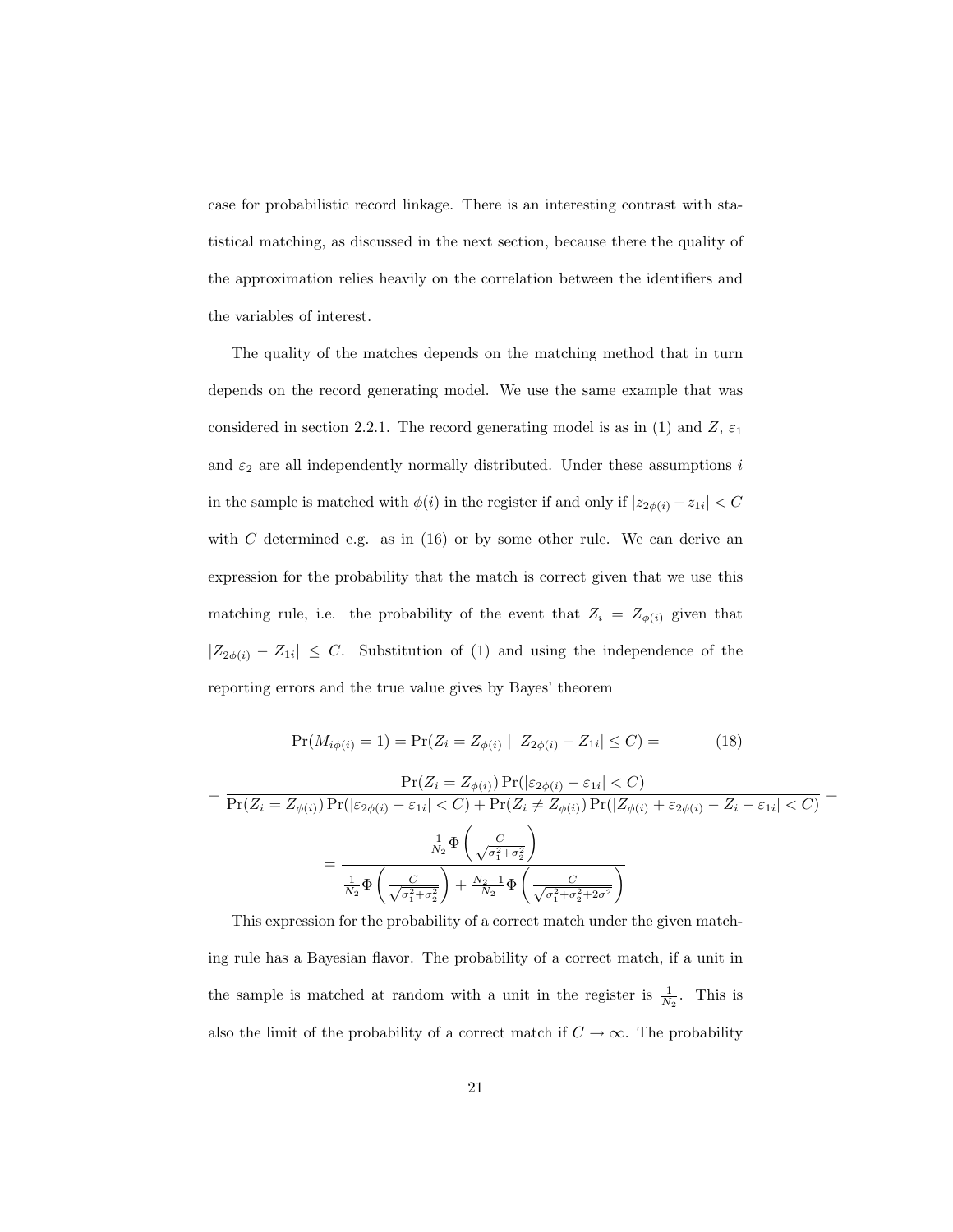decreases in  $C$ . If  $C \downarrow 0$  we obtain the limit

$$
\frac{\frac{1}{N_2}}{\frac{1}{N_2} + \frac{N_2 - 1}{N_2} \sqrt{\frac{\sigma_1^2 + \sigma_2^2}{\sigma_1^2 + \sigma_2^2 + 2\sigma^2}}}
$$
(19)

and this probability approaches 1 if the reporting error in the identifier is small. Hence, we improve on random matching by using the noisy identifiers. Of course, if we choose  $C$  too small, there will be few matches. As will be seen below, the variance of estimators is inversely proportional to the probability of a correct match, so that if our goal is to estimate parameters accurately we face a trade-off between the number of matched observations and the probability that the match is correct. Although this analysis is for a specific record generating model, the trade-off is present in all matched samples.

If we match i in the sample to  $\phi(i)$  in the register, if  $|Z_{2\phi(i)} - Z_{1i}| \leq C$ , then the conditional probability of a correct match given the identifiers  $Z_1, Z_2$  is

$$
\Pr(M_{i\phi(i)} = 1 \mid Z_{1i}, Z_{2\phi(i)}) = \Pr(Z_i = Z_{\phi(i)} || Z_{2\phi(i)} - Z_{1i} | \le C, Z_{1i}, Z_{2\phi(i)}) =
$$
\n(20)

$$
= \frac{\Pr(M_{i\phi(i)} = 1)\phi_1(Z_{2\phi(i)} - Z_{1i})}{\Pr(M_{i\phi(i)} = 1)\phi_1(Z_{2\phi(i)} - Z_{1i}) + \Pr(M_{i\phi(i)} = 0)\phi_2(Z_{2\phi(i)} - Z_{1i})}
$$

with

$$
\phi_1(Z_{2\phi(i)} - Z_{1i}) = \phi(Z_{2\phi(i)} - Z_{1i} | |Z_{2\phi(i)} - Z_{1i}| \le C; \sigma_1^2 + \sigma_2^2)
$$
  

$$
\phi_2(Z_{2\phi(i)} - Z_{1i}) = \phi(Z_{2\phi(i)} - Z_{1i} | |Z_{2\phi(i)} - Z_{1i}| \le C; 2\sigma^2 + \sigma_1^2 + \sigma_2^2)
$$

Now we are in a position to discuss estimation. Consider a pair  $i, \phi(i)$  matched according to a matching rule, e.g. the rule above, from the  $N_1\times N_2$  possible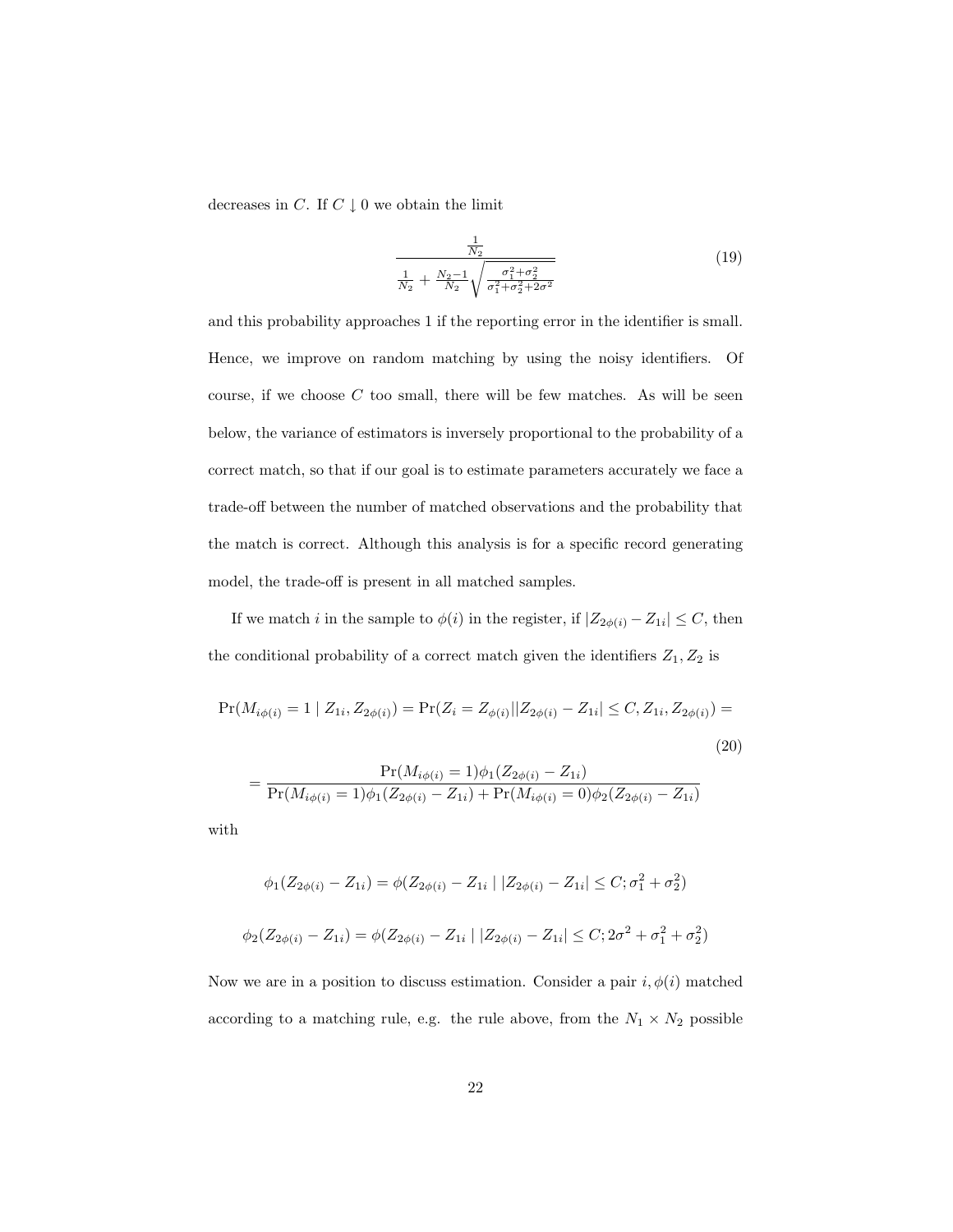pairs. The joint distribution of  $X_i$ ,  $Z_{1i}$ ,  $Y_{\phi(i)}$ ,  $Z_{2\phi(i)}$  has density  $g(x_i, z_{1i}, y_{\phi(i)}, z_{2\phi(i)})$ with

$$
g(x_i, z_{1i}, y_{\phi(i)}, z_{2\phi(i)}) = g(x_i, z_{1i}, y_{\phi(i)}, z_{2\phi(i)}, M_{i\phi(i)} = 1) +
$$
\n
$$
+ g(x_i, z_{1i}, y_{\phi(i)}, z_{2\phi(i)}, M_{i\phi(i)} = 0)
$$
\n
$$
(21)
$$

If the joint density of  $X, Y$  is  $f(x, y)$ , then because we assume that  $X, Y$  and  $Z, Z_1, Z_2$  are independent,

$$
g(x_i, z_{1i}, y_{\phi(i)}, z_{2\phi(i)}, M_{i\phi(i)} = 1) = \tag{22}
$$

$$
= f(x_i, y_{\phi(i)}) \Pr(M_{i\phi(i)} = 1 | z_{1i}, z_{2\phi(i)}) g(z_{1i}, z_{2\phi(i)})
$$

and

$$
g(x_i, z_{1i}, y_{\phi(i)}, z_{2\phi(i)}, M_{i\phi(i)} = 0) =
$$
\n(23)

$$
= f_1(x_i) f_2(y_{\phi(i)}) \Pr(M_{i\phi(i)} = 0 \mid z_{1i}, z_{2\phi(i)}) g(z_{1i}, z_{2\phi(i)})
$$

Substituting (22) and (23) in (21), and using  $g(x_i, z_{1i}, y_{\phi(i)}, z_{2\phi(i)} = f(x_i, y_{\phi(i)})g(z_{1i}, z_{2\phi(i)}),$ we can solve for  $f(x_i, y_{\phi(i)})$ 

$$
f(x_i, y_{\phi(i)}) = \frac{g(x_i, y_{\phi(i)}) - \Pr(M_{i\phi(i)} = 0 \mid z_{1i}, z_{2\phi(i)}) f_1(x_i) f_2(y_{\phi(i)})}{\Pr(M_{i\phi(i)} = 1 \mid z_{1i}, z_{2\phi(i)})} = (24)
$$

$$
= f_1(x_i) f_2(y_{\phi(i)}) + \frac{g(x_i, y_{\phi(i)}) - f_1(x_i) f_2(y_{\phi(i)})}{\Pr(M_{i\phi(i)} = 1 \mid z_{1i}, z_{2\phi(i)})}
$$

if the denominator is greater than 0, which is the case for any sensible matching rule.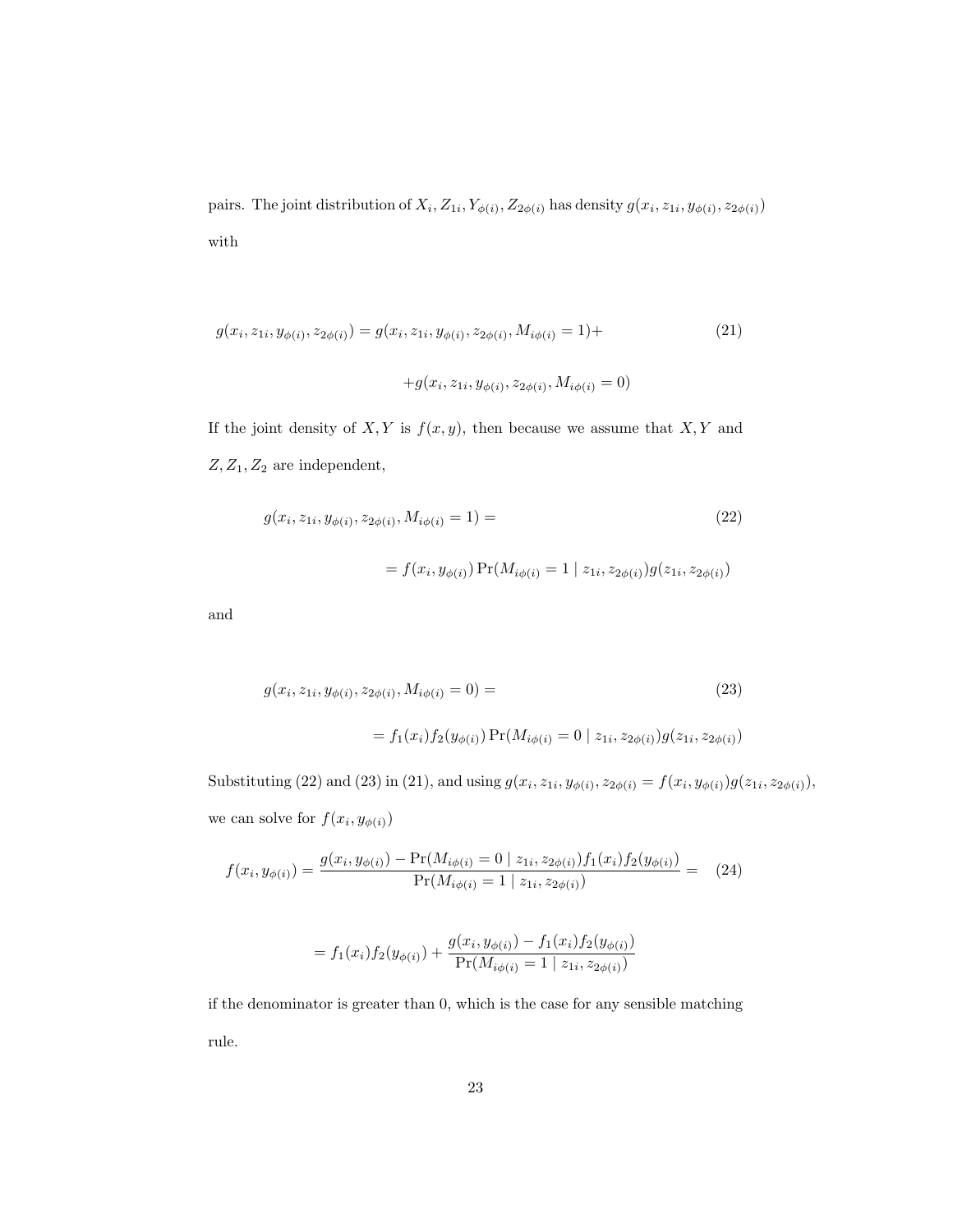The distributions on the right-hand side of this expression are all observed. Hence this identification result is nonparametric, although it requires that the matching probabilities are known or that they can be estimated.

Often we are not interested in the joint distribution of  $Y, X$ , but in a population parameter  $\theta_0$  that is the unique solution to a vector of population moment conditions

$$
E\left[m(X_i, Y_i; \theta)\right] = 0\tag{25}
$$

These population moment conditions refer to the correctly matched observations. If two observations are incorrectly matched, they are stochastically independent. In general for  $i \neq j$ 

$$
E\left[m(X_i, Y_j; \theta)\right] = 0\tag{26}
$$

is solved by  $\theta_1 \neq \theta_0$ . In other words, the parameter cannot be identified from the two marginal distributions.

The solution for the joint population distribution in (24) suggests the sample moment conditions that combine information from the sample and the register

$$
\frac{1}{N_1} \sum_{i=1}^{N_1} \frac{m(x_i, y_{\phi(i)}; \theta)}{\Pr(M_{i\phi(i)} = 1 \mid z_{1i}, z_{2\phi(i)})} - \frac{1}{N_1^2} \sum_{j=1}^{N_1} \sum_{k=1}^{N_1} \frac{1 - \Pr(M_{j\phi(k)} = 1 \mid z_{1j}, z_{2\phi(k)})}{\Pr(M_{j\phi(k)} = 1 \mid z_{1j}, z_{2\phi(k)})} m(x_j, y_{\phi(k)}; \theta)
$$
\n(27)

and the weighted GMM estimator of  $\theta$  either makes (27) equal to 0 or is the minimizer of a quadratic form in these sample moment conditions. In this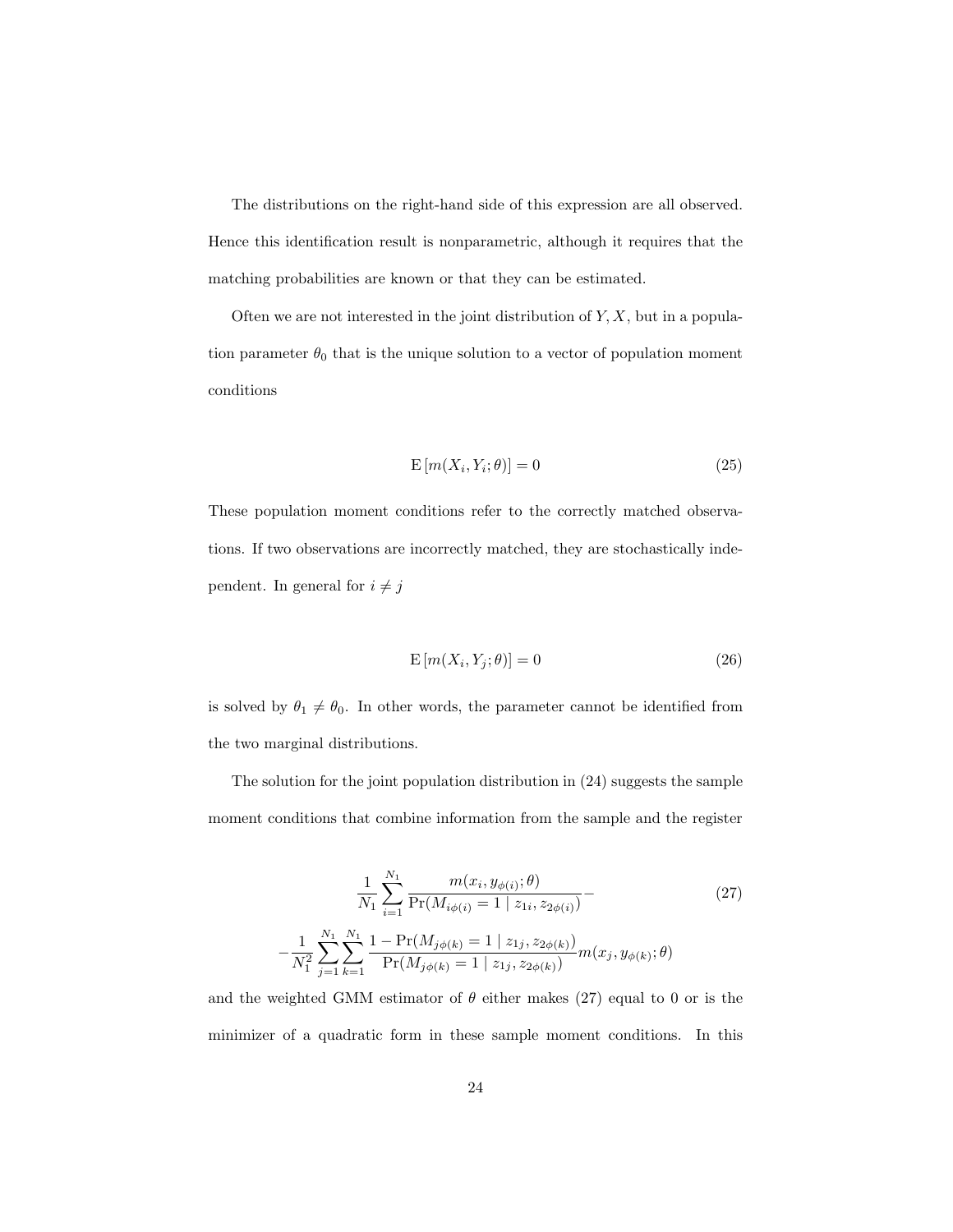expression (but not in (24)) it is implicitly assumed that the probability that a unit in the sample is matched with two or more units in the register is negligible. This simplifies the notation.

We obtain a particularly simple result if we use the identifiers to match the sample to the register, but ignore them in the inference, i.e. in (21) we start with the joint distribution of  $X_i, Y_{\phi(i)}$ , so that

$$
f(x_i, y_{\phi(i)}) = f_1(x_i) f_2(y_{\phi(i)}) + \frac{g(x_i, y_{\phi(i)}) - f_1(x_i) f_2(y_{\phi(i)})}{\Pr(M_{i\phi(i)} = 1)}
$$

This will give consistent, but less efficient, estimates. Let the probability of a correct match  $Pr(M_{i\phi(i)} = 1) = \lambda$ . If X and Y have mean 0, then

$$
cov(X_i, Y_i) = \frac{cov(X_i, Y_{\phi(i)})}{\lambda}
$$
\n(28)

With the same assumption we find for the moment conditions of a simple linear regression with an intercept

$$
E\left[(Y_i - \alpha - \beta X_i)X_i\right] =
$$
\n
$$
= \frac{E\left[(Y_{\phi(i)} - \alpha - \beta X_i)X_i\right] - (1 - \lambda)\left[E(Y_{\phi(i)})E(X_i) - \alpha E(X_i) - \beta E(X_i^2)\right]}{\lambda}
$$
\n(29)

$$
E[Y_i - \alpha - \beta X_i] = \tag{30}
$$

$$
= \frac{\mathrm{E}\left[Y_{\phi(i)} - \alpha - \beta X_i\right] - (1-\lambda)\left[\mathrm{E}(Y_{\phi(i)}) - \alpha - \beta \mathrm{E}(X_i)\right]}{\lambda} =
$$

 $= \mathbb{E}\left[Y_{\phi(i)} - \alpha - \beta X_i\right]$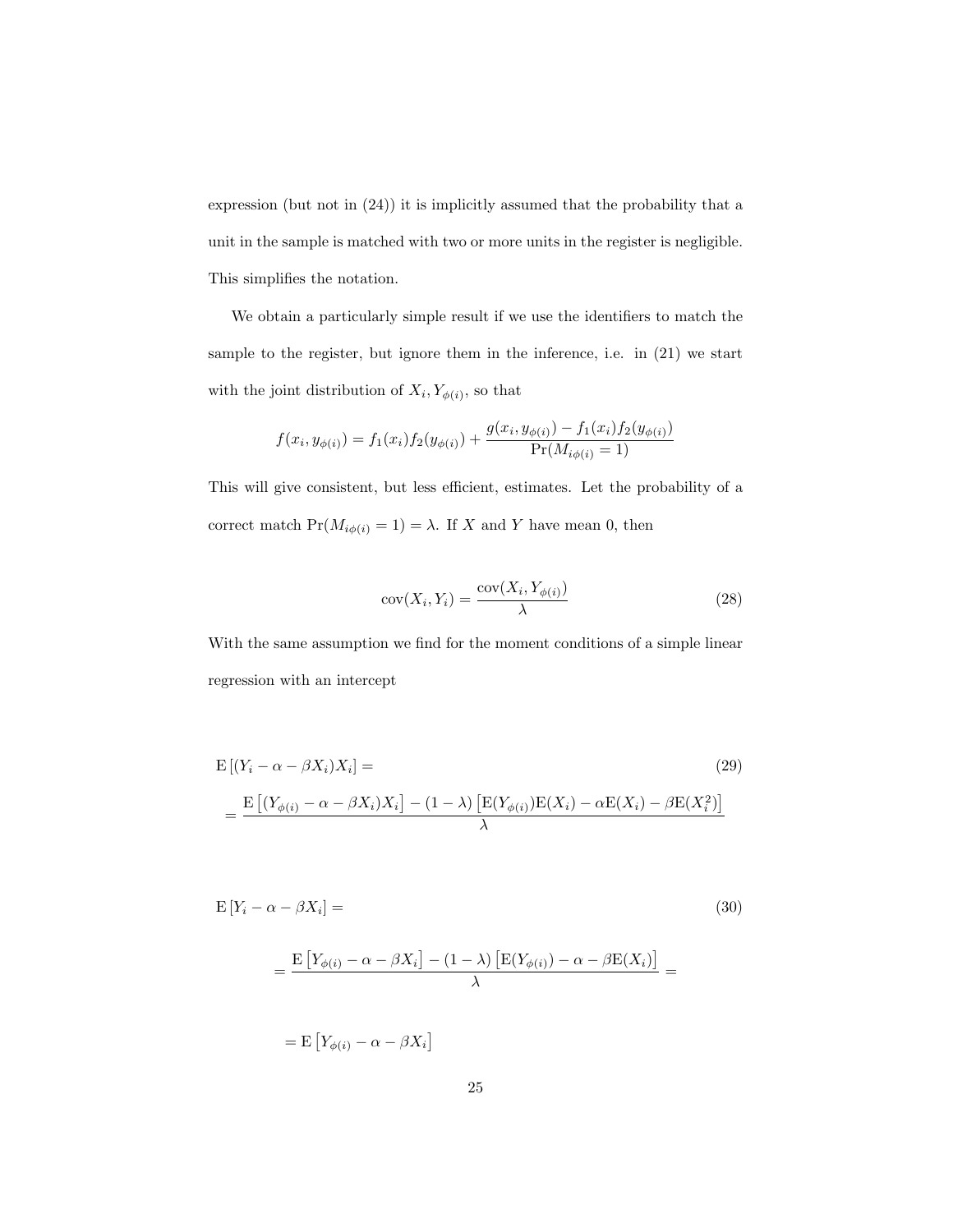Setting these conditions equal to 0 and solving for the parameters we find that

$$
\beta = \frac{\text{cov}(X_i, Y_{\phi(i)})}{\lambda \text{var}(X_i)}
$$
\n
$$
\alpha = \mathcal{E}(Y_{\phi(i)}) - \beta \mathcal{E}(X_i)
$$
\n(31)

and, if we substitute the sample statistics for the population statistics,we obtain the estimator suggested by Neter, Maynes and Ramanathan (1965) and Scheuren and Winkler (1993). The results in this section generalize their results to arbitrary moment conditions and less restrictive assumptions on the sampling process. In particular, we show that the matching probabilities that are computed for probabilistic linkage can be used to compute the moment conditions for the matched population. This is important because the simulation results in Scheuren and Winkler (1993) show that the bias induced by false matches can be large.

The asymptotic variance of the estimator for  $\beta$  is

$$
var(\hat{\beta}) = \frac{\sigma^2}{N_1 \lambda^2 var(X)} \tag{32}
$$

The variance decreases with the matching probability. The GMM estimator is consistent if the matching probability is positive.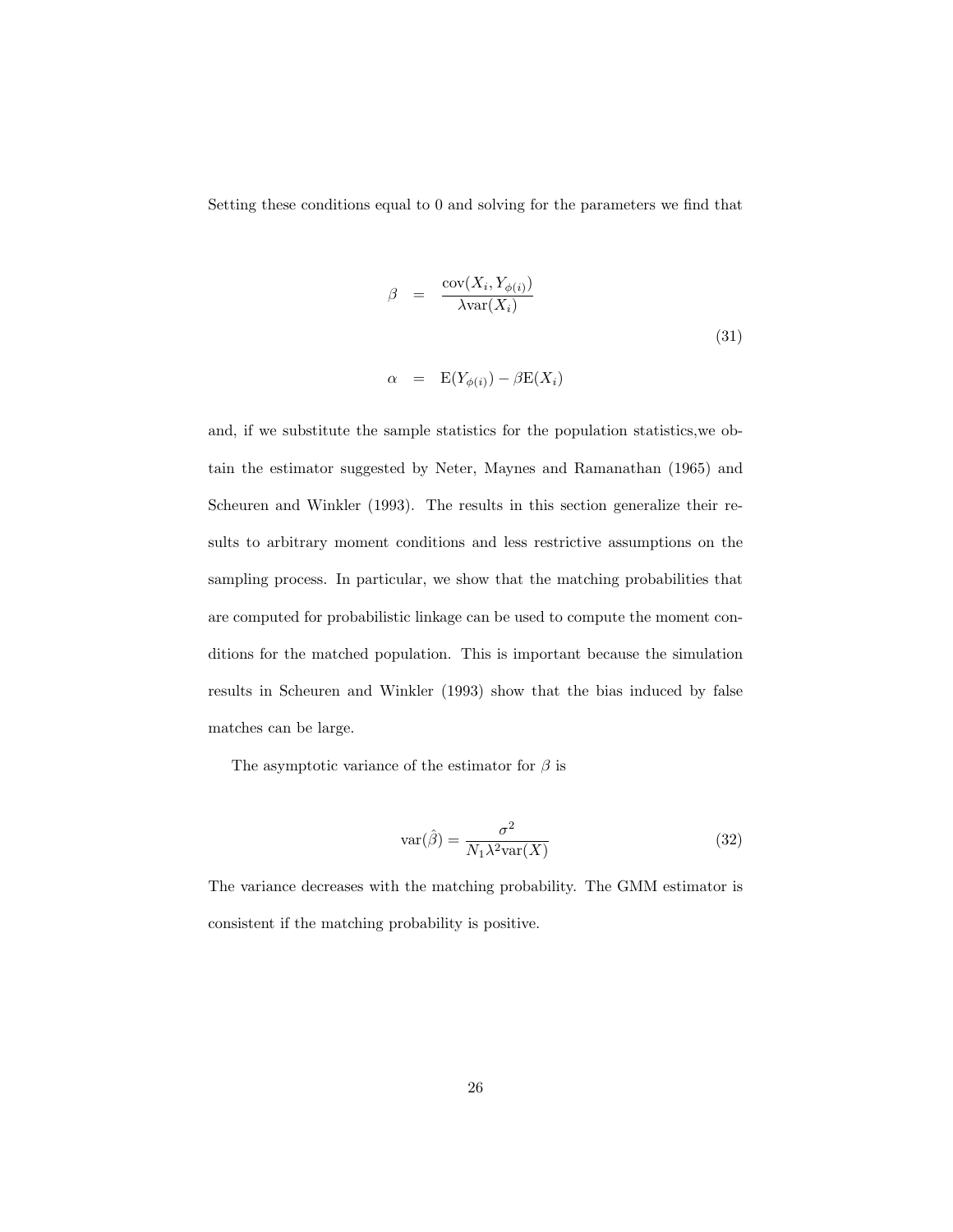## 3 Independent samples with common variables

# 3.1 Fréchet bounds and conditional Fréchet bounds on the joint distribution

Exact or probabilistic matching is not advisable if the fraction of units that are in both samples is small. If the fraction is negligible, we may treat the two random samples as independent samples that have no units in common. Although exact or probabilistic matching produces more informative data, the fear that linked files pose a threat to the privacy of individuals who, with some effort, may be identifiable from the linked records, has prevented the large scale matching of administrative and survey data<sup>4</sup>. As a consequence, often the only available samples that contain all relevant variables are relatively small random samples from a large population. It is safe to assume that these random samples have no common units.

The two independent random samples identify the marginal distributions of  $X, Z$  (sample A) and  $Y, Z$  (sample B). If there are no common variables  $Z$ , the marginal distributions put some restrictions on the joint distribution of  $X, Y$ . These Fréchet (1951) bounds on the joint distribution are not very informative. For example, if the marginal and joint distributions are all normal, there is no restriction on the correlation coefficient of  $X$  and  $Y$ , i.e. it can take any value

<sup>4</sup>Fellegi (1999) notes that public concern with file linkage varies over place and time and that, ironically, the concern is larger if the linkage is performed by government agencies than if private firms are involved. Modern data acquisition methods like barcode scanners and the internet result in large files that are suitable for linkage.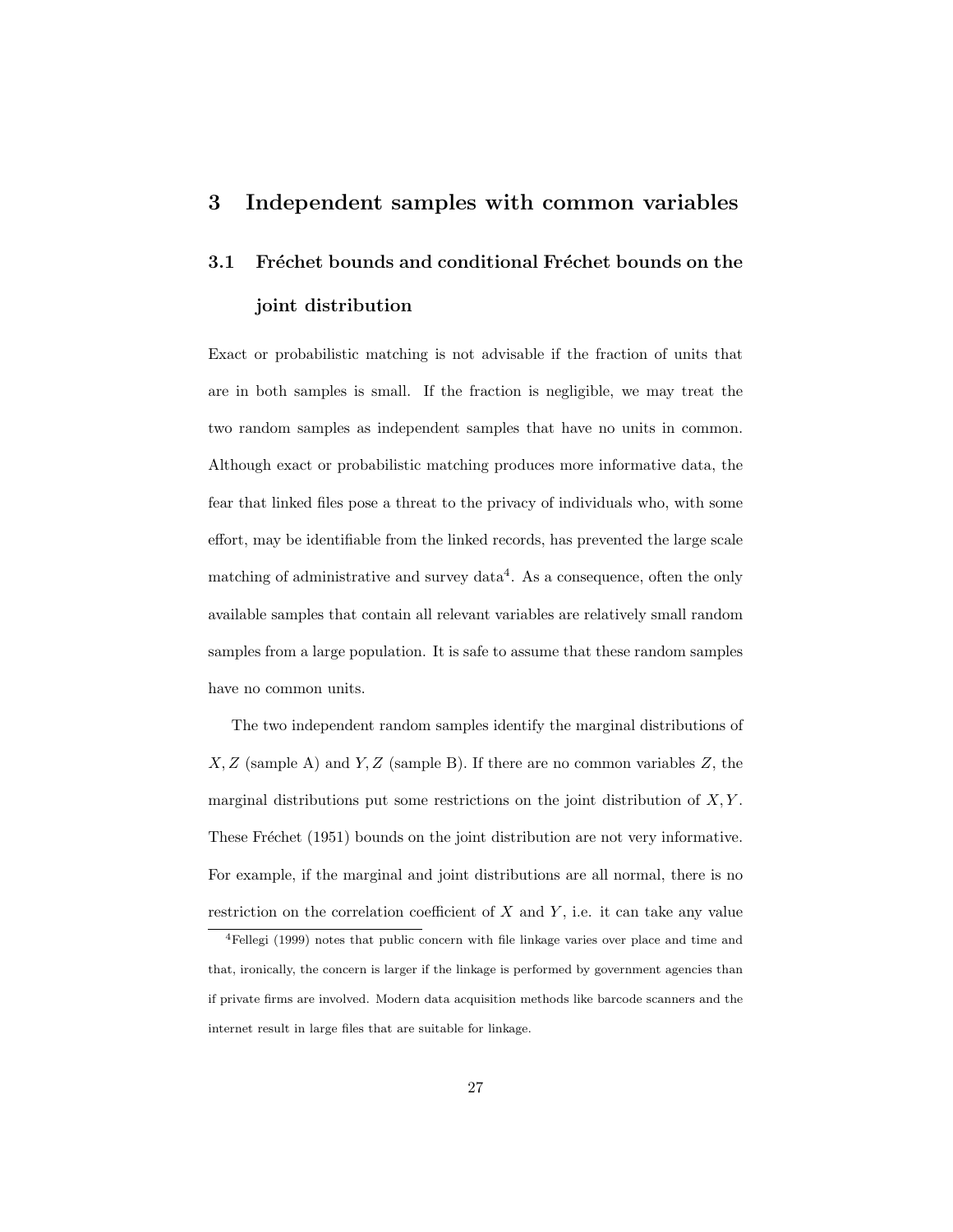between -1 and 1.

With common variables  $Z$  the Fréchet bounds can be improved. The bounds for the joint conditional cdf of  $X, Y$  given  $Z = z$  are

$$
\max\left\{F(x \mid z) + F(y \mid z) - 1, 0\right\} \le F(x, y \mid z) \le \min\left\{F(x \mid z), F(y \mid z)\right\} \tag{33}
$$

Taking the expectation over the distribution of the common variables Z we obtain

$$
E\left[\max\left\{F(x \mid Z) + F(y \mid Z) - 1, 0\right\}\right] \le F(x, y) \le E\left[\min\left\{F(x \mid Z), F(y \mid Z)\right\}\right]
$$
\n(34)

The bounds are sharp, because the lower and upper bounds,  $E[\max\{F(x \mid Z) + F(y \mid Z) - 1, 0\}]$ and E [min  $\{F(x \mid Z), F(y \mid Z)\}$ ] are joint cdf's of X, Y with marginal cdf's equal to  $F(x)$  and  $F(y)$ . Note that because the expectation of the maximum is greater than the maximum of the expectations (the reverse relation holds for the expectation of the minimum), the Fréchet bounds with common variables are narrower than those without. If either  $X$  or  $Y$  are fully determined by  $Z$ , then the joint cdf is identified. To see this let the conditional distribution of  $X$  given  $Z = z$  be degenerate in  $x(z)$ . Define  $A(x) = \{z \mid x(z) \le x\}$ . Then  $F(x \mid z) = 1$ if  $z \in A(x)$  and  $F(x | z) = 0$  if  $z \in A(x)^c$ . Substitution in (34) gives that the lower and upper bound coincide and that

$$
F(x, y) = \mathbb{E}[F(y | Z) | Z \in A(x)] \Pr(Z \in A(x))]
$$
 (35)

In the special case that the population distribution of  $X, Y, Z$  is trivariate normal, the only parameter that can not be identified is the correlation between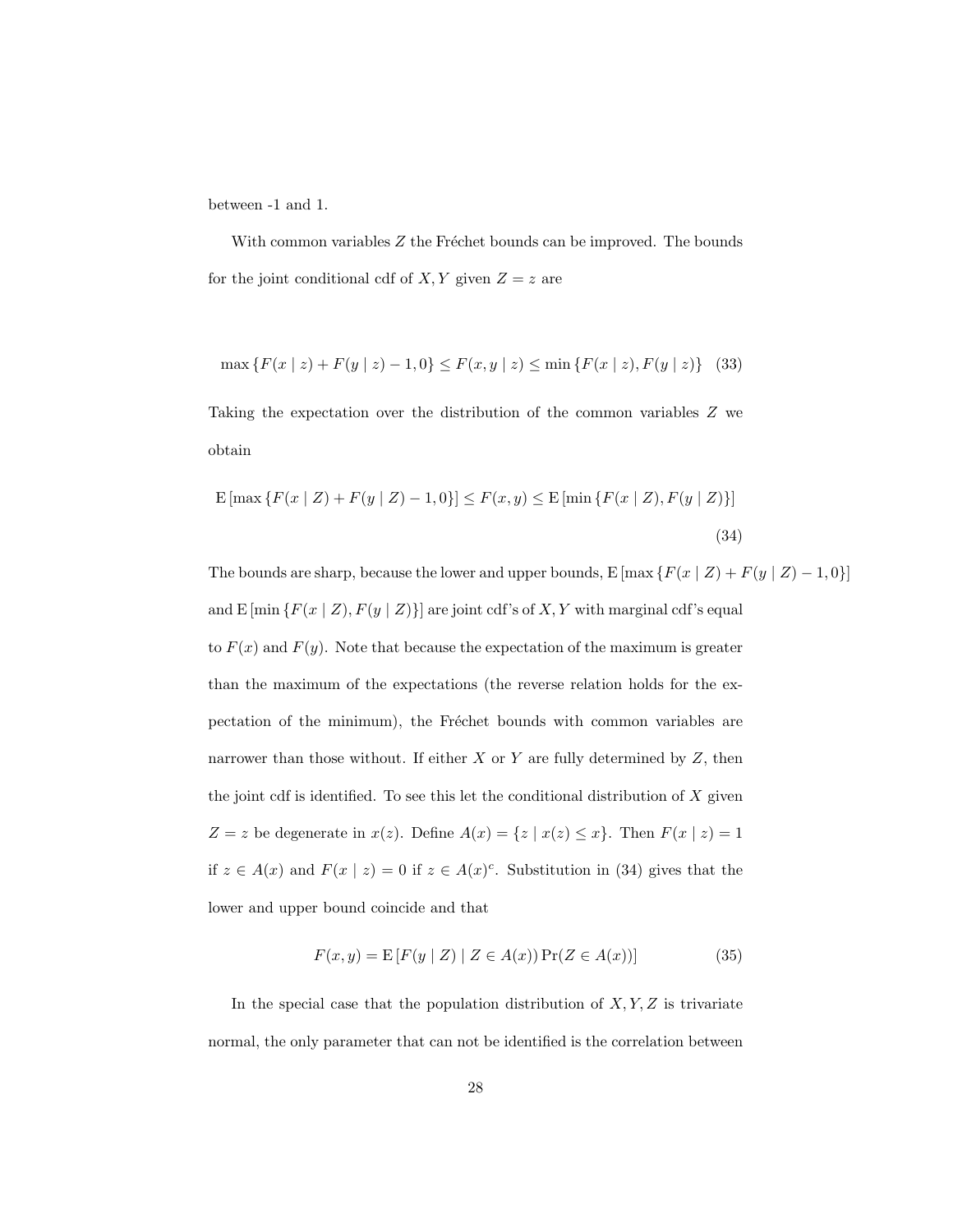$X$  and  $Y$ . We have

$$
\rho_{XY} = \rho_{XY|Z} \sqrt{1 - \rho_{XZ}^2} \sqrt{1 - \rho_{YZ}^2} + \rho_{XZ} \rho_{YZ}
$$
\n(36)

This gives the bounds

$$
\rho_{XZ}\rho_{YZ} - \sqrt{1 - \rho_{XZ}^2}\sqrt{1 - \rho_{YZ}^2} \le \rho_{XY} \le \rho_{XZ}\rho_{YZ} + \sqrt{1 - \rho_{XZ}^2}\sqrt{1 - \rho_{YZ}^2}
$$
\n(37)

The lower bound reaches its minimum -1 if  $\rho_{XZ} = -\rho_{YZ}$  (the upper bound is  $1 - 2\rho_{XZ}^2$ ) and the upper bound reaches its maximum 1 if  $\rho_{XZ} = \rho_{YZ}$  (the lower bound is  $-1 + 2\rho_{XZ}^2$ . Also if either  $\rho_{XZ}$  or  $\rho_{YZ}$  is equal to 1, then  $\rho_{XY} = \rho_{XZ}\rho_{YZ}$ . The length of the interval is  $2\sqrt{1-\rho_{XZ}^2}\sqrt{1-\rho_{YZ}^2}$  and hence the the bound is narrower if the correlation between either  $Z$  and  $X$  or  $Z$  and Y is high.

An example illustrates how much correlation between  $X, Y$  and  $Z$  is required to obtain sufficiently narrow bounds. Consider a linear regression model

$$
Y = \alpha + \beta X + U \tag{38}
$$

where X and U are independent and normally distributed. If  $\sigma_X, \sigma_Y$  denote the standard deviation of  $X$  and  $Y$ , respectively, we have

$$
\frac{\sigma_Y}{\sigma_X} = \frac{|\beta|}{\sqrt{R^2}}\tag{39}
$$

with  $R<sup>2</sup>$  the coefficient of determination of the regression. If we multiply the bounds in (38) by  $\frac{\sigma_Y}{\sigma_X}$  we obtain an interval for the slope  $\beta$ . If p denotes the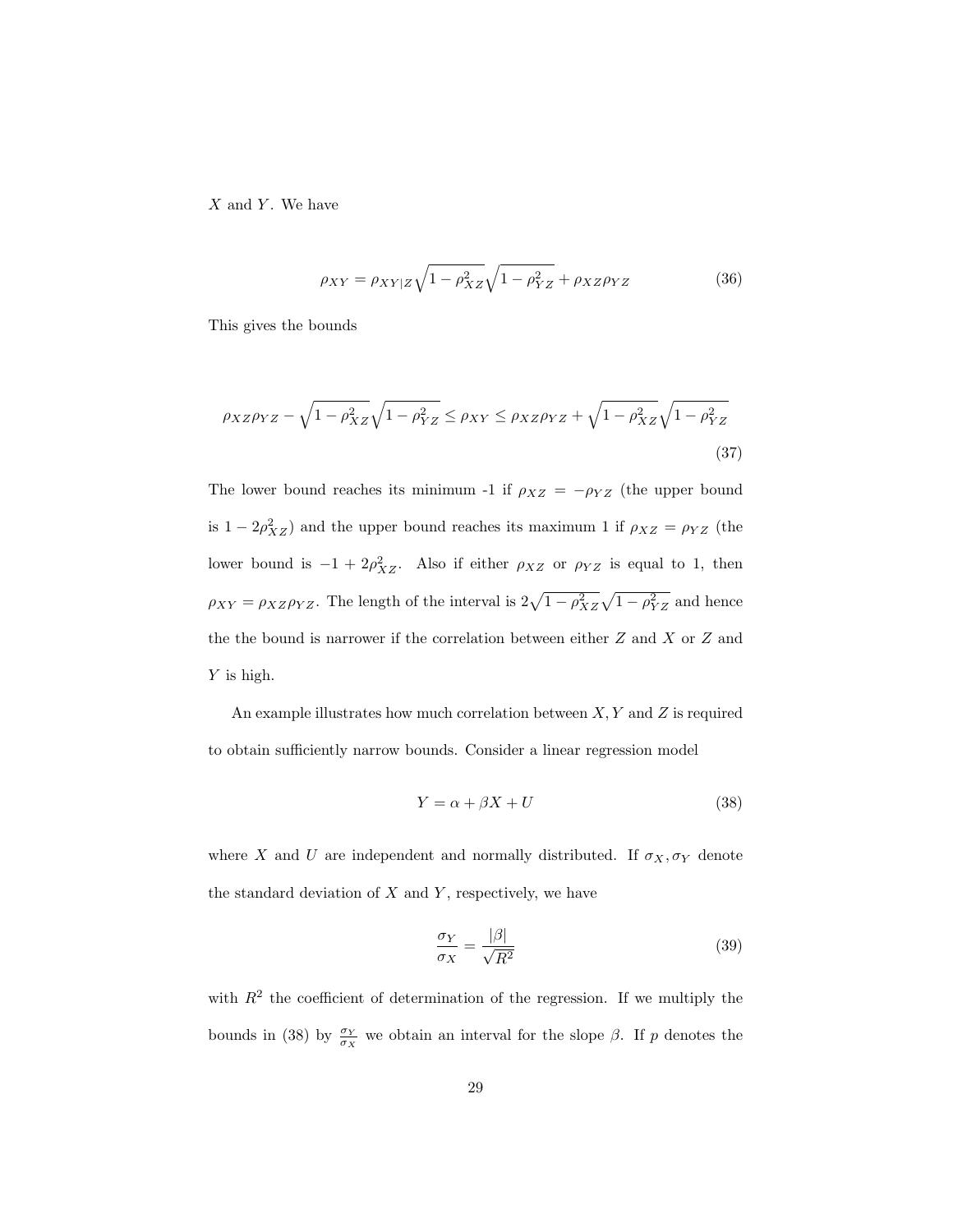relative (with respect to  $\beta$ ) length of the interval and we consider the case that the correlation between  $X$  and  $Z$  and  $Y$  and  $Z$  are equal, we obtain the following expression for the required correlation

$$
\rho_{XZ} = \sqrt{1 - \frac{p\sqrt{R^2}}{2}}\tag{40}
$$

The correlation decreases with  $R^2$  and the (relative) length of the interval for  $\beta$ . For instance, if we want a .20 relative length for a regression with an  $R^2$  of .9, we need that  $\rho_{XZ} = \rho_{YZ} = .95$ . In general, the correlation that is needed to obtain informative bounds is rather high, and this illustrates the limited information about the relation between  $X$  and  $Y$  in the combined sample.

The Fréchet bounds on the joint cdf in  $(34)$  treat the variables X and Y symmetrically. As the notation suggests, often  $Y$  is the dependent and  $X$  the independent variable in a relation between these variables, and we focus on the conditional distribution of Y given  $X$ . An important reason to do this, is that we may assume that this conditional distribution is invariant under a change in the marginal distribution of  $X$ . For example, Cross and Manski (2002) consider the case that  $Y$  is the fraction of votes for a party and  $X$  is the indicator of an ethnic group. It is assumed that the ethnic groups vote in the same way in elections,but that the ethnic composition of the voters changes over time. If we have the marginal distributions of  $Y$  (election results by precinct) and  $X$  (ethnic composition by precinct), what can we say about future election results, if we have a prediction of the future composition of the population, i.e. the future marginal distribution of  $X$ ?

Horowitz and Manski (1995) and Cross and Manski (2002) have derived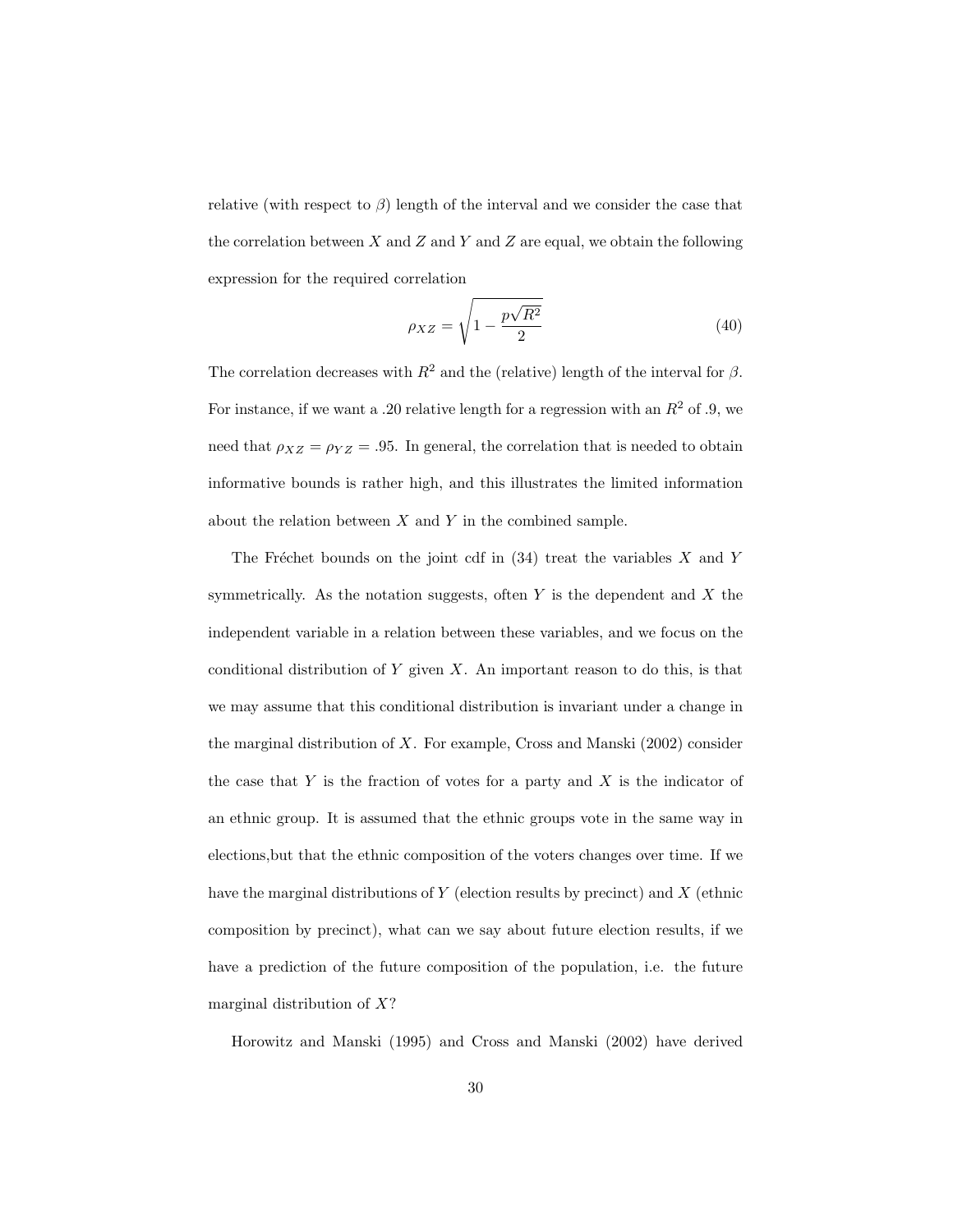bounds for the case that  $X$  is a discrete variable with distribution

$$
\Pr(X = x_k) = p_k \quad k = 1, \dots, K \tag{41}
$$

We first derive their bounds for the case that there are no common variables Z. They consider bounds on the conditional expectation

$$
\mathrm{E}\left[g(h(Y),X)|X=x\right]
$$

with g bounded and monotone in h for almost all x. A special case is  $g(h(Y), X) =$  $I(Y \leq y)$  which gives the conditional cdf. Because the conditional expectation above is continuous and increasing in  $F(y|x)$ , in the sense that the expectation with respect to  $F_1(y|x)$  is not smaller than that with respect to  $F_2(Y|x)$ , if  $F_1(y|x)$  first-order stochastically dominates  $F_2(y|x)$ , we can derive bounds on this expectation from bounds on the conditional cdf.

In the sequel we derive bounds both on the conditional cdf  $F(y|x)$  and on  $F(y; x_k) = Pr(Y \leq y, X = x_k)$ . We first derive bounds on these cdf's for a given k. Next we consider the K-vector of these cdf's. Note that by the law of total probability

$$
\sum_{k=1}^{K} F(y; x_k) = F(y)
$$

which imposes an additional restriction on the vector  $F(y; x_k)$ ,  $k = 1, ..., K$ . The Fréchet bounds on  $F(y; x_k)$  are

$$
\max\{F(y) - (1 - p_k), 0\} \le F(y; x_k) \le \min\{F(y), p_k\} \tag{42}
$$

For each  $k$  these bounds are sharp, because both the lower and upper bound are increasing in y, and they both increase from 0 to  $p_k$ , i.e. they are  $\tilde{F}(y; x_k)$ for some random variables  $\tilde{Y}$  and  $\tilde{X}$ .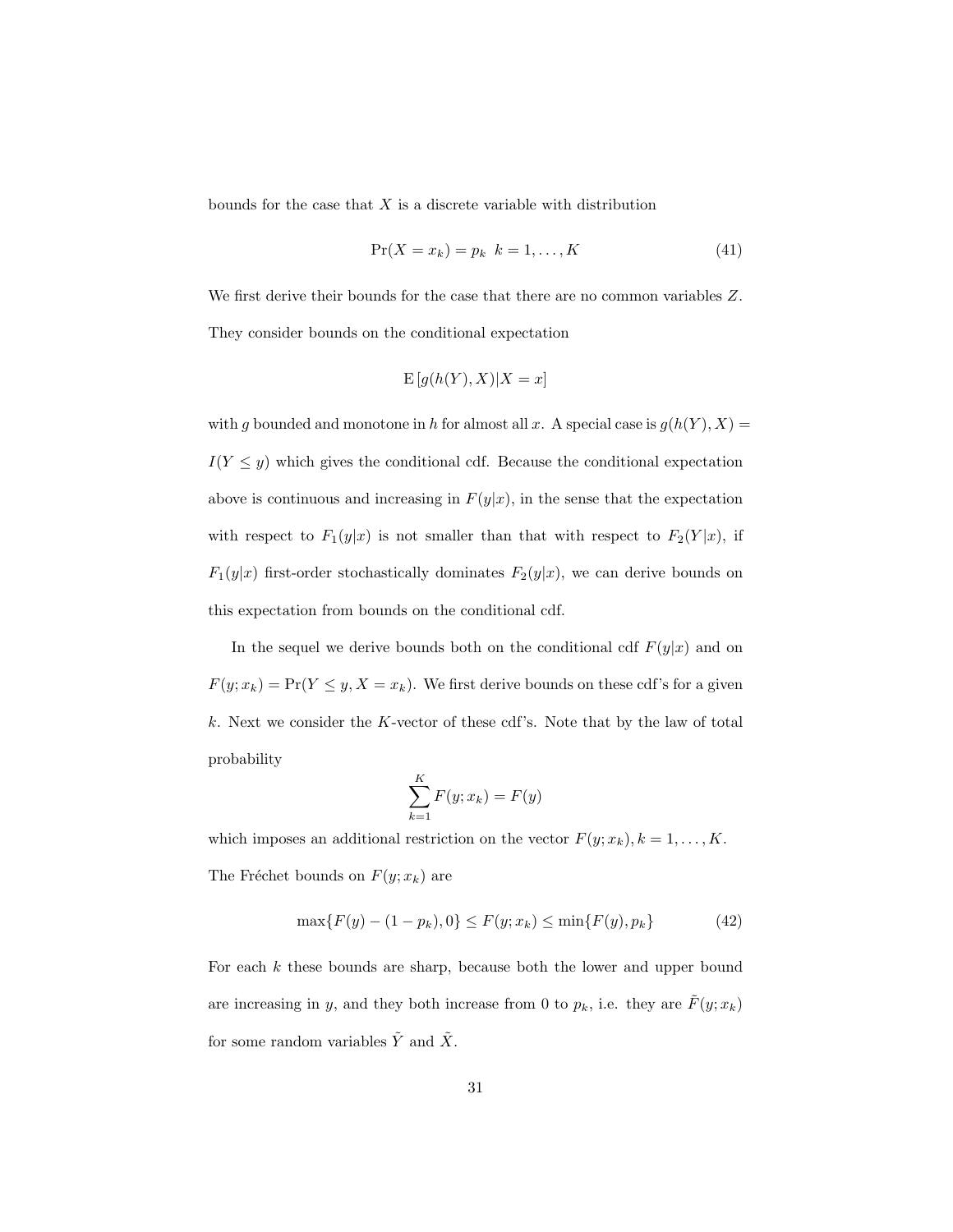The bounds in (42) imply that if  $p_k \leq \frac{1}{2}$ 

$$
0 \le F(y; x_k) \le F(y), \quad y < F^{-1}(p_k)
$$
\n
$$
0 \le F(y; x_k) \le p_k, \quad F^{-1}(p_k) \le y < F^{-1}(1 - p_k)
$$
\n
$$
F(y) - (1 - p_k) \le F(y; x_k) \le p_k, \quad y \ge F^{-1}(1 - p_k) \tag{43}
$$

with an obvious change if  $p_k > \frac{1}{2}$ . Upon division by  $p_k$  we obtain bounds on the conditional cdf of Y given  $X = x_k$ 

$$
0 \le F(y \mid x_k) \le \frac{F(y)}{p_k}, \quad y < F^{-1}(p_k)
$$
\n
$$
0 \le F(y \mid x_k) \le 1, \quad F^{-1}(p_k) \le y < F^{-1}(1 - p_k)
$$
\n
$$
\frac{F(y) - (1 - p_k)}{p_k} \le F(y \mid x_k) \le 1, \quad y \ge F^{-1}(1 - p_k) \tag{44}
$$

The bounds have an appealing form. The lower bound is the left truncated cdf of Y where the truncation point is the  $(1-p_k)$ -th quantile of the distribution of Y and the upper bound is the right truncated cdf with truncation point equal to the  $p_k$ -th quantile. These bounds on the conditional cdf of Y were derived by Horowitz and Manski (1995) and Cross and Manski (2002). They are essentially Fréchet bounds on the joint distribution.

Next, we consider bounds on the vector  $F(y;.) = (F(y; x_1) \dots F(y; x_K))'.$ For  $K = 2$  the bounds in (42) are (without loss of generality we assume  $p_1 < \frac{1}{2}$ , i.e.  $p_2 = 1 - p_1 > p_1$ 

$$
0 \le F(y; x_1) \le F(y), \quad y < F^{-1}(p_1)
$$
\n
$$
0 \le F(y; x_1) \le p_1, \quad F^{-1}(p_1) \le y < F^{-1}(p_2)
$$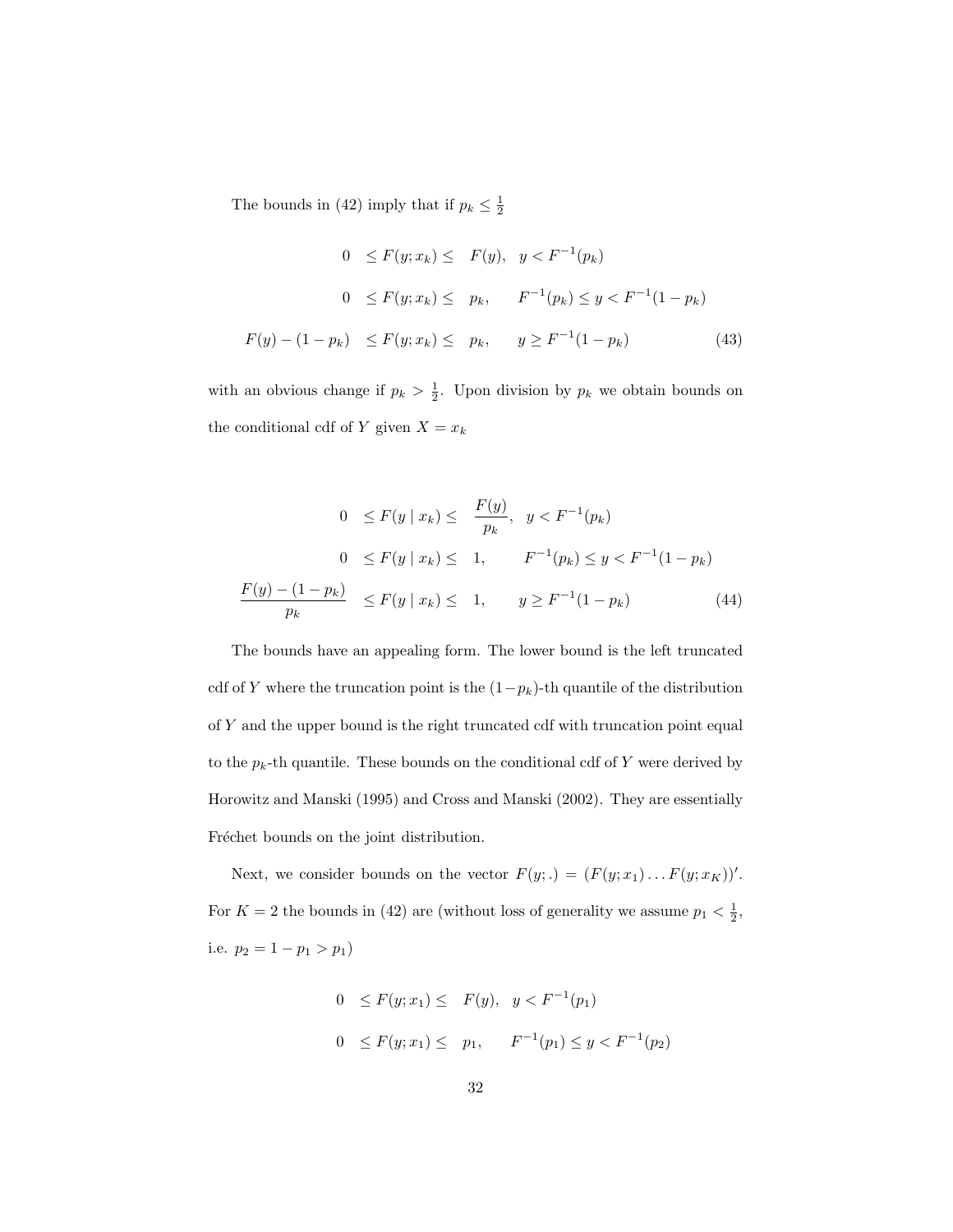

$$
F(y) - p_2 \le F(y; x_1) \le p_1, \quad y \ge F^{-1}(p_2)
$$
  
\n
$$
0 \le F(y; x_2) \le F(y), \quad y < F^{-1}(p_1)
$$
  
\n
$$
F(y) - p_1 \le F(y; x_2) \le F(y), \quad F^{-1}(p_1) \le y < F^{-1}(p_2)
$$
  
\n
$$
F(y) - p_1 \le F(y; x_2) \le p_2, \quad y \ge F^{-1}(p_2) \tag{45}
$$

By the law of total probability  $F(y;.)$  satisfies for all  $y$ 

$$
\sum_{k=1}^{K} F(y; x_k) = F(y)
$$
\n(46)

Hence, the vector of conditional cdf's is in a set that is the intersection of the Fréchet bounds in  $(45)$  and the hyperplane in  $(46)$ . The resulting bounds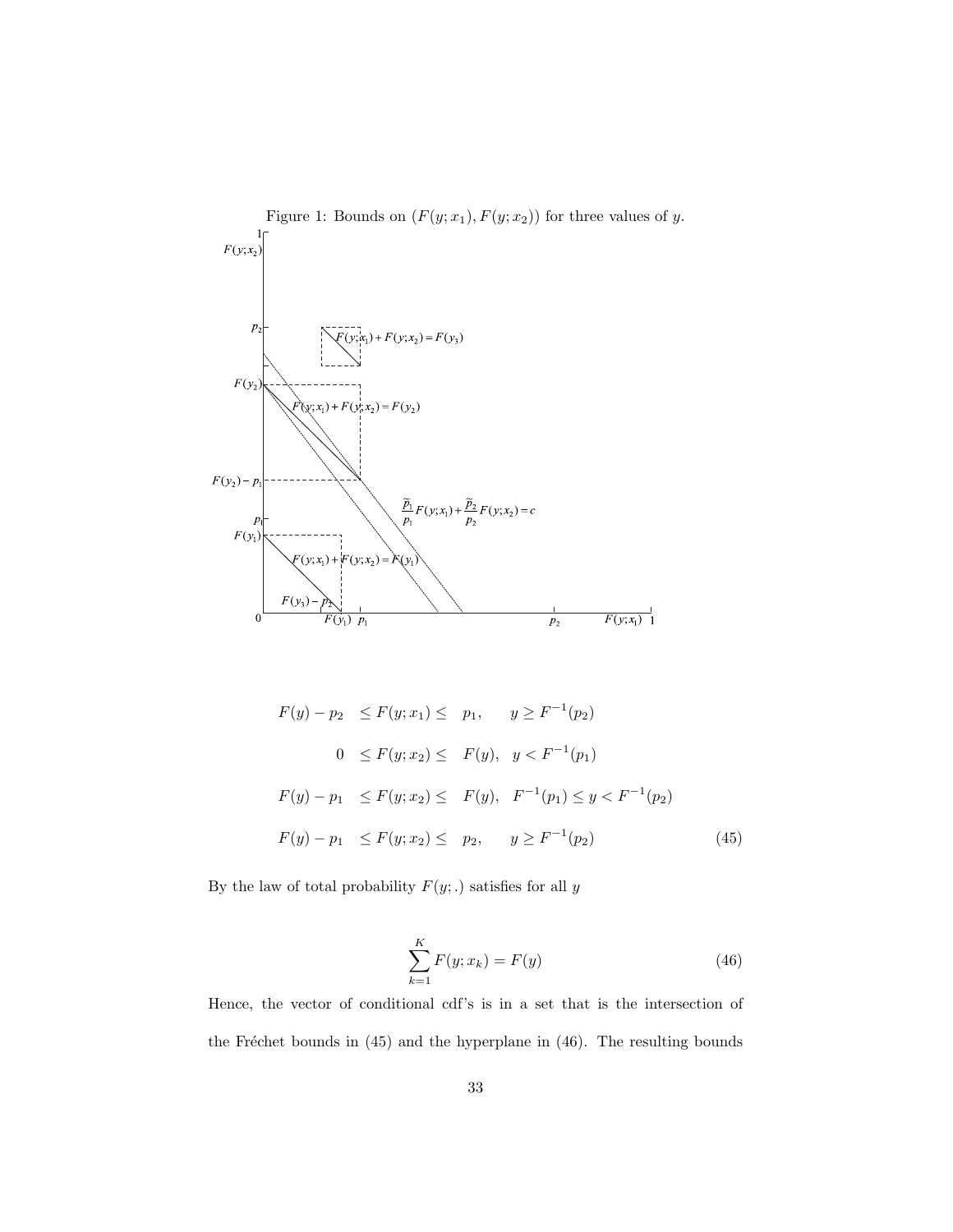on  $(F(y; x_1), F(y; x_2))$  are given in figure 1 for three values of y with  $y_1$  <  $F^{-1}(p_1), F^{-1}(p_1) \le y_2 \lt F^{-1}(p_2),$  and  $y_3 \ge F^{-1}(p_2)$ . The Fréchet bounds on  $(F(y; x_1), F(y; x_2))$  are the squares. The law of total probability selects two vertices of these squares as the extreme points of the set of  $(F(y; x_1), F(y; x_2))$ that satisfy both the Fréchet bounds and the law of total probability. Bounds on the conditional cdf's  $F(y | x_1)$  and  $F(y | x_2)$  are obtained upon division by  $p_1$  and  $p_2$  respectively. This amounts to a change in the units in figure 1 and except for that the figure is unchanged.

From (45) the lower bound on  $F(y; x_1)$  is

$$
F_L(y; x_1) = 0 \t y < F^{-1}(p_2)
$$
  
=  $F(y) - p_2 \t y \ge F^{-1}(p_2)$ 

and the upper bound is

$$
F_U(y; x_1) = F(y) \t y < F^{-1}(p_1)
$$
  
=  $p_1$   $y \ge F^{-1}(p_1)$ 

Note that both the lower and upper bound increase from 0 to  $p_1$  with  $y$ , and hence are equal to  $\tilde{F}(y; x_1)$  for some random variables  $\tilde{Y}$  and  $\tilde{X}$ . The corresponding upper and lower bounds on  $F(y; x_2)$  are  $F_U(y; x_2) = F(y) - F_L(y; x_1)$ and  $F_L(y; x_2) = F(y) - F_U(y; x_1)$ , and these bounds are equal to  $\tilde{F}(y; x_2)$  for some random variables  $\tilde{Y}$  and  $\tilde{X}$ . This establishes that the bounds are sharp. A general proof of this statement can be found in Cross and Manski.

The bounds on the conditional cdf's  $F(y|x_1)$  and  $F(y|x_2)$  are also given in figure 2. By the law of total probability, the lower bound of  $F(y|x_1)$  corresponds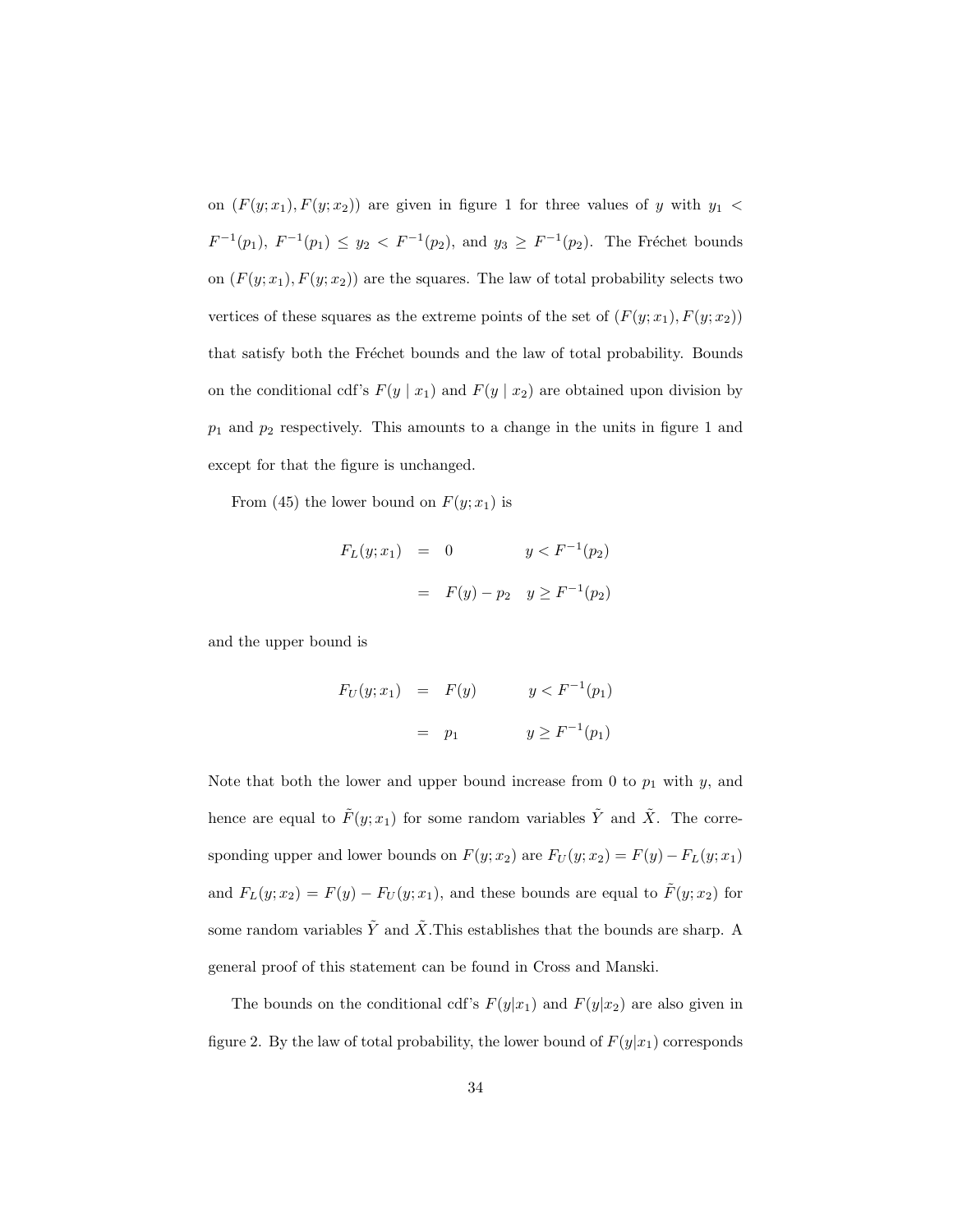with upper bound of  $F(y|x_2)$  and the other way around. Note that the bounds are narrower for  $F(y|x_2)$  because  $x_2$  has a higher probability than  $x_1$ . From this figure we can obtain bounds on the conditional median of  $Y$  given  $X$ . We find that the change in this conditional median has bounds

$$
F^{-1}(\frac{1}{2} - \frac{1}{2}p_1) - F^{-1}(1 - \frac{1}{2}p_1) \le \text{med}(Y|x_2) - \text{med}(Y|x_1) \le F^{-1}(\frac{1}{2} + \frac{1}{2}p_1) - F^{-1}(\frac{1}{2}p_1)
$$
\n(47)

Note that the lower bound is negative and the upper bound positive for all  $p_1$ , so that it is impossible to sign the change of the conditional median with this information. This suggests that the relation between  $Y$  and  $X$  cannot be inferred from two marginal distributions without common variables.

If  $K\geq 3$  the bounds can be derived in the same way. First, we order the  $p_k$ by increasing size. Next, we find the hypercubes that correspond to the Fréchet bounds on  $F(y;.)$ . As in figure 1 the vertices depend on the value of y, i.e. for which k we have  $F^{-1}(p_k) \leq y < F^{-1}(p_{k+1})$ . Finally, we select the vertices that satisfy the law of total probability. These are the extreme points of the set of admissible  $F(y; x_k)$ ,  $k = 1, ..., K$ . To be precise, the set is the convex hull of these extreme points. As we shall see below, for prediction purposes it is sufficient to find the vertices.

The main reason for bounds on the conditional cdf of  $Y$  given  $X$ , instead of on the joint cdf of  $Y, X$ , is that it is usually assumed that the conditional cdf is invariant with respect to changes in the distribution of  $X$ . Of course, this is a common assumption in conditional econometric models with fixed parameters. An obvious application is to conditional prediction. Cross and Manski consider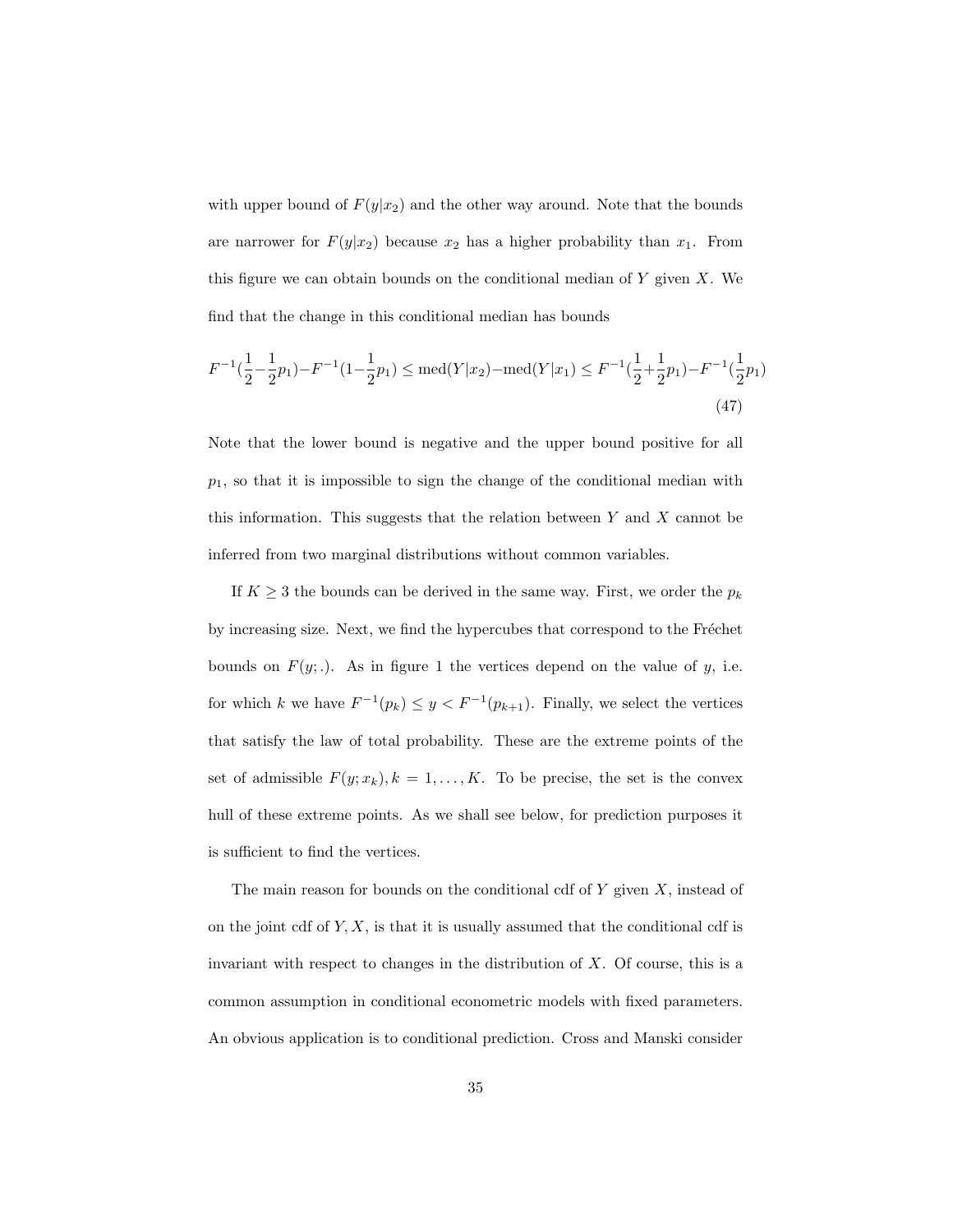the prediction of the outcome of a future election assuming that the voting behavior of demographic groups remains the same, but that the composition of the population changes and the future composition of the population can be predicted accurately.

The predicted distribution of the future outcome  $\tilde{F}(y)$  satisfies

$$
\tilde{F}(y) = F(y; x_1)\frac{\tilde{p}_1}{p_1} + F(y; x_2)\frac{\tilde{p}_2}{p_2}
$$
\n(48)

with  $\tilde{p}_1$  the future fraction with  $X = x_1$ . Again, without loss of generality we assume  $p_1 < \frac{1}{2}$ . We can further distinguish between  $\tilde{p}_1 \leq p_1$  and  $\tilde{p}_1 > p_1$ . In the former case the bounds on the predicted cdf can be found as in figure 1. In that figure we indicate the bounds for  $F^{-1}(p_1) \leq y < F^{-1}(p_2)$ . The bounds are obtained by intersecting the set of feasible  $(F(y; x_1), F(y; x_2))$  with (48). We find

$$
\frac{\tilde{p}_1}{p_1} F(y) \le \tilde{F}(y) \le \min\left\{\frac{\tilde{p}_2}{p_2} F(y), 1\right\}, \quad y < F^{-1}(p_1)
$$
\n
$$
1 - \frac{\tilde{p}_2}{p_2} (1 - F(y)) \le \tilde{F}(y) \le \min\left\{\frac{\tilde{p}_2}{p_2} F(y), 1\right\}, \quad F^{-1}(p_1) \le y < F^{-1}(p_2)
$$
\n
$$
1 - \frac{\tilde{p}_2}{p_2} (1 - F(y)) \le \tilde{F}(y) \le 1 - \frac{\tilde{p}_1}{p_1} (1 - F(y)), \quad y \ge F^{-1}(p_2)
$$
\n
$$
(49)
$$

As is obvious from figure 1, the bounds increase with the difference between  $p_1$ and  $\tilde{p}_1$ . For  $K \geq 3$  the bounds on the predicted cdf are found by evaluating

$$
\sum_{k=1}^{K} \frac{\tilde{p}_k}{p_k} F(y; x_k)
$$
\n(50)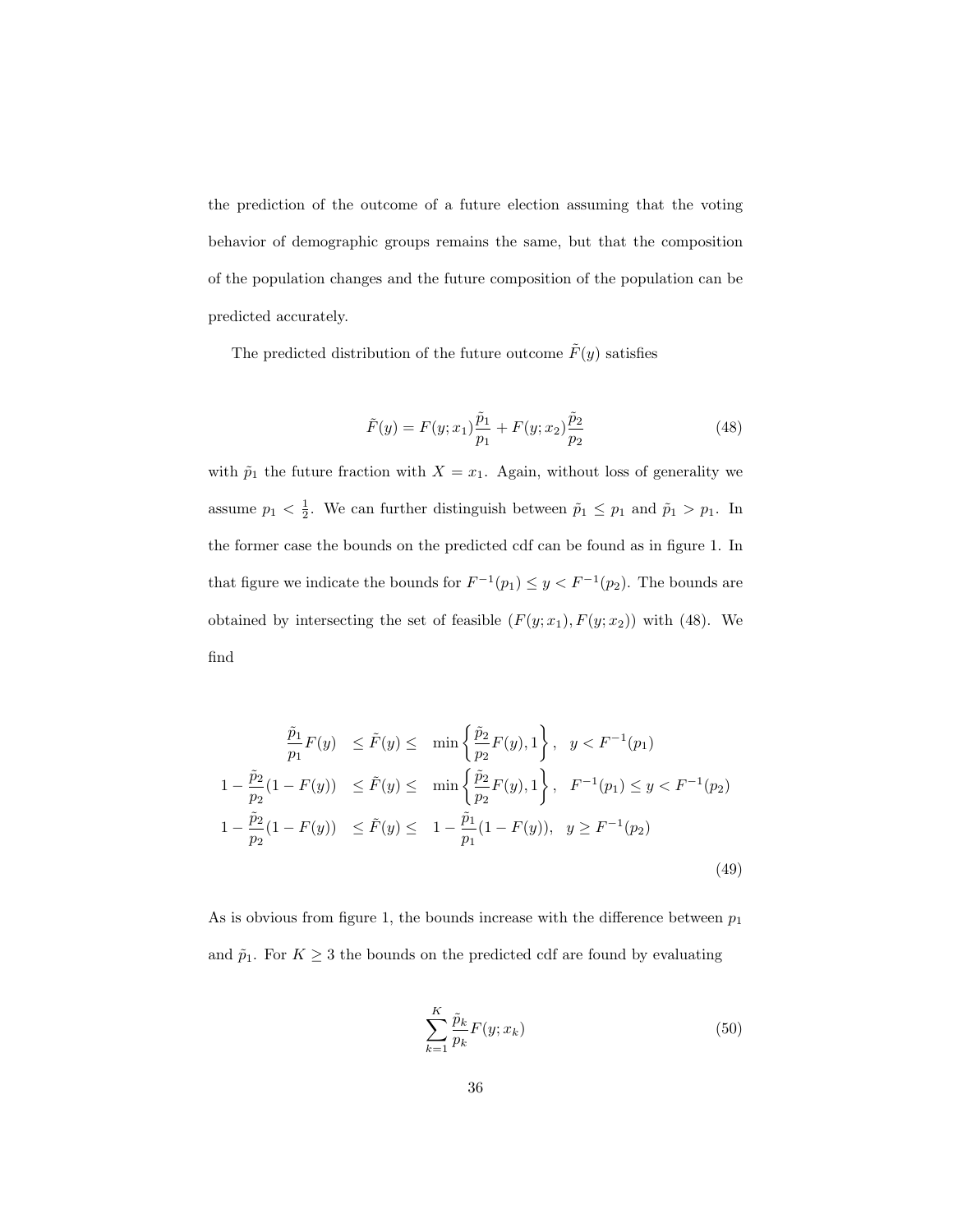at the extreme points of the set of feasible  $F(y;.)$ .

As noted, a key assumption in the derivation of the bounds is that  $X$  is a discrete variable. From (44) it is obvious that the bounds on the conditional cdf become uninformative if  $p_k$  goes to 0, i.e the bounds become  $0 \leq F(y \mid x_k) \leq 1$ for all  $y$ . Hence, if  $X$  is close to continuous the bounds on the conditional cdf's are not useful. If the support of  $Y$  is bounded, e.g. if it is a dichotomous variable, then the bounds on the support can be used to obtain bounds on conditional expectations. Such bounds are of a different nature and beyond the scope of this chapter.

## 3.2 Statistical matching of independent samples

The Fréchet bounds exhaust the information on the joint distribution of  $X, Y$ . If we merge the samples A and B no information is added, and our knowledge of the joint distribution of  $X$  and  $Y$  does not increase. How much we can learn about the joint distribution of  $X, Y$  is completely determined by the relation between  $X$  and  $Z$  in sample A and that between  $Y$  and  $Z$  in sample B.

In spite of this, the temptation to match two samples that do not have common units as if they were two samples with a substantial degree of overlap has been irresistible. A number of authors have proposed methods for this type of file matching (Okner, 1972; Ruggles and Ruggles, 1974 ; Radner, 1974; Ruggles, Ruggles, and Wolff, 1977; Barr and Turner, 1978; Kadane, 1978; see also the survey in Radner et al. ,1980). These methods are direct applications of those that are used in the reconstruction of broken random samples and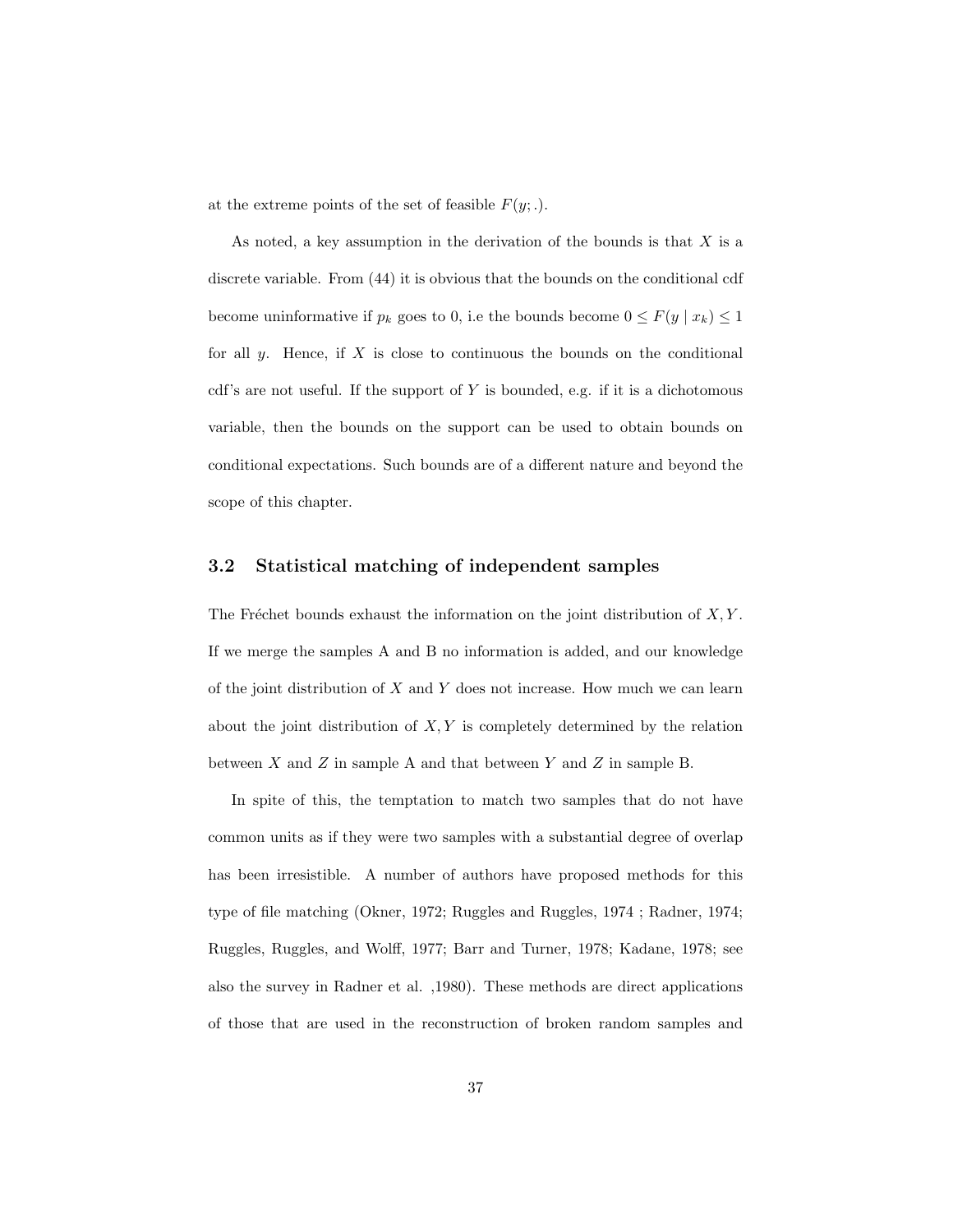probabilistic matching. Let the sample A be  $x_i, z_{1i}, i = 1, \ldots, N_1$  and the sample B be  $y_i, z_{2i}, i = 1, ..., N_2$ . The vectors  $z_1$  and  $z_2$  contain the same variables and the subscript only indicates whether the observation is in sample A or B. Because the samples A and B do not contain common units, the fact that  $z_{1i}$ and  $z_{2j}$  are close does not imply that they refer to the same unit or even similar (except for these variables) units. If we match unit i in A to unit j in B we must decide which of the vectors  $z_{1i}$  or  $z_{2j}$  we include in the matched file. If we use the observation for file A, then this file is referred as the base file, and file B is called the supplemental file.

The two methods that have been used in the literature are constrained and unconstrained matching. Both methods require the specification of a distance function  $D(z_{1i}, z_{2j})$ . In (9) (for broken random sample) and (18) (for probabilistic record linkage) we specify the distance function as a quadratic function of the difference, but other choices are possible<sup>5</sup> . In practice, one must also decide on which variables to include in the comparison, i.e. in the z vector. The Fréchet bounds suggest that the joint distribution of  $X, Y$  is best approximated, if the correlation between either X or Y and Z or the  $R^2$  in a regression of either X or Y on Z is maximal. Often, the units that can be matched are restricted to e.g. units that have the same gender. In that case gender is called a cohort variable.

With constrained matching every unit in sample A is matched to exactly

 $5R$ odgers (1984) finds no systematic differences in the performance of distance functions, although he comments that the Mahalanobis distance using an estimated variance matrix does not perform well.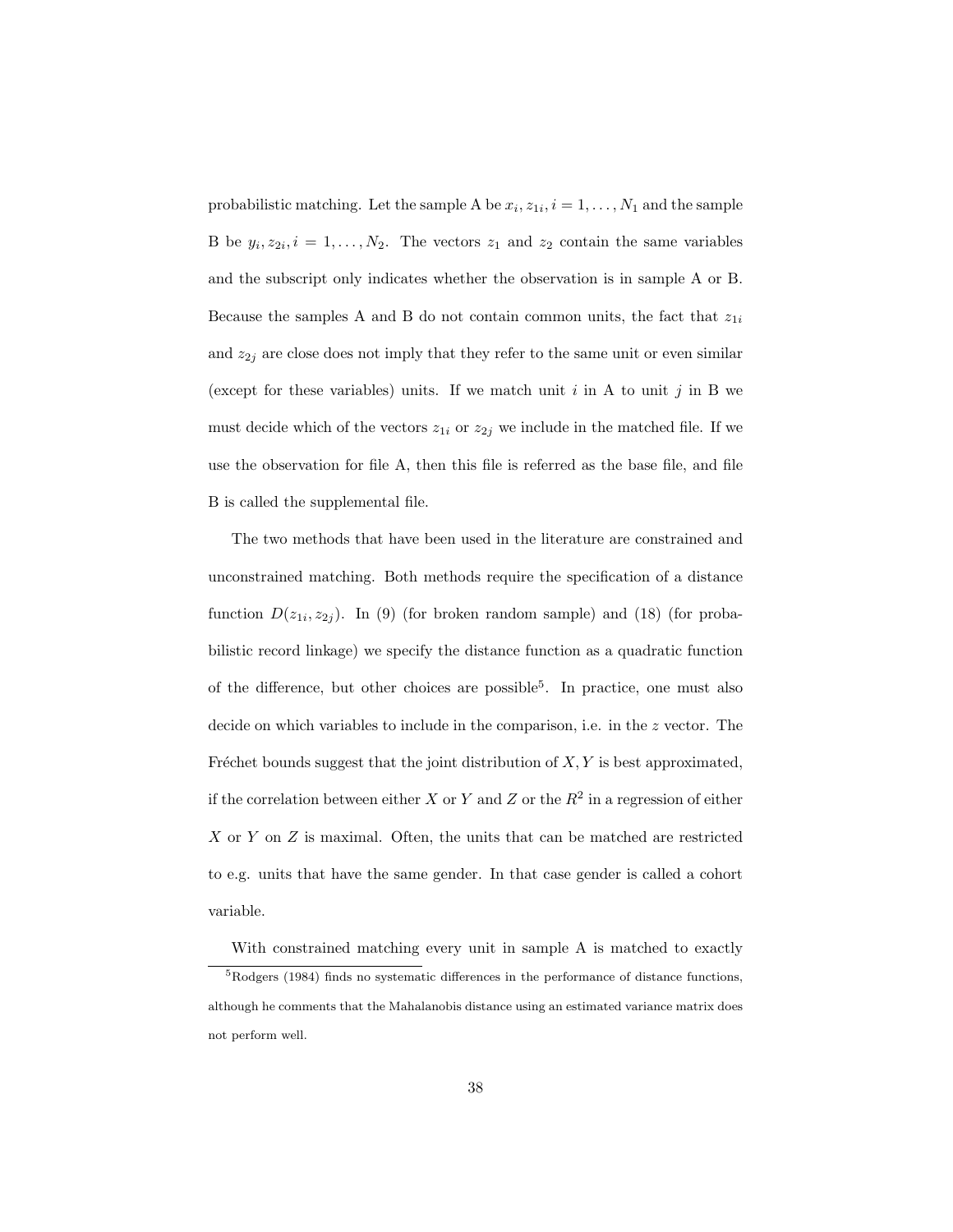one unit in sample B. Often A and B do not have an equal number of units. However, both are random samples from a population and hence the sampling fraction for both samples is known (assume for the moment that the sample is obtained by simple random sampling) . The inverse of the sampling fraction is the sample weight,  $w_A$  for sample A and  $w_B$  for sample B. Assume that the weights are integers. Then we can replicate the units in sample A  $w_A$  times and those in sample B  $w_B$  times to obtain two new samples that have the same number of units  $M$  (equal to the population size). Now we match the units in these samples as if they were a broken random sample, i.e. we minimize over  $d_{ij}, i = 1, \ldots, M, \quad j = 1, \ldots, M$  with  $d_{ij} = 1$  if i and j are matched

$$
\sum_{i=1}^{M} \sum_{j=1}^{M} d_{ij} D(z_{1i}, z_{2j})
$$
\n(51)

subject to

$$
\sum_{k=1}^{M} d_{ik} = 1
$$
\n
$$
\sum_{k=1}^{M} d_{kj} = 1
$$
\n(52)

for all  $i = 1, ..., M$ ,  $j = 1, ..., M$ . If we choose distance function (9) we obtain the same solution as in a broken random sample. Of course, there is little justification for this matching method if the samples A and B have no common units.

The method of constrained matching was first proposed by Barr and Turner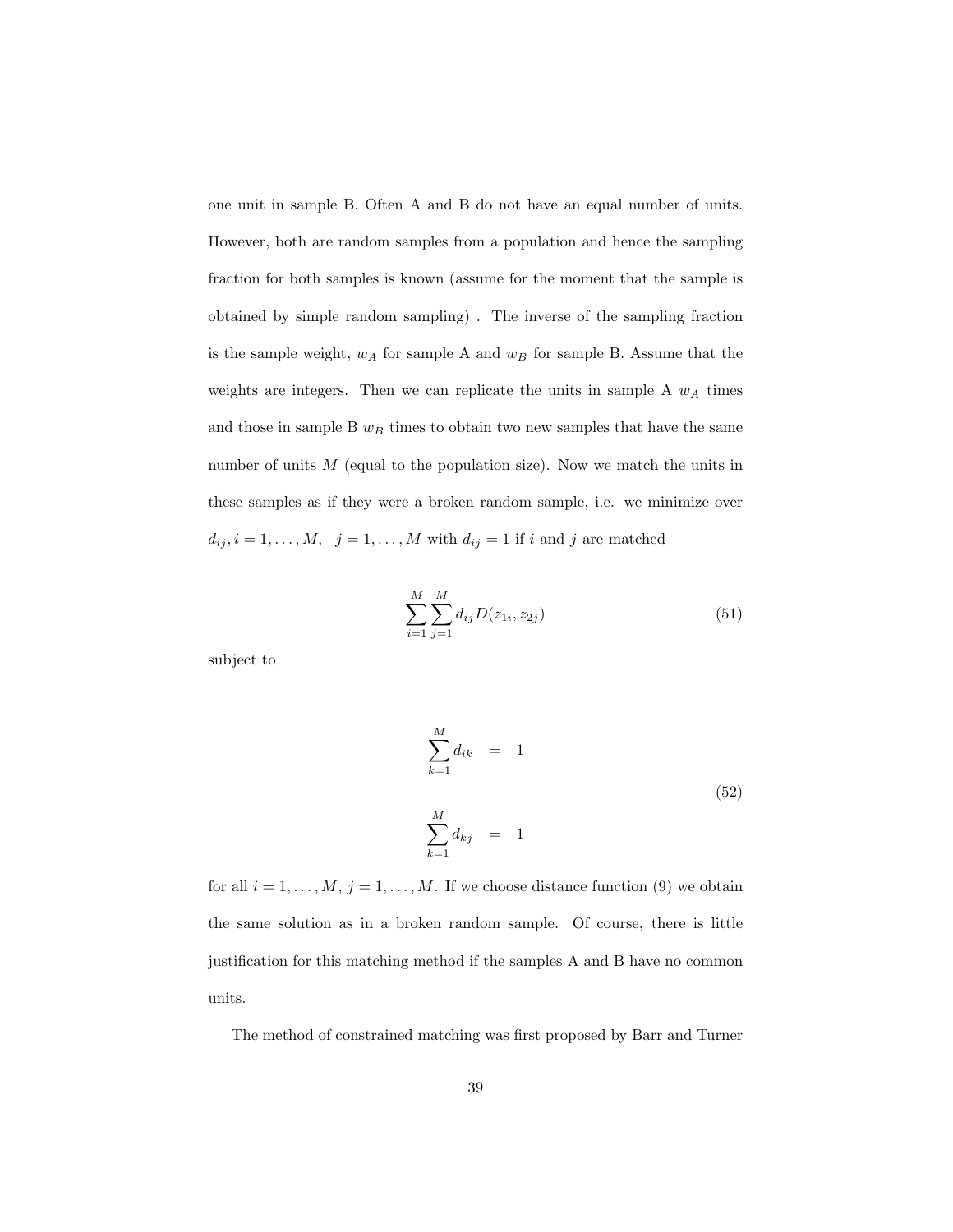(1980). An advantage of this method is that the marginal distributions of  $X$ and Y in the merged file are the same as those in the samples A and B. A disadvantage is that the optimization problem in (51) is computationally burdensome.

In unconstrained matching the base file A and the supplemental file B are treated asymmetrically. To every unit  $i$  in file A we match the unit  $j$  in file B, possibly restricted to some subset defined by cohort variables, that minimizes  $D(z_{1i}, z_{2j})$ . It is possible that some unit in B is matched to more than one unit in A, and that some units in B are not matched to any unit in A. As a consequence, the distribution of  $Z_2, Y$  in the matched file may differ from that in the original sample B. Note that if we use the distance function (18), unconstrained matching is formally identical to probabilistic record linkage. Of course, there is no justification for this method, if the samples A and B have no common units. The first application of unconstrained matching was by Okner (1972) who used the 1967 Survey of Economic Opportunity as the base file and the 1966 Tax File as the supplemental file to create a merged file that contained detailed data on the components of household income.

The merger of two files using either unconstrained or constrained matching has been criticized since its first use. In his comment on Okner's (1972) method, Sims (1972) noted that an implicit assumption on the conditional dependence of  $X, Y$  given  $Z$  is made, usually the assumption that  $X, Y$  are independent conditional on Z. A second problem is best explained if we consider matching as an imputation method for missing data. File A contains  $X, Z_1$  and Y is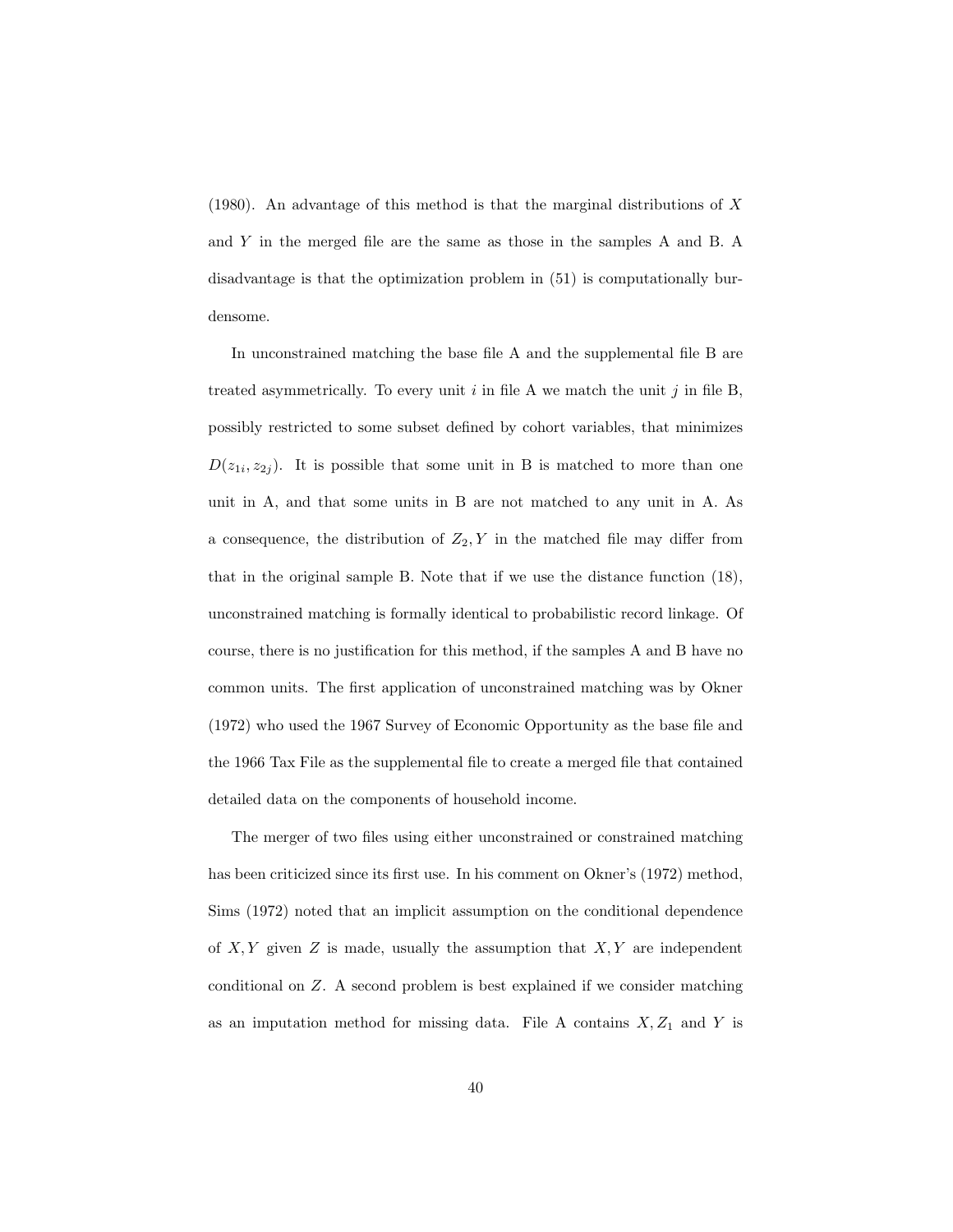missing. If we assume conditional independence, an imputed value of  $Y$  is a draw from the conditional distribution of Y given  $Z_1 = z_1$ . Such a draw can be obtained from file B, if for one of the units in file B  $Z_2 = z_1$ . If such a unit is not present in file B, we choose a unit with a value of  $Z_2$  close to  $z_1$ . This is an imperfect imputation, and we can expect that the relation between  $Z_1$  and Y in the merged file is biased. Indeed, Rodgers (1984) reports that the covariance between  $Z_1$  and Y is underestimated, as one would expect. An alternative would be to estimate the relation between Y and  $Z_2$  in sample B, e.g. by a linear regression, and use the predicted value for  $Z_1 = z_1$ , or preferably a draw from the estimated conditional distribution of Y given  $Z_1 = z_1$ , i.e. include the regression disturbance variability in the imputation<sup>6</sup>. The imputation becomes completely dependent on model assumptions, if the support of  $Z_1$  is larger than that of  $Z_2$ . In general the distribution of  $X, Y, Z$  can only be recovered on the intersection of the supports of  $Z_1$  and  $Z_2$ . If both samples are random samples from the same population, as we assume here, then the supports coincide.

It is possible to evaluate the quality of the data produced by a statistical match, by matching two independent subsamples from a larger dataset. The joint distribution in the matched sample can be compared to the joint distribution in the original dataset. Evaluation studies have been performed by, among others, Ruggles, Ruggles, and Wolff (1977), and Rodgers and DeVol (1982). It comes as no surprise that the conclusion from these evaluations is that the joint distribution of  $X, Y$  cannot be estimated from the joint marginal distributions

<sup>6</sup>Even better: also include the variability due to parameter uncertainty.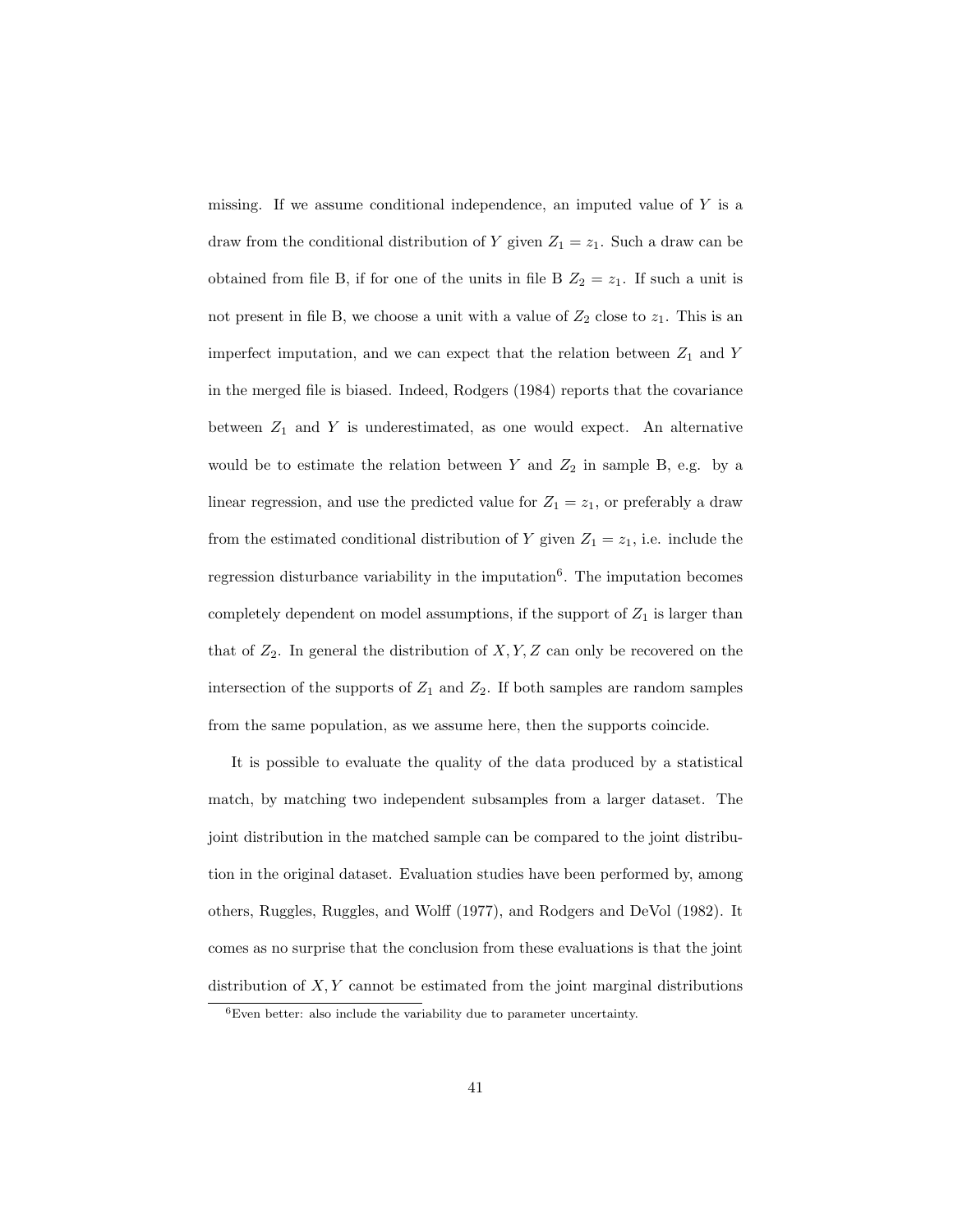of  $X, Z$  and  $Y, Z$ .

As noted, matching can be considered as an imputation method for missing data. Rubin (1986) has suggested that instead of merging the files A and B, it is preferable to concatenate them, and to impute the missing  $Y$  in file  $A$  and missing X in file B using the estimated relations between X and  $Z_1$  (file A) and Y and  $Z_2$  (file B). In particular, he suggests not to use a single draw from the (estimated) conditional distribution of X given  $Z_1 = z_2$  and of Y given  $Z_2 =$  $z_1$ , effectively assuming conditional independence, but to add draws from the distributions of X given  $Z_1 = z_2, Y = y$  and Y given  $Z_2 = z_1, X = x$  assuming a range of values for the conditional correlation. The resulting datasets reflects the uncertainty on the conditional correlation and the variability of parameter estimates over the imputations indicates the sensitivity of these estimates to assumptions on the conditional correlation. Further developments along these lines can be found in Raessler (2002).

# 4 Estimation from independent samples with common variables

# 4.1 Types of inference

Without further assumptions the (conditional) Fréchet bound on the joint cdf is all that can be learned from the two samples. These bound is usually not sufficiently narrow, unless the common variables are highly correlated with Y and  $X$ . In this section we explore what additional assumptions are needed to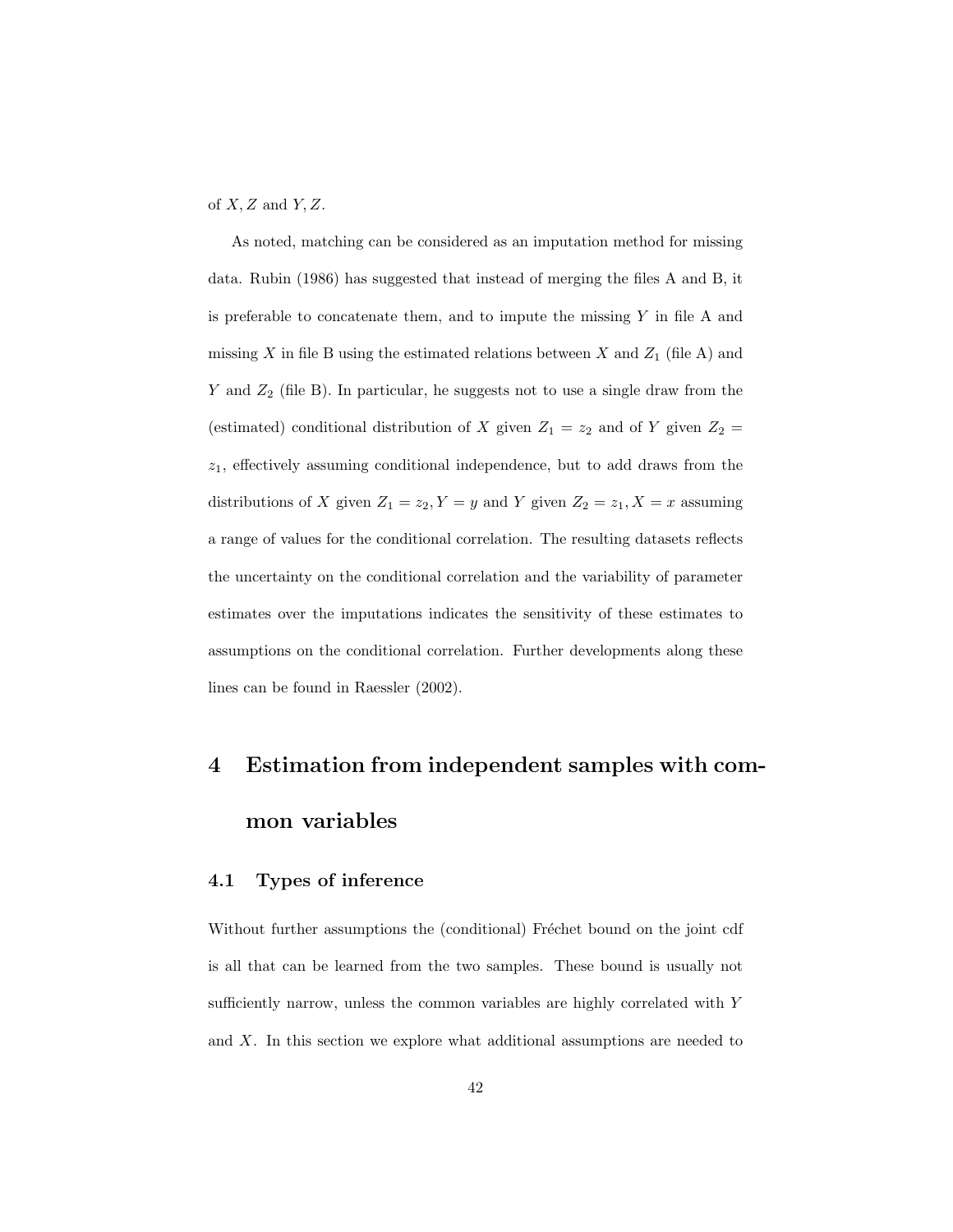improve the inference.

We consider (i) conditional independence, and (ii) exclusion restrictions. Exclusion restrictions refer to the situation that the distribution of  $Y$  given  $X, Z$  is independent of a subvector  $Z_0^c$  of  $Z$ , and hence depends only on the other variables  $Z_0$  in  $Z$ . We also consider both nonparametric inference, i.e. the goal is to estimate the joint distribution of  $Y, X, Z_0$  or the conditional distribution of Y given  $X, Z_0$  or moments of these distributions, and parametric inference, i.e. the joint distribution of  $Y, X, Z_0$  or the conditional distribution of Y given  $X, Z_0$  is in a parametric class. Parametric assumptions play an important role in inference from independent samples, a theme that is repeated in section 5 on inference in repeated cross-sections.

None of the methods discussed below requires that the two samples are merged. All computations can be done on the two samples separately.

## 4.2 Semi- and non-parametric inference

#### 4.2.1 Conditional independence

If  $Y, X$  are stochastically independent given the common variables  $Z$ , then the joint density of  $X, Y$  is

$$
f(x,y) = \mathcal{E}(f(x|Z)f(y|Z))\tag{53}
$$

Although the joint distribution is identified, often we just want to compute an expectation  $E(g(X, Y))$ . We have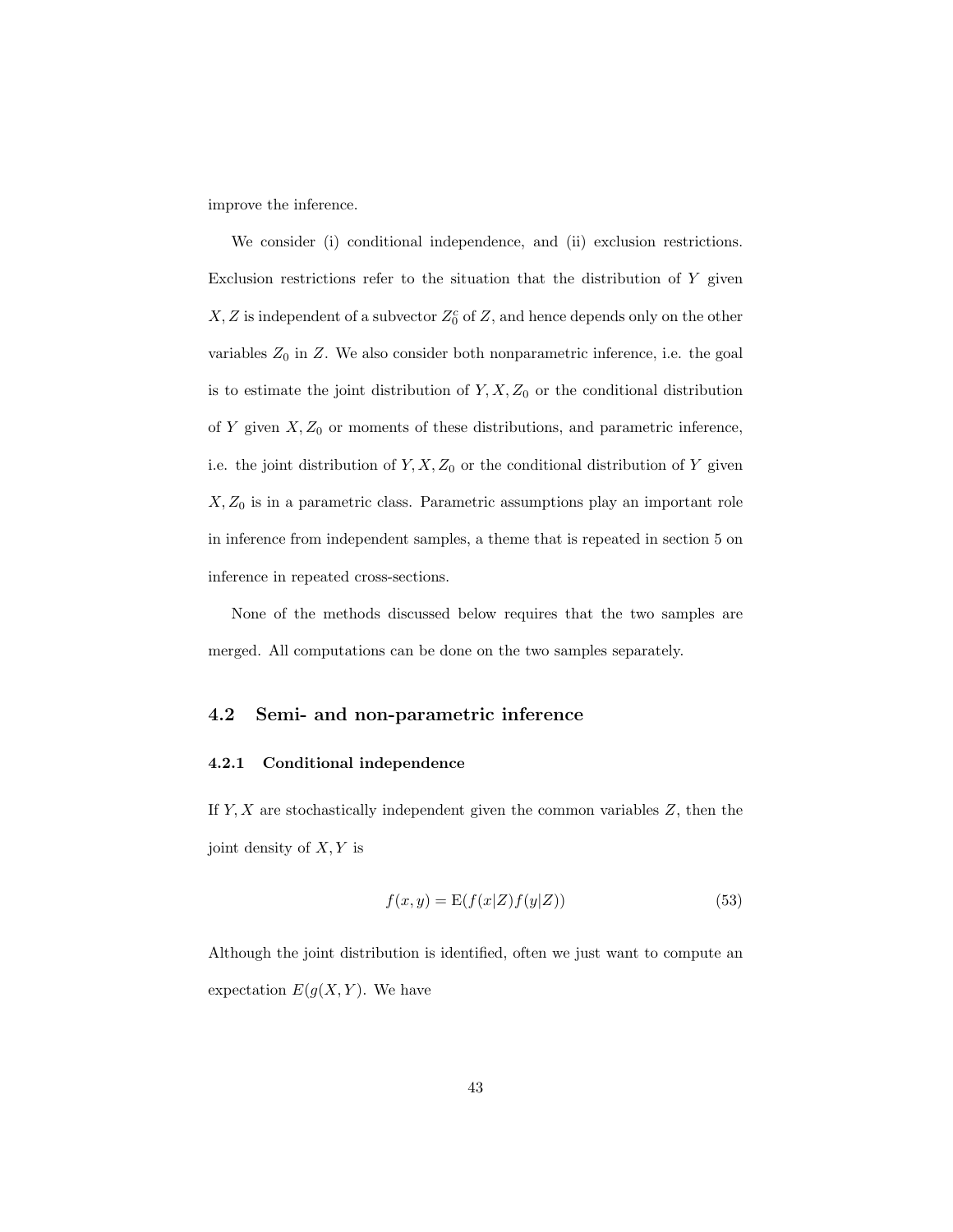$$
E(g(X, Y)) = E_{YZ}(E(g(X, Y) | Y, Z)) = E_{YZ}(E(g(X, Y) | Z))
$$
 (54)

where the last equality holds by conditional independence. Note that the inner conditional expectation is with respect to the distribution of  $X$  given  $Z$  that is identified from sample A, and that the outer expectation is with respect to the joint distribution of  $Y, Z$  that is identified from sample B. We implicitly assume that the distributions of  $Z_1$  and  $Z_2$  in the samples A and B are identical. This is true if both samples are from the same population

For a fixed value of  $Y$ , we can estimate the inner conditional expectation by a nonparametric regression (e.g. kernel or series) estimator of  $g(X, y)$  on Z using sample A. The estimator of  $E(g(X, Y))$  is then obtained by averaging this regression estimator over  $Y, Z$  in sample B. The analysis of this estimator is beyond the scope of this chapter. It is similar to the semi-parametric imputation estimator proposed by Imbens, Newey, and Ridder (2004) and Chen, Hong, and Tarrozi (2004) who establish semi-parametric efficiency for their estimator. Their results can be directly applied to this estimator. In the literature it has been suggested that for the estimation of  $E(g(X, Y))$  we must first estimate the joint distribution of  $X, Y$  (see Sims ,1972 and Rubin ,1986), but this is not necessary. Note that a similar method can be used to estimate  $E(g(X, Y, Z_0))$ with  $Z_0$  a subvector of  $Z$ .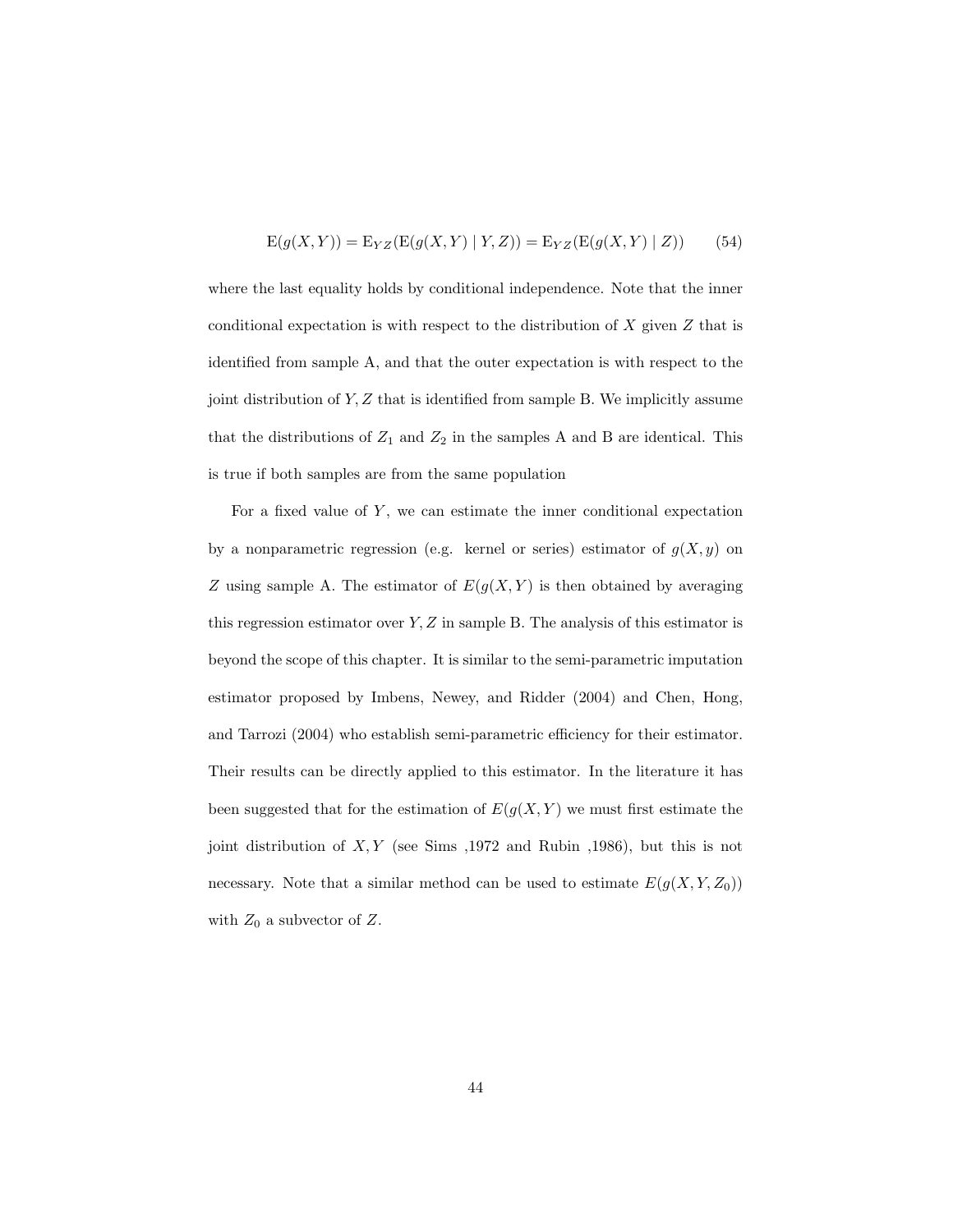#### 4.2.2 Exclusion restrictions

If we are not prepared to assume that  $X, Y$  are conditionally independent given Z, we can only hope for bounds on the expected value  $E(g(X, Y, Z_0))$ . Such bounds are given by Horowitz and Manski (1995) and Cross and Manski (2002) and can be derived in the same way as the bounds in section 3.1. In particular, they derive bounds on  $E[g(h(Y, Z_0), X, Z_0) | X = x, Z_0 = z_0]$  with g bounded and monotone in h for (almost all)  $x, z_0$ .

We consider two possibilities: (i) the conditional distribution of Y given  $X, Z$ depends on all variables in  $Z$ , (ii) this conditional distribution only depends on a subvector  $Z_0$  of Z and is independent of the other variables  $Z_0^c$  in Z. Note that the possibilities are expressed in terms of the conditional distribution of Y given X (and Z or  $Z_0$ ). This suggests that Y is considered as the dependent variable and that  $X, Z$  are explanatory variables.

If assumption (i) applies, the bounds derived above are bounds on  $F(y; . \mid$  $Z = z$ ) or  $F(y \mid ., Z = z)$ ). If we are interested in  $F(y;.)$  or  $F(y \mid .)$ , we have to average over the marginal distribution of Z or the conditional distribution of Z given  $X = x_k$  ( $F(y | X = x_k, Z)$ ) has to be averaged over this distribution). As noted in section 3.1 this averaging results in narrower bounds, but as noted in that section the correlation between Y and Z and X and Z must be high to obtain informative bounds.

Assumption (ii) that states that the vector of common variables  $Z_0^c$  can be omitted from the relation between  $Y$  and  $X, Z$  is more promising. As stated, assumption (ii) focuses on conditional (in)dependence of Y and  $Z_0^c$  given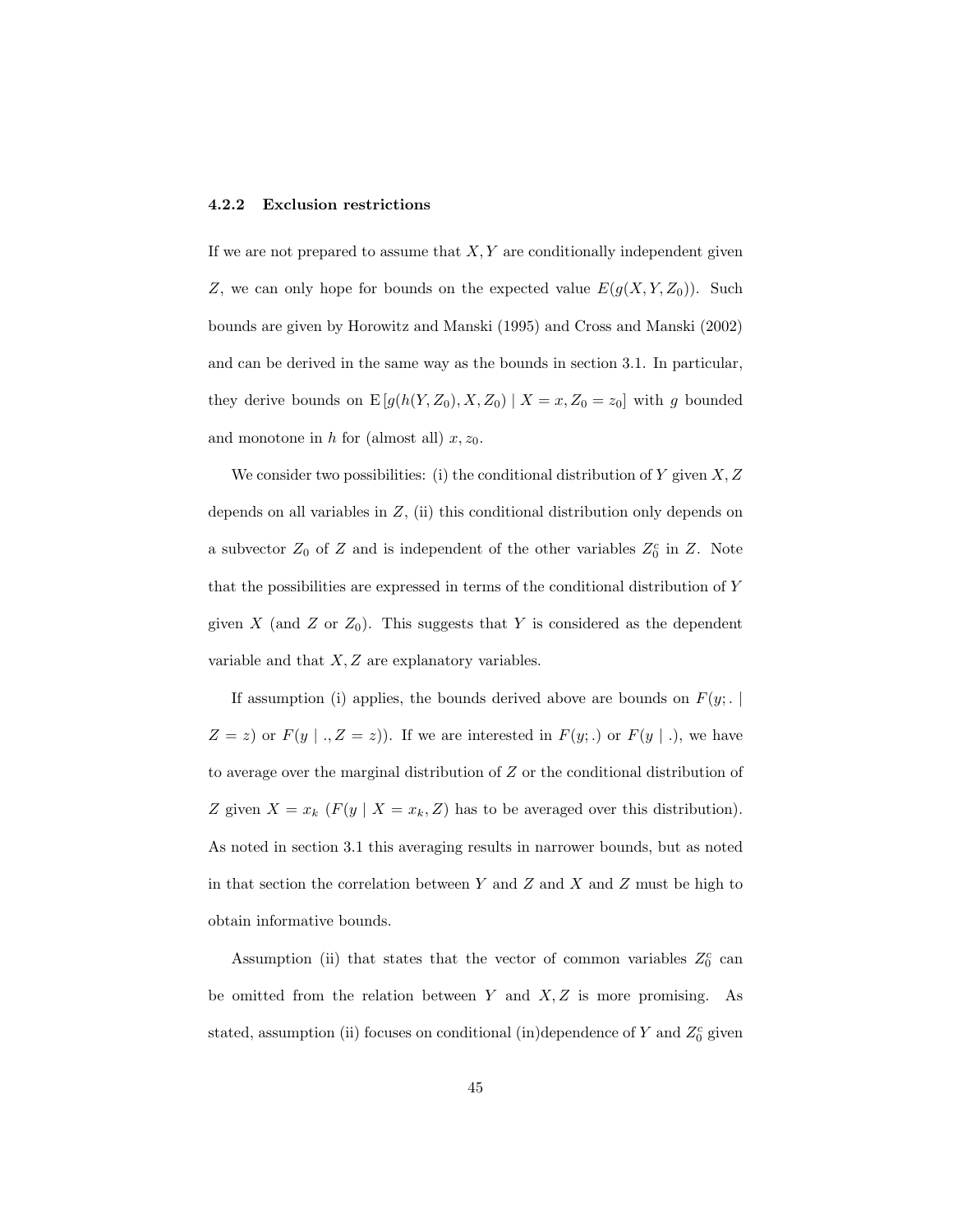$X, Z_0$ . Alternatively, the assumption can be expressed as conditional mean (in)dependence or conditional quantile (in)dependence. In that case, we identify or obtain bounds on the conditional mean or quantile. We only discuss conditional (in)dependence. The derivation of bounds on the conditional mean from bounds on the conditional cdf is complicated by the fact that the conditional mean is not a continuous function of the conditional cdf. However, if the assumptions are expressed as restrictions on the conditional mean, this does not matter.

Assumption (ii) is an exclusion restriction. If we decompose  $Z = (Z_0 Z_0^{c'})'$ , then  $Z_0^c$  is excluded from the conditional distribution of Y given X, Z. Exclusion restrictions are powerful and often are sufficient to identify  $F(y | x, z_0)$ . We maintain the assumption that  $X$  is discrete. This simplifies the analysis substantially. This is not surprising, because nonparametric identification under exclusion restrictions is an inverse problem, and it is well-known that inverse problems are much harder for continuous distributions (see e.g. Newey and Powell (2003)). First, we consider conditions under which  $F(y | x, z_0)$  is nonparametrically identified. Next, we consider the underidentified case, and we show that we can find bounds that improve on the bounds that hold without an exclusion restriction.

Without loss of generality we omit  $Z_0$ . The common variable Z is excluded from the conditional cdf of  $Y$  given  $X, Z$ . We denote

$$
Pr(X = x_k | Z = z) = p_k(z)
$$
\n(55)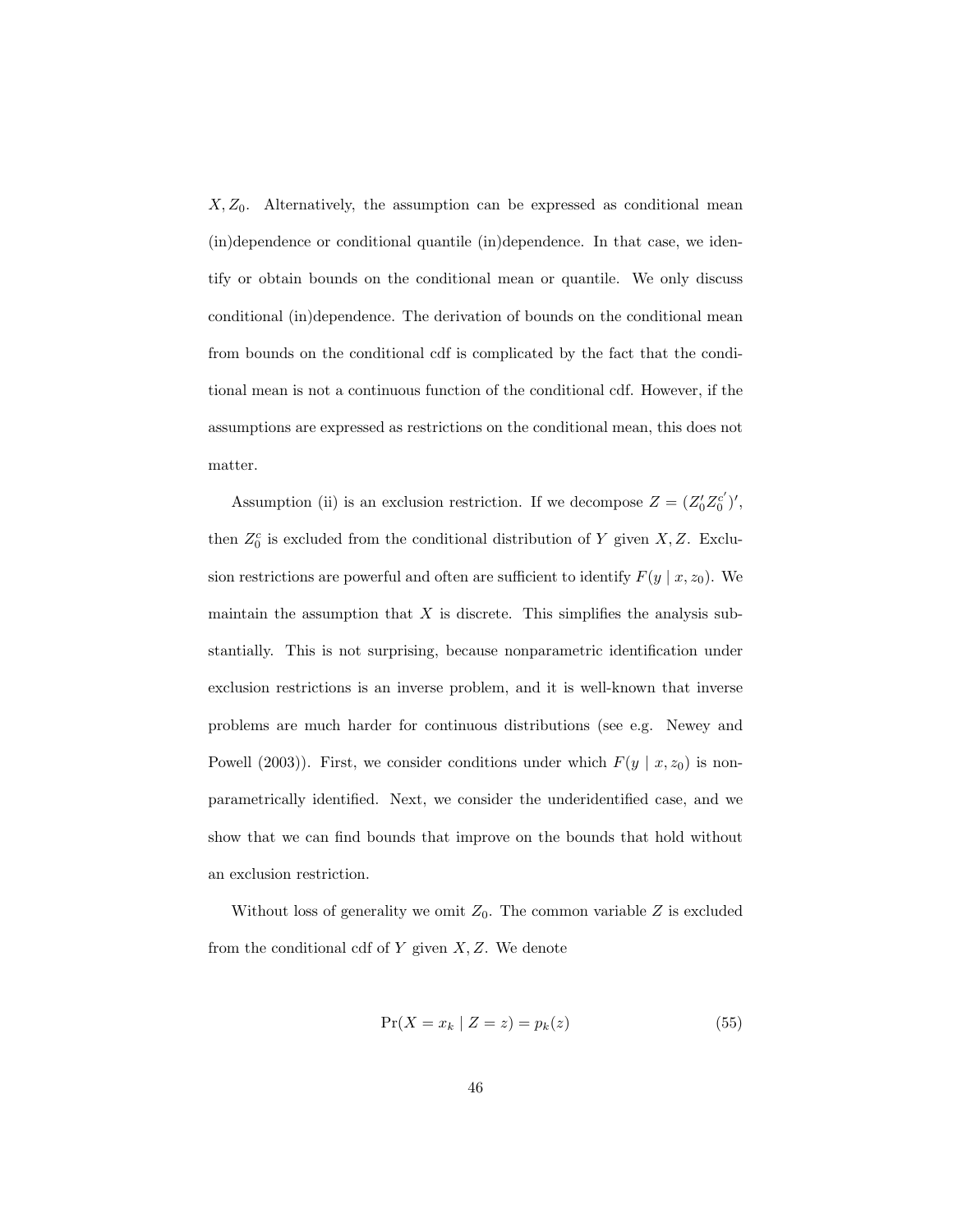With the exclusion restriction we have that for all  $z$ 

$$
F(y \mid z) = \sum_{k=1}^{K} F(y \mid x_k) p_k(z)
$$
\n(56)

If Z is also discrete, (56) is a linear system of equations with unknowns  $F(y | x_k)$ , i.e.  $K$  unknowns. Hence, this system has a unique solution if  $Z$  takes at least  $L \geq K$  values and the  $L \times K$  matrix, with  $(l, k)$ -th component  $p_k(z_l)$  has rank equal to K. In that case  $F(y \mid .)$  is exactly identified. If the rank of this matrix is strictly greater than K (this requires that  $L > K$ ), then the equation has no solution. Hence, if  $L > K$  a test of the rank of the matrix, and in particular a test whether the rank is equal to  $K$  is a test of the overidentifying restrictions, or in other words, a test of the exclusion restriction. If the exclusion restriction is rejected, we can allow the conditional cdf of  $Y$  given  $X, Z$  to depend on  $Z$ . For instance, if  $X$  takes two values and  $Z$  contains two variables, of which the first takes two values and the second four, then we obtain an exactly identified model by allowing the conditional cdf to depend on the first variable in Z.

If X and Z take two values, i.e.  $K = L = 2$ , the solutions to (56) is

$$
F(y \mid x_1) = \frac{p_2(z_1)F(y \mid z_2) - p_2(z_2)F(y \mid z_1)}{p_1(z_2) - p_1(z_1)}
$$
  
\n
$$
F(y \mid x_2) = \frac{p_1(z_2)F(y \mid z_1) - p_1(z_1)F(y \mid z_2)}{p_1(z_2) - p_1(z_1)}
$$
\n(57)

Note that this implies that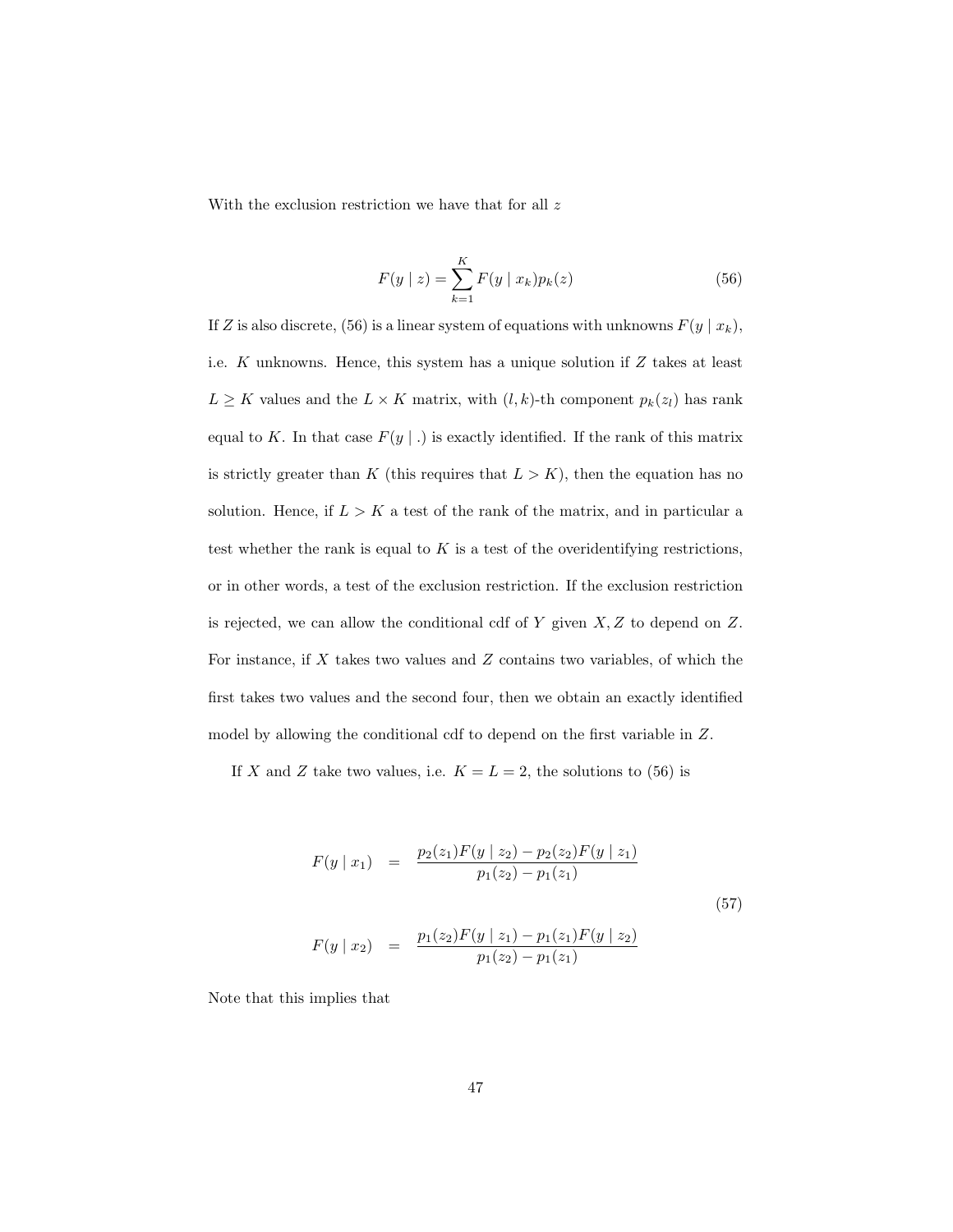$$
F(y \mid x_2) - F(y \mid x_1) = \frac{F(y \mid z_2) - F(y \mid z_1)}{p_1(z_2) - p_1(z_1)}\tag{58}
$$

If conditional cdf's are replaced by conditional expectations, this is the Wald estimator (Wald, 1940), which is the Instrumental Variable (IV) estimator for a dichotomous endogenous variable with a dichotomous instrument.

Solving  $(56)$  for the case that X is continuous is much harder. In effect, we have to find the components of a mixture in the case that the mixing distribution is known. The problem is that the solution is not continuous in  $F(y \mid .)$  unless restrictions are imposed on these conditional distributions. For instance, if Z is independent of  $Y, X$  (exclusion restriction) and the joint distribution of  $Y, X$  is normal, then the covariance of  $Y, X$  can be recovered from

$$
E(Y | Z = z) = \mu_Y + \Sigma_{YX} \Sigma_{XX}^{-1} (E(X | Z = z) - \mu_X)
$$
 (59)

with  $\mu$  the mean and  $\Sigma$  the covariance matrix of the joint normal distribution. Further details on weaker restrictions can be found in Newey and Powell (2000).

The similarity of the nonparametric two-sample estimator and the corresponding IV estimator with endogenous  $X$  and  $Z$  as instrumental variable, can lead (and as will be noted in section 4.4 has led) to much confusion. In particular, it does not mean that we should consider  $X$  as an endogenous variable.

If  $L < K$  the conditional cdf  $F(y|.)$  is not identified. In that case we can use the results in Horowitz and Manski (1995) and Cross and Manski (2002) to obtain bounds (see the discussion in section 3.1). The exclusion restriction imposes additional restrictions on the conditional cdf. Figure 3 illustrates these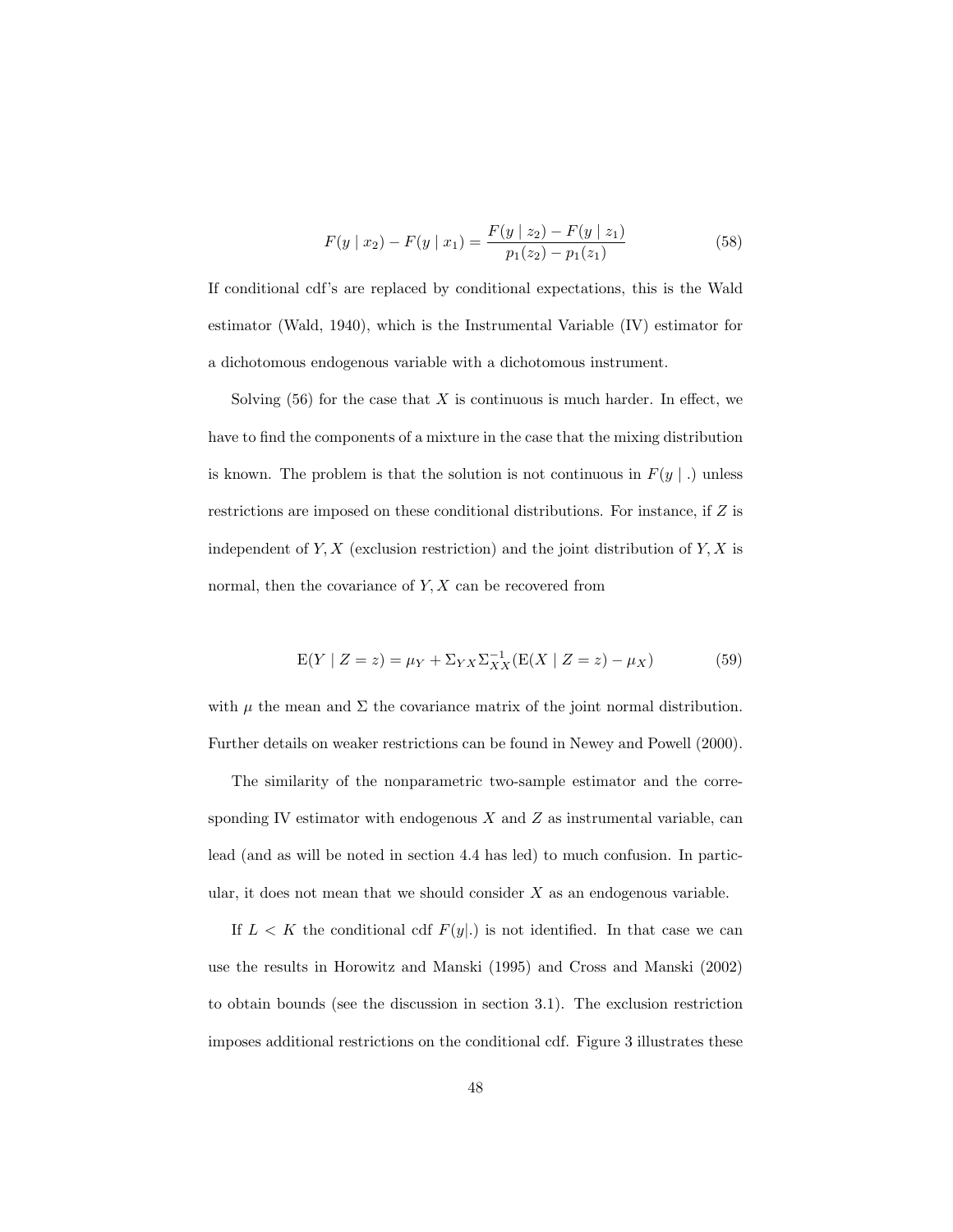bounds for the case  $K = 3, L = 2$ . In this figure the two triangles give the sets of  $F(y|x_1), F(y|x_2), F(y|x_3)$  that are consistent with sample information if  $Z = z_1$  or  $Z = z_2$ . Because Z takes both values and is excluded from the conditional distribution of Y given  $X = x$ ,  $F(y|x_1)$ ,  $F(y|x_2)$ ,  $F(y|x_3)$  has to be in the intersection of these triangles. Note that the extreme points are the Wald estimators of  $F(y|x_1), F(y | x_3)$  and  $F(y|x_2), F(y|x_3)$  for the case that  $F(y|x_2)$  and  $F(y|x_1)$  are set to 0, respectively. In general the extreme points are Wald estimators for conditional cdf's that are obtained by imposing identifying restrictions. Figure 3 is drawn for  $p_k(z_l) \leq \frac{1}{2}$ ,  $k = 1, 2, 3$ ,  $l = 1, 2$ and  $y < \min\{F^{-1}(p_k(z_l)), k = 1, 2, 3, l = 1, 2\}$ . The other bounds can be obtained in the same way. Note that the exclusion restriction gives a narrower bound. To see this, compare the bound on  $F(y|x_1)$  in the figure to those for  $Z = z_1$  or  $Z = z_2$ , which are 0 (lower bound) and  $\frac{F(y|z_1)}{p_1(z_1)}$  and  $\frac{F(y|z_2)}{p_1(z_2)}$  (upper bound), respectively.

## 4.3 Parametric inference

#### 4.3.1 Conditional independence

Often two samples are merged to estimate a parametric relation between a dependent variable  $Y$ , present in one sample, and a vector of independent variables X some of which may be only present in an independent sample. We assume that sample A contains  $X, Z$ , sample B contains  $Y, Z$  and that we estimate a relation between Y and  $X, Z_0$  with  $Z_0$  a subvector of Z. This relation has a vector of parameters  $\theta$  and we assume that the population parameter vector  $\theta_0$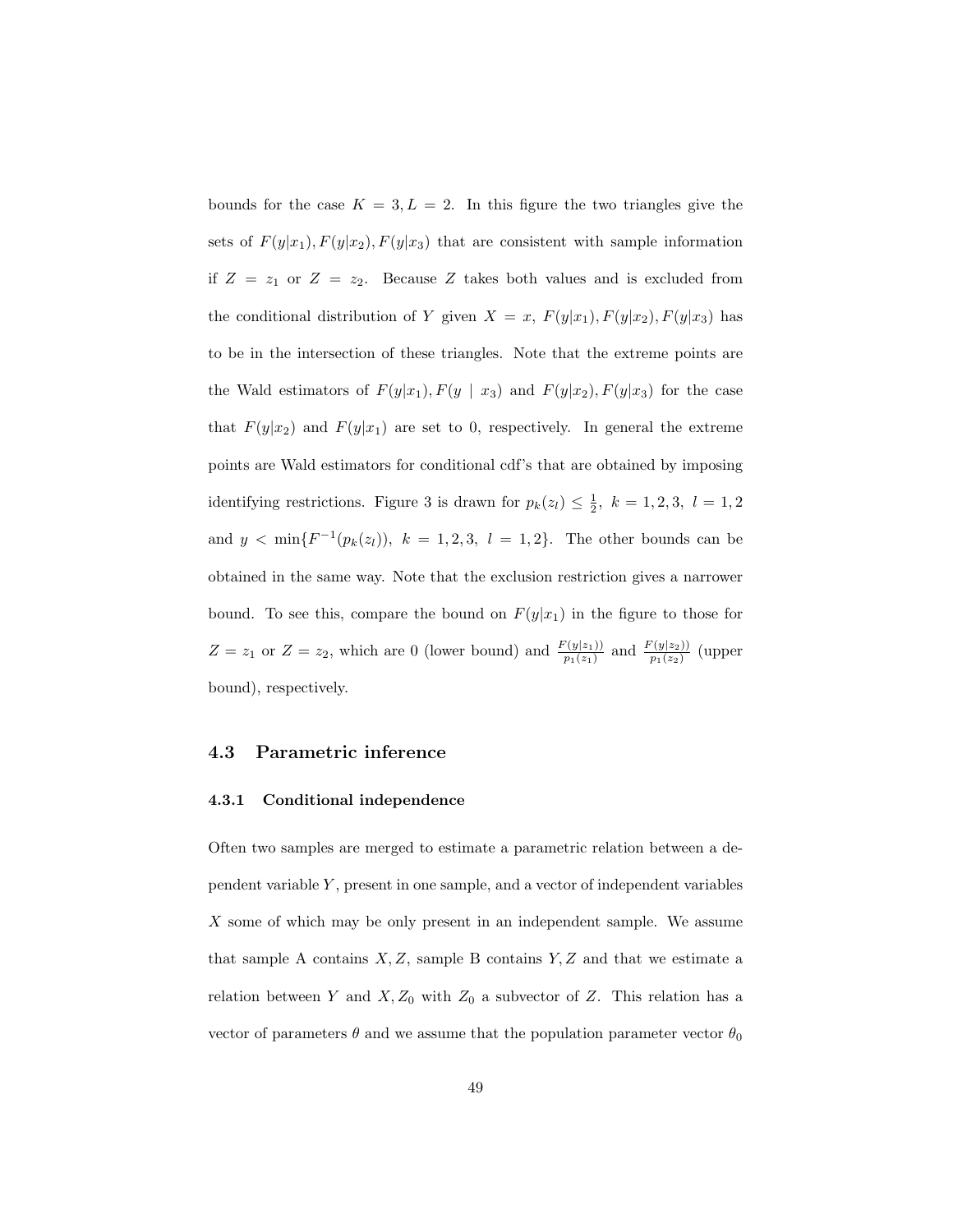is the unique solution to the population moment conditions

$$
E(m(Y, X, Z_0; \theta)) = 0
$$
\n<sup>(60)</sup>

This framework covers Maximum Likelihood (ML) and Generalized Method of Moments (GMM). Initially, we assume that  $X$  and  $Y$  are conditionally independent given Z.

Under conditional independence we have

$$
E(m(Y, X, Z_0; \theta)) = E_{YZ}(E_X(m(Y, X, Z_0; \theta) | Y, Z)) = E_{YZ}(E_X(m(Y, X, Z_0; \theta) | Z))
$$
\n(61)

If we we have an estimate of the conditional distribution of  $X$  given  $Z$ , identified in sample A, we can estimate  $\text{E}(m(y, X, z_0; \theta) \mid Z = z)$  for fixed values  $Y = y$ and  $Z = z$  using the data from sample A. The sample moment conditions corresponding to (61) are

$$
\frac{1}{N_2} \sum_{j=1}^{N_2} \widehat{\mathbb{E}_{X|Z}}(m(Y_j, X, Z_{02j}; \theta) | Z_{2j}) = 0
$$
\n(62)

where the hat indicates that the conditional expectation is estimated using the data from sample A.

As an example consider the regression model

$$
Y = \beta_1 X + \beta_2 Z_0 + \varepsilon \tag{63}
$$

The scalar dependent variable  $Y$  and a vector of common variables  $\mathbb{Z}_1$  are ob-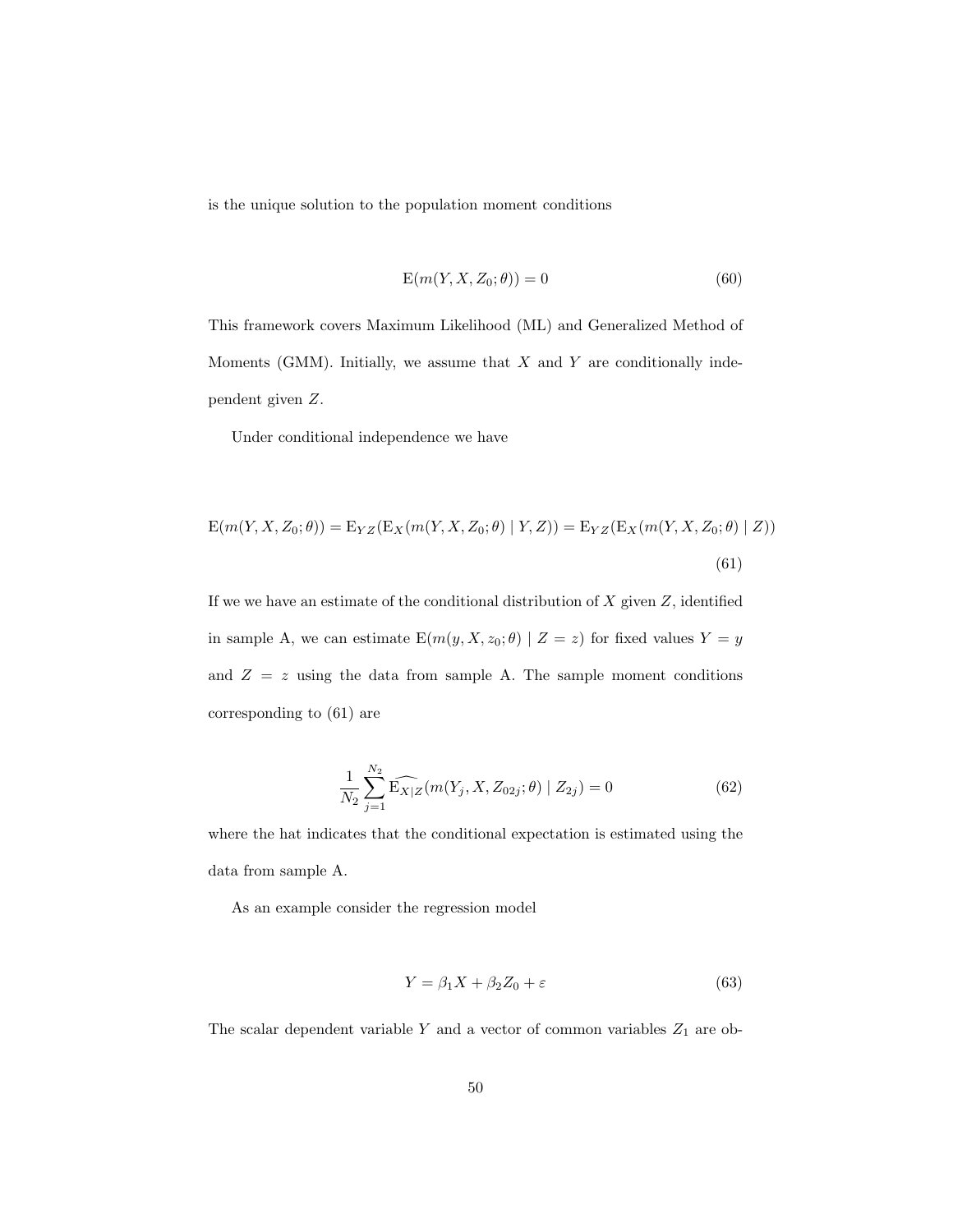served in sample A. The (scalar) independent variable  $X$  and a vector of the common variables  $Z_2$  are observed in sample B (the subscript on  $Z$  indicates the sample). We assume that  $Z_1$  and  $Z_2$  are independently and identically distributed. The scalar variable  $Z_0$  is a component of Z. The parameters  $\beta_1, \beta_2$ are identified by

$$
E(\varepsilon \mid X, Z) = 0 \tag{64}
$$

In general this assumption is too strong, because it generates more moment conditions than are needed to identify the regression parameters. These parameters are identified, even if (scalar) X is correlated with  $\varepsilon$ , provided that Z has two variables that are not correlated with  $\varepsilon$ . In general, Z is chosen to ensure that the variables in the relation that are in sample A and those that are in sample B are conditionally independent given Z, and Z may contain many variables. It is not even necessary to assume that all the variables in Z are exogenous, as suggested by (64). If X is exogenous, only  $Z_0$  (or one other variable in Z) has to be exogenous.

We first consider the case that both  $X$  and  $Z_0$  are exogenous. The population moment conditions are

$$
E[(Y - \beta_1 X - \beta_2 Z_0)X] = 0
$$
\n
$$
E[(Y - \beta_1 X - \beta_2 Z_0)Z_0] = 0
$$
\n(65)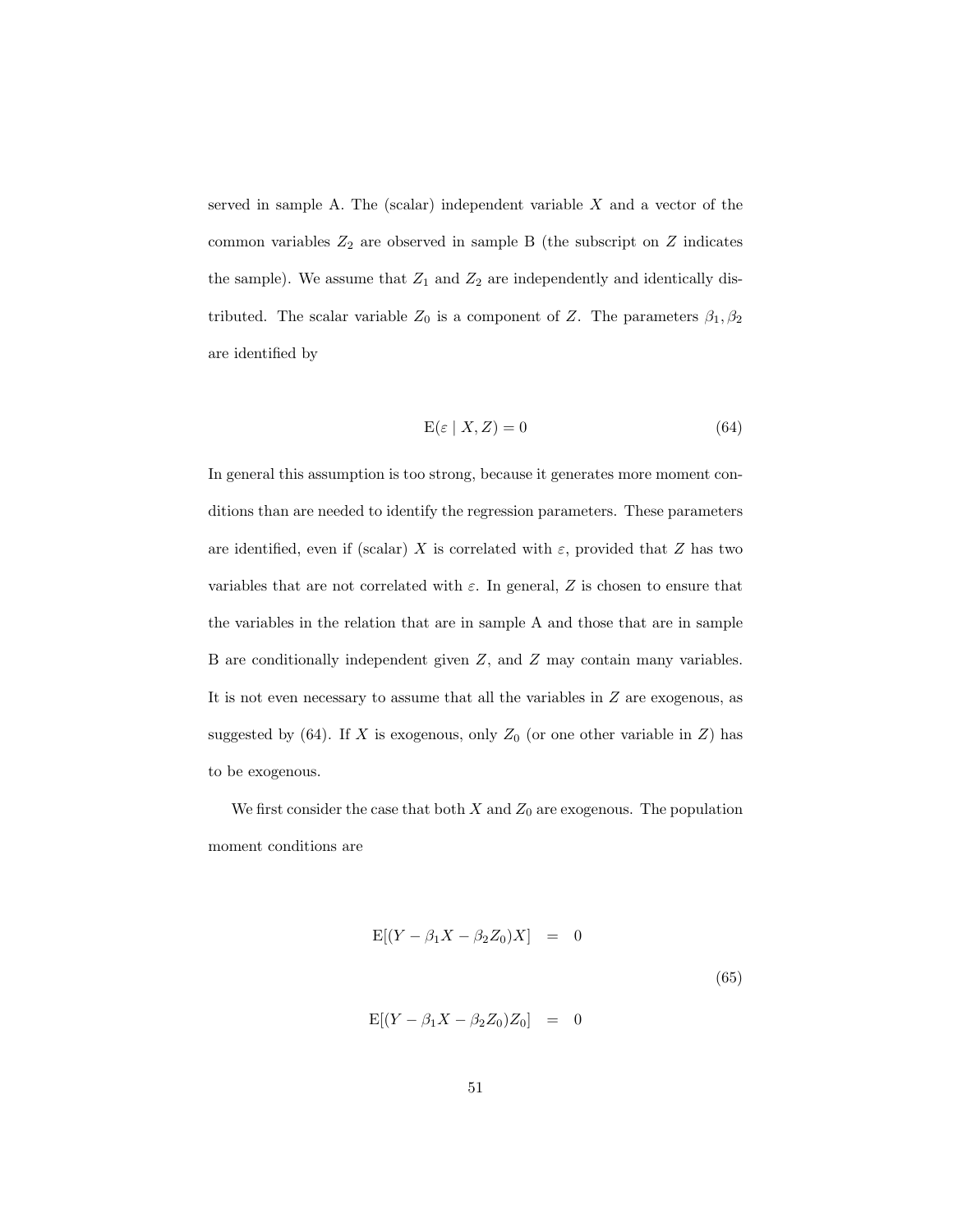Under conditional independence these can be written as

$$
E_{YZ_2}[YE_{X|Z_1}(X \mid Z_2) - \beta_1 E_{X|Z_1}(X^2 \mid Z_2) - \beta_2 Z_{02} E_{X|Z_1}(X \mid Z_2)] = 0 \quad (66)
$$

$$
E_{YZ_2}[(Y - \beta_1 E_{X|Z_1}(X | Z_2) - \beta_2 Z_{02})Z_{02}] = 0
$$
\n(67)

In these expressions  $E_{X|Z_1}(X \mid Z_2)$  is the conditional expectation of X given  $Z_1$  that can be estimated from sample A and that is a function of  $Z_1$ , with  $Z_2$ substituted for  $Z_1$ . In other words, it is the imputed X in sample B based on  $Z_2$  observed in sample B and using the conditional expectation of X given  $Z_1$ in sample A.

If we substitute the sample moments for  ${\rm E}_{YZ_2}[Y{\rm E}_{X|Z_1}(X\mid Z_2)], {\rm E}_{YZ_2}[{\rm E}_{X|Z_1}(X\mid Z_2)]$  $Z_2$ ),  $E_{YZ_2}[E_{X|Z_1}(X^2 | Z_2)]$ , and  $E_{YZ_2}[Z_{02}E_{X|Z_1}(X | Z_2)]$ , we obtain the sample moment conditions that can be solved to obtain the estimator of the regression coefficients. From GMM theory (Hansen, 1982) it follows that this estimator is consistent and asymptotically normal . If the number of moment conditions exceeds the number of parameters, we obtain an efficient estimator by minimizing a quadratic form in the sample moment conditions with the inverse of the variance matrix of these conditions as weighting matrix.

It is interesting to note that the GMM estimator obtained from (66)-(67) is not the imputation estimator obtained by replacing the unobserved  $X$  in sample B by its imputed value. The imputation estimator is not even available, if X and  $Z_0$  are both exogenous and  $Z = Z_0$ .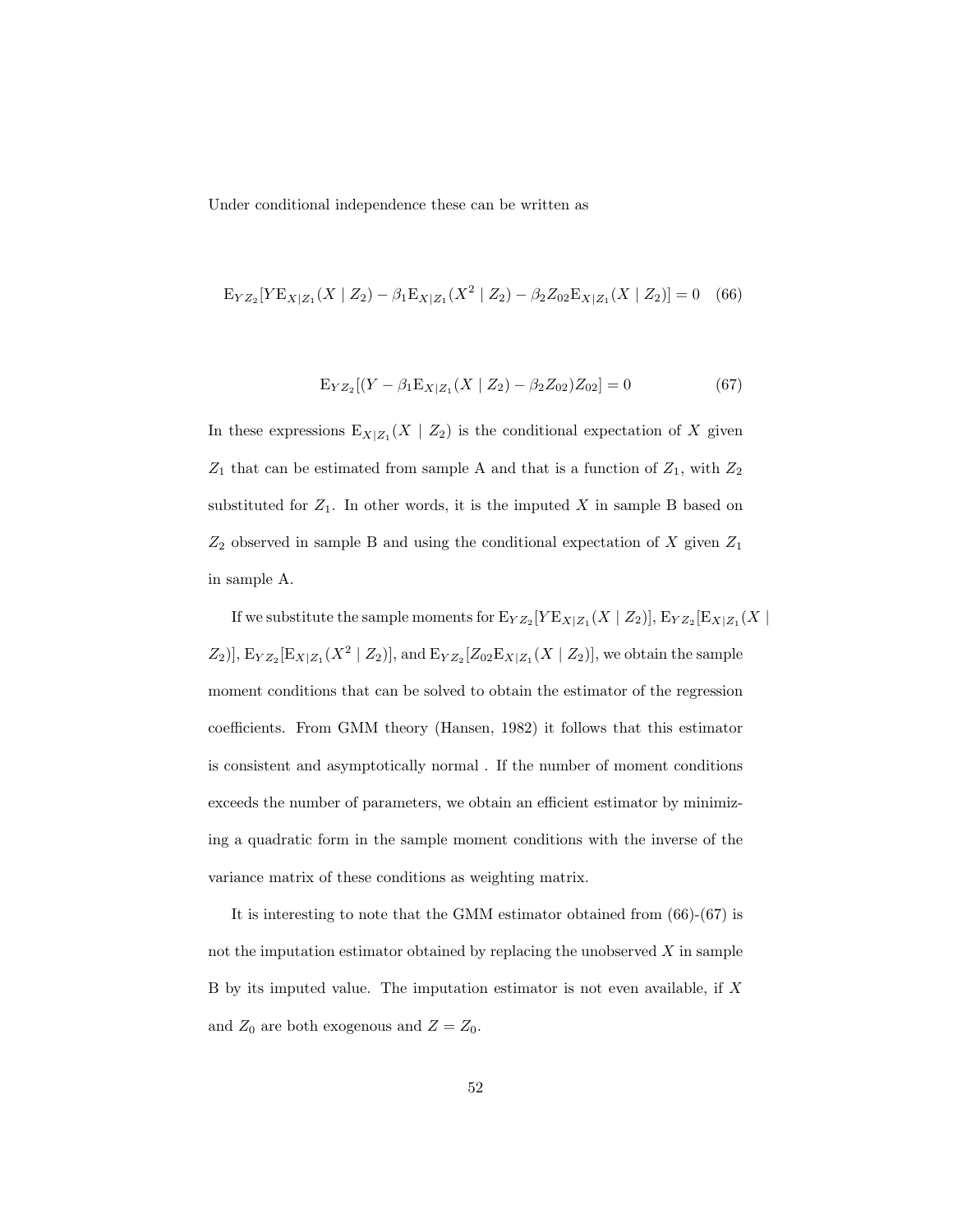If Z contains at least one additional exogenous variable,  $Z_0^c$ , we can choose to use the moment condition corresponding to  $Z_0^c$ , instead of the moment condition corresponding to  $X$ , even if  $X$  is exogenous. In that case we can replace the moment conditions (65) by

$$
E[(Y - \beta_1 X - \beta_2 Z_0)Z_0^c] = 0
$$
\n
$$
E[(Y - \beta_1 X - \beta_2 Z_0)Z_0] = 0
$$
\n(68)

Because the Z's are in both samples, all expected values in these population moment conditions can be obtained from sample A  $(E(XZ_0), E(XZ_0^c))$ , sample B  $(E(YZ_0), E(YZ_0^c))$  or both  $(E(Z_0^2), E(Z_0Z_0^c))$ . Hence, in this case we need not make the assumption of conditional independence of  $X$  and  $Y$  given  $Z$ . Note that this is true, irrespective of whether  $X$  is endogenous or not. Key are the availability of additional common variables that can replace  $X$  in the moment conditions and the additive separability of variables that are in different samples in the residual  $Y - \beta_1 X - \beta_2 Z_0$ . We shall explore this below.

In the example the distribution of  $X$  given  $Z$  was not needed to obtain the GMM estimator, because the moment conditions were quadratic in X and only  $E(X \mid Z)$  and  $E(X^2 \mid Z)$  had to be estimated. In general, this will not be the case, and an assumption on this conditional distribution is needed. Econometricians are usually reluctant to specify the distribution of exogenous variables, and for that reason we may consider a semi-parametric alternative in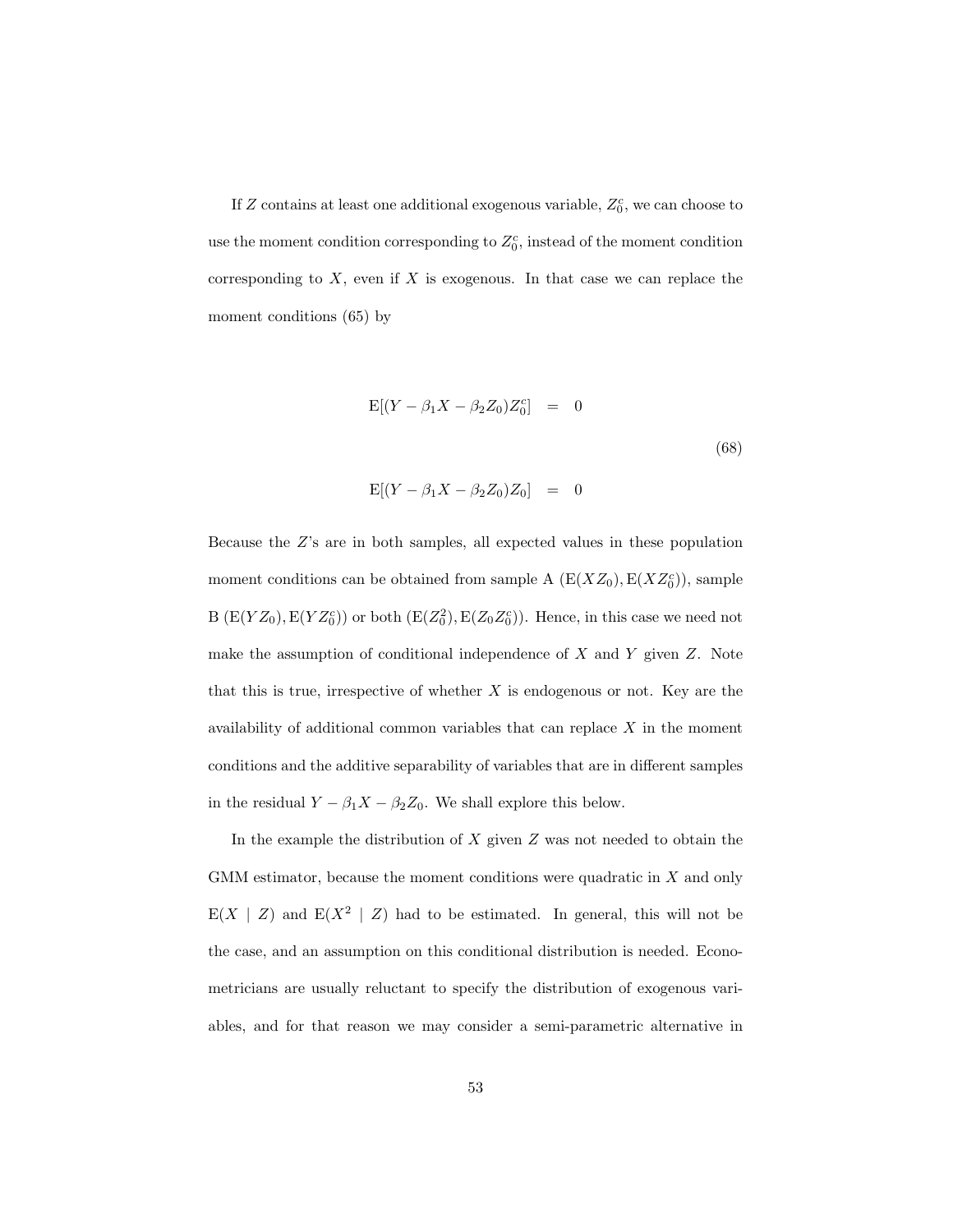which  $E_{X|Z_1}(m(y, X, z_0; \theta) | Z = z)$  is estimated by a nonparametric regression (series or kernel estimator) of  $m(y, X_i, z_0; \theta)$  on  $Z_{1i}$  in sample A. This gives  $\hat{E}_{X|Z}(m(y, X, z_0; \theta))$  which is substituted to obtain the sample moment conditions as an average in sample B. This estimator is similar to the estimator considered in Chen, Hong and Tarrozi (2004) and Imbens, Newey, and Ridder (2004), and their results can be used to analyze this estimator.

#### 4.3.2 Exclusion restrictions

In section 4.2.2 we discussed conditions under which exclusion restrictions are sufficient for the nonparametric identification of the conditional distribution of Y given  $X, Z_0$ . In this section we consider parametric inference. The assumptions we impose are convenient, but stronger than needed. In particular, we restrict the discussion to additively separable moment conditions. The existing literature only considers this case. If the exclusion restrictions identify the joint distribution as explained in section 4.2.2, the separability assumption can be relaxed. This has not been studied, and developing procedures for this case is beyond the scope of this chapter.

The setup and notation is as in section 4.2.2 with  $Z_0^c$  the components of Z that are not in the relation and satisfy (69), i.e. that are exogenous for the relation between Y and  $X, Z_0$ . We consider moment conditions that can be written as

$$
E((f(Y; \theta) - g(X, Z_0; \theta))h(Z_0, Z_0^c)) = 0
$$
\n(69)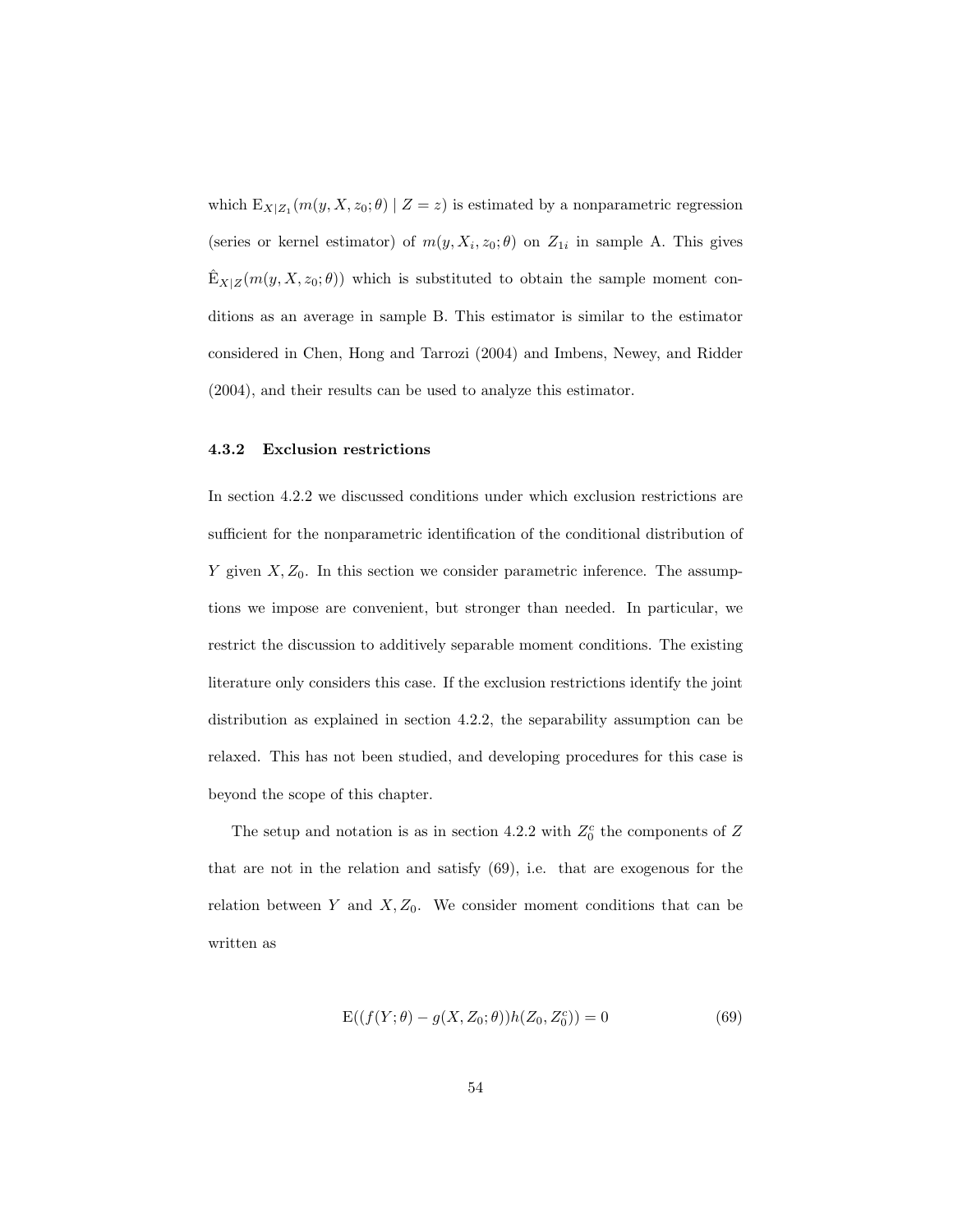with  $f, g, h$  known functions and  $\theta$  a vector of parameters. If Y is scalar, then so is g. The dimension of h is not smaller than that of  $\theta$ . In general, this implies that the dimension of  $Z_0^c$  has to exceed that of  $X^7$ , i.e. the number of common exogenous variables that is excluded from the relation can not be smaller than the number of variables in  $X$ . If we assume that some variables in either  $X$ or  $Z_0$  are endogenous we need as many additional variables in  $Z_0^c$  as there are endogenous variables among  $X, Z_0$ .

The estimator based on the population moment conditions (69) is called the Two-sample Instrumental Variable (2SIV) estimator. In the case that all variables are observed in a single sample, the estimator based on the moment conditions in (69) is related to Amemiya's nonlinear simultaneous equations estimator (see e.g. Amemiya, 1985, Chapter 8).

We discuss three examples of models that give moment conditions as in (69): the linear regression model, the probability model for discrete dependent variables, and the mixed proportional hazard model for duration data. In all models we take  $h(Z_0, Z_0^c) = (Z_0^{\prime} Z_0^{c})^{\prime}$ . For the linear regression model the moment conditions are

$$
E(Y - \beta_0 - \beta'_1 X - \beta'_2 Z_0) = 0
$$
\n(70)

$$
E((Y - \beta_0 - \beta'_1 X - \beta'_2 Z_0) Z_0) = 0
$$
\n(71)

<sup>7</sup>If  $Z_0$  is exogenous, then functions, e.g. powers, of  $Z_0$  are also exogenous. To avoid identification by functional form, we need the additional exogenous variables in  $Z_0^c$ .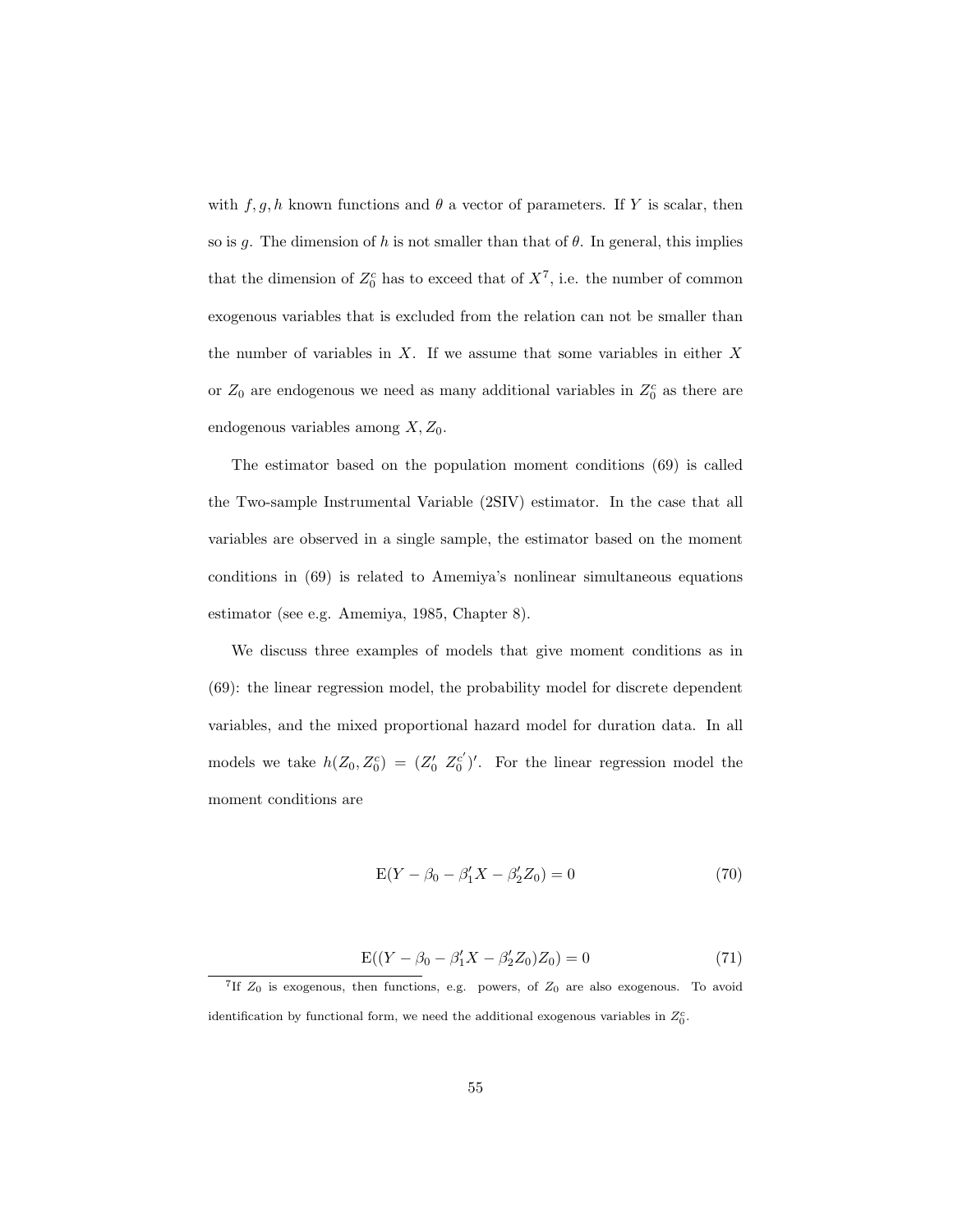$$
E((Y - \beta_0 - \beta'_1 X - \beta'_2 Z_0) Z_0^c) = 0
$$
\n(72)

Note that we can replace X by  $E(X \mid Z_0, Z_0^c)^8$ . We can even replace X by the linear approximation to this conditional expectation, i.e. by  $\pi_0 + \pi'_1 Z_0 + \pi'_2 Z_0^c$ where the vector  $\pi$  minimizes  $E[(X - \pi_0 - \pi'_1 Z_0 - \pi'_2 Z_0^c)^2]$ . This gives the estimating equations of the two-stage linear imputation estimator first suggested by Klevmarken (1982). In the first stage, the vector of independent variables  $X$ is regressed on the common exogenous variables  $Z_0, Z_0^c$  using data from sample A. This estimated relation is used to compute the predicted value of  $X$  in sample B, using the common variables as observed in sample B. These predicted values are substituted in the estimating equations that now only contain variables observed in sample B.

The second example is the probability model for discrete dependent variables. If we consider a dummy dependent variable then we specify

$$
Pr(Y = 1 | X, Z_0) = G(\beta_0 + \beta_1' X + \beta_2' Z_0)
$$
\n(73)

with  $G$  a cdf of some continuous distribution, eg. the standard normal (Probit) or logistic cdf (Logit). The moment conditions are

$$
E(Y - G(\beta_0 + \beta'_1 X + \beta'_2 Z_0)) = 0
$$
\n(74)

$$
E((Y - G(\beta_0 + \beta'_1 X + \beta'_2 Z_0)Z_0) = 0
$$
\n(75)

<sup>8</sup>This is a consequence of the equivalence of 2SLS and IV in this type of models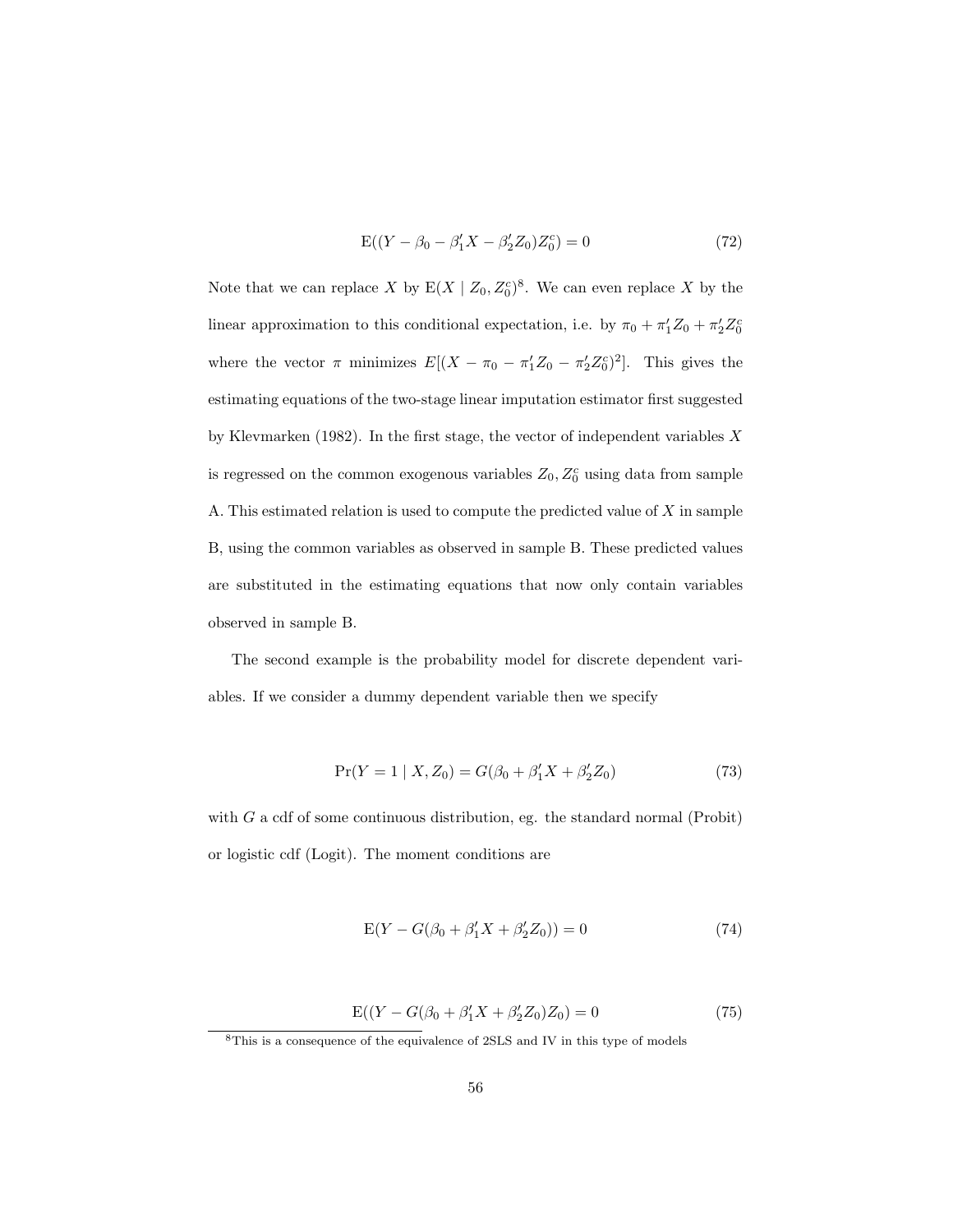$$
E((Y - G(\beta_0 + \beta'_1 X + \beta'_2 Z_0)Z_0^c) = 0
$$
\n(76)

Except for the logit model, these moment conditions do not give the efficient estimator of  $\beta$ . To obtain the efficient estimator we must multiply the residual by

$$
\frac{g(\beta_0 + \beta_1' X + \beta_2' Z_0)}{G(\beta_0 + \beta_1' X + \beta_2' Z_0)(1 - G(\beta_0 + \beta_1' X + \beta_2' Z_0))}
$$
(77)

The resulting moment equation can not be computed from the separate samples. Ichimura and Martinez-Sanchis (2005) discuss this case and also derive bounds on the parameters if there is no point identification.

The last example is the Mixed Proportional Hazard (MPH) model for duration data. In that model the hazard rate  $h$  of the duration Y is specified as

$$
h(y \mid x, V; \theta) = \lambda(y; \theta_1) \exp\{\theta_2' X + \theta_3' Z_0\} V \tag{78}
$$

with  $\lambda$  the baseline hazard and V a random variable that is independent of  $Z_0, Z_1$  and that captures the effect of omitted variables. By (78) we have that

$$
\ln \Lambda(Y; \theta_1) + \theta_2' X + \theta_3' Z_0 = U \tag{79}
$$

with U independent of  $Z_0, Z_1$  and  $\Lambda$  the integral of  $\lambda$ . This gives the moment conditions

$$
E((\ln \Lambda(Y; \theta_1) + \theta'_2 X + \theta'_3 Z_0) Z_0) = 0
$$
\n(80)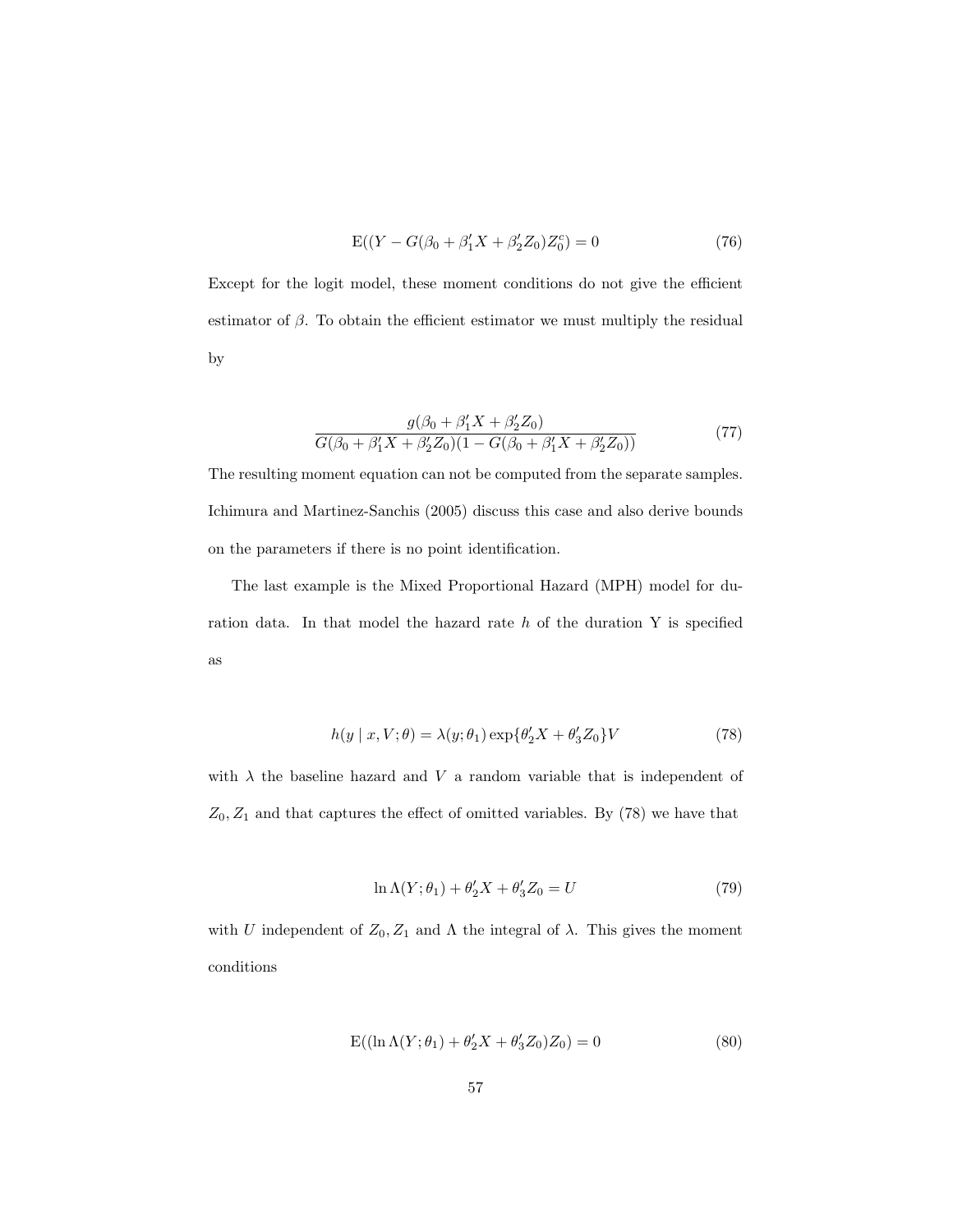$$
E((\ln \Lambda(Y; \theta_1) + \theta'_2 X + \theta'_3 Z_0) Z_0^c) = 0
$$
\n(81)

The number of variables in  $Z_0^c$  must at least be equal to the number of parameters in  $(\theta'_1 \theta'_2)^{9}$ . Alternatively, we can identify  $\theta_1$  by making assumptions on the functional form of the regression function. For instance, if we maintain the hypothesis that the regression function is linear, we can use powers of the variables in  $Z_0^c$  in the moment conditions. In that case no additional common variables are needed<sup>10</sup>. Besides the MPH model, we can estimate other transformation models from two independent samples. Examples are the Box-Cox transform (Box and Cox, 1964) and the transform suggested by Burbidge, Magee, and  $Robb(1988)^{11}.$ 

These three examples correspond to linear regression, nonlinear regression and transformation models. Other models, as the Tobit model, can also be estimated with this type of data. For the Tobit model we can employ the twopart estimation method that yields moment conditions as in (69). Only in the linear regression model is the GMM estimator equivalent to a (linear) imputation estimator. In the other examples, imputation yields biased estimates.

The additional common variables  $Z_0^c$  must be exogenous. They also have

<sup>&</sup>lt;sup>9</sup>If we the baseline hazard is Weibull we can identify the regression parameters up to scale. These parameters can be identified, if we choose a functional form for the baseline hazard that is not closed under a power transformation.

 $10$ Provided that the identification condition (A3) below is satisfied.

<sup>11</sup>The latter transform is used by Carroll, Dynan, and Krane (1999) who use two independent samples to estimate their regression model. Because their model has a 'missing parameter' and not a missing regressor, they do not use 2SIV.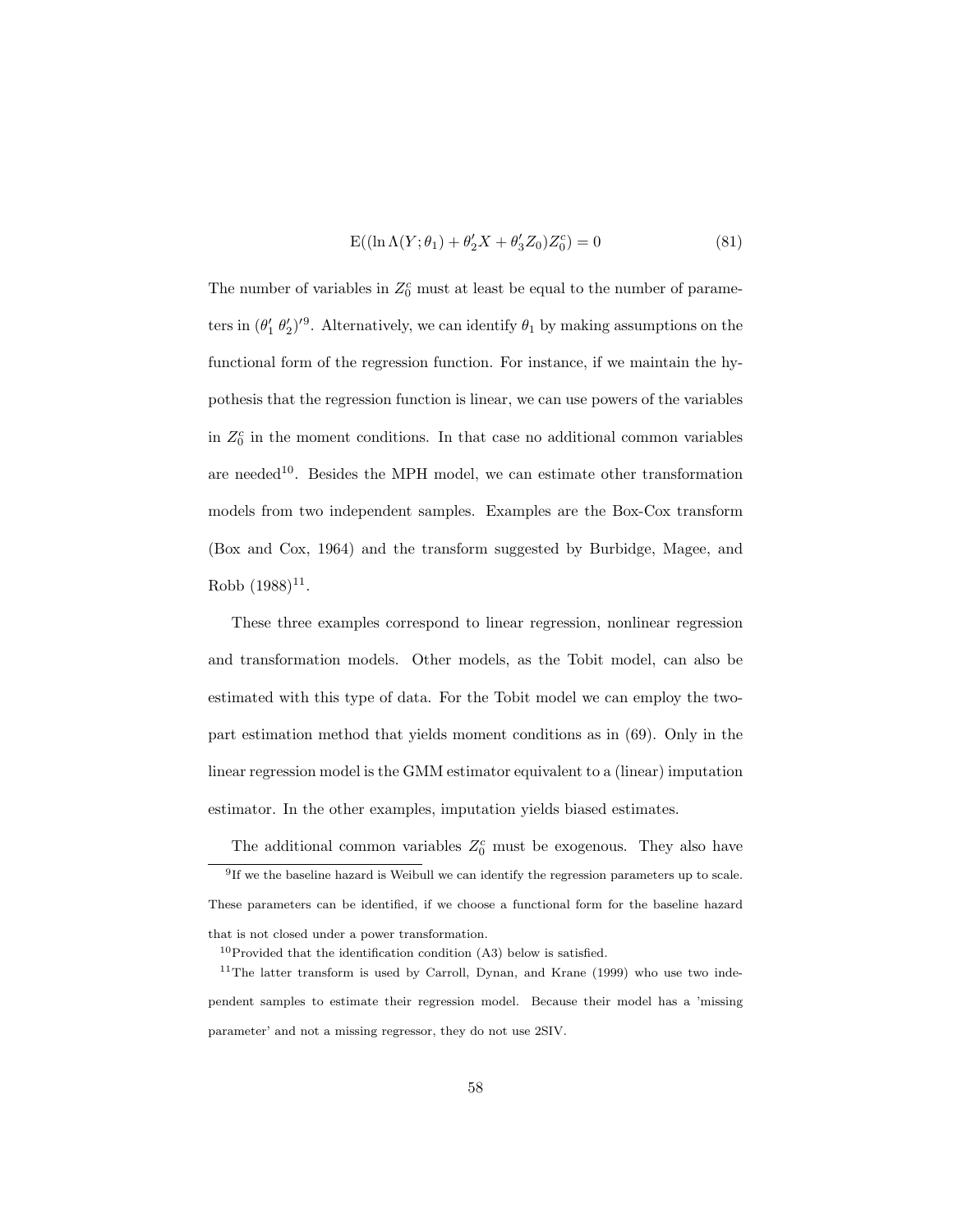to be correlated with the variables in  $X$ . In other words, they must satisfy the requirements for valid instruments for  $X$ , irrespective whether the variables in X are exogenous or endogenous. As noted before, the separability of the moment conditions is a sufficient, but not necessary condition for identification.

The asymptotic distribution theory of the 2SIV estimator based on (69) raises some new issues. First, we introduce some notation. Let

$$
m(\theta) = (f(Y; \theta) - g(X, Z_0; \theta))h(Z_0, Z_0^c)
$$
\n(82)

and for  $i = 1, ..., N_1, j = 1, ..., N_2$ 

$$
m_{2j}(\theta) = f(Y_j; \theta)h(Z_{02j}, Z_{02j}^c)
$$
  
\n
$$
m_{1i}(\theta) = g(X_i, Z_{01i}; \theta)h(Z_{01i}, Z_{01i}^c)
$$
\n(83)

with the second subscript in e.g.  $Z_{01i}$  indicating that the common included exogenous variable  $Z_0$  is observed in sample A etc. Using this notation, the sample moment conditions are

$$
m_N(\theta) = \frac{1}{N_2} \sum_{j=1}^{N_2} m_{2j}(\theta) - \frac{1}{N_1} \sum_{i=1}^{N_1} m_{1i}(\theta)
$$
\n(84)

We make the following assumptions (the derivatives in the assumptions are assumed to exist and to be continuous in  $\theta$ )

(A1) The common variables in samples A and B, the random vectors  $Z_{01}, Z_{01}^c$ and  $Z_{02}$ ,  $Z_{02}^c$  are independently but identically distributed.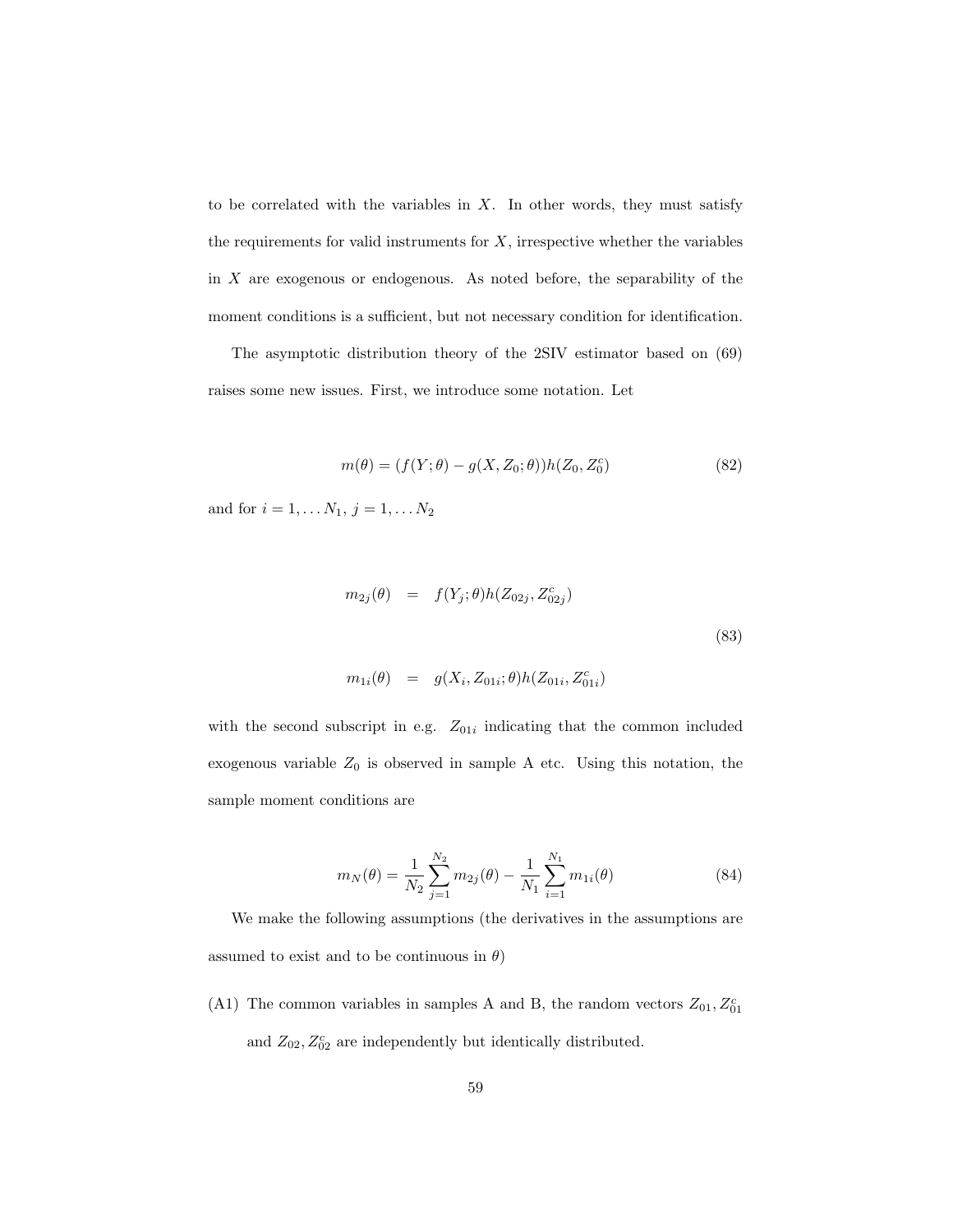(A2) If  $N_1, N_2 \to \infty$ 

$$
\frac{\partial m_N}{\partial \theta'}(\theta) \xrightarrow{p} \mathcal{E}\left(\frac{\partial m}{\partial \theta'}(\theta)\right)
$$

uniformly for  $\theta \in \Theta$  with  $\Theta$  the parameter space.

(A3) The rank of the matrix  $E\left(\frac{\partial m}{\partial \theta'}(\theta_0)\right)$  is equal to the dimension of  $\theta$ .

Assumption (A1) ensures that the limit in (A2) holds pointwise for every  $\theta \in \Theta$ . Assumption (A3) is the identification condition. The probability limit of the derivative of the moment conditions is

$$
\mathcal{E}\left(\frac{\partial m}{\partial \theta'}(\theta)\right) = \mathcal{E}\left(\frac{\partial f(Y;\theta)}{\partial \theta'}h(Z_{02}, Z_{02}^c)\right) - \mathcal{E}\left(\frac{\partial g(X, Z_{01}; \theta)}{\partial \theta'}h(Z_{01}, Z_{01}^c)\right)
$$
(85)

This matrix can be estimated consistently from the samples A and B, because the expectations only involve variables that are observed in the same sample.

The 2SIV is formally defined by

$$
\hat{\theta}_N = \arg\min_{\theta \in \Theta} m_N(\theta)' W_N m_N(\theta) \tag{86}
$$

with  ${\cal W}_{\cal N}$  a weighting matrix that satisfies

$$
W_N \stackrel{p}{\to} W \tag{87}
$$

with  $W$  a positive definite matrix and  $N\rightarrow\infty$  if  $N_1,N_2\rightarrow\infty.$  In the appendix we show that assumptions (A1)-(A3) are sufficient for weak consistency of the 2SIV.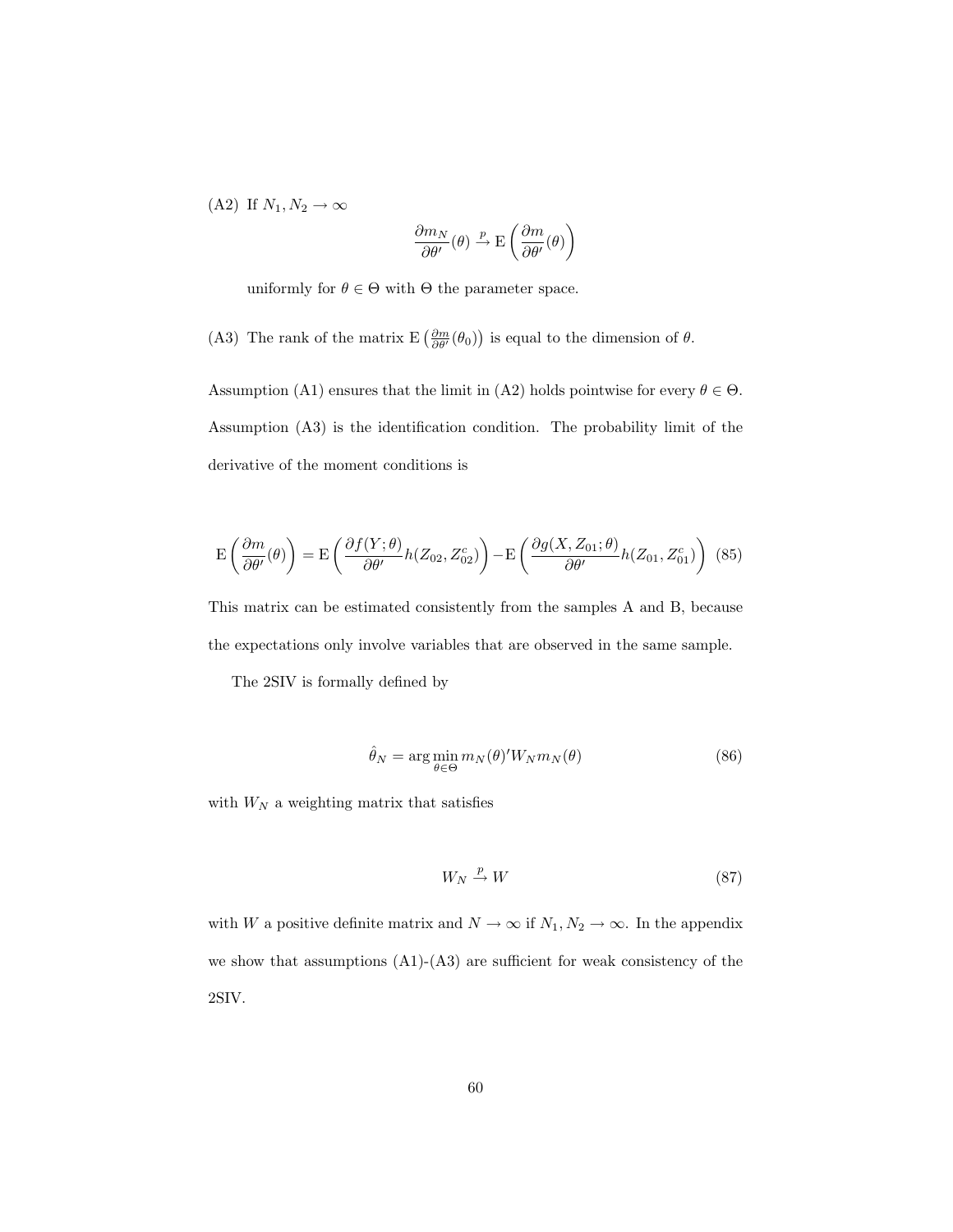If (A1) does not hold, the 2SIV is biased. The probability limit is the minimizer of

$$
(\theta - \theta_0)' \mathbf{E} \left[ \frac{\partial m'}{\partial \theta} (\theta_*) \right] W \mathbf{E} \left[ \frac{\partial m}{\partial \theta'} (\theta_*) \right] (\theta - \theta_0) +
$$
\n
$$
2 \mathbf{E} [m(\theta_0)]' W \mathbf{E} \left[ \frac{\partial m}{\partial \theta'} (\theta_*) \right] (\theta - \theta_0) + \mathbf{E} [m(\theta_0)]' W \mathbf{E} [m(\theta_0)]
$$
\n(88)

but the last two terms do not vanish. We can use this expression to find the asymptotic bias of the 2SIV estimator.

The optimal weight matrix W is the inverse of the variance matrix of  $m_N(\theta_0)$ . To derive the asymptotic variance matrix we have to make an assumption on the rate at which the sample sizes increase. Such an assumption was not needed to establish weak consistency of the 2SIV estimator. We assume

(A4) 
$$
\lim_{N_1 \to \infty, N_2 \to \infty} \frac{N_2}{N_1} = \lambda
$$
 with  $0 < \lambda < \infty$ .

Consider, using the fact that  $E(m(\theta_0)) = 0$  if (A1) is true,

$$
\sqrt{N_2}m_N(\theta_0) =
$$
\n
$$
= \frac{1}{\sqrt{N_2}}\sum_{j=1}^{N_2} (m_{2j}(\theta_0) - \mathcal{E}(m_{2j}(\theta_0)) - \sqrt{\frac{N_2}{N_1}}\sum_{i=1}^{N_1} (m_{1i}(\theta_0) - \mathcal{E}(m_{1i}(\theta_0))
$$
\n(89)

Hence, the asymptotic variance matrix of the moment conditions is

$$
M(\theta_0) = \lim_{N_2 \to \infty} \mathbb{E}[N_2 m_N(\theta_0) m_N(\theta_0)'] = \lambda \text{Var}(m_{2j}(\theta_0)) + \text{Var}(m_{1i}(\theta_0)) \quad (90)
$$

and the inverse of this matrix is the optimal choice for  $W(\theta_0)$ . This matrix can be easily estimated if we have an initial consistent estimator. Note that by the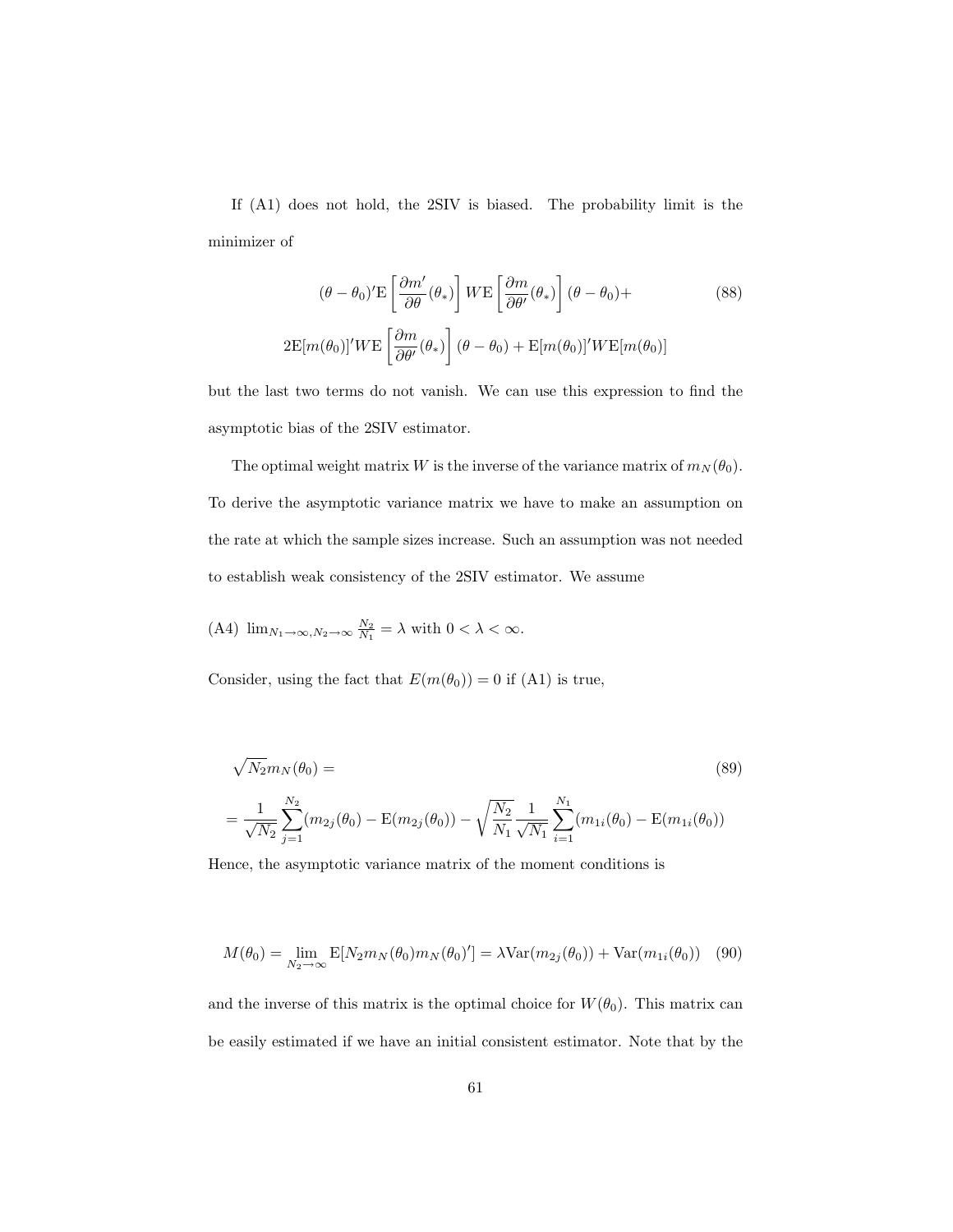central limit theorem for i.i.d. random variables (if the asymptotic variance is finite)  $\sqrt{N_2}m_N(\theta_0)$  converges to a normal distribution with mean 0. However, if (A1) does not hold and as a consequence  $E(m(\theta_0)) \neq 0$ , the mean diverges. This will affect the interpretation of the test of overidentifying restrictions that will be discussed below.

Under  $(A1)-(A4)$ 

$$
\sqrt{N_2}(\hat{\theta}_N - \theta_0) \stackrel{d}{\rightarrow} N(0, V(\theta_0))
$$
\n(91)

with

$$
V(\theta_0) = \left[ \mathcal{E}\left(\frac{\partial m'}{\partial \theta}(\theta_0)\right) W(\theta_0) \mathcal{E}\left(\frac{\partial m}{\partial \theta'}(\theta_0)\right) \right]^{-1}.
$$
\n
$$
\mathcal{E}\left(\frac{\partial m'}{\partial \theta}(\theta_0)\right) W(\theta_0) (\lambda \text{Var}(m_{2j}(\theta_0)) + \text{Var}(m_{1i}(\theta_0))) W(\theta_0) \mathcal{E}\left(\frac{\partial m}{\partial \theta'}(\theta_0)\right).
$$
\n
$$
\left[ \mathcal{E}\left(\frac{\partial m'}{\partial \theta}(\theta_0)\right) W(\theta_0) \mathcal{E}\left(\frac{\partial m}{\partial \theta'}(\theta_0)\right) \right]^{-1}
$$
\n(92)

See the appendix for a proof.

The preceding discussion suggest a two-step procedure. In the first step we use a known weight matrix, e.g.  $W_N = I$ . The resulting 2SIV estimator is consistent, but not efficient. In the second step, we first estimate the optimal weight matrix, the inverse of (90). This matrix only depends on the firststep consistent estimator and moments that can be computed from the two independent samples A and B (for  $\lambda$  we substitute  $\frac{N_2}{N_1}$ ). Next, we compute the efficient 2SIV estimator (86) with this weight matrix. This estimator has asymptotic variance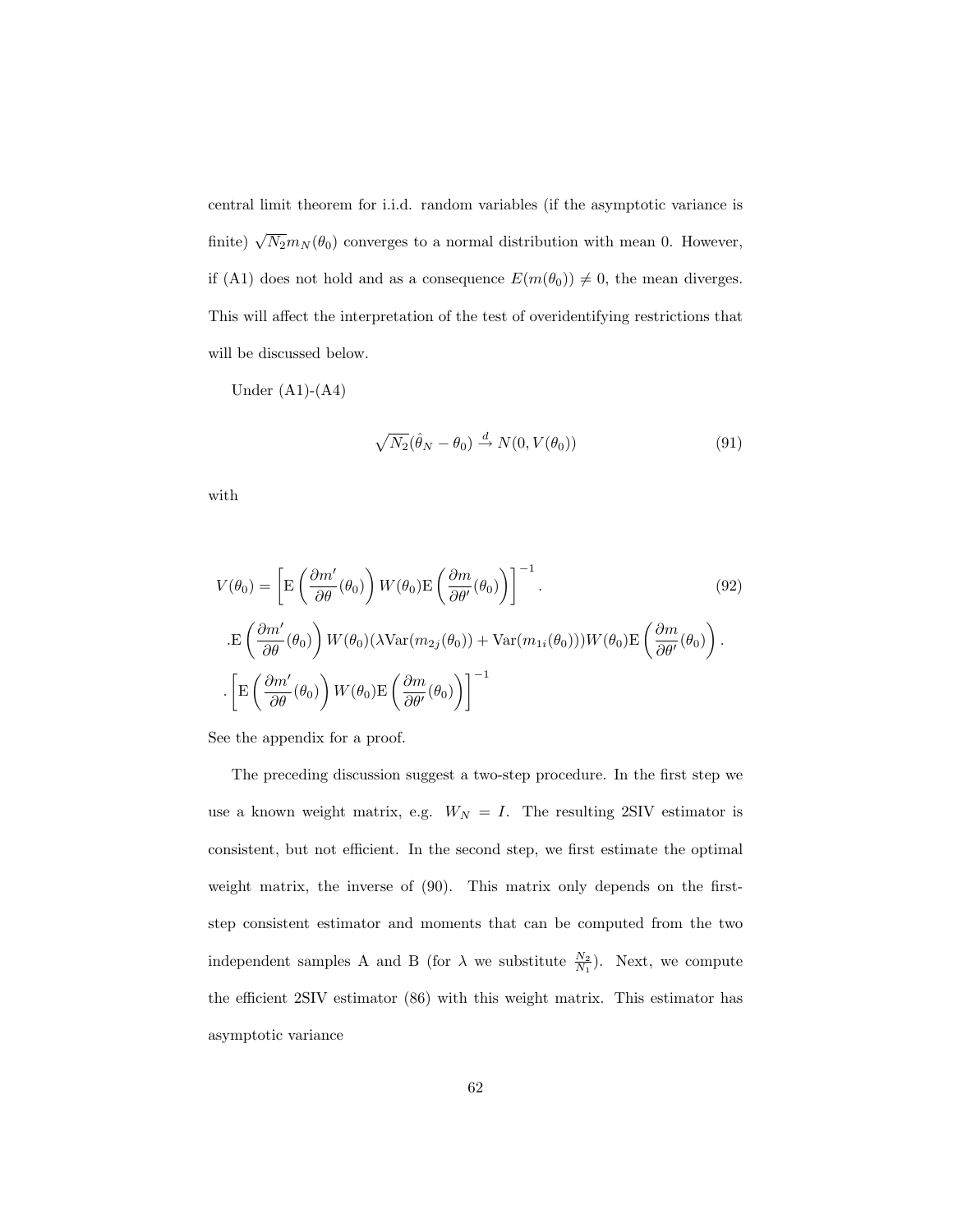$$
\left[ \mathbf{E} \left( \frac{\partial m'}{\partial \theta} (\theta_0) \right) (\lambda \text{Var}(m_{2j}(\theta_0)) + \text{Var}(m_{1i}(\theta_0))) \mathbf{E} \left( \frac{\partial m}{\partial \theta'} (\theta_0) \right) \right]^{-1} \tag{93}
$$

which can be estimated from the independent samples.

In general, the efficient 2SIV estimator is less efficient than efficient estimators based on a sample that contains all the variables. In the case that the information matrix only depends on variables in sample A, we can estimate the variance of the efficient estimator, even if the estimator itself can not be computed from the independent samples. The inverse of the information matrix gives an indication of the efficiency loss, due to the fact that we do not have a sample that has all variables.

If the number of moment conditions is larger than the number of parameters, we can test the overidentifying restrictions. The test statistic is

$$
T_N = N_2 m_N(\hat{\theta}_N)' \left[ \frac{N_2}{N_1} \widehat{\text{Var}}(m_{2j}(\hat{\theta}_N)) + \widehat{\text{Var}}(m_{1i}(\hat{\theta}_N)) \right]^{-1} m_N(\hat{\theta}_N)
$$
(94)

where  $\widehat{\text{Var}}$  denotes the sample variance. If (A1)-(A4) hold, then  $T_N \stackrel{d}{\rightarrow} \chi^2(\text{dim}(m) \dim(\theta)$ . The appendix contains a proof.

As noted before, rejection of the overidentifying restrictions indicates that either some of the common variables that are used as instruments are not exogenous or that they are not identically distributed in the samples A and B.

Although the technique of choice for estimating relations from combined samples has been GMM, Maximum Likelihood can be used as well. A reason for the preference for GMM (or IV) may be that in that framework it is easier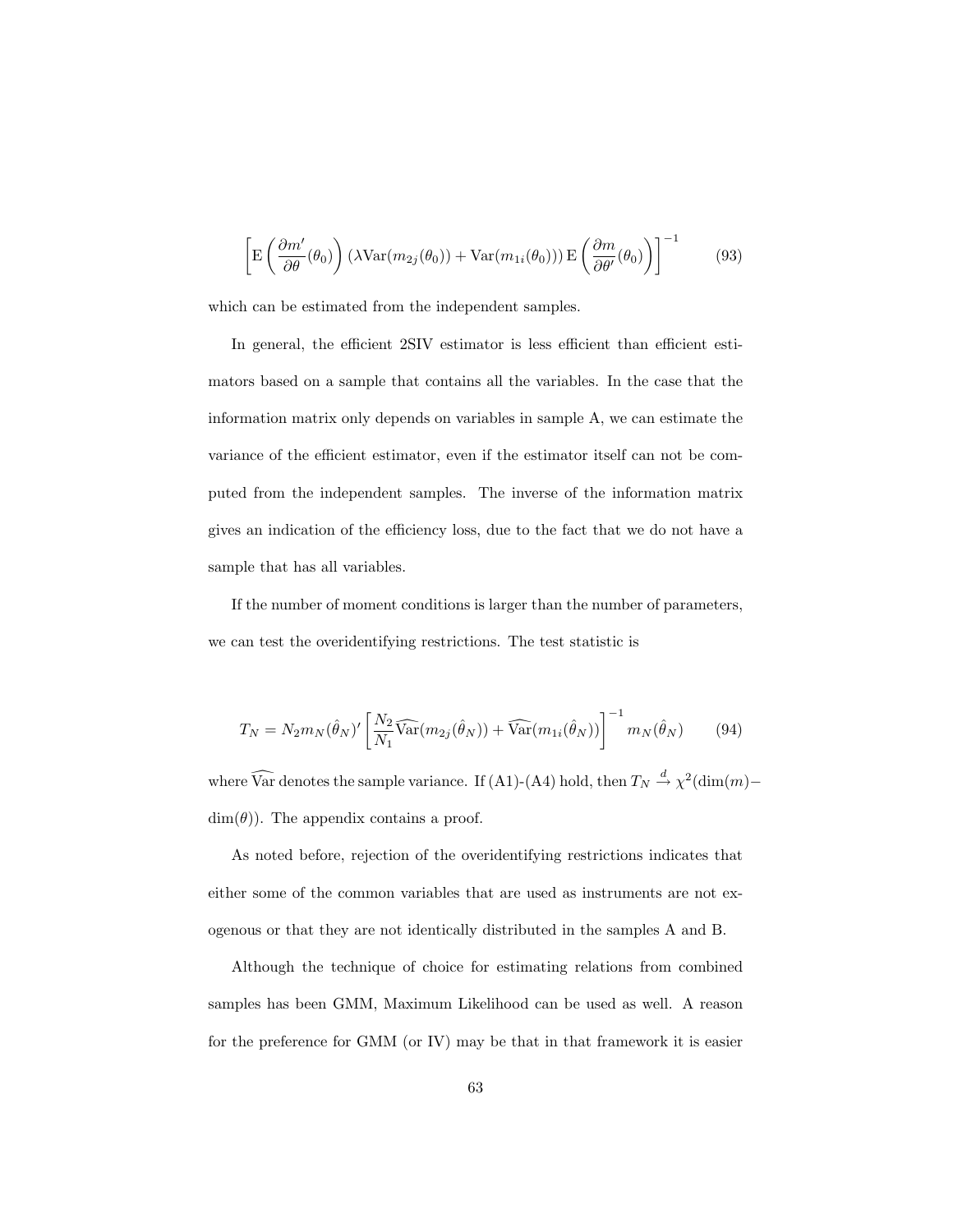to obtain consistent estimates of structural parameters if some of the regressors are endogenous. Orthogonality conditions for equation errors and instrumental variables are more natural in GMM. To define the Two-Sample Maximum Likelihood (2SML) estimator we start with a parametric model for the conditional distribution of Y given  $X, Z_0, f(y | x, z_0; \theta)$ . Because X is not observed in sample A, we use sample B to estimate the conditional density of X given  $Z_0, Z_1$ . We can use a parametric or a non-parametric estimator for the latter conditional density. The likelihood contributions are obtained from the conditional density of Y given  $Z_0, Z_1$ 

$$
f(y \mid z_0, z_1; \theta) = \int f(y \mid x, z_0; \theta) g(x \mid z_0, z_1) dx \tag{95}
$$

With a parametric estimator for  $g(x \mid z_0, z_1)$  the 2SML estimators is a conventional MLE with all the usual properties. The properties of the 2SML with a non-parametric estimator of this conditional density have not been studied. In section 4.2.2 we considered nonparametric identification of  $f(y|x_1, z_0)$ , and nonparametric identification is sufficient for parametric identification. Again Chen, Hong, and Tarrozi (2004) and Imbens, Newey, and Ridder )(2004) provide the framework in which the 2sML can be analyzed.

2SIV or 2SML are used if some of the explanatory variables in a relation are not measured in the same sample as the dependent variable. Another situation occurs in models with generated regressors, in which the parameters of the generated regressor cannot be estimated from the same sample. An important example of a generated regressor is the sample selection correction function. An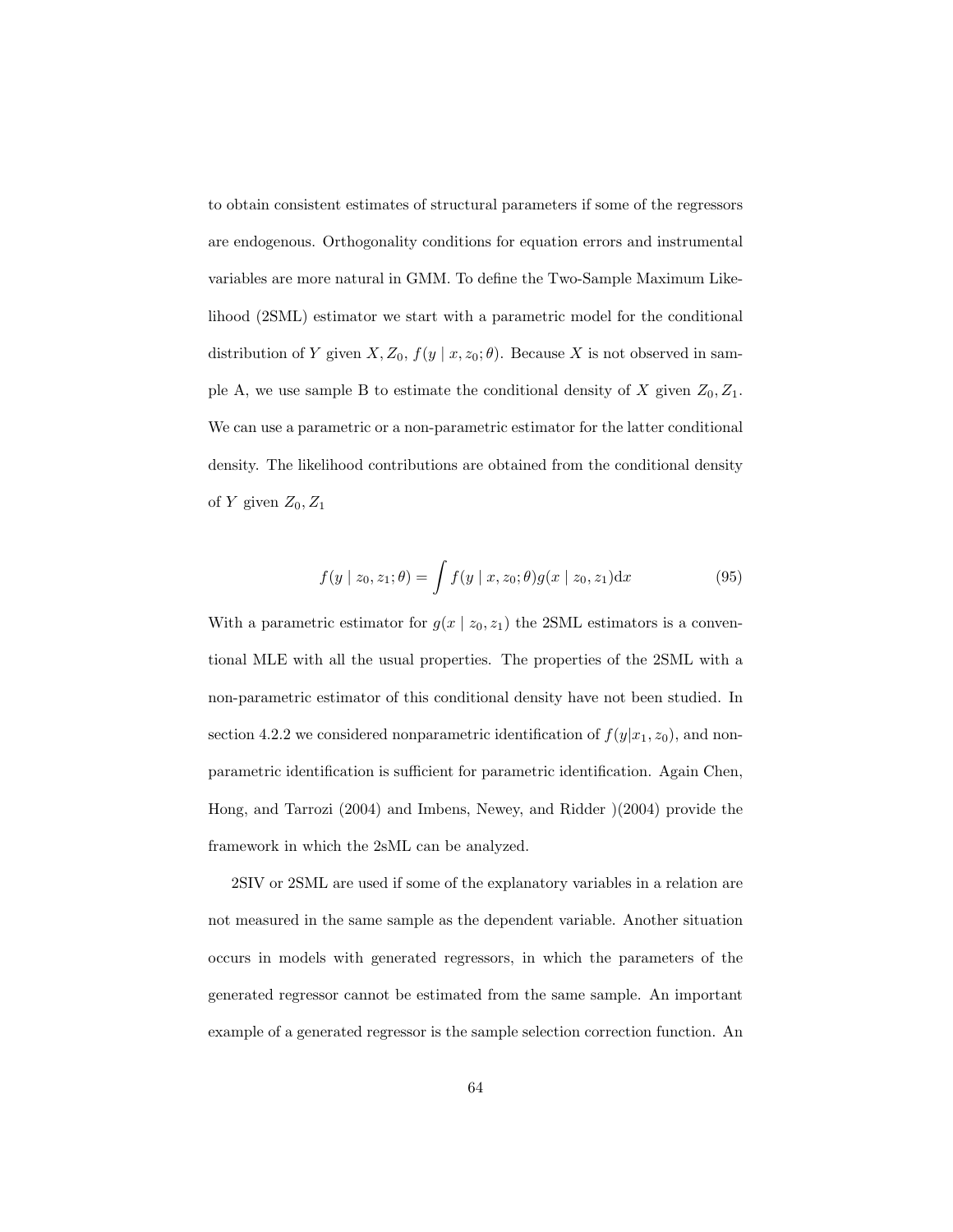example is the estimation of a wage equation on a sample of working individuals. This yields biased estimates of the regression coefficients if a positive fraction of the population under consideration does not work. A method to reduce this bias is to include a sample selection correction function (Heckman, 1979). The parameters of this function cannot be estimated from the sample of working individuals. However, if an independent sample is available that contains both working and non-working individuals but no information on wages, then the parameters can be estimated from this sample. This allows us to compute the sample selection correction for the working individuals.

Another example of a generated regressor is Carroll, Dynan, and Krane (1999) who estimate the effect of the probability of becoming unemployed on the wealth to income ratio. They estimate the wealth equation with data from the Survey of Consumer Finances (SCF). However, the SCF has no information on unemployment. The probability of becoming unemployed is estimated from the Current Population Survey (CPS) and because the variables that enter this probability are also observed in the SCF, this probability can be imputed in the SCF. Note that in these examples there are no missing variables. Only the parameters that enter the generated regressor are estimated from an independent sample. This type of data combination can be treated as any estimation problem with a generated regressor (Pagan, 1984). The fact that the parameter is estimated from an independent sample even simplifies the distribution theory.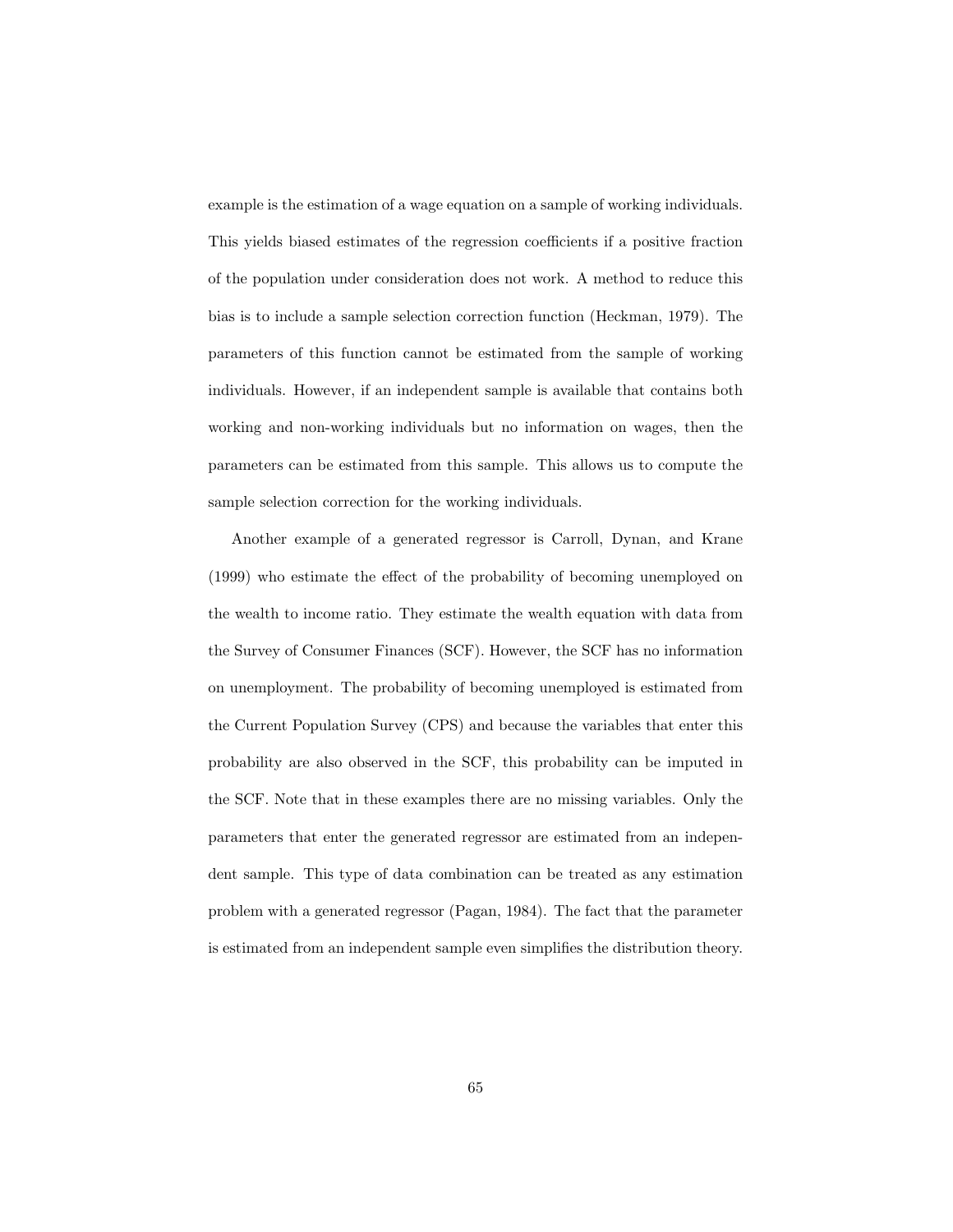# 4.4 The origin of two-sample estimation and applications

Of the methods discussed in this section only the 2SIV estimator is prominent in econometrics. The first author who suggested this estimator was Klevmarken (1982). Since then it was rediscovered independently by Angrist and Krueger (1992) and Arellano and Meghir  $(1992)^{12}$ . Klevmarken derives the 2SIV estimator for a single equation that is part of a system of linear simultaneous equations. In our notation he considers

$$
Y = \beta_0 + \beta_1' X + \beta_2' Z_0 + \varepsilon \tag{96}
$$

with X observed in sample A and Y in sample B, while  $Z_0$  is a subvector of the common variables  $Z$ . He also assumes that all the variables in  $X$  are endogenous<sup>13</sup>, that all the common variables  $Z$  are exogenous and that  $Z$  contains all exogenous variables<sup>14</sup>. If we compare these assumptions with ours, we see that Klevmarken's assumptions are far too strong and limit the application of 2SIV to rather special cases. In particular, the assumption that Z contains all exogenous variables seems to be inspired by a desire to give a structural interpretation to the first-stage imputation regression, in which  $X$  is regressed on the exogenous variables in Z. Such an interpretation is not needed, and hence the only requirement is the order condition discussed in the previous subsection. Moreover, not all common variables need to be exogenous, as long as this order condition is satisfied. Finally, some of the variables in  $X$  may be exogenous.

<sup>12</sup>These authors do not cite Klevmarken's contribution

<sup>13</sup>Klevmarken (1982), p. 160

<sup>14</sup>Klevmarken (1982), p. 159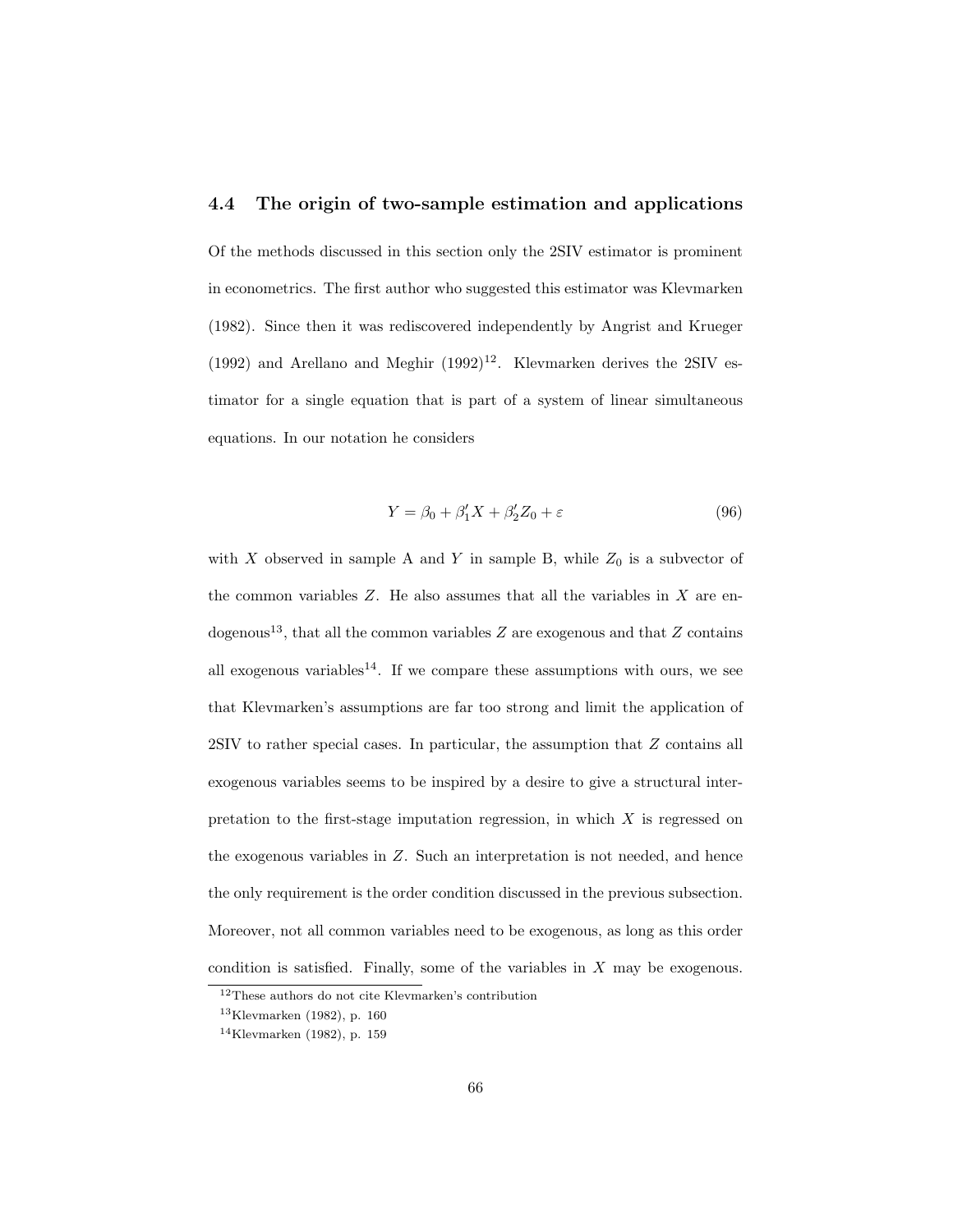Klevmarken states that we can only allow for exogenous variables if the joint distribution of X and Z is multivariate normal, which ensures that the conditional mean of  $X$  given  $Z$  is linear in  $Z$ . As the derivation in the previous subsection shows, a linear conditional mean is not essential for the 2SIV estimator. In the linear regression model replacing the conditional expectation by the linear population projection on Z will not affect the moment conditions<sup>15</sup> and hence the assumption of multivariate normality is not needed. Carroll and Weil (1994) start from the same model as Klevmarken. They claim<sup>16</sup> that to compute the variance matrix of the 2SIV estimator it is required that in one of the datasets we observe  $Y, X, Z$ . The discussion in the previous subsection shows that this is not necessary. The problem with their approach is that their estimator of the variance matrix requires the residuals of the regression and these cannot be recovered from the independent samples.

At this point, we should clarify the role of endogenous and exogenous regressors in 2SIV estimation. The natural solution to missing variables in a statistical relation is imputation of these variables. Indeed, the 2SIV estimator in the linear regression model can be seen as an imputation estimator. Econometricians are used to imputation if the regression contains some endogenous variables. In the Two-stage Least Squares (2SLS) estimator the endogenous variables are replaced by a predicted or imputed value. Hence, it is not surprising that 2SIV was originally developed for linear regression models with endogenous regressors. Our derivation shows that such a restriction is not necessary, and in particular,

<sup>15</sup>Provided that the distribution of the common variables in the two samples is the same. <sup>16</sup>See the Technical Appendix t their paper.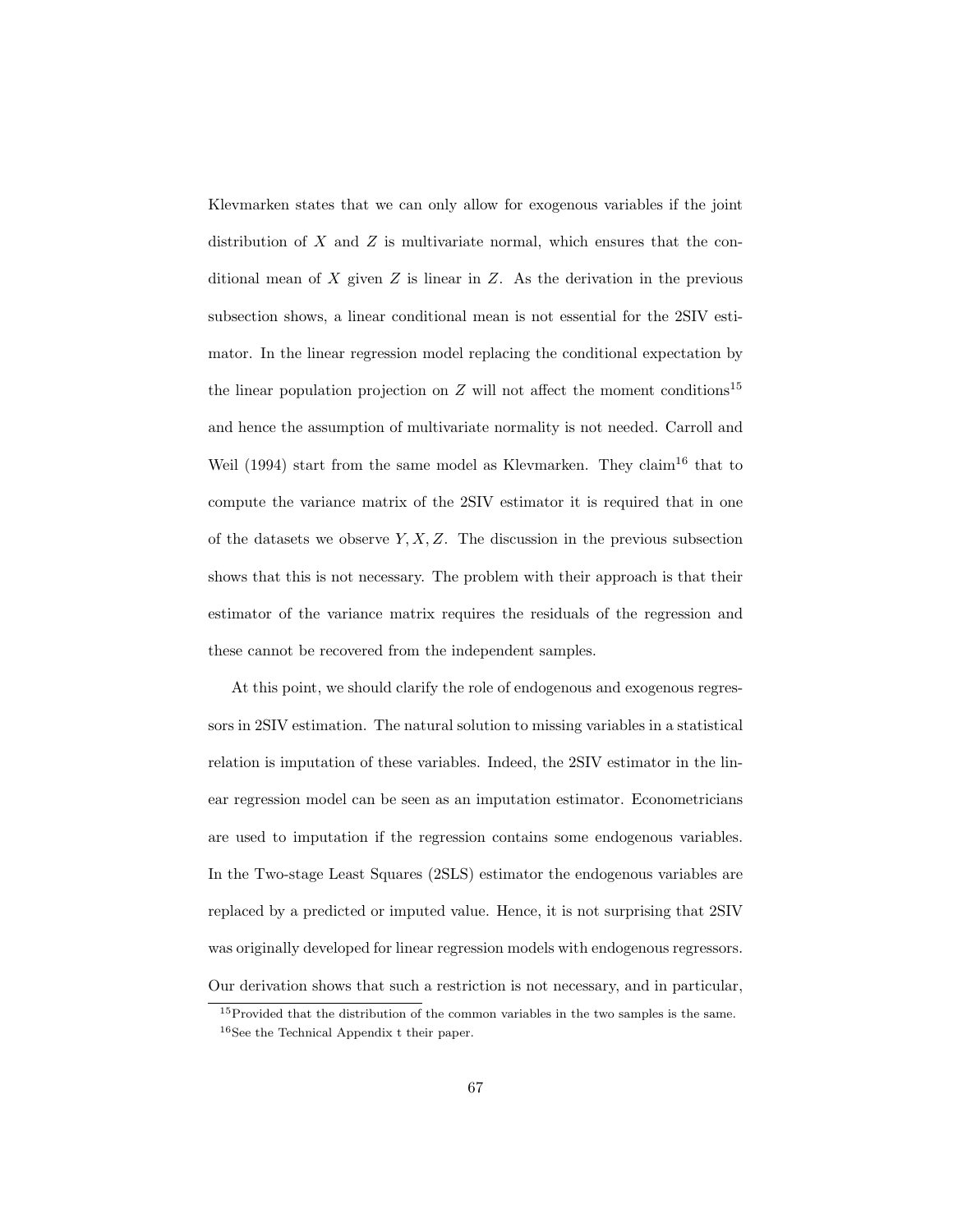that the 2SIV only imputes missing variables, if the model is a linear regression. In the general case specified in (69), there is no imputation of missing variables.

After Klevmarken (1982) the 2SIV estimator was reinvented independently by Arellano and Meghir (1992) and Angrist and Krueger (1992). Arellano and Meghir consider moment restrictions of the form (we use our earlier notation with  $Z_1, Z_2$  the common variables Z as observed in sample A and B, respectively)

$$
E(m((X, Z_1; \theta)) = 0
$$
\n
$$
E(m((Y, Z_2; \theta)) = 0
$$
\n(97)

i.e. the moment restrictions are defined for the samples A and B separately. These separate moment restrictions are obtained if we consider the linear regression model  $(96)$ . If we relate the X to the exogenous common variables Z

$$
X = \Pi Z + \eta \tag{98}
$$

we can substitute this in (96) to obtain

$$
Y = \beta_0 + \beta_1' \Pi Z + \beta_2' Z_0 + \varepsilon + \beta_1' \eta \tag{99}
$$

If the order condition is satisfied, we can estimate  $\beta$  from the linear regression in (99). In particular, (98) can be estimated from sample A and (99) from sample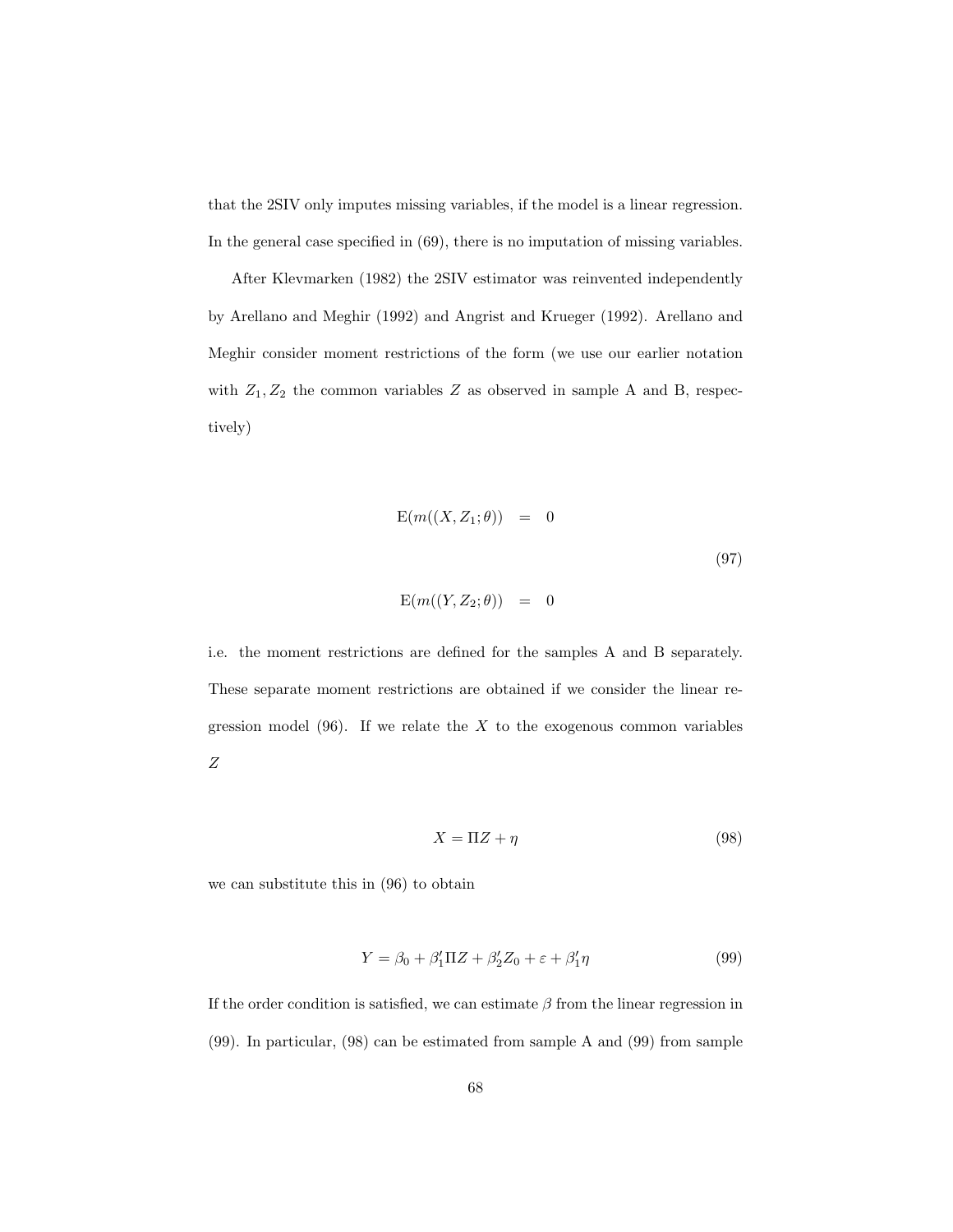B. The corresponding moment conditions are

$$
E((X_1 - \Pi Z_1)'Z_1) = 0
$$
\n(100)

$$
E((Y - \beta_0 - \beta'_1 \Pi Z_2 - \beta'_2 Z_{02}) Z_2) = 0
$$

and this has the form (97). Note again that the linear first step can be seen as a linear population projection and is valid even if the conditional expectation of  $X_1$  given Z is not linear (provided that  $Z_1$  and  $Z_2$  have the same distribution). Also the moment restrictions are nonlinear in the structural parameters β. Arellano and Meghir (1992) propose to estimate  $β_0$ ,  $π = \Pi/β_1$  and  $β_2$ , and to use Chamberlain's (1982) minimum distance estimator in a second stage to obtain an estimate of the structural parameters. Their estimator is equivalent to the imputation estimator. In particular, it can only be used if the  $X$  enters linearly in the moment conditions, and it can not be used if we estimate a model with a nonlinear (in  $X$ ) moment condition.

Arellano and Meghir apply their estimator to a female labor supply equation. In this equation the dependent variable, hours, is observed in the UK Labor Force Survey (LFS), the European counterpart of the US Current Population Survey. Two of the independent variables, the wage rate and other income, are obtained from a budget survey, the Family Expenditure Survey (FES). This situation is common: budget surveys contain detailed information on the sources of income, while labor market surveys contain information on labor supply and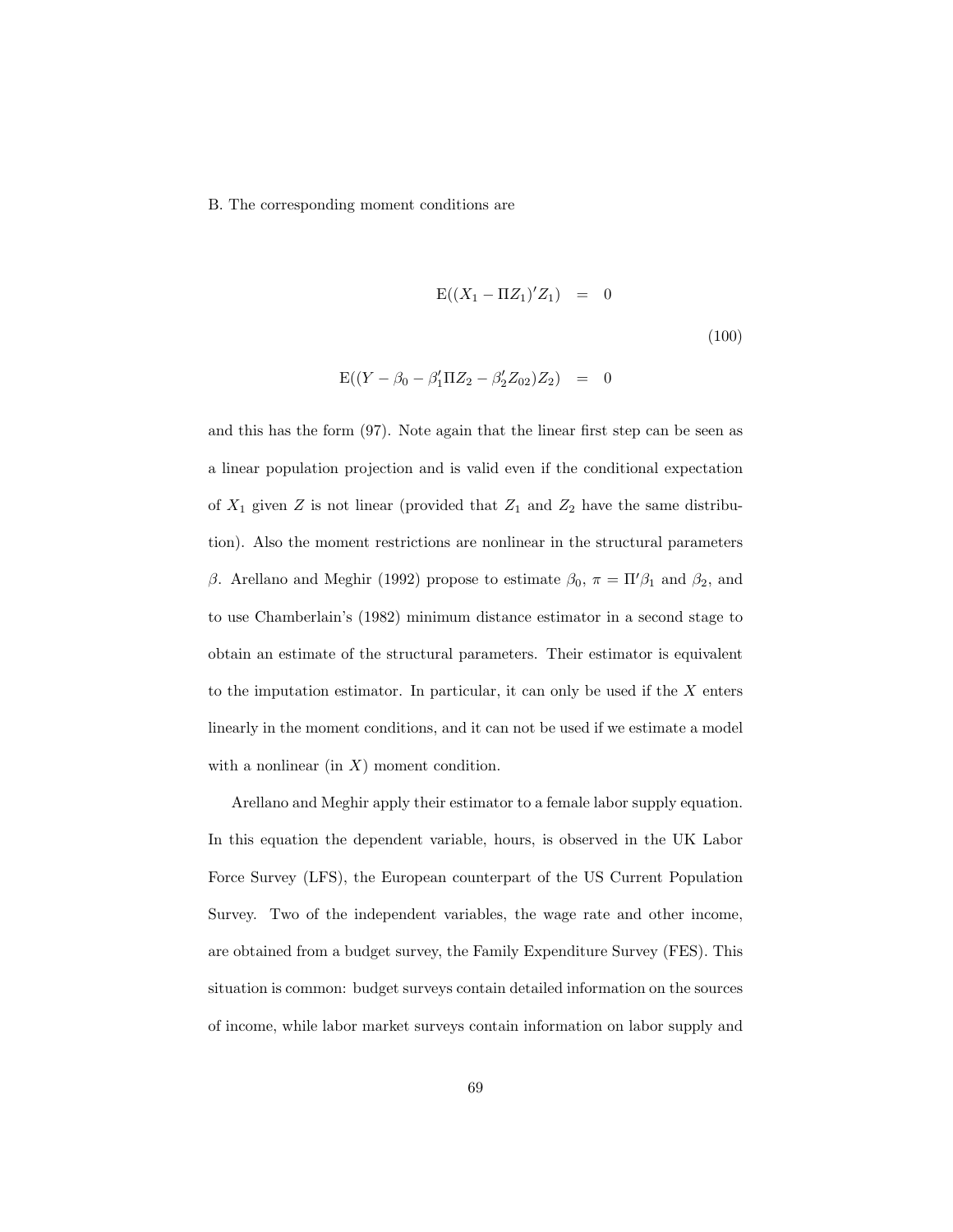job search. An indicator whether the woman is searching for (another) job is one of the explanatory variables. Arellano and Meghir estimate the labor supply equation using the LFS data after imputing the wage rate and other income, using a relation that is estimated with the FES data. The common variables (or instruments) that are used in the imputation, but are excluded in the labor supply equation are education and age of husband and regional labor market conditions.

Angrist and Krueger (1992) consider the linear regression model

$$
Y = \beta_0 + \beta'_1 X + \varepsilon \tag{101}
$$

with  $X, Z_1$  observed in sample A and  $Y, Z_2$  in sample B with A and B independent samples from a common population. They assume that all common variables are exogenous, and they implicitly assume that the number of (exogenous) common variables exceeds the number of variables in  $X$ , i.e. that the order condition is satisfied. Under these conditions the 2SIV estimator is based on a special case of the moment conditions in (70)-(72).

Angrist and Krueger apply the 2SIV estimator to study the effect of the age at school entry on completed years of schooling. Children usually go to school in the year in which they turn 6. If this rule were followed without exceptions, then the age at school entry would be determined by the birthdate. However, exceptions occur and there is some parental control over the age at school entry which makes this variable potentially endogenous. Angrist and Krueger assume that the the date of birth is not correlated with any characteristic of the child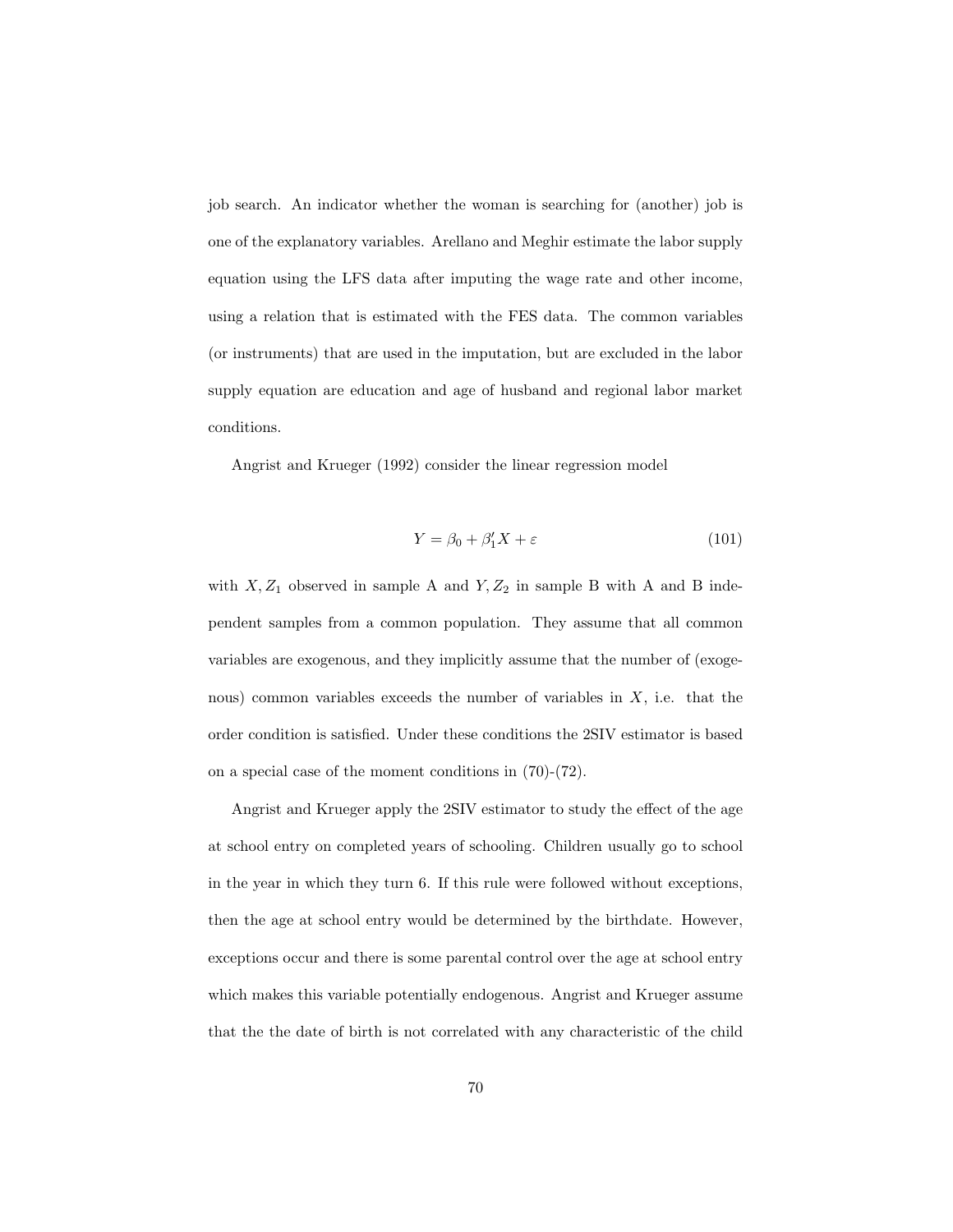and hence has no direct effect on completed years of schooling. Because there is no dataset that contains both age at school entry and completed years of schooling, Angrist and Krueger combine information in two US censuses, the 1960 and the 1980 census. Because they use 1% (1960) and 5% (1980) samples they assume that the number of children who are in both samples is negligible. They compute the age at school entry from the 1960 census and the completed years of schooling from the 1980 census. The common variable (and instrument) is the quarter in which the child is born.

Other applications of 2SIV are Carroll and Weil (1994), Lusardi (1996), Dee and Evans (2003), and Currie and Yelowitz (2000). Carroll and Weil (1994) combine data from the 1983 Survey of Consumer Finances (SCF) that contains data on savings and wealth and the Panel Study of Income Dynamics (PSID) that contains data on income growth to study the relation between the wealth income ratio and income growth. The common variables are education, occupation, and age of the head of the household. Lusardi (1996) estimates an Euler equation that relates the relative change in consumption to the predictable component of income growth. Because the consumption data in the PSID are unreliable, she uses the Consumer Expenditure Survey (CEX) to obtain the dependent variable. She also shows that the income data in the CEX are measured with error (and that number of observations with missing income is substantial) and for that reason she uses the PSID to measure income growth. She experiments with different sets of common exogenous variables that contain household characteristics (marital status, gender, ethnicity, presence of children,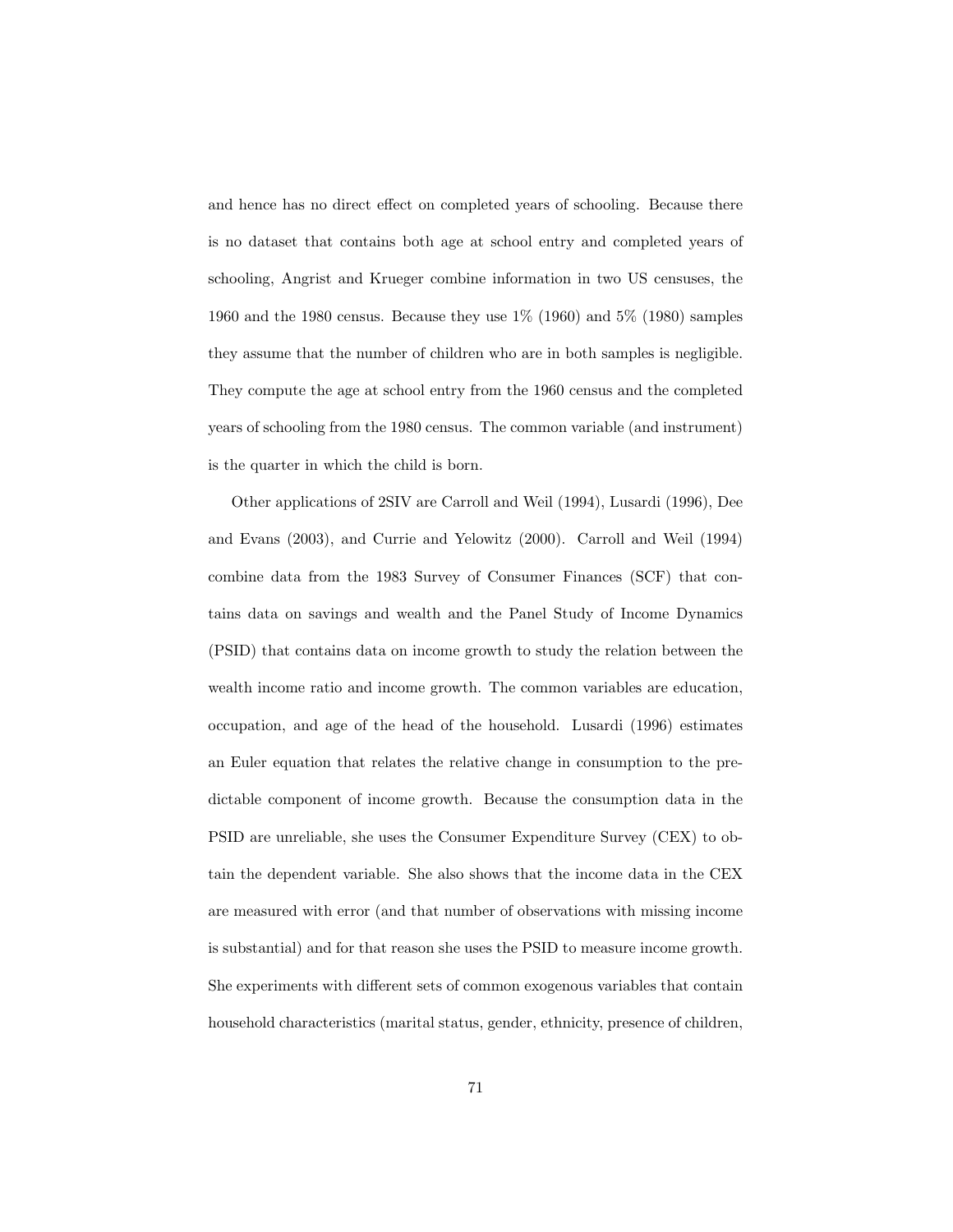number of earners), education and occupation (interacted with age), education (interacted with age). Dee and Evans (2003) study the effect of teen drinking on educational attainment. The problem they face is that there is no dataset that has both information on teen drinking and on later educational outcomes. Moreover, drinking may be an endogenous variable, because teenagers who do poorly in school may be more likely to drink. Data on teen drinking are obtained from the 1977-1992 Monitoring the Future (MTF) surveys, while data on educational outcomes are obtained from the 5% public use sample from the 1990 US census. The common exogenous variables are the minimum legal drinking age that differs between states, but more importantly increased over the observation period, state beer taxes, ethnicity, age and gender. The indicator of teen age drinking is considered to be endogenous. Currie and Yelowitz (2000) consider the effect of living in public housing on outcomes for children. The outcome variables, living in high density housing, overcrowding in the house, being held back at school, are from the 1990 census. The indicator of living in public housing is from the pooled 1990-1995 March supplements to the Current Population Survey (CPS). This indicator is assumed to be endogenous in the relation with the outcome variables. The common exogenous variable is the sex composition of the household where households with two children of different gender are more likely to live in public housing because they qualify for larger units.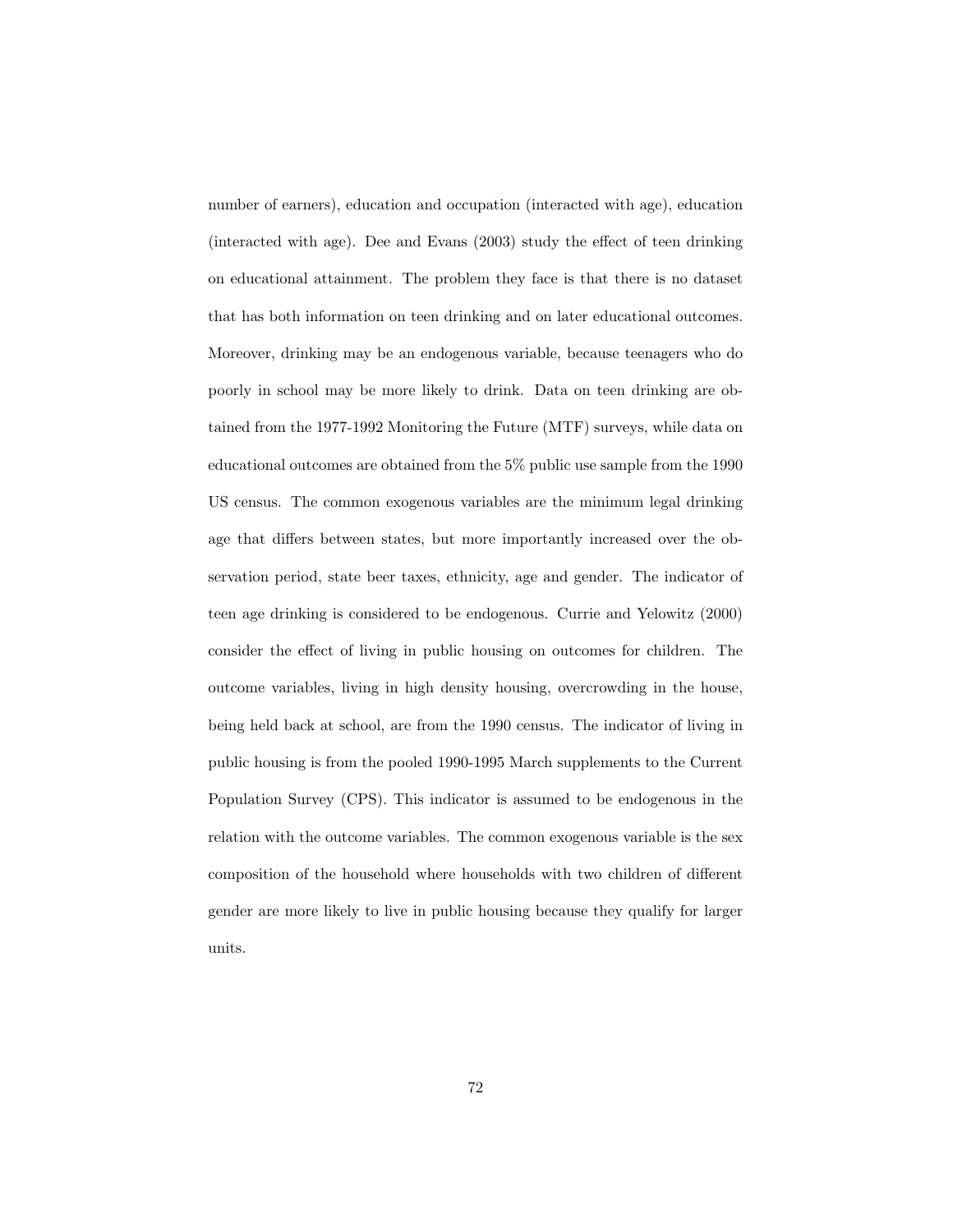### 4.5 Combining samples to correct for measurement error

One of the reasons to merge datasets is that the variables in one of the sets is measured more accurately. An example is the study by Okner (1972) who merged the 1967 Survey of Economic Opportunity with the 1966 Tax File using file matching, because the income measures reported in the SEO were thought to be inaccurate. In this section we show that even for this purpose the datafiles need not be merged, and that we can correct for measurement error in one (or more) of the explanatory variables with only marginal error free information.

The procedure that we describe works even if there are no common variables in the two datasets. If there are common variables and if these are exogenous and not correlated with the measurement error, we can use the 2SIV estimator to obtain consistent estimates of the coefficients in a linear relation where some independent variables are measured with error.

There is a larger literature on the use of validation samples to correct for measurement error. In a validation sample both  $X_1$  and the true value  $X_1^*$  (and  $X_2$ ) are observed. This allows for weaker assumptions on the measurement error process. In particular, the measurement error can be correlated with  $X_1^*$  and with  $X_2$ . This type of sample combination is beyond the scope of the present chapter. Validation samples are rare, because they require the matching of survey and administrative data. Chen, Hong, and Tamer (2003) propose a method for the use of validation samples if variables are measured with error.

We consider a simple example of a conditional distribution with pdf  $f(y)$  $x_1^*, x_2; \theta$ . There are two explanatory variables  $X_1^*, X_2$  where  $X_2$  is observed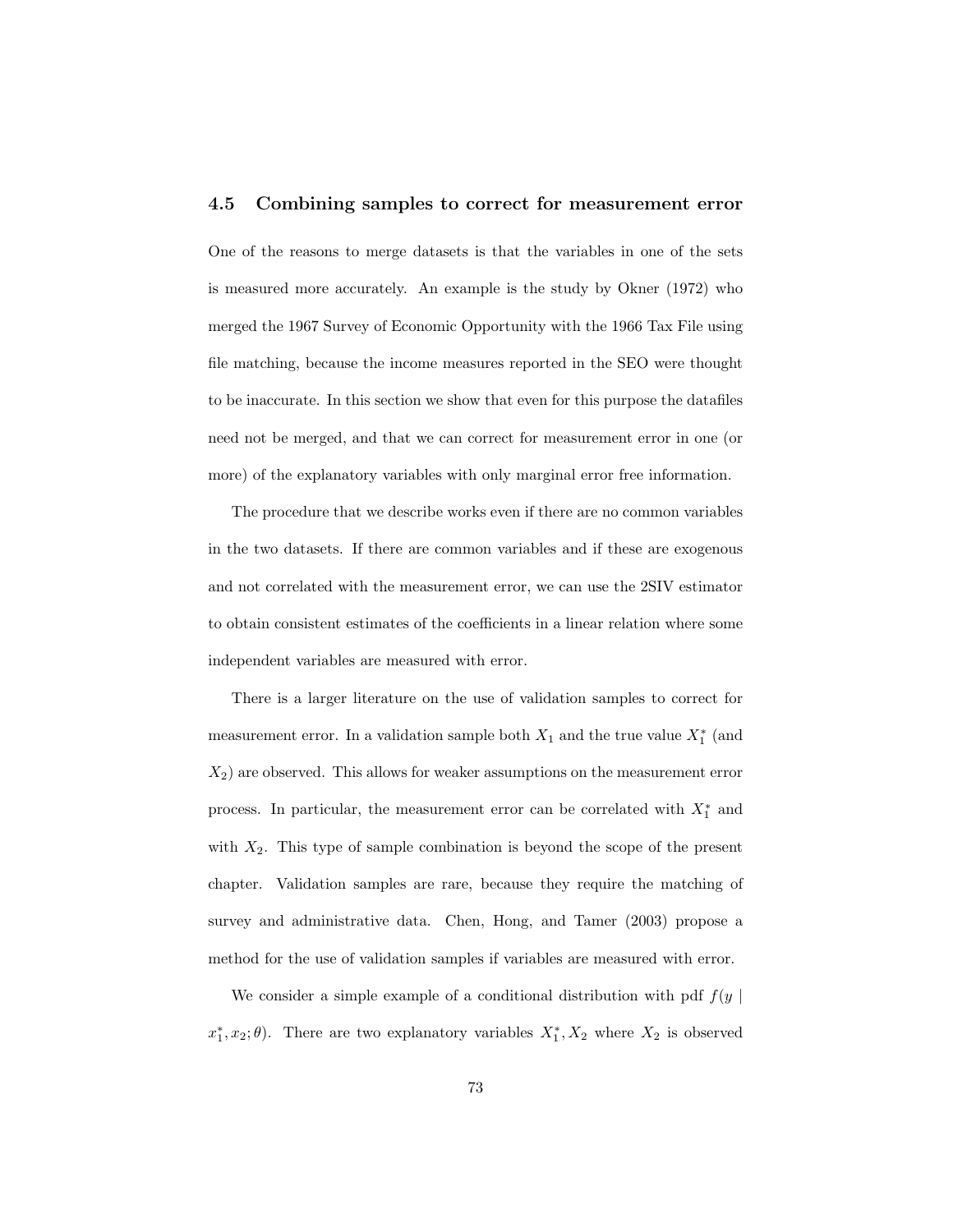without error and the error-free  $X_1^*$  is not observed. Instead, we observe  $X_1$ that is related to  $X_1^*$  as specified below. The observed conditional distribution of Y given  $X_1, X_2$  is

$$
f(y \mid x_1, x_2; \theta) = \int f(y \mid x_1^*, x_2; \theta) g(x_1^* \mid x_1, x_2) dx_1^* \tag{102}
$$

if  $X_1^*$  is continuous and the integral is replaced by a sum if  $X_1^*$  is discrete. To determine the observed conditional distribution we need to specify or identify  $g(x_1^* | x_1, x_2)$ . We show that this conditional density can be identified from a separate dataset that only contains observations from the distribution of  $X_1^*$ , i.e. observations from the marginal distribution of the error-free explanatory variable. Hence we have a sample A that contains  $Y, X_1, X_2$  and an independent sample B that contains only  $X_1^*$ .

We consider a special case that allows for a closed-form solution. In particular, we assume that both  $X_1^*$  and  $X_1$  are 0-1 dichotomous variables. The relation between these variables, the measurement error model, can be specified in a number of ways. We only allow for measurement error models that are identified from observations from the marginal distribution of  $X_1$  observed in sample A and the marginal distribution of  $X_1^*$ , observed in the independent sample B. An example of such a measurement error model is classical measurement error which assumes

$$
\Pr(X_1 = 1 \mid X_1^* = 1, X_2) = \Pr(X_1 = 0 \mid X_1^* = 0, X_2) = \lambda \tag{103}
$$

i.e. the probability of misclassification is independent of  $X_1^*$ . Moreover, (103)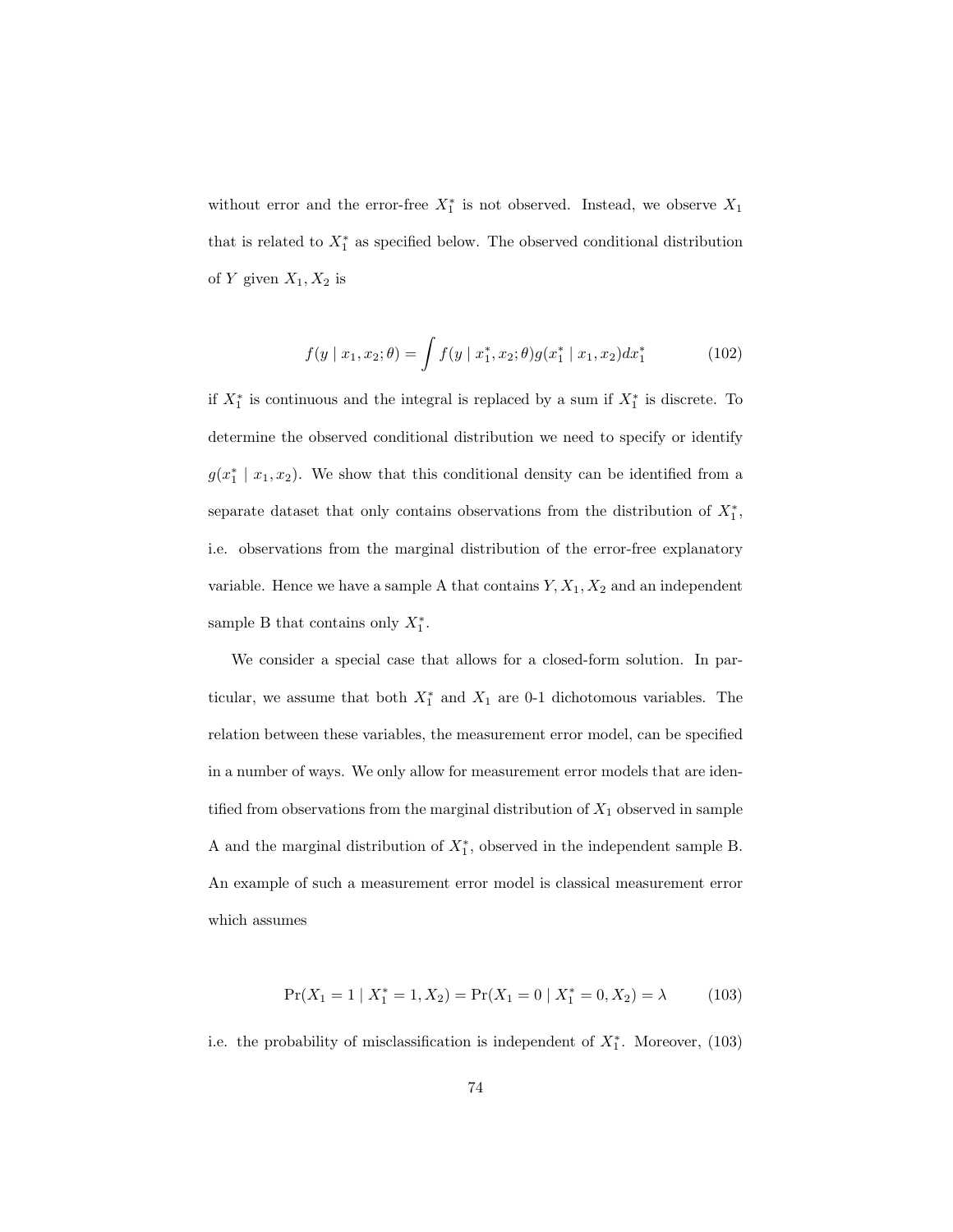implies that  $X_1$  is independent of  $X_2$  given  $X_1^*$ . Solving for  $\lambda$  we find

$$
\lambda = \frac{\Pr(X_1 = 1) + \Pr(X_1^* = 1) - 1}{2\Pr(X_1^* = 1) - 1} \tag{104}
$$

Hence,  $\lambda$  is indeed identified from the marginal distributions of  $X_1$  and  $X_1^*$ .

Note that (104) only gives solutions between 0 and 1 if

$$
Pr(X_1 = 1) < Pr(X_1^* = 1) \tag{105}
$$

if  $Pr(X_1^* = 1) > 1/2$ , or if

$$
Pr(X_1 = 1) > Pr(X_1^* = 1)
$$
\n(106)

if  $Pr(X_1^* = 1) > 1/2$ . This is equivalent to

$$
Pr(X_1 = 1)(1 - Pr(X_1 = 1)) = Var(X_1) > Var(X_1^*) = Pr(X_1^* = 1)(1 - Pr(X_1^* = 1))
$$
\n(107)

In other words, the observed X has a larger variance than the true  $X_1^*$ , as is generally true for classical measurement error models. This restriction on the observable marginal distributions must be satisfied, if we want to consider the classical measurement error model.

The second measurement error model assumes that misclassification only occurs if  $X_1^*$  is equal to  $1^{17}$ , maintaining the assumption that  $X_1$  is independent of  $X_2$  given  $X_1^*$ . Hence

<sup>&</sup>lt;sup>17</sup>The misclassification can also only occur if  $X_1^*$  is 0.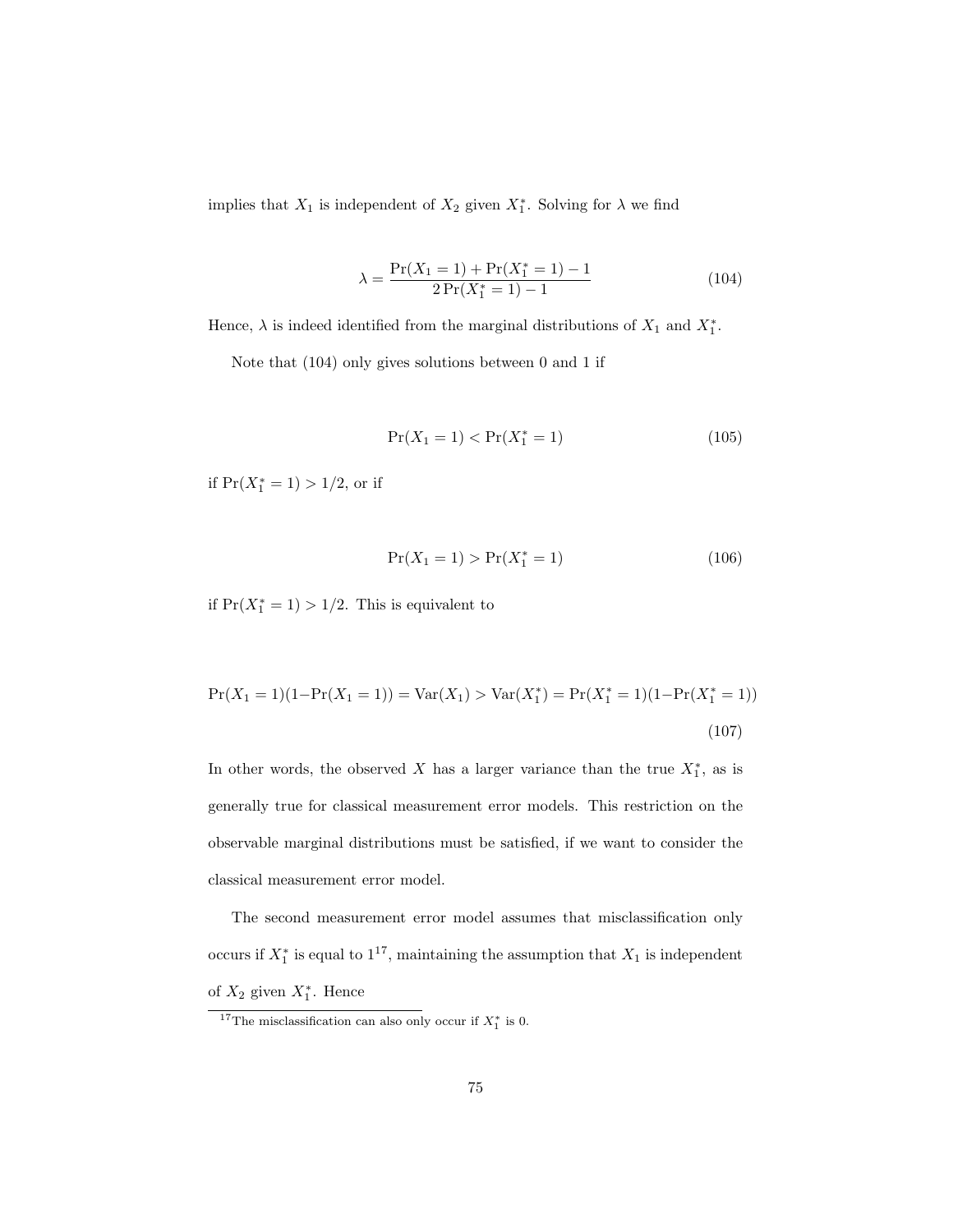$$
\Pr(X_1 = 0 \mid X_1^* = 0, X_2) = 1
$$
\n
$$
\Pr(X_1 = 1 \mid X_1^* = 1, X_2) = \lambda
$$
\n(108)

With this assumption we find

$$
\lambda = \frac{\Pr(X_1 = 1)}{\Pr(X_1^* = 1)}\tag{109}
$$

As in the case of classical measurement error, this measurement error model implies an observable restriction on the two observed marginal distributions, in the case  $Pr(X_1 = 1) \le Pr(X_1^* = 1)$ .

Both measurement error models are special cases of the general misclassification error model

$$
Pr(X_1 = 0 | X_1^* = 0, X_2) = \lambda_0
$$
\n(110)

$$
Pr(X_1 = 1 | X_1^* = 1, X_2) = \lambda_1
$$

Again we assume that  $X_1$  is independent of  $X_2$  given  $X_1^*$ . In this general model the parameters  $\lambda_0, \lambda_1$  are not identified from the marginal distributions of  $X_1$ and  $X_1^*$ . Hence we must fix one of these parameters or their ratio, as is done in the measurement error models that we introduced in this section. We also assume that the misclassification is independent of  $X_2$ .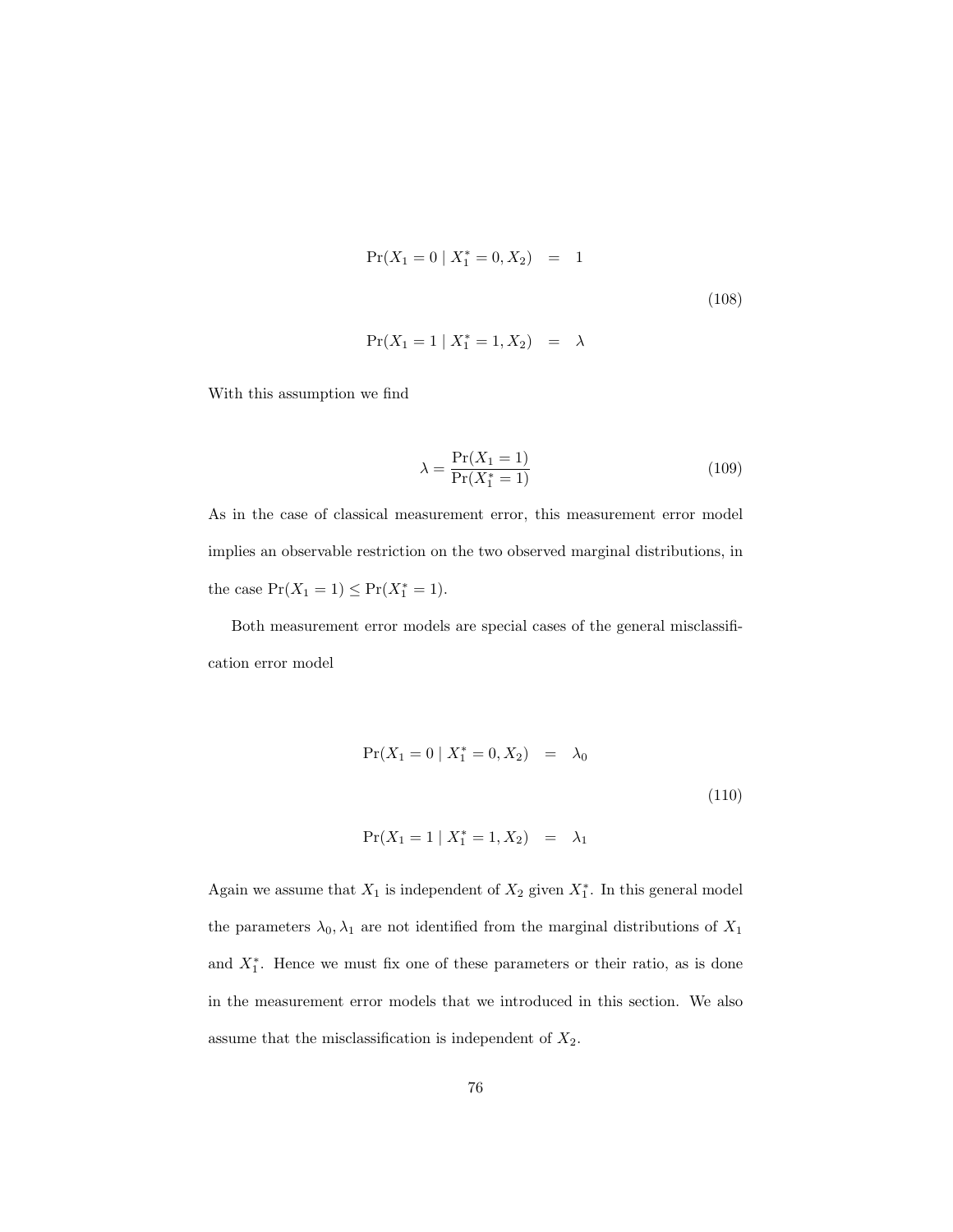Of course, it is not sufficient to identify the measurement error distribution. The conditional density of Y given  $X_1, X_2$ , which is the basis for likelihood inference, is obtained from the density of Y given  $X_1^*, X_2$ , which contains the parameters of interest, if we integrate the unobserved  $X_1^*$  with respect to the density of  $X_1^*$  given the observed  $X_1, X_2$  (see (102)). Hence, the key is the identification of the distribution of  $X_1^*$  given  $X_1, X_2$ .

This conditional distribution is identified from the measurement error model that in turn is identified from the marginal distributions of  $X_1$  and  $X_1^*$  and the joint distribution of  $X_1, X_2$ . The solution depends on the measurement error model. Here we give the solution, if we assume that the measurement error is classical, but the solution for other (identified) measurement error models is analogous. In the sequel we use subscripts to indicate the variables in the distribution.

Consider

$$
g_{x_1,x_1^*,x_2}(x_1,x_1^*,x_2) = g_{x_1}(x_1 \mid x_1^*, x_2)g_{x_1^*,x_2}(x_1^*, x_2) =
$$
\n
$$
= g_{x_1}(x_1 \mid x_1^*)g_{x_1^*,x_2}(x_1^*, x_2)
$$
\n
$$
(111)
$$

because  $X_1$  is independent of  $X_2$  given  $X_1^*$ . After substitution of (103) we obtain

$$
g_{x_1,x_1^*,x_2}(x_1, x_1^*, x_2) = \lambda g_{x_1^*,x_2}(x_1^*, x_2), \qquad x_1 = x_1^*
$$
\n
$$
= (1 - \lambda)g_{x_1^*,x_2}(x_1^*, x_2) \qquad x_1 \neq x_1^*
$$
\n
$$
(112)
$$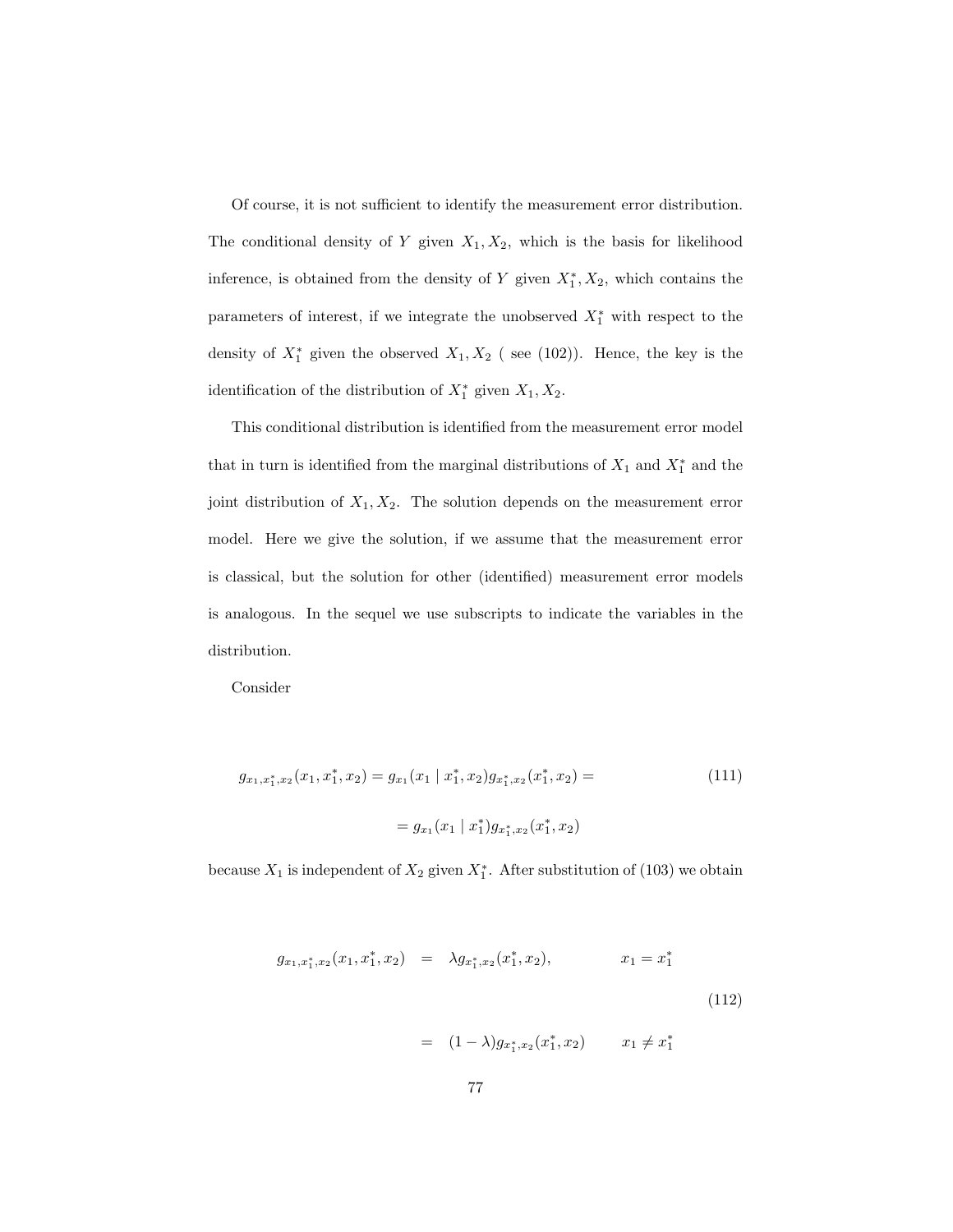The marginal distribution of  $X_1, X_2$ , which can be observed, is

$$
g_{x_1,x_2}(x_1,x_2) = \lambda g_{x_1^*,x_2}(x_1,x_2) + (1-\lambda)g_{x_1^*,x_2}(1-x_1,x_2) \tag{113}
$$

Solving for  $g_{x_1^*,x_2}(x_1^*,x_2)$  we find

$$
g_{x_1^*,x_2}(x_1^*,x_2) = \frac{(1-\lambda)g_{x_1,x_2}(1-x_1^*,x_2) - \lambda g_{x_1,x_2}(x_1^*,x_2)}{1-2\lambda}
$$
(114)

Substitution in (112) gives the joint density of  $X_1, X_1^*, X_2$ . The conditional density of  $X_1^*$  given  $X_1, X_2$  is obtained if we divide the result by  $g_{x_1,x_2}(x_1,x_2)$ .

With a dichotomous  $X_1$  we obtain a simple closed form solution. If  $X_1$  is continuous, we can still identify the distribution of  $X_1^*$  given  $X_1, X_2$  if the measurement error model is identified from the marginal distributions of  $X_1$  and  $X_1^*$ , as is the case if we assume classical measurement error. Hu and Ridder (2003) show that the identification involves two sequential deconvolution problems. They also develop the distribution theory of the resulting estimator.

## 5 Repeated cross sections

### 5.1 General principles

Repeated cross sections consist of independent samples drawn from a population at multiple points in time  $t = 1, \ldots, T$ . There are many such data sets in the U.S. and other countries, and more than true panel data sets in some. In the U.S., the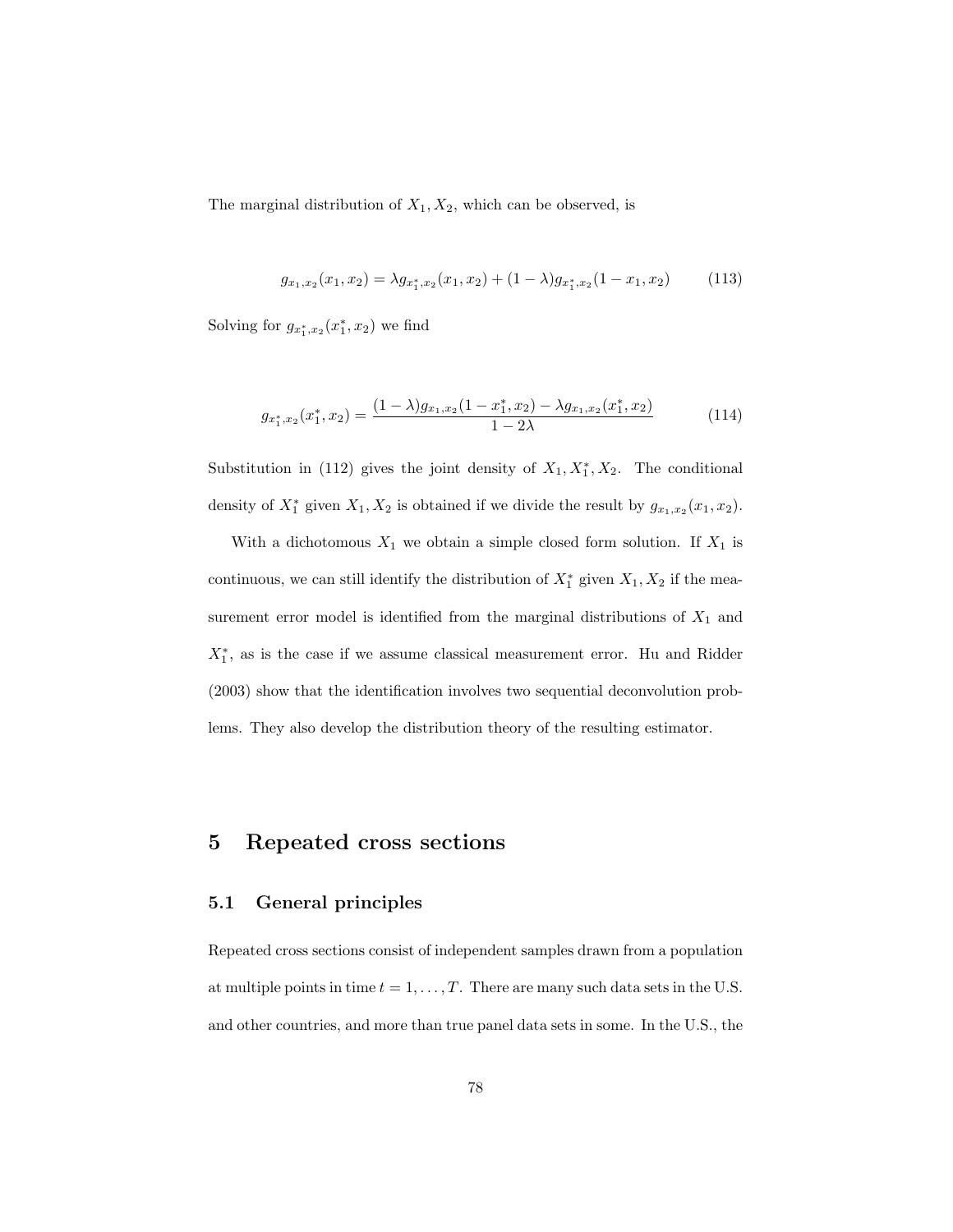Current Population Survey (CPS) is a leading example, as is the General Social Survey, and even the Survey of Income and Program Participation, if data from different cohorts are employed. There are also examples of firm-level data sets of this kind. In the U.K., the Family Expenditure Survey (FES) is a prominent example. In continental Europe, CPS-like cross sections are often used, as are repeated cross sectional labor force surveys. In developing countries, such labor force surveys are often available as well as several of the World Bank LSMS surveys which have multiple waves.

Although repeated cross section (RCS) data have the obvious disadvantage relative to panel data of not following the same individuals over time, they have certain advantages over panel data. Attrition and nonresponse problems are generally much less severe, for example, and often RCS data have much larger sample sizes than available panels. In many cases RCS data are available farther back in calendar time than longitudinal data because governments began collecting repeated cross sections prior to collecting panel data. In some cases, RCS data are available for a broader and more representative sample of the population than true panel data, at least in cases where the latter only sample certain groups (e.g., certain cohorts as in the U.S. NLS panels).

Although the cross sections can be pooled and cross-sectional models can be estimated on them, the more interesting question is whether they can be used to estimate models of the type estimable with true panel data. To consider this question, assume that in each cross section  $t$  we observe a sample from the distribution  $W_t, Z_t$  where  $W_t$  is a vector of variables that are only measured in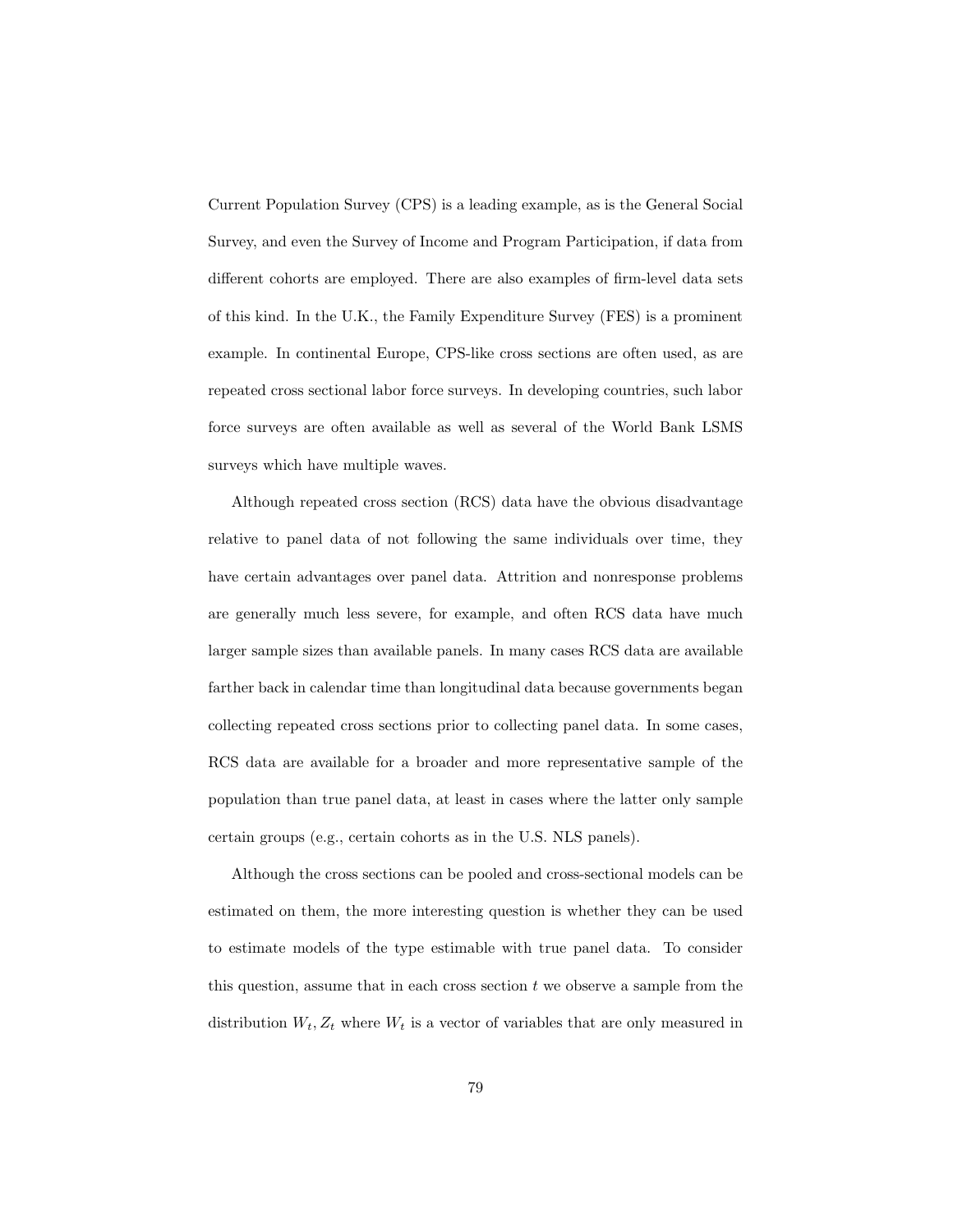each cross section and  $Z_t$  is a vector of variables which are measured in all cross sections, and hence can be used to match the individuals across the different waves (individual subscripts  $i = 1, ..., N$  are omitted for now). Both  $W_t$  and  $Z_t$ may contain variables which are identical at all  $t$  (i.e., time invariant variables) although in most applications all time invariant variables will be measured at all t and hence will be in  $Z_t$ . We assume that the population is sufficiently large and the sample sufficiently small that there are no common individuals in the cross sections. Further, we assume that the population from which the samples are drawn is closed<sup>18</sup>, and thus we ignore out in- and out-migration, births, and mortality.

At issue is what distributions and what types of models can be identified from the set of cross sections. The unconditional joint distribution of  $W_1, \ldots, W_T$  is not identified except in the trivial case in which the elements are independent. Models which require for identification only moments from each cross-section, and which therefore do not require knowledge of the joint distribution, are identified but do not make particular use of the repeated cross section (RCS) nature of the data except perhaps for investigations of time-varying parameters. The models of interest and under discussion here are those which require identification of the joint distribution or of some aspect of it.

Identification necessarily requires restrictions. Nonparametric identification of conditional distributions  $f(W_t|W_\tau), t \neq \tau$  follows from the general principles

<sup>18</sup>This ensures that the relation between a dependent and independent variables does not change over time due to in- and outflow from the population, and we can make this assumption, instead of that of a closed population.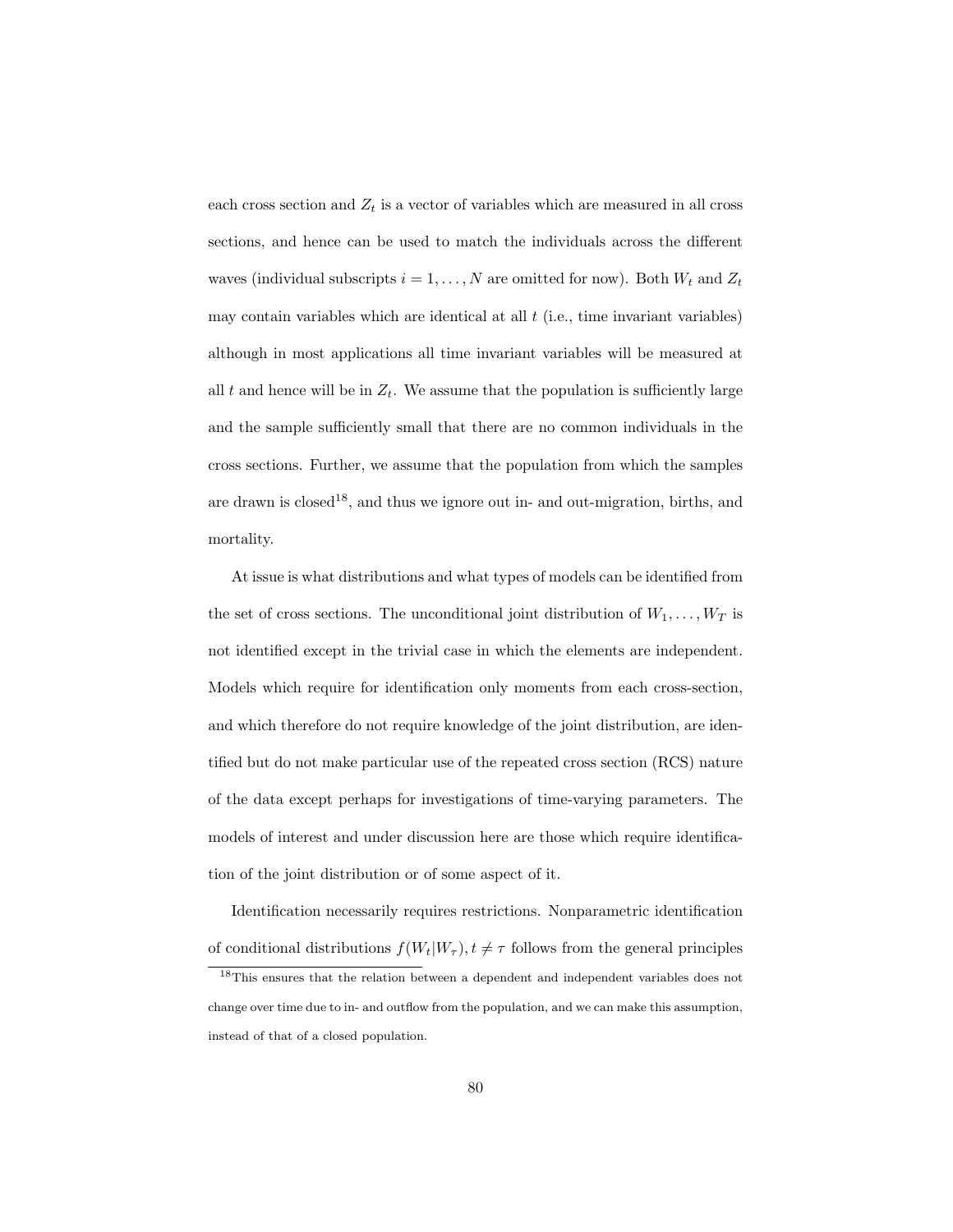and restrictions elucidated in section 4.2.2 above, with the change of notation from Y to  $W_t$  and from X to  $W_\tau$ . With the common variable  $Z_t$  available in each cross section and used for matching, bounds on those conditional distributions can be established. If  $Z_t$  or some elements of it are excluded from the relation between  $W_t$  and  $W_\tau$ , and  $Z_t$  is discrete, the conditional distributions are exactly identified provided a rank condition is met which relates the number of points in the support of  $Z_t$  to the number of conditional distributions to be estimated.

We shall focus in this section primarily on parametric models for which independence of  $W_1, \ldots, W_T$  is not assumed but which contain exclusion restrictions. While there are in general many models which can be identified under different restrictions, we will work with a model similar to that in section 4.3.2 above:

$$
f(Y_t; \theta) = g_1(X_t, Z_0; \theta) + g_2(Y_{t-1}, Z_0; \theta) + \varepsilon_t
$$
\n(115)

and with associated GMM moment condition, following on (69), of:

$$
E[(f(Y_t; \theta) - g_1(X_t, Z_0; \theta) - g_2(Y_{t-1}, Z_0; \theta))h(Z_0, Z_{1t})] = 0 \qquad (116)
$$

where  $f, g_1, g_2$ , and h are known (possibly up to parameters) functions and  $\theta$ a vector of parameters. The vector  $Z_0$  is a vector of common time-invariant variables in the cross sections which are included in the  $g_1$  and  $g_2$  relations<sup>19</sup>. In most applications,  $f(Y_t; \theta) = Y_t$ . The function  $g_1$  contains only  $X_t$  and  $Z_0$ and hence appears to be estimable from a single cross-section, but, as will be

<sup>&</sup>lt;sup>19</sup>These variables can be time-varying but this is rare in applications so we consider only the case where they are time-constant. None of the results we discuss below are substantially changed by this restriction.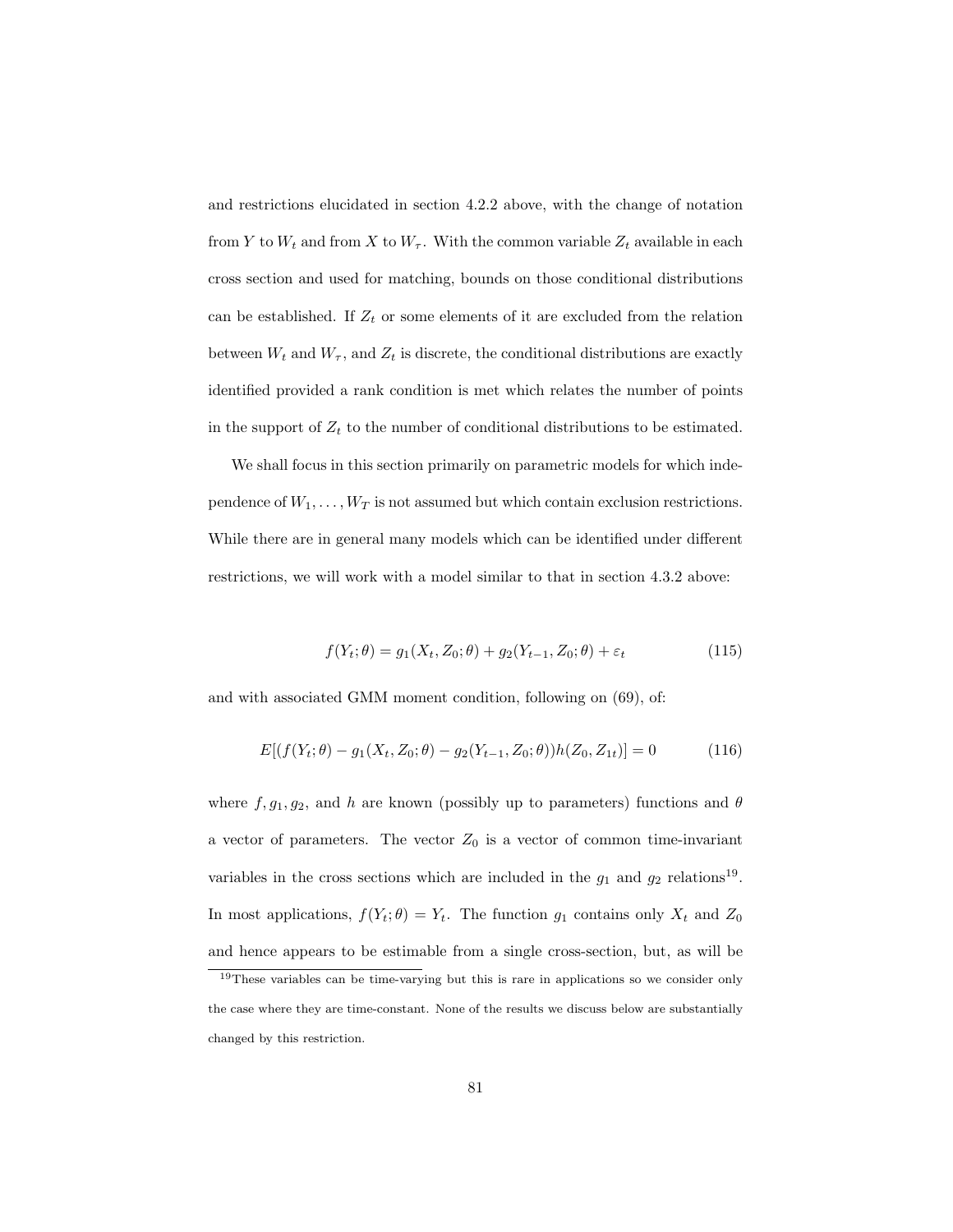shown below, this is problematic in fixed effects models because  $X_t$  is correlated with the error in that case. The functions  $g_1$  and  $g_2$  must be separable because  $X_t$  and  $Y_{t-1}$  do not appear in the same cross-section.

Individuals across cross sections are identified by variables  $Z_0$  and  $Z_{1t}$ , with the latter excluded from the relation between  $Y_t$  and  $X_t, Y_{t-1}, Z_0$ . In most applications to date,  $Z_{1t} = t$  or a set of time dummies <sup>20</sup>. The critical exclusion restriction in all RCS models is that  $Z_{1t}$  and its interactions with  $Z_0$  do not enter in  $g_1$  and  $g_2$ , and yet these variables are correlated with those functions. For the  $Z_{1t} = t$  case, this implies that variables that change predictably with time, as individual age, year, unemployment duration, or firm lifetimes (depending on the application) cannot enter  $g_1$  and  $g_2$ . Thus the essential restriction in RCS estimation is that intertemporal stability exist in the true relationship. Such a restriction is not needed when true panel data are available. Note as well that the number of independent components in  $h$  must not be smaller than the dimension of  $\theta$  and, in most models, must be larger than the dimension of  $X_t$ ,  $Y_{t-1}$ , and  $Z_0$ . This also can be a fairly limiting condition in practice if the number of cross-sections available is small relative to the number of parameters whose identification requires instrumenting with functions of t.

In linear models the GMM estimator can be implemented as a two-step estimator. First, project  $X_t$  and  $Y_{t-1}$  on  $h(Z_0, Z_{1t})$ , i.e obtain  $E(X_t | h(Z_0, Z_{1t}))$ 

<sup>20</sup>However, it is possible that some history information is available in each cross-section which means that these time-varying variables (e.g., employment or marital status histories in the case of household survey data; ages of children are another) are potential additional instruments.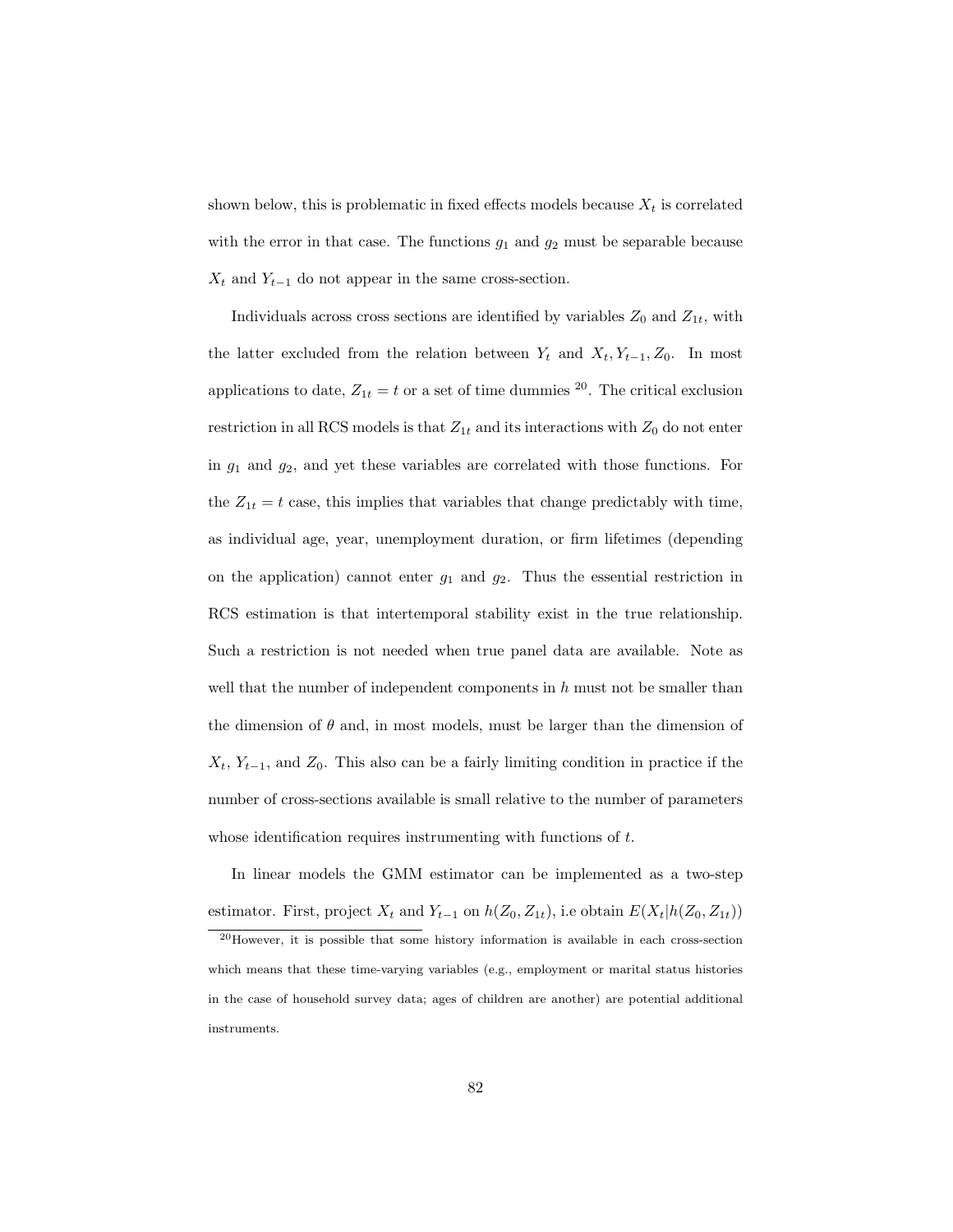and  $E(Y_{t-1}|h(Z_0, Z_{1t}))^{21}$ . Second, regress  $Y_t$  on these projections and on  $Z_0$ . If there are no  $Z_0$  in the data and  $h(Z_{1t})$  is a set of time dummies, this is equivalent to an aggregate time-series regression where the time means of  $Y_t$ are regressed upon the time means of  $X_t$  and  $Y_{t-1}$ . In this case the number of cross-sections has to be at least 3. Most interesting cases arise however when  $Z_0$  variables are available; in household survey data, these may be birth year (=cohort), education, race, sex, and so on. If these variables are all discrete and  $h(Z_{1t}, Z_0)$  is assumed to be a vector of indicators for a complete crossclassification  $Z_0$  and time, estimation using  $(116)$  is equivalent to a regression of the cell means of  $Y_t$  on the cell means of  $X_t$ ,  $Y_{t-1}$ , and the dummy variables  $Z_0$ . Note that in that case we need fewer cross-sections. However, if a parametric form of  $h$  is assumed, this aggregation approach is not necessary, and if the model is nonlinear (including the binary choice and related models), the twostep aggregation approach is not possible in the first place. In that case the estimator is the possibly overidentified GMM estimator defined by the moment conditions in (116).

Two leading examples fit into this framework. One is the linear first-order autoregression (with individual  $i$  subscripts now added)

$$
Y_{it} = \alpha + \beta Y_{i,t-1} + \gamma X_{it} + \delta Z_{0i} + \varepsilon_{it}
$$
\n(117)

With time dummies as excluded variables the number of observations is equal to the number of cross-sections and this imposes restrictions on the time-variation of the parameters of (117). The restriction that the instrument must be relevant

<sup>&</sup>lt;sup>21</sup>Projections onto  $Z_0$  and  $Z_{1t}$  directly are an alternative.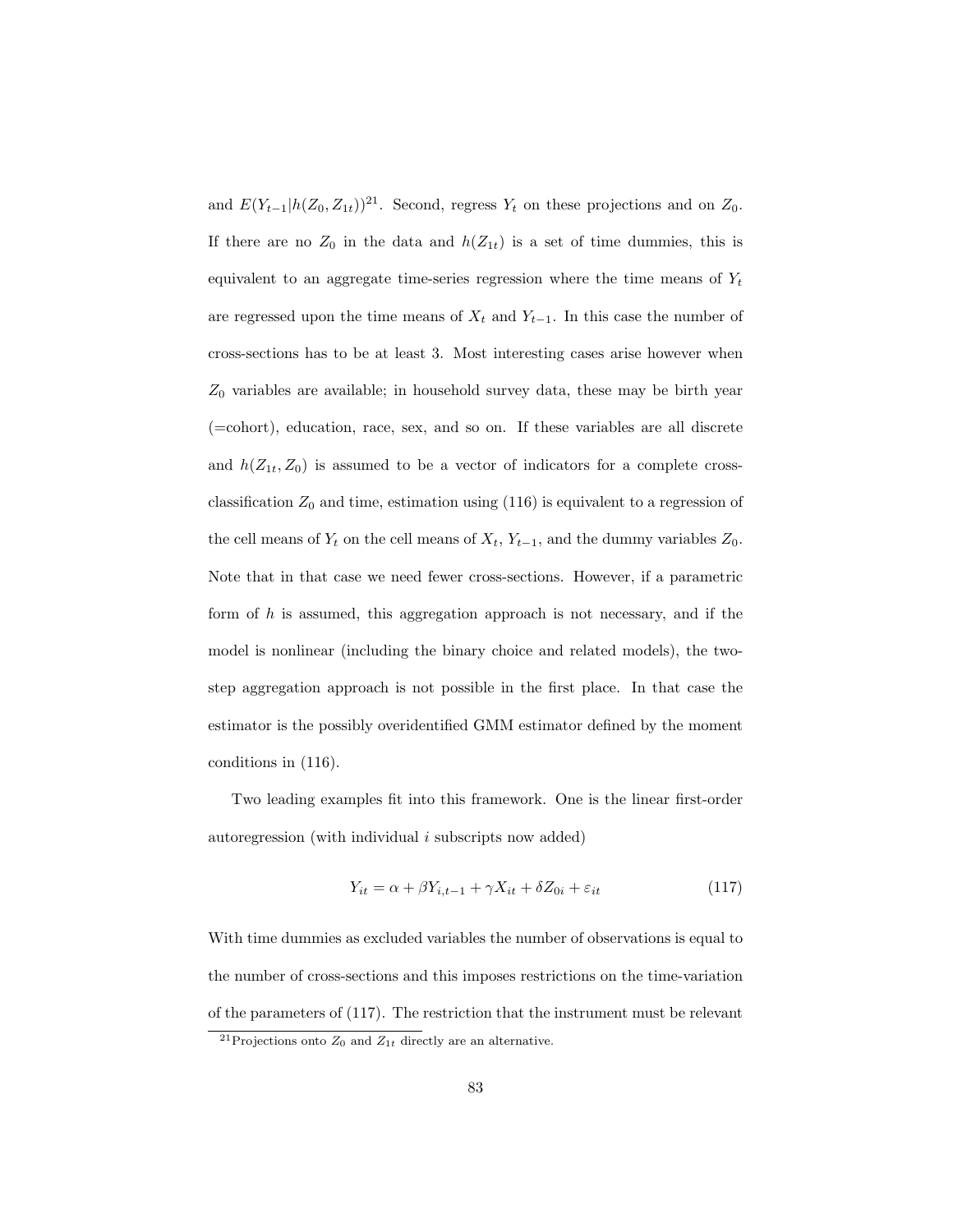implies that the mean of  $E(Y_{t-1}|Z_0, t)$  must vary with t. If  $Y_{t-1}$  is correlated with  $\varepsilon_t$ , an instrument  $Z_{1t}$  must be found which is orthogonal to  $\varepsilon_t$ .

A second example is the linear individual effects model

$$
Y_{it} = \gamma X_{it} + \delta Z_{0i} + f_i + \varepsilon_{it}
$$
\n(118)

where f is an individual effect which is potentially correlated with  $X_t$  and  $Z_0$ . The within-estimator commonly used with true panel data cannot be implemented with RCS data because it requires knowledge of  $Y_t$  at multiple t. RCS IV estimation using  $(116)$  proceeds by using the elements of h as instruments for  $X_t$ , which again requires some minimal time-invariance of the parameters of (118). Consistency (see below) is based on the presumption that time-varying variables like those in  $Z_{1t}$  must be orthogonal to time-invariant variables like f. For instrument relevance,  $E(X_t|Z_0, t)$  must vary with t.

Estimation of the model in (118) by the aggregation method mentioned previously was proposed by Deaton (1985). He considers cohort data, so that time in his case is age. Deaton considered  $Z_0$  to contain only birth year (=cohort) indicators and h to be a set of all cohort-age indicators. He then proposed constructing a data set of cohort profiles of mean  $Y$  and  $X$  (a 'pseudo' panel data set) and estimating  $(118)$  by regressing the age-cohort means of Y on those of  $X$  and on cohort dummies (or by the within-estimator for fixed effects models applied to these aggregate observations).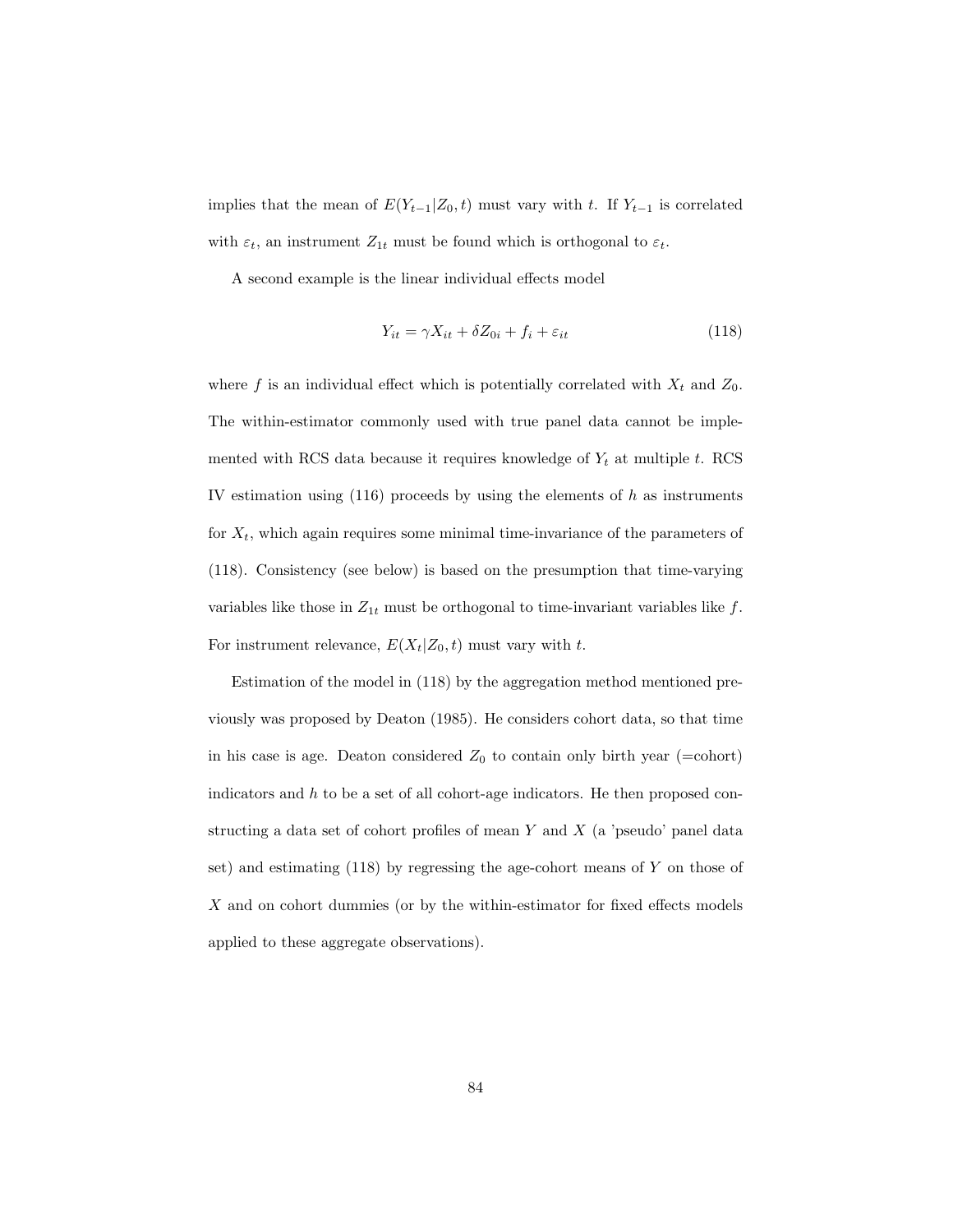### 5.2 Consistency and Related Issues

The conditions for consistency of moment estimators in the form (116) are well-known in general (Hansen, 1982). The special form they take in the two sample case were considered in section 4.3.2 above, where weak consistency was proven. For the RCS case, aside from the usual rank conditions and conditions on convergence of matrices to positive definite forms, we have the condition that the instruments are not correlated with the random error

$$
\mathbf{E}\left[\eta_{it}h(Z_{oi}, Z_{it})\right] = 0
$$

where  $\eta_{it} = f(Y_{it}; \theta) - g_1(X_{it}, Z_{0i}; \theta) - g_2(Y_{i,t-1}, Z_{0i}; \theta)$ . If there is an individual effect, we have that  $\eta_{it} = f_i + \varepsilon_{it}$  and hence we require that  $E\left[\varepsilon_{it}h(Z_{oi}, Z_{it})\right] = 0$ , and  $E[f_i h(Z_{oi}, Z_{it})] = 0$ . The first assumption must hold even with the presence of  $Y_{t-1}$  in the equation and represents an IV solution familiar to panel data models with dynamics and lagged endogenous variables. However, with a lagged dependent variable in the equation the errors in successive periods have a  $MA(1)$ structure because the errors in not observing the same individuals in each cross section are correlated (McKenzie, 2004).

The assumption on the individual effect  $f_i$  that may be correlated with  $X_{it}$ is the more problematic assumption. If  $h$  is a set of time dummies, then a sufficient condition is that the (population) mean of  $f_i$  does not change over time. If we have repeated cross sections of size  $N_t$  in period  $t = 1, \ldots, T$ , then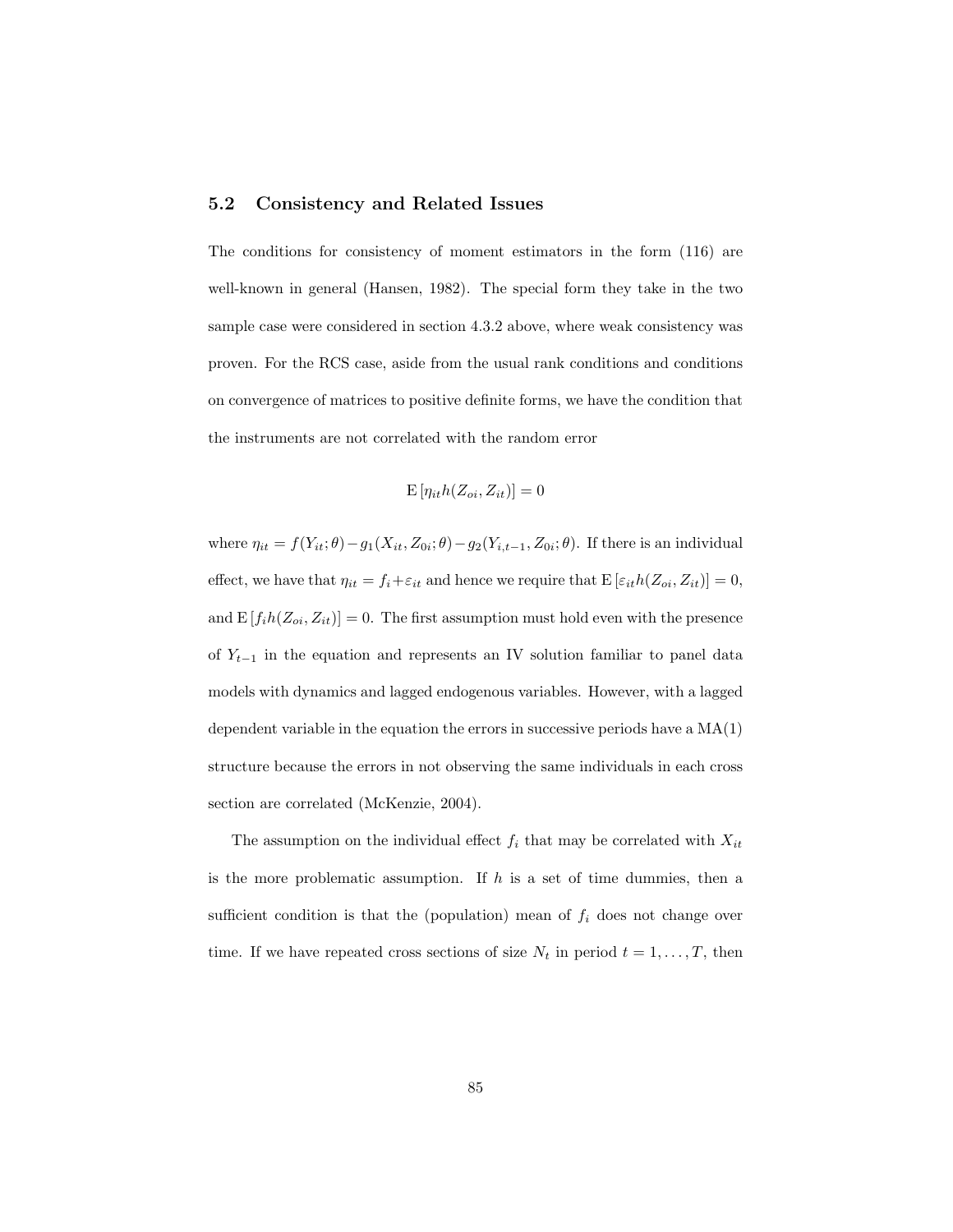this implies that  $22$ 

$$
\overline{f}_t = \frac{1}{N_t} \sum_{i=1}^{N_t} f_i \xrightarrow{p} 0
$$

Hence, if  $\min\{N_1,\ldots,N_T\}\to\infty$ , then the limit of the time averaged regression without a lagged dependent variable is

$$
Y_t^* = \alpha + \gamma X_t^* + \varepsilon_t^*
$$

with  $\varepsilon_t^*$  a common time shock in the  $\varepsilon_{it}$  and \* indicating population averages of the variables. OLS applied to this equation gives consistent estimators of the regression parameters, and this establishes that the GMM estimator that uses moment condition (116) is consistent if  $\min\{N_1, \ldots, N_T\} \to \infty$ , i.e. for large N asymptotics.

For the same model and assumptions on the random error, time dummies are not valid instruments if  $N_t$  is fixed and T becomes large. Note that in this case the number of instruments is equal to  $T$  and hence goes to infinity. The problem is obvious if we consider the second stage regression that involves the projections on the instruments, i.e. the averages in the repeated cross sections

$$
\overline{Y}_t = \alpha + \gamma \overline{X}_t + \overline{f}_t + \overline{\varepsilon}_t
$$

Hence

$$
\mathbf{E}\left[\overline{X}_t\overline{f}_t\right] = \frac{1}{N_t}\mathbf{E}\left[X_{it}f_i\right] \neq 0
$$

for finite  $N_t$ .

There is another asymptotic that can be considered as well, which is an asymptotic in the number of cohorts (Deaton, 1985; Verbeek, 1993). Up to this

<sup>22</sup>Without loss of generality we can take the common time constant limit equal to 0.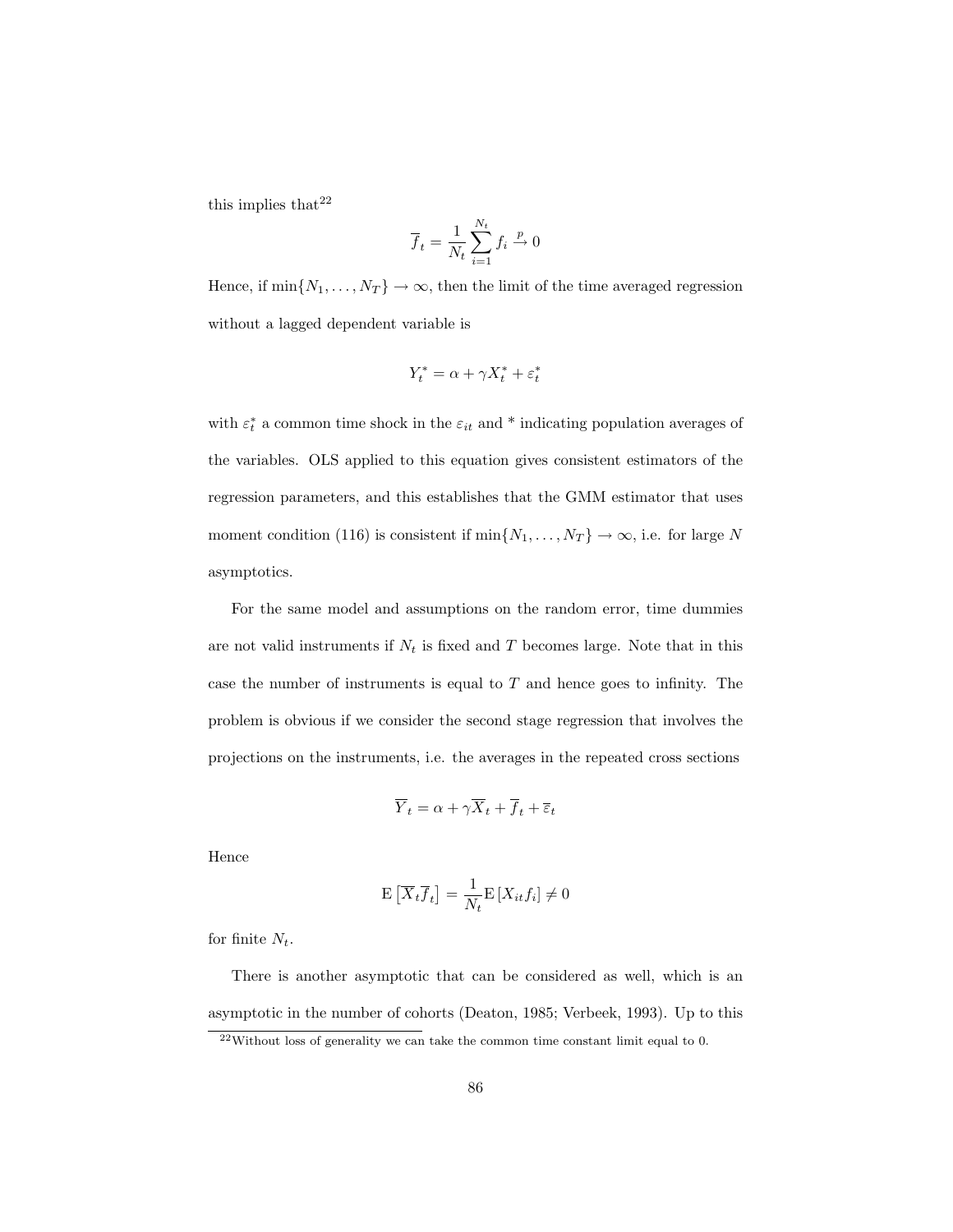point we have assumed that a single population of N individuals is followed over time for T periods, which is equivalent to a single cohort (or a fixed set of birth years). Now let us consider increasing the number of such cohort groups  $(c)$ by moving over calendar time, or possibly space, and increasing the number of pseudo-panels in the data. Each new panel has N individuals and is observed for  $T$  periods. Once again, with fixed  $N$ , the average individual effect will be correlated with the average covariate, so that the GMM estimator is biased.

Deaton (1985) has proposed a modification of the estimator for the linear fixed effects model which contains a bias adjustment for the finite, fixed  $N$  case and which is consistent for the large  $T$  case, an estimator that has been much discussed in the literature. Deaton notes that estimation of the aggregated estimation equation

$$
\overline{Y}_{ct} = \gamma \overline{X}_{ct} + \delta_c + \overline{\varepsilon}_{ct} \tag{119}
$$

where means are taking over observations within each cohort  $(c)$  and year  $(t)$  cell yields biased estimates for finite N because  $\overline{f}_{ct}$  is correlated with  $\overline{X}_{ct}$ . Deaton instead considers the "population" equation

$$
Y_{ct}^* = \gamma X_{ct}^* + \delta_c + \varepsilon_{ct}^* \tag{120}
$$

where variables with asterisks represent population values, i.e. values that would obtain if the cohort would be infinitely large. Note that  $\delta_c$  absorbs a non-zero mean of the  $f_i$  in cohort  $c$ .

For the estimation of (120)  $\overline{X}_{ct}$  and  $\overline{Y}_{ct}$  must be inserted to proxy their population counterparts but they do so with error. Deaton suggests that the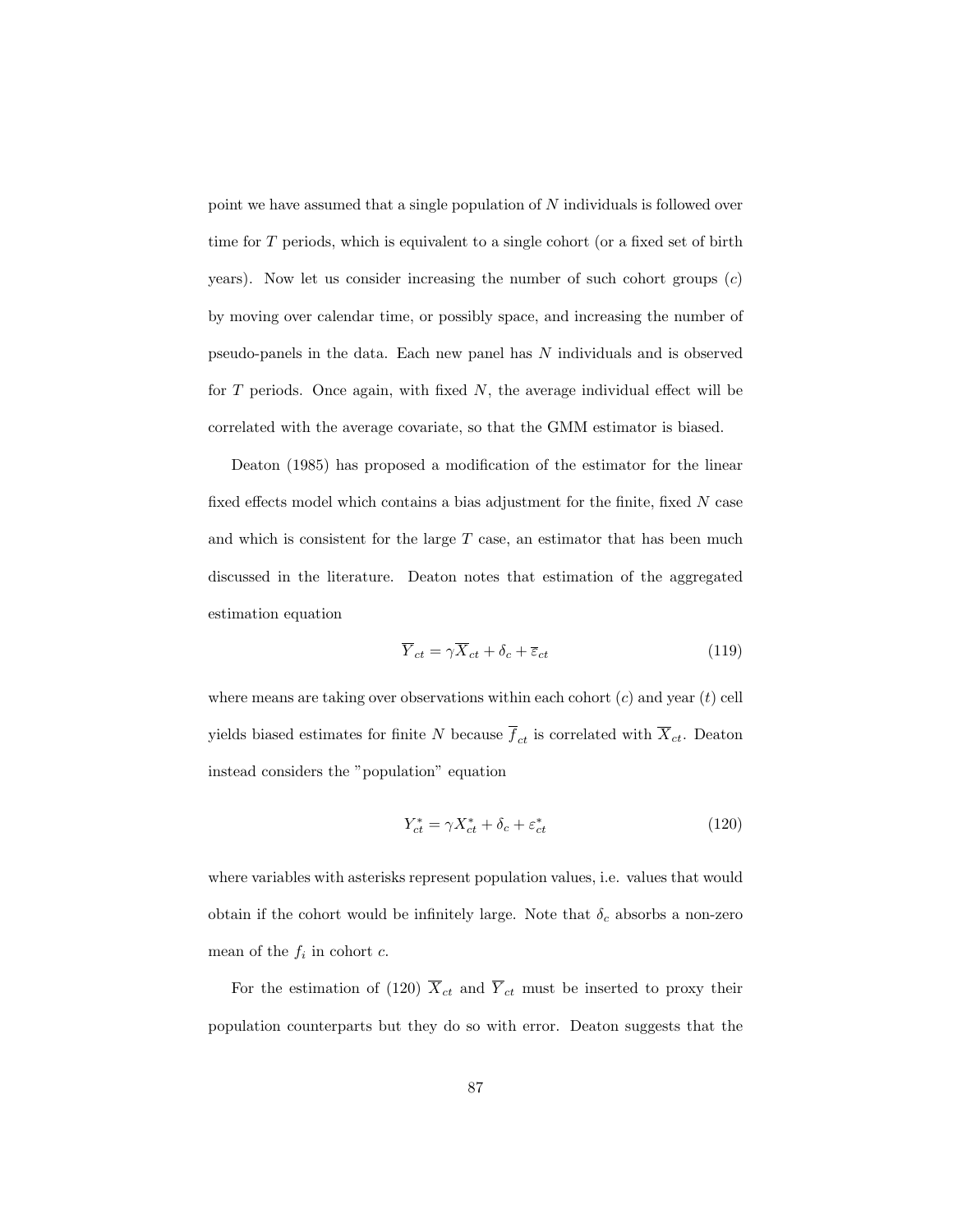measurement error for each be estimated by the within-cell variances of  $X$  and Y using the individual data and that a finite-sample adjustment be made when estimating the coefficient vector.

Deaton does not set up his model in the GMM framework but it can be done so. Although he discusses his estimator as an errors-in-variables estimator, it is more in line with our discussion to consider it as a finite  $N$  bias-corrected version of the GMM estimator. To focus on the key issues, assume that only one cohort of N individuals is observed for T periods. The individual model is

$$
y_{it} = \delta + \beta x_{it} + f_{it} + \varepsilon_{it} \tag{121}
$$

The second stage equation when using time dummies as instruments is

$$
\overline{y}_t = \beta \overline{x}_t + \overline{f}_t + \overline{\varepsilon}_t \tag{122}
$$

Consequently,

$$
Cov(\overline{y}_t, \overline{x}_t) = \beta Var(\overline{x}_t) + Cov(\overline{f}_t, \overline{x}_t)
$$
\n(123)

The bias term in (123) is

$$
Cov(\overline{f}_t, \overline{x}_t) = \frac{Cov(f_i, x_{it})}{N}
$$
\n(124)

This bias term is small if  $N$  is large or if the correlation between the regressor and the individual effect is small. The Deaton finite sample adjustment can be derived by noting that  $f_{it} = y_{it} - \beta x_{it} - \varepsilon_{it}$  and that, therefore,  $Cov(f_{it}, x_{it}) =$  $Cov(y_{it}, x_{it}) - \beta Var(x_{it})$ . Hence  $Cov(\overline{f}_t, \overline{x}_t) = \frac{\sigma_{yx} - \beta \sigma_x^2}{N}$  where  $\sigma_{yx}$  and  $\sigma_x^2$  are the covariance of  $x$  and  $y$  and the variance of  $x$  for the individual observations in a time period. Inserting this into (123) and solving for  $\beta$ , we obtain the Deaton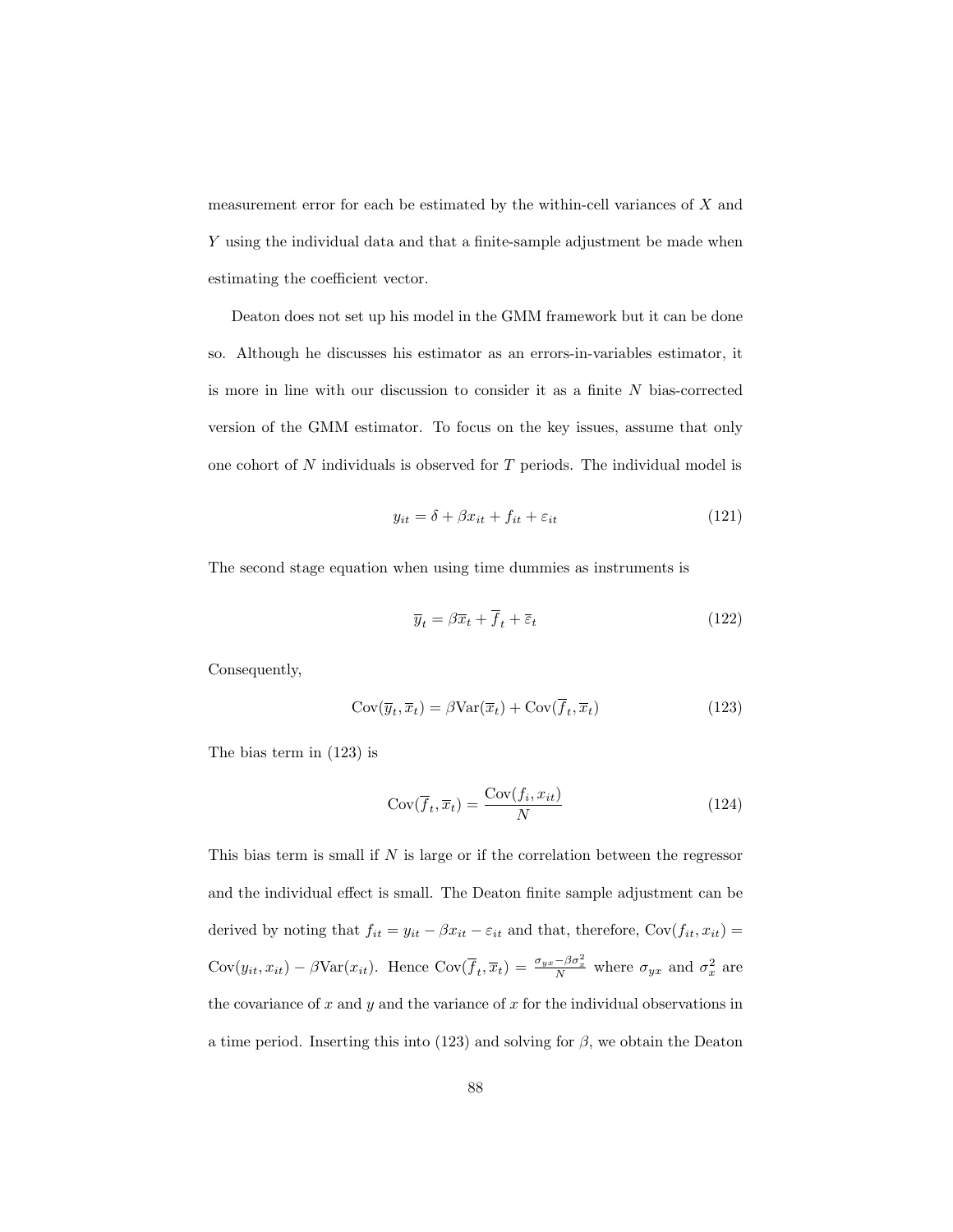estimator if we replace the population variances and covariances with sample variances and covariances.

$$
\hat{\beta} = \frac{\text{Cov}(\overline{y}_t, \overline{x}_t) - \frac{\sigma_{yx}}{N}}{\text{Var}(\overline{x}_t) - \frac{\sigma_x^2}{N}}
$$
(125)

As  $N \to \infty$  the bias and the bias correction terms go to 0 and the least squares estimate of the aggregate model is consistent. Deaton noted that the estimator is also consistent as  $T \to \infty$  and Verbeek and Nijman (1992, 1993) show that this estimator is consistent as  $C \rightarrow \infty$  provided a minor change is made in the bias correction. Verbeek and Nijman also note that the Deaton estimator increases variance at the same time that it reduces bias, giving rise to a meansquared error tradeoff that can be addressed by not subtracting off the "full" bias correction in (125). Devereux (2003) shows that the Deaton estimator is closely related to estimators which adjust for finite sample bias in IV estimation and that, in fact, the estimator is equivalent to the Jacknife Instrumental Variables estimator and is closely related to k-class estimators. Devereux also proposes a modification of the Deaton estimator which is approximately unbiased but has a smaller finite sample variance.

There have been some explorations in the literature seeking to determine how large N must be for the finite sample adjustments to be avoided by Monte Carlo simulations. Verbeek and Nijman (1992) suggest that cell sizes of 100 to 200 are sufficient, while Devereux (2003) suggests that should be higher, possibly 2000 or more. The necessary  $N$  is sensitive to the specification of the model. Devereux also conducts an exercise which subsamples the available N in a model to gauge the degree of bias.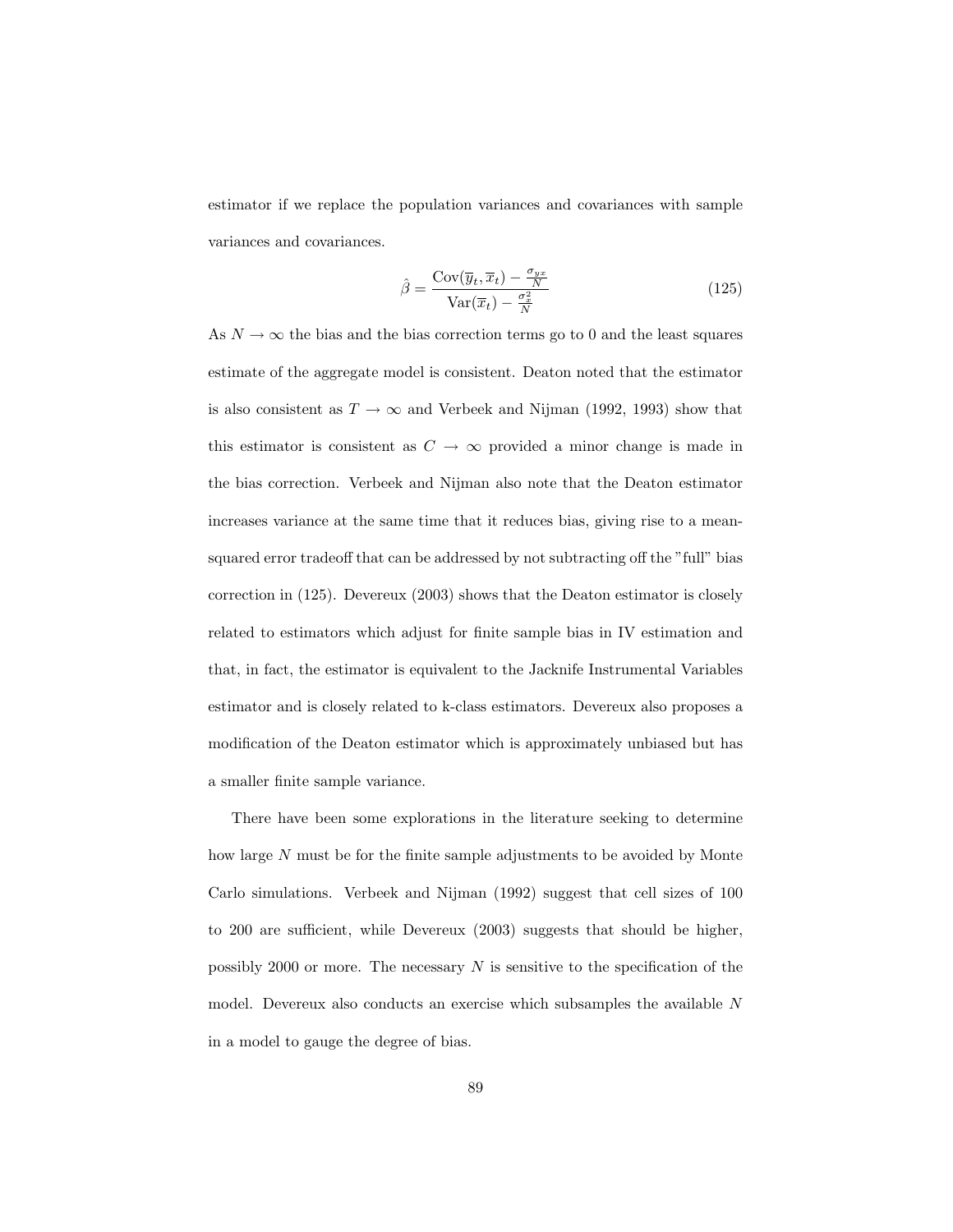There has also been a discussion in the literature of how to divide the available data into cohort groups, given that most data sets do not have sufficient samples to divide the data completely by discrete values of birth year (Verbeek and Nijman, 1992, 1993). Dividing the sample into more birth cohorts increases C while decreasing the sample size per cohort. In the applied literature, groupings of birth cohorts and formation of cells for the aggregated estimation has been, by and large, ad hoc. Moffitt (1993) suggests that aggregation not be conducted at all but rather that the individual data be employed and a parametric function of birth year and  $t$  be estimated to smooth the instrument to achieve efficiency, but he does not present any formal criteria for how to do so. A better framework for analyzing these issues is that which considers alternative specifications of the instrument which trade off bias and variance. Donald and Newey (2001) present one such analysis.

The literature has also addressed dynamic fixed effects models. In this case we are interested in the individual model

$$
Y_{it} = \alpha + \beta Y_{i,t-1} + \delta Z_{0i} + f_i + \varepsilon_{it} \tag{126}
$$

which is a combination of  $(117)$  and  $(118)$ . The desirability of different instrument sets  $Z_{1i}$  depends once again on the asymptotics involved. But when asymptotics are taken in  $N$  (the number of observations per cohort), the consistency properties of different instrument sets are almost identical to those for true panel data (Sevestre and Trognon, 1996; Arellano and Honoré, 2001). Using simple functions of  $t$  as instruments, for example, will yield inconsistent estimates for the same reasons that conventional fixed effects methods in true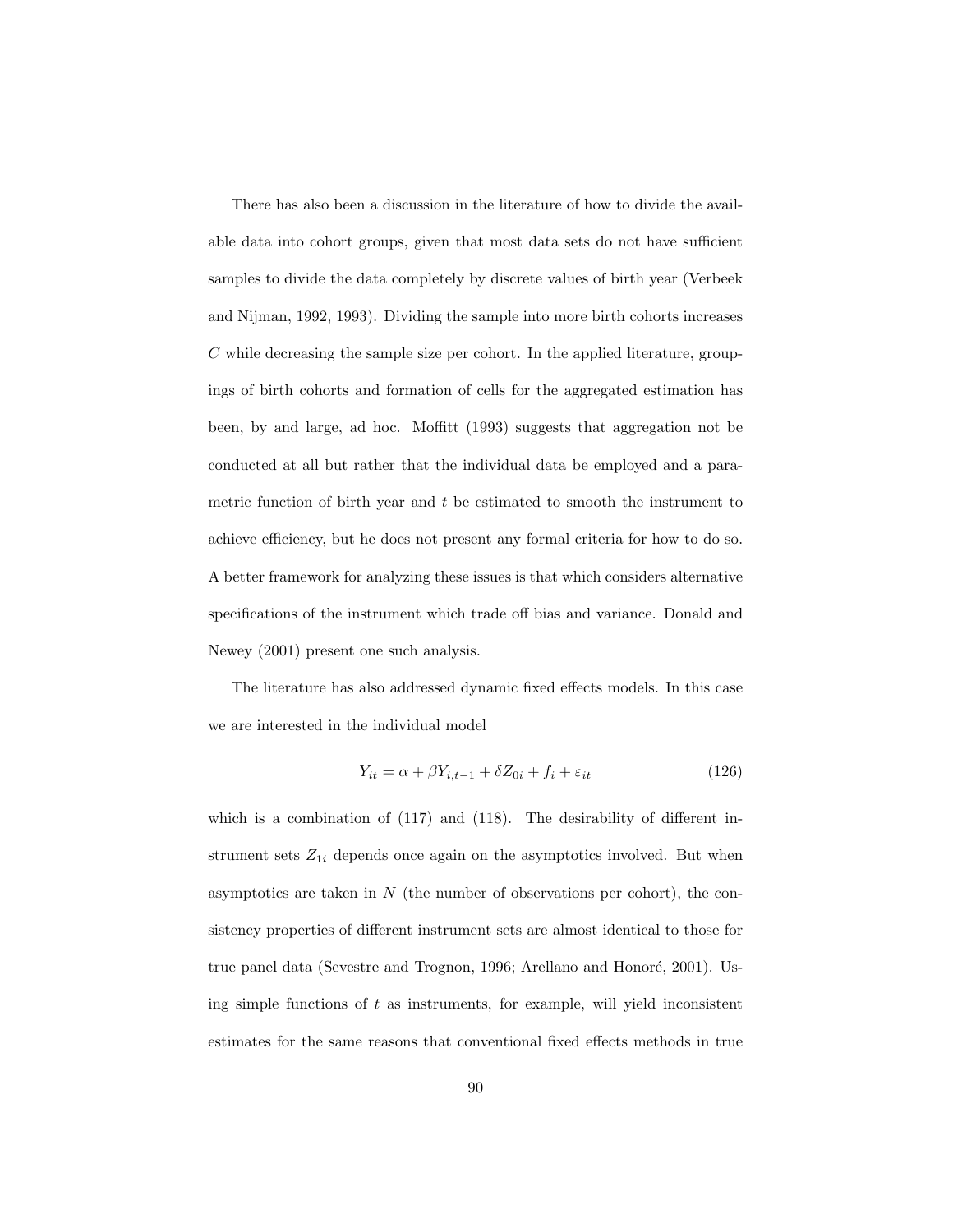panel data yield inconsistent estimates in the presence of both fixed effects and lagged regressors. As in the case of true panel data, additional instruments which generate first-differenced estimators and which use lagged values of the dependent variable can yield consistent estimates.

Collado (1997) and McKenzie (2004) consider this model and discuss various applications of IV to the model, using the same principles in the literature on true panel data, using lagged values of the dependent variable as instruments and possibly using the larger instrument set implied by the Arellano-Bond estimator. Collado and McKenzie also propose Deaton-style bias-correction terms to correct for the finite N problem discussed above. Collado shows that her estimator is consistent in C and, for a different bias-correction, consistent in T. McKenzie considers a sequential asymptotic in which N is first allowed to go to infinity conditional on fixed T and then limits are taken w.r.t. T.

### 5.3 Binary Choice Models

In the binary choice model we return to (115) and let  $f(Y_t; \theta) = Y_t^*$ ,  $Y_t =$  $I(Y_t^* \geq 0)$ , and F be the c.d.f. of  $-\varepsilon_t$ . Then  $Pr(Y_t = 1 | X_t, Z_0, Y_{t-1}; \theta)$  $F(g_1(X_t, Z_0; \theta) + g_2(Y_{t-1}, Z_0; \theta))$  so that

$$
Y_{it} = F(g_1(X_{it}, Z_{0i}; \theta) + g_2(Y_{i,t-1}, Z_{0i}; \theta)) + \nu_{it}
$$
\n(127)

which does not fit into the framework of the moment condition in (117) because  $X_t$  and  $Y_{t-1}$  are not separable. Let us therefore initially assume  $g_2 = 0$  and consider lagged indicators below. Now (117) applies directly assuming the availability of a suitable exclusion restriction, as before. The moment conditions are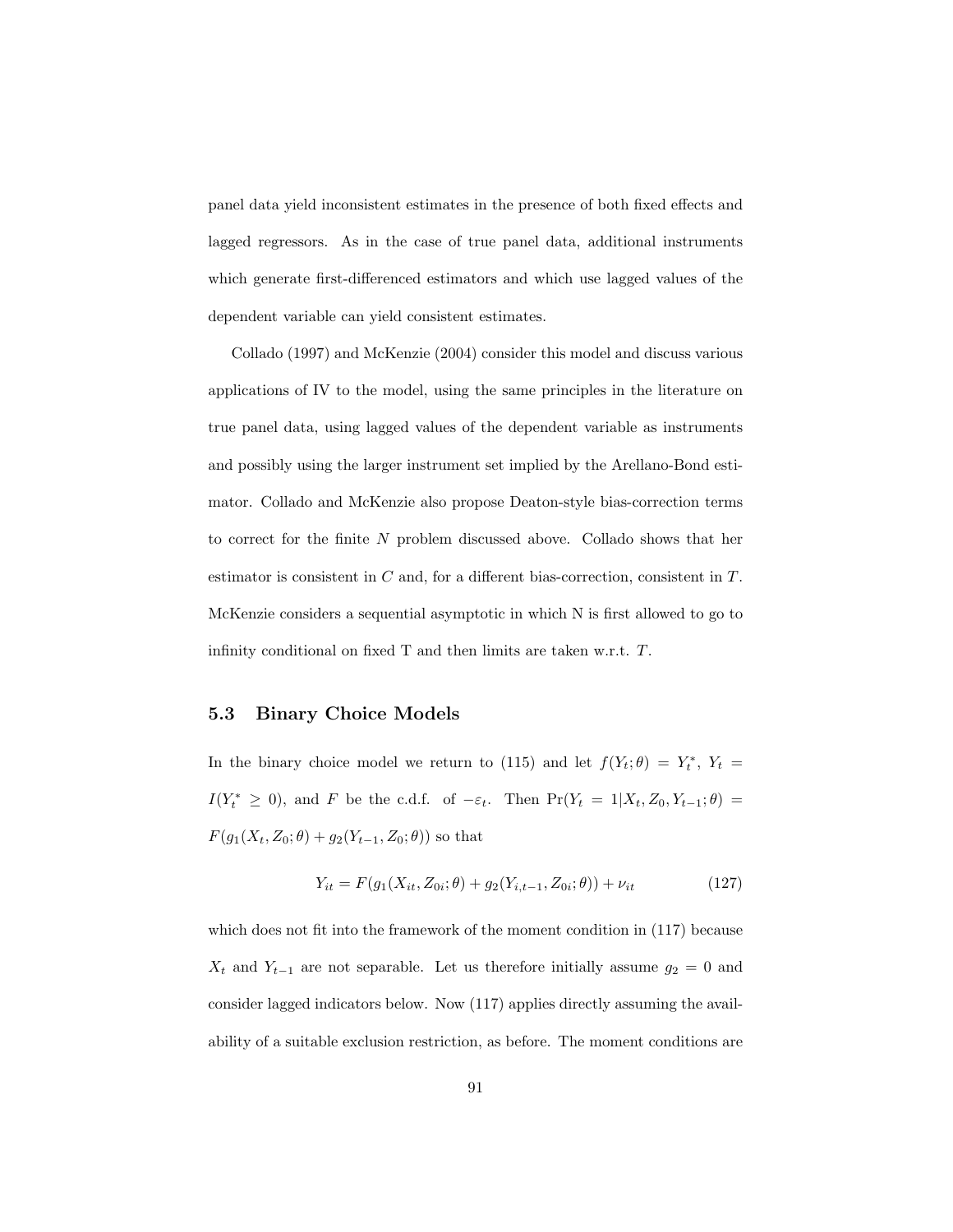a simple extension of those shown in equations (74)-(76). The method is applicable to the individual effects binary choice model or to a binary choice model with endogenous  $X_t$  with the restrictions that hold in the cross-section case. For instance, in parametric estimation where the  $F$  distribution is assumed to be known, a distributional assumption is needed for the individual effect in order to derive F, e.g., if f is the individual effect component of  $\varepsilon_t$ ,

$$
f_i = v(Z_{0i}; \phi) + \eta_i \tag{128}
$$

where v is assumed to be of known form and where  $\eta_i$  has a known parametric distribution from which the c.d.f. of the composite error  $\eta_i - \varepsilon_{it}$  can be derived.

If  $X_t$  is endogenous and if the instrument is a set of time dummies, possibly interacted with  $Z_0$ , the nonlinearity of the conditional expectation function means that GMM is not equivalent to any type of aggregate regression of cell means of  $Y$  on cell means of  $X$  and  $Z$ . However, with a stronger assumption, a version of such an approach is possible (Moffitt, 1993). The necessary assumption, in addition to (128), is

$$
X_{it} = w(Z_{0i}, Z_{1it}; \psi) + \omega_{it}
$$
\n(129)

where w is a function of known parametric form and  $\omega_{it}$  is an error term with a parametric distributional form that may be correlated with  $\varepsilon_{it}$ . The assumption that the exact form of dependence of the endogenous variable on the instruments is known and that the conditional distribution of the regressor follows a specific parametric form are very strong. In the simplest case,  $g_1$  is linear in  $X_t$  and  $Z_0$ and w is linear in  $Z_0$  and  $Z_{1t}$ , and  $\varepsilon_t$  and  $\omega_t$  are assumed to be bivariate normal.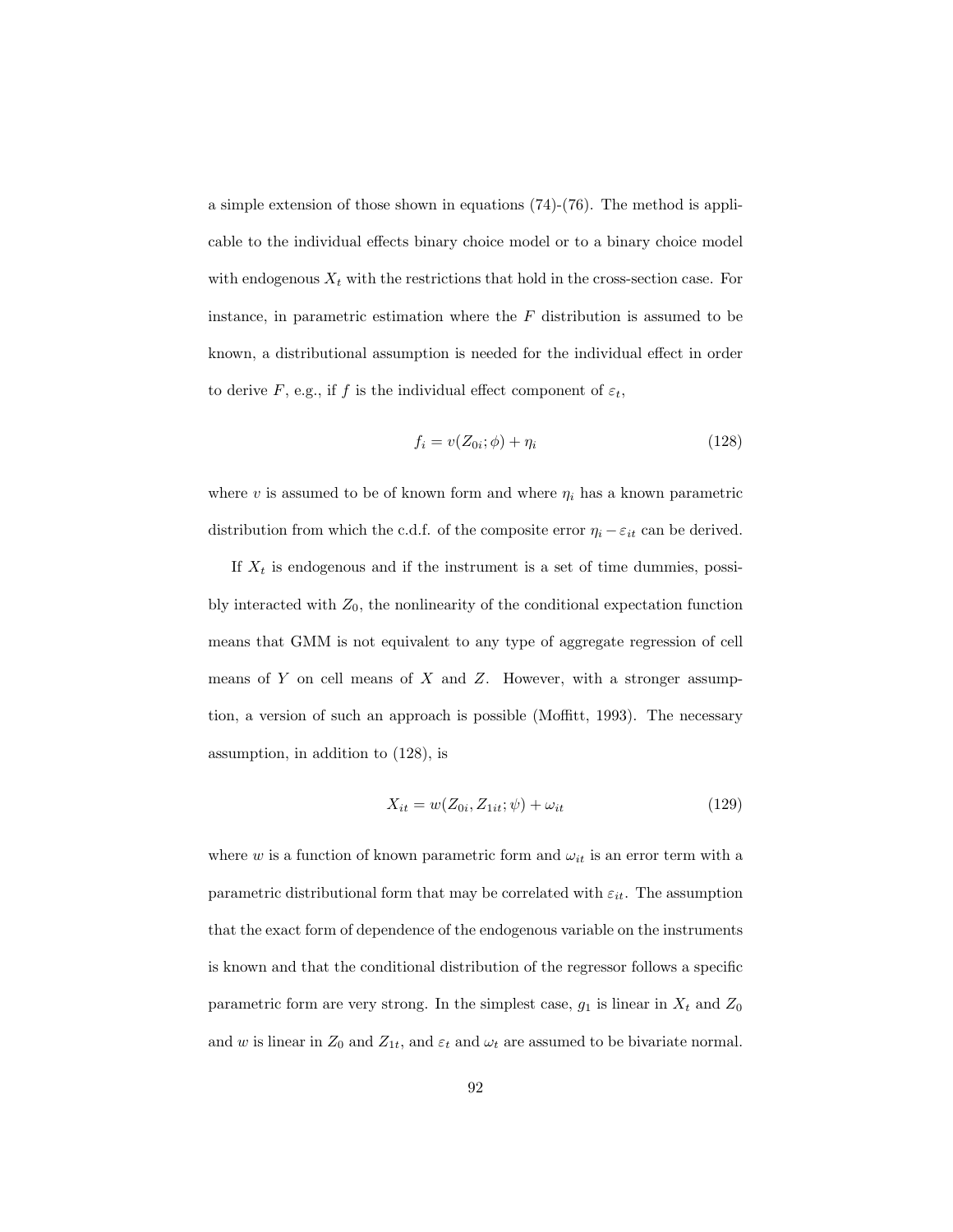Then a variety of estimating techniques are possible, drawing on the literature on endogenous regressors in limited dependent variable models (Amemiya, 1978; Heckman, 1978; Nelson and Olsen, 1978; Rivers and Vuong, 1988; Smith and Blundell, 1986; see Blundell and Smith, 1993 for a review). Options include replacing  $X_t$  in  $g_1$  with its predicted value from (129); inserting an estimated residual from (129) into (127); and estimating (153) and (155) in reduced from by inserting (129) into (127). In this approach, the parameters of (127) are estimated by maximum likelihood, which implies that the instrument vector  $h$ in (116) is the binary choice instrument vector that is equal to  $\frac{F'}{1-F}$  $\frac{F''}{(1-F)F}$  times the derivative of the argument of F w.r.t.  $\theta$ .

To consider the model with  $Y_{t-1}$  let us first consider the case in which  $X_t = X$  is time invariant, in which case it can be folded into  $Z_0$  and we can let  $g_1=0$  without loss of generality. Then we have

$$
E(Y_{it}|Z_{0i}, Y_{i,t-1}) = F(g_2(Y_{i,t-1}, Z_{0i}; \theta))
$$
\n(130)

where we have assumed that  $\varepsilon_{it}$  is distributed independently of  $Y_{i,t-1}$  i.e., there is no serial correlation. Instrumental variable estimation of (130) conducted by replacing  $Y_{t-1}$  by a predicted value and applying maximum likelihood to the resulting model is known to be inconsistent because  $Y_{t-1}$  is binary and hence its prediction error follows a non-normal, two-point discrete distribution. An alternative procedure is to integrate  $Y_{t-1}$  out of the equation. Letting  $p_t(Z_0)$ be the marginal probability  $Pr(Y_t = 1 | Z_0)$ , we have

$$
E(Y_t|Z_0) = p_t(Z_0) = \tag{131}
$$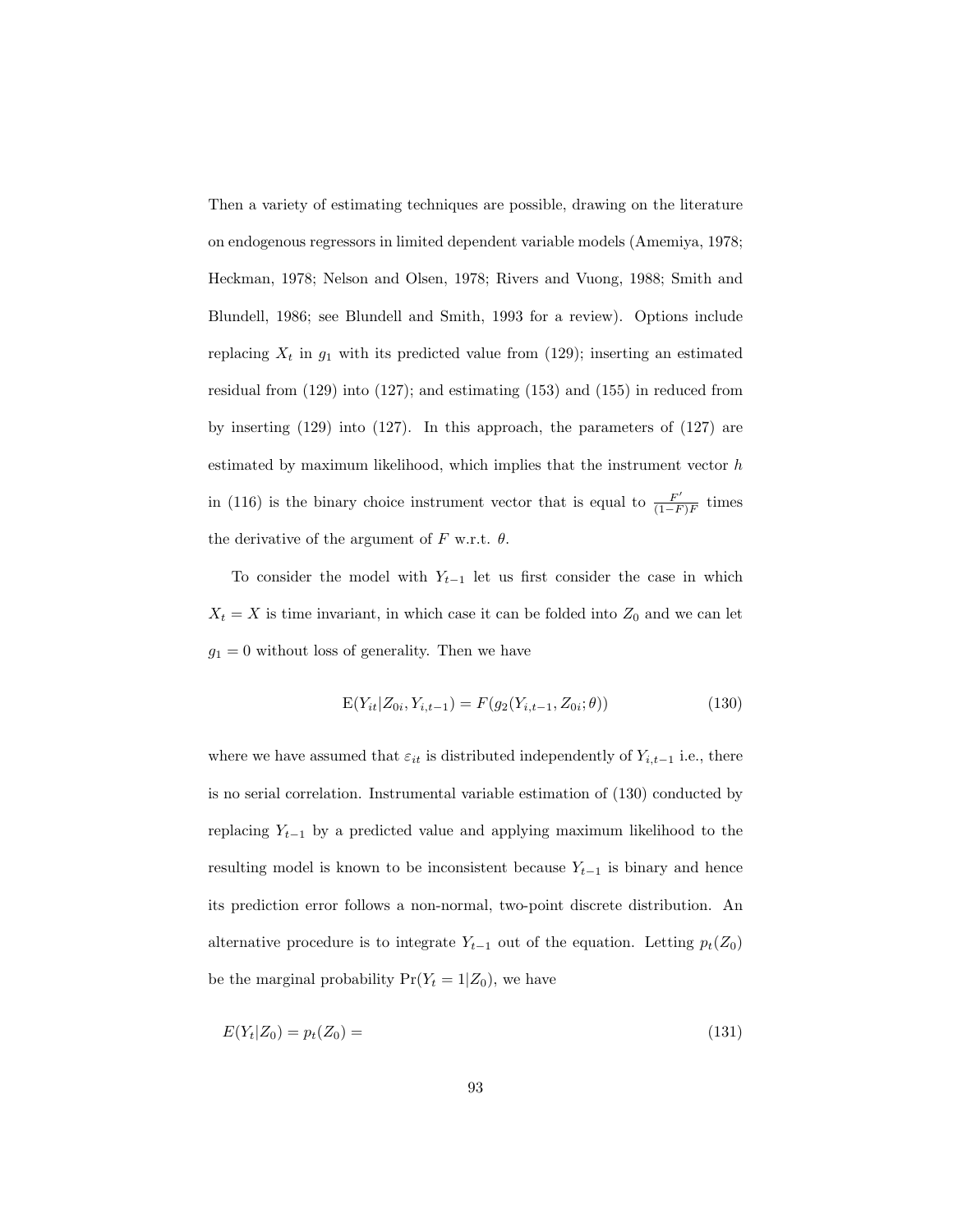$$
= p_{t-1}(Z_0) \Pr(Y_t = 1 | Z_0, Y_{t-1} = 1) + (1 - p_{t-1}(Z_0)) \Pr(Y_t = 1 | Z_0, Y_{t-1} = 0) =
$$

$$
= p_{t-1}(Z_0) F(g_2(1, Z_0; \theta) + (1 - p_{t-1}(Z_0)) F(g_2(0, Z_0; \theta)) =
$$

$$
= p_{t-1}(Z_0)(1 - \lambda(Z_0; \theta)) + (1 - p_{t-1}(Z_0)) \mu(Z_0; \theta) =
$$

$$
= \mu(Z_0; \theta) + \eta(Z_0; \theta) p_{t-1}(Z_0)
$$

where  $\lambda(Z_0; \theta) = \Pr(Y_t = 0 | Z_0, Y_{t-1} = 1) = F(g_2(1, Z_0; \theta))$  is the exit rate from  $Y_{t-1} = 1$  to  $Y_t = 0$ ,  $\mu(Z_0; \theta) = \Pr(Y_t = 1 | Z_0, Y_{t-1} = 0) = F(g_2(0, Z_0; \theta))$  is the exit rate from  $Y_{t-1} = 0$  to  $Y_t = 1$ , and  $\eta(Z_0; \theta) = 1 - \lambda(Z_0; \theta) \mu(Z_0; \theta)$ . Equation (131) is a familiar flow identity from renewal theory showing how the marginal probability at  $t - 1$  is transformed by the two transition probabilities into the marginal probability at  $t$ . It suggests a procedure by which the reduced form model  $Y_t = \mu(Z_0; \theta) + \eta(Z_0; \theta) p_{t-1}(Z_0) + \nu_t$  is estimated by nonlinear least squares (given the nonlinearity of the two transition probabilities in  $\theta$ ) or GMM using a first-stage estimate of  $p_{t-1}(Z_0)$  similar to the case of a generated regressor. Because the marginals at every  $t$  are estimable from the RCS data, such a first-stage estimate is obtainable. Identification of the transition probabilities is achieved by restricting their temporal dependence (indeed, in (131) they are assumed to be time invariant); identification is lost if the two transition probabilities vary arbitrarily with  $t$  (Moffitt, 1993). The model is equivalent to a two-way contingency table where the marginals are known; the data furnish a sample of tables and the restrictions on how the joint distribution varies across the sample yields identification.

The first-stage estimation of  $p_{t-1}(Z_0)$  can be obtained from an approximation of the function or the structure of the model can be used to recursively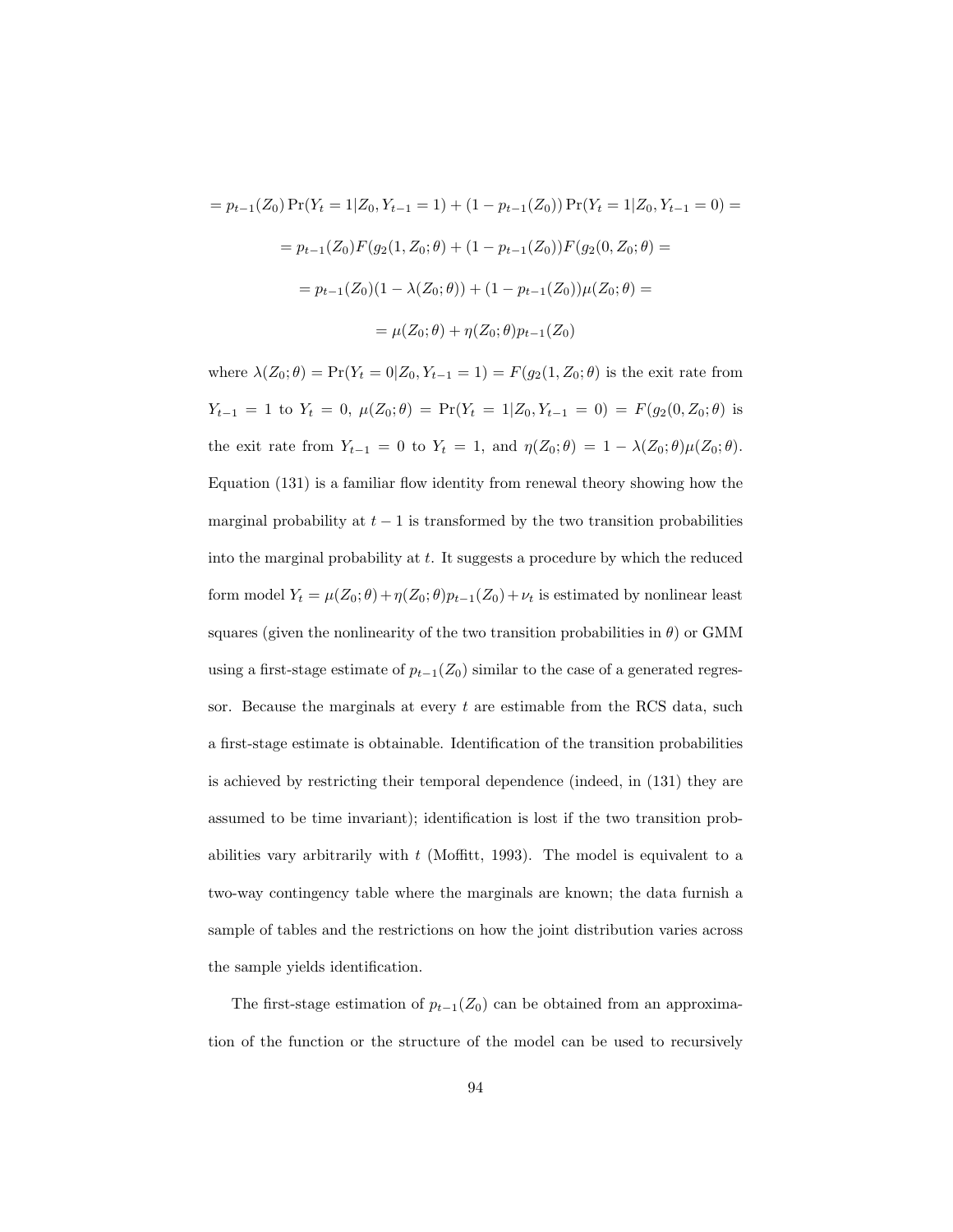solve for  $p_{t-1}(Z_0)$  back to the start of the process. Assuming that  $p_0 = 0$  and that the process begins with  $t = 1$ , and continuing to assume time-invariant hazards,

$$
p_{t-1}(Z_0) = \mu(Z_0; \theta) \left[ 1 + \sum_{\tau=1}^{t-2} \eta(Z_0; \theta)^{t-1-\tau} \right] =
$$
\n
$$
= \mu(Z_0; \theta) \frac{1 - \eta(Z_0; \theta)^{t-1}}{1 - \eta(Z_0; \theta)}
$$
\n(132)

which can be jointly estimated with (131) imposing the commonality of the functions<sup>23</sup>. Alternatively,  $(131)$  can be expressed in fully solved back form and estimated as well.

Equation (131) has been used as the basis of RCS estimation at the aggregate level. Miller (1952) considered estimation of (131) with time-series data on the proportions of a variable,  $p_t$  which is special case of RCS data. Without data on individual regressors  $Z_0$ , he suggested simple least squares estimation of

$$
p_t = \mu + \eta p_{t-1} + \nu_t \tag{133}
$$

Madansky (1959) proved that the least squares estimators of the two hazards are consistent for fixed N as  $T \to \infty$  and for fixed T as  $N \to \infty$ . Lee, Judge, and Zellner (1970) and MacRae (1977) proposed various types of restricted least squares estimators to ensure that the estimated hazards do not fall outside the unit interval. This problem would not arise in the approach here, which specifies the hazards in proper probability form.

Estimation of the Markov model with RCS data is considerably complicated if there is serial correlation in the errors or if time-varying  $X_t$  are allowed. With

<sup>&</sup>lt;sup>23</sup>Alternatively an initial conditions can be specified as a marginal  $p$  in the first period.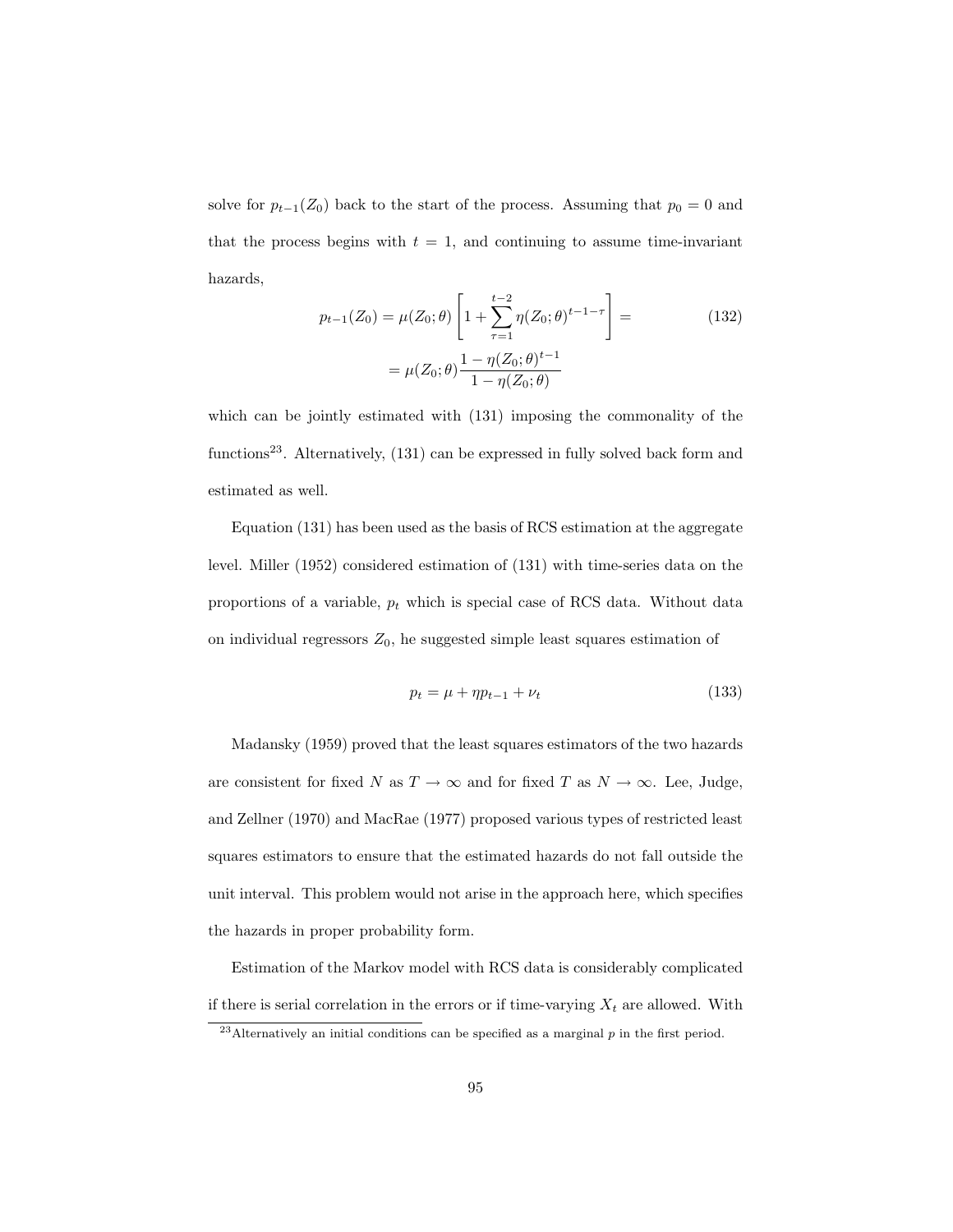serial correlation of the errors, the two transition probabilities require knowledge of the functional dependence of  $\varepsilon_t$  on  $Y_{t-1}$ . The most straightforward approach would require replacing the simple transition probabilities we have shown here with joint probabilities of the entire sequences of states  $Y_{t-1}, Y_{t-2}, \ldots, Y_1$  which in turn would be a nonlinear function of  $Z_0$  and the parameters of the assumed joint distribution of  $\varepsilon_{t-1}, \varepsilon_{t-2}, \ldots, \varepsilon_1$ . This treatment would be parallel to maximum likelihood estimation with true panel data in random effects and similar models where the joint distribution is likewise integrated out. With time-varying  $X_t$ , the approach in (131) is problematic because

$$
E(Y_t|X_t, Z_0) = \mu(X_t, Z_0; \theta) + \eta(X_t, Z_0; \theta) p_{t-1}(X_t, Z_0)
$$
\n(134)

where  $\mu(X_t, Z_0; \theta) = F(g_1(X_t, Z_0; \theta) + g_2(0, Z_0; \theta))$  and  $\lambda(X_t, Z_0; \theta) = 1 F(g_1(X_t, Z_0; \theta) + g_2(1, Z_0; \theta))$ . The difficulty is that  $p_{t-1}(X_t, Z_0)$  is not identified from the data. Estimation would require the assumption of a Markov or other process for  $X_t$  which could be used to formulate a function  $p_{t-1}(X_t, Z_0)$ which could be identified from the data.

#### 5.4 Applications

Despite the large number of RCS data sets in the U.S. and abroad, the methods described in this section have been applied relatively infrequently. The vast majority of uses of RCS data simply estimate pooled cross-sectional parameters without matching individuals across waves by birth cohort, education, or other individual time-invariant covariates. A rather large literature on program evaluation in the U.S. uses RCS data with area fixed effects in a period where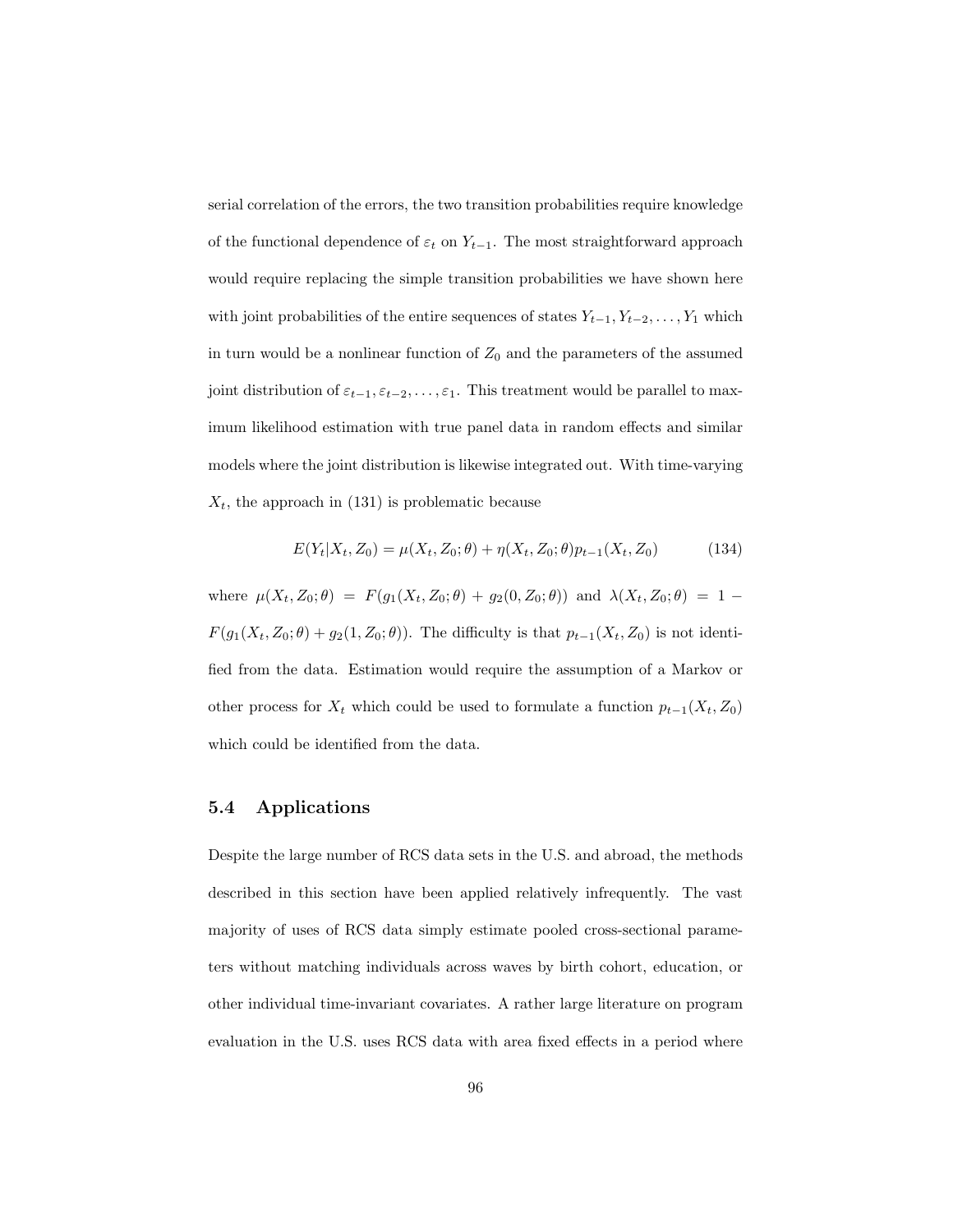policies differ across areas and over time and policy effects are estimated from the cross-area covariation in the change in policies and in the outcome (migration is ignored). This literature likewise does not make use of the techniques discussed here.

Of the applications that have been conducted, virtually all have used the Deaton linear fixed effects aggregation approach rather than the more general GMM-IV approach described here. Most of the applications have been to life cycle models, which is a natural area of application because age profiles are central to the theory and the Deaton approach is explicit in formulating aggregate cohort profiles of that type. Browning, Deaton, and Irish (1985) estimated a life cycle model of labor supply and consumption using seven waves of the FES and were the first to demonstrate the estimation of the fixed effects model, which arises naturally from the first order conditions of separable lifetime utility functions, by aggregation into cohort profiles. Subsequent FES analyses include Blundell, Browning, and Meghir (1994), who estimated Euler equations under uncertainty for aggregate cohort profiles of consumption, using instrumental variables with lags to control for the endogeneity of lagged consumption; Attanasio and Weber (1994), who estimated life cycle consumption profiles with aggregate cohort means but allowed calendar-time varying effects in an attempt to explain macro trends in UK consumption; and Alessie et al. (1997), who added borrowing constraints to the model. Analyses using RCS methods to other data sets are small in number. Attanasio (1998) used the U.S. Consumer Expenditure Survey to construct aggregate cohort profiles of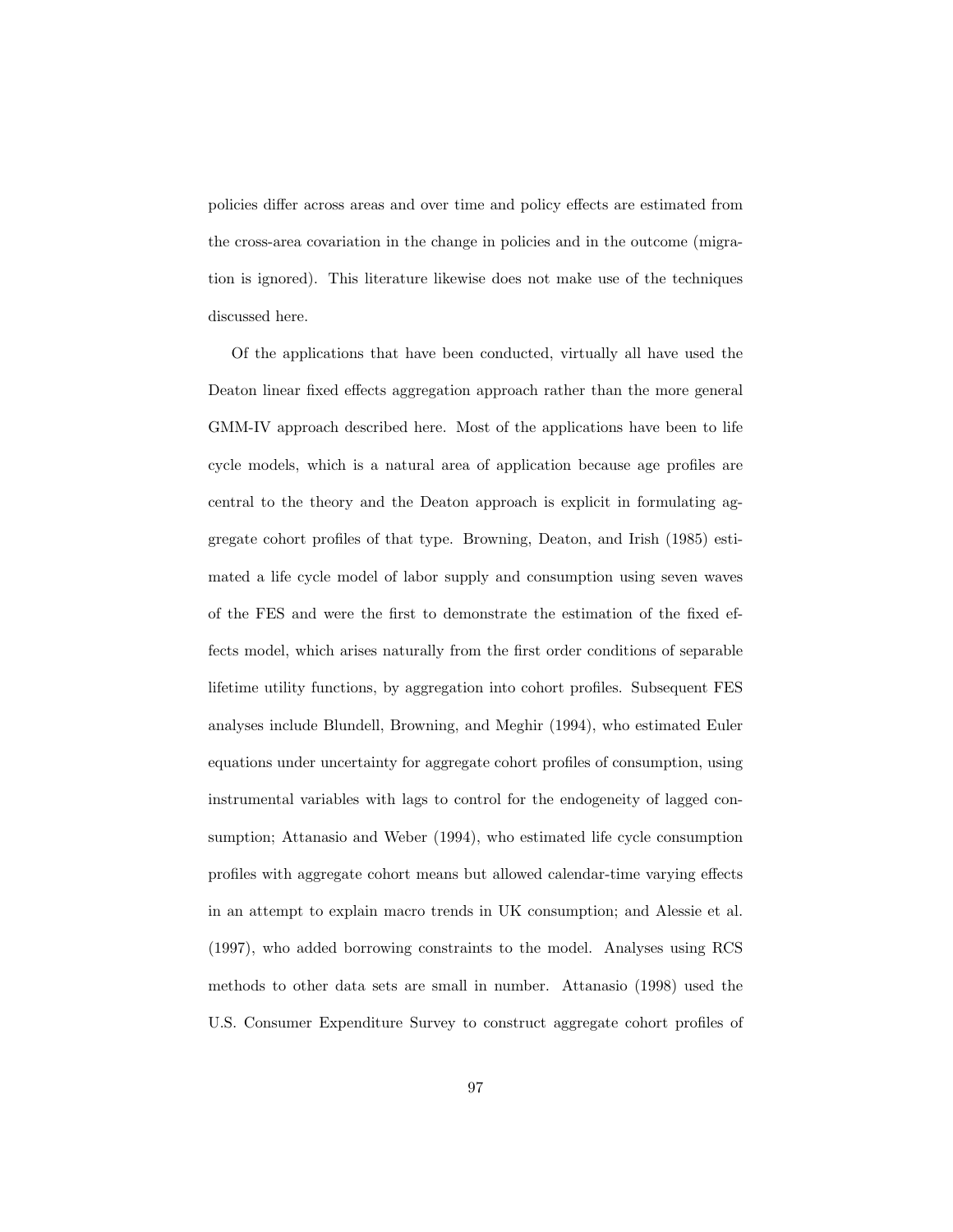saving rates in an attempt to explain the decline in saving rates in the U.S. Blow and Preston (2002) used a UK tax data set that did not contain information on age to estimate the effect of taxes on earnings of the self-employed, and followed the aggregation approach grouping on region of residence and occupation. Paxson and Waldfogel (2002) used the Deaton method but applied to state-specific means over time in the U.S., regressing state-specific measures of measures of child mistreatment on a number of state-level variables and mean socioeconomic characteristics obtained from the CPS as well as state and year fixed effects. The authors applied the Deaton finite-sample correction to the regressor matrix containing the moments for the aggregate CPS regressors and reported large increases in estimated coefficients as a result. Finally, Heckman and Robb (1985) showed that treatment effects models can be estimated with RCS data even if information on who has been trained and who has not is not available in post-training cross-sections if the fraction who are trained is known.

There have been a few applications of the Markov model described above. Pelzer, Eisinga and Franses (2002, 2004) have implemented the maximum likelihood estimator suggested in Moffitt (1993) and discussed above, adding unobserved heterogeneity, for two applications. The papers also discuss alternative computational methods and algorithms. In the first application, the authors used a true panel data set with five waves to estimate a Markov model for changes in voter intentions (Democrat vs Republican), treating the panel as a set of repeated cross sections. They then validated the model by estimating model on the true panel, and found that the coefficients on the regressor variables were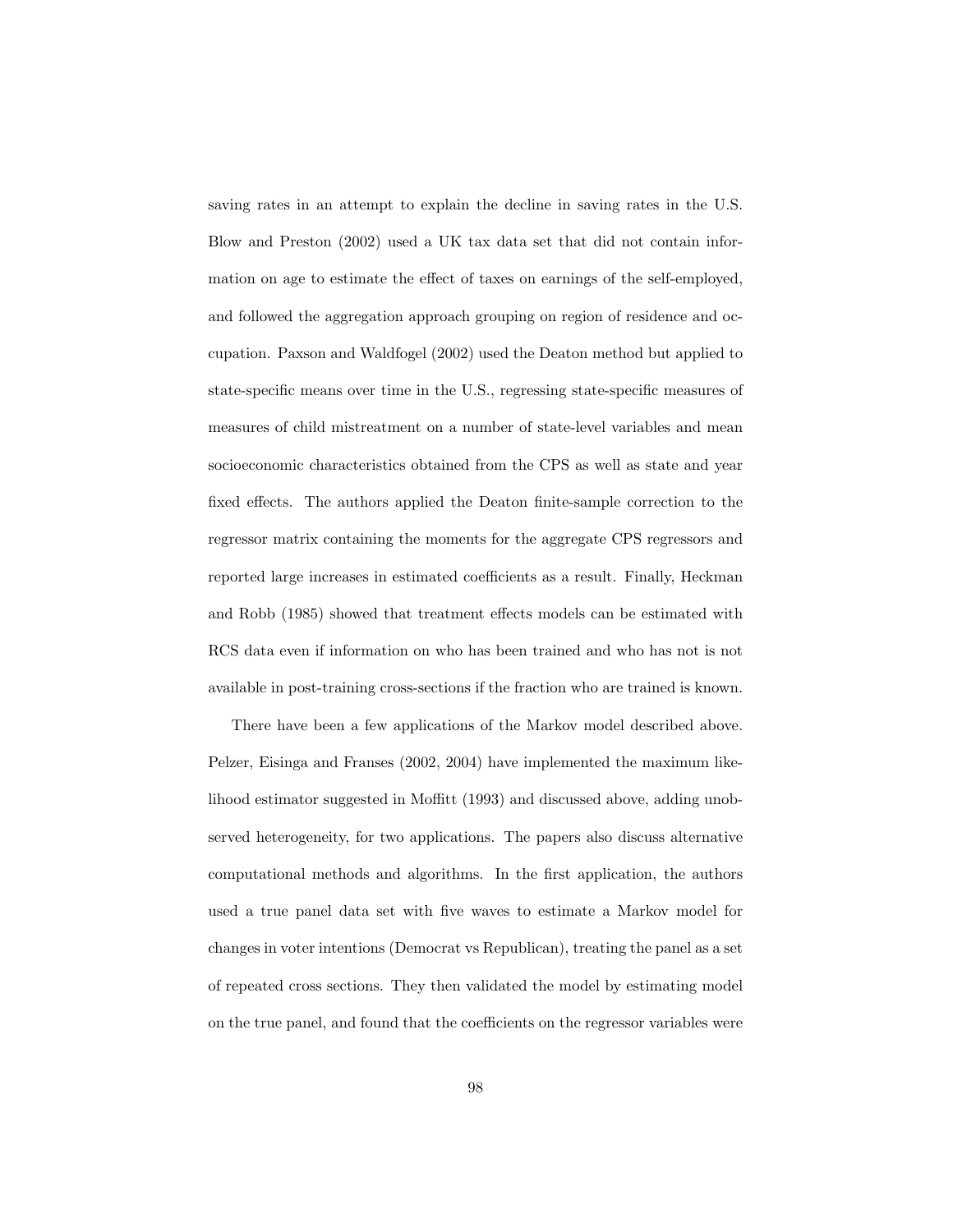quite similar in both methods but that the intercept was quite different. In the second application, the authors examined transition rates in personal computer ownership in the Netherlands over a 16-year period, but again using a true panel data set which was initially treated as a set of repeated cross sections. The authors again found the regressor coefficients to be quite close in both cases. The authors also note that the RCS Markov model is formally identical to problem of ecological inference, or the problem of how to infer individual relationships from grouped data (Goodman, 1953; King, 1997). In the ecological inference problem, a set of grouped observations furnishes data on the marginals of binary dependent and independent variables (the "aggregate" data) and restrictions on how the joint distribution (the "individual data") varies across groups is used for identification.

Güell and Hu (2003) studied the estimation of hazard functions for leaving unemployment using RCS data containing information on the duration of the spell, allowing matching across cross-sections on that variable. The authors used a GMM procedure very similar to that proposed here. The similarity to the RCS Markov model discussed here is superficial, however, for the matching on duration permits direct identification of transition rates. The authors apply the method to quarterly Spanish labor force survey data, which recorded spell durations, over a 16 year period, and estimate how exit rates from unemployment have changed with calendar time and what that implies for the distribution of unemployment. A simpler but similar exercise by Peracchi and Welch (1994) used matched CPS files in adjacent years over the period 1968-1990 to measure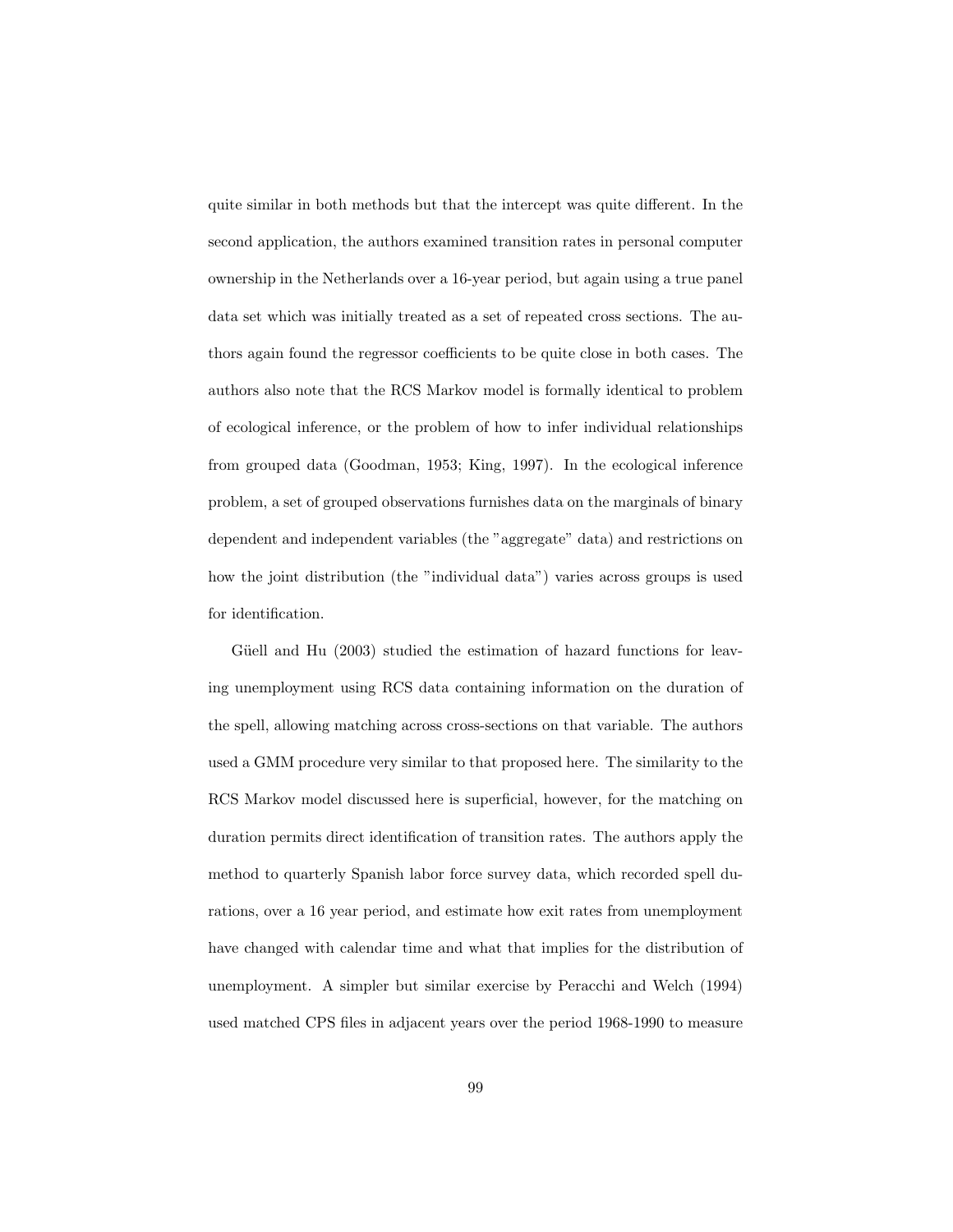labor force transitions between full-time, part-time, and no work, and then assemble the transition rates into an RCS data set which they use to estimate transition rates by cohort as a function of age, year, and other variables.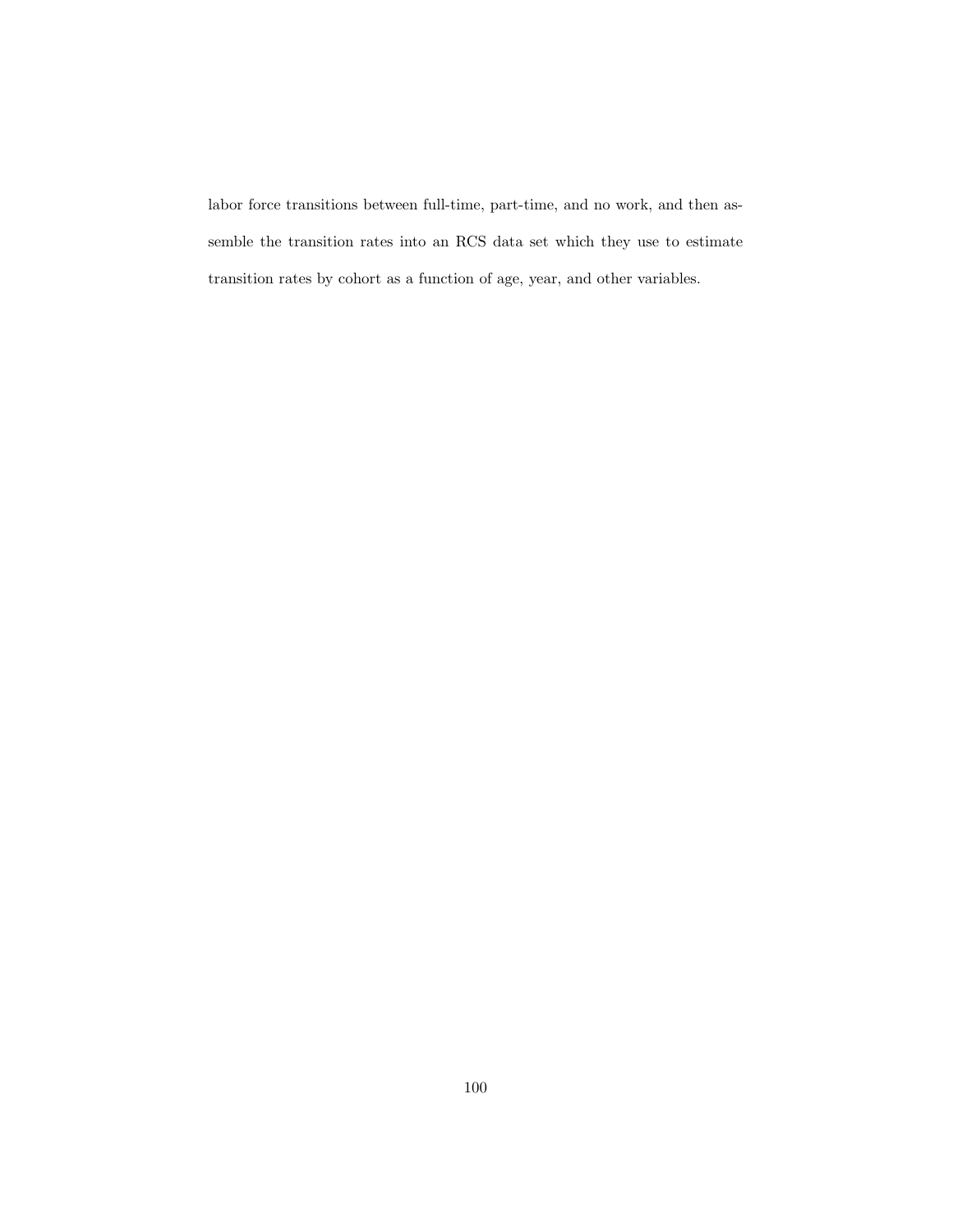# References

Alessie, R., M. Devereux, and G. Weber (1997), "Intertemporal consumption, durables and liquidity constraints: A cohort analyis." European Economic Review 41: 37-59.

Alter, H. A.(1974), "Creation of a synthetic data set linking records of the Canadian survey of consumer finances with the family expenditure survey 1970." Annals of Economic and Social Measurement 3: 395-97.

Amemiya, T. (1978), "The estimation of a simultaneous-equation generalized probit model." Econometrica 46, no. 5: 1193-1205.

Amemiya, T. (1985), Advanced econometrics. Cambridge, Massachusetts: Harvard University Press.

Angrist, J. D., and A. B. Krueger (1992), "The effect of age at school entry on educational attainment: An application of instrumental variables with moments from two samples." Journal of the American Statistical Association 87: 328-36.

Arellano, M., and B. Honoré (2001), "Panel data models: Some recent developments." In *Handbook of Econometrics*, edited by J. Heckman and E. Leamer. Vol. 5. Amsterdam and New York: Elsevier.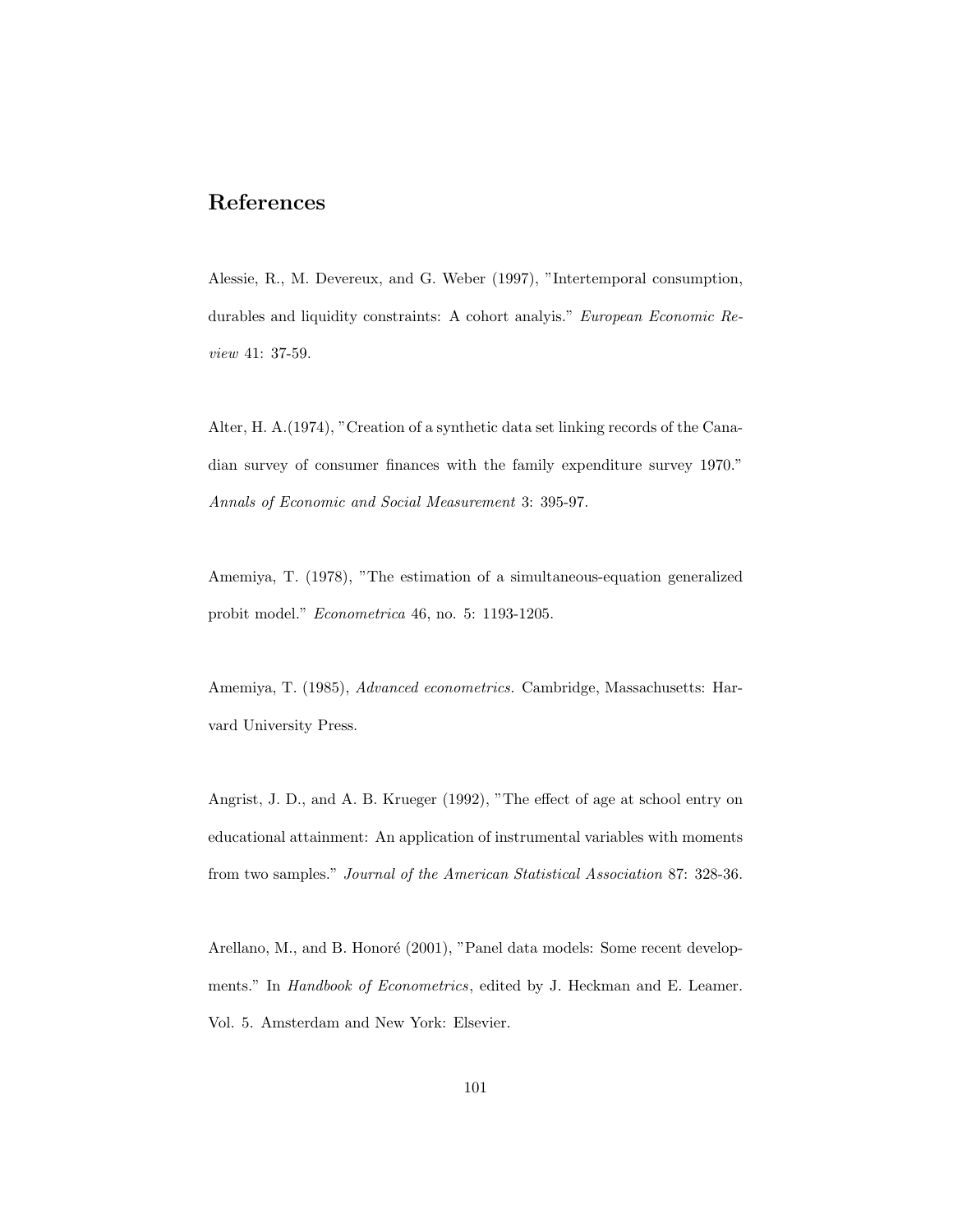Arellano, M., and C. Meghir (1992), "Female labour supply and on-the-jobsearch: An empirical model estimated using complementary data sets." Review of Economic Studies 59: 537-57.

Attanasio, O. (1998), "A cohort analysis of saving behavior by U.S. households." Journal of Human Resources 33: 575-609.

Attanasio, O., and G. Weber (1994), "The UK consumption boom of the late 1980's: Aggregate implications of microeconometric evidence." Economic Journal 104: 1269-1302.

Attansio, O., and G. Weber (1994), "The UK consumption boom of the Late 1980s: Aggregate implications of microeconometric evidence." Economic Journal 104: 1269-1302.

Barr, R. S., and J. S. Turner (1978), "A new, linear programming approach to microdata file merging." In Compendium of Tax Research. 1978 ed., 131- 55. Washington, DC: Office of Tax Analysis, Department of the Treasury.

Belin, T. R., and D. B. Rubin (1995), "A method for calibrating false-match rates in record linkage." Journal of the American Statistical Association 90: 694-707.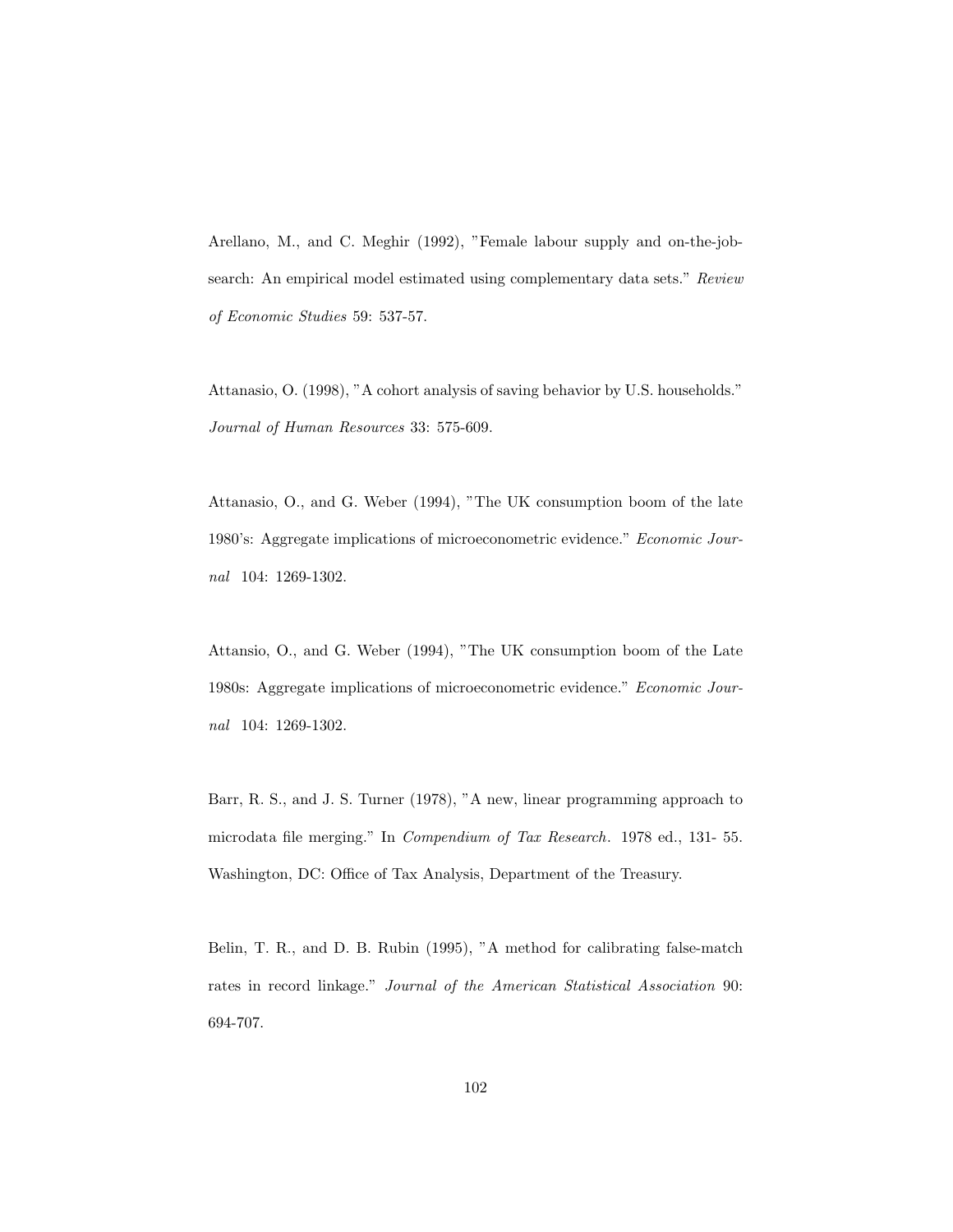Blow, L., and I. Preston (2002), Deadweight loss and taxation of earned income: Evidence from tax records of the UK self-employed. London: IFS Working Paper 15.

Blundell, R., M. Browning, and C. Meghir (1994), "Consumer demand and the life- cycle allocation of household expenditures." Review of Economic Studies 61: 57-80.

Blundell, R., and R. Smith (1993), "Simultaneous microeconometric models with censored and qualitative dependent variables." In Handbook of Statistics: Econometrics, edited by G. S. Maddala, C. R. Rao, and H. D. Vinod. Vol. 11. Amsterdam and New York: Elsevier.

Box, G. E. P., and D. R. Cox (1964), "An analysis of transformations." Journal of the Royal Statistical Society, B 26: 211-52.

Browning, M., A. Deaton, and M. Irish (1985), "A profitable approach to labor supply and commodity demands over the life cycle." *Econometrica* 53: 503-44.

Buehler, J. W.,K. Prager, C.J. Hogue, K. Shamsuddin, E. Lieberman, T.K. Young, E. Kliewer, J. Blanchard, and T. Mayer (2000), "The role of linked birth and and infant death certificates in maternal and child health epidemi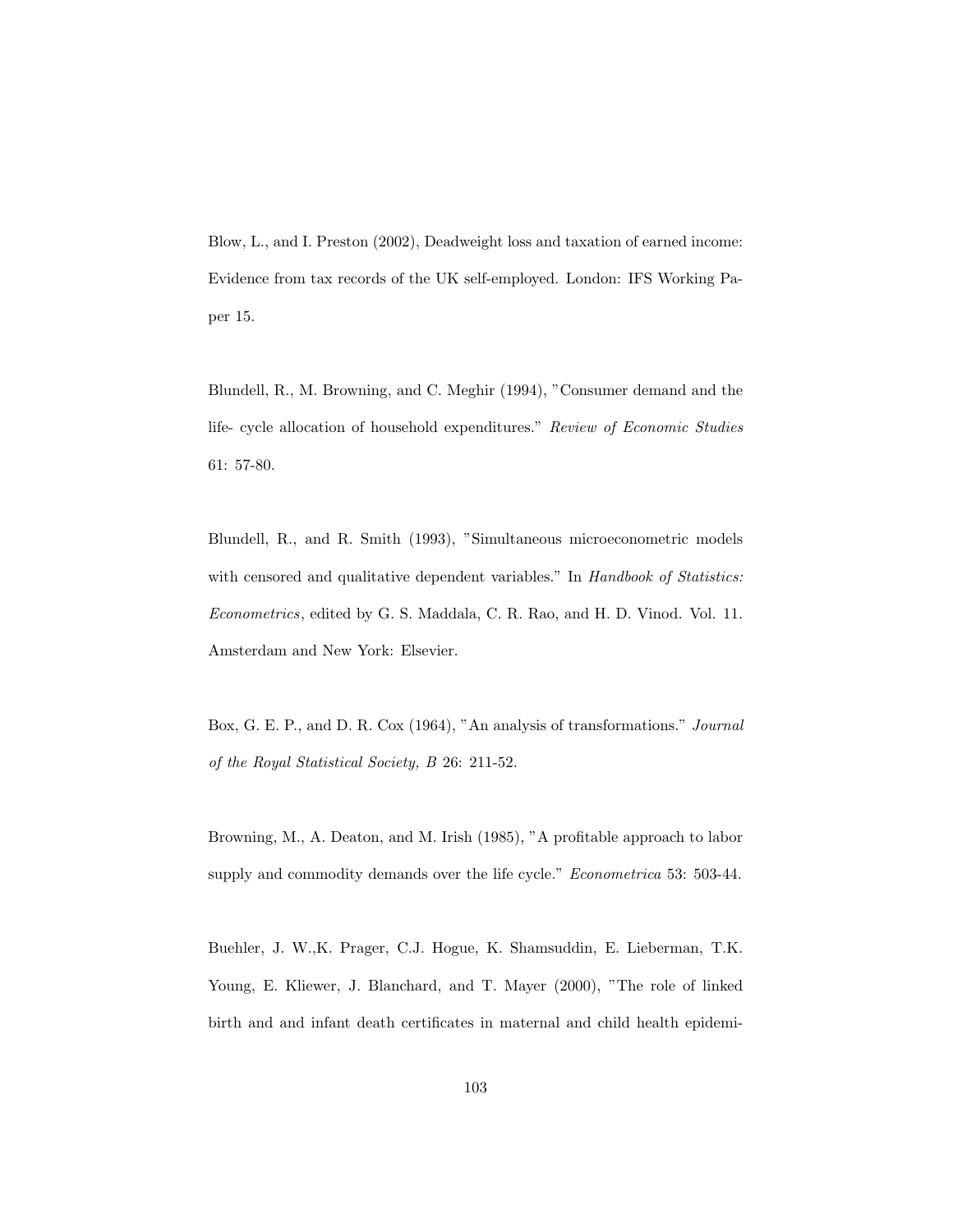ology in the United States." American Journal of Preventive Medicine 19: 3-11.

Burbidge, J. B., L. Magee, and A. L. Robb (1988), "Alternative transformations to handle extreme values of the dependent variable." Journal of the American Statistical Association 83: 123-27.

Card, D., A. K. G. Hildreth, and L. D. Shore-Sheppard (2001), The measurement of Medicaid coverage in the SIPP: Evidence from California, 1990-1996. Working paper, NBER 8514.

Carroll, C. D., K. E. Dynan, and S. D. Krane (1999), Unemployment risk and precautionary wealth: Evidence from household's balance sheetd. Finance and economics dicussion series, 1999-15, Federal Reserve Board, Washington, DC.

Carroll, C. D., and D. N. Weil (1994), "Saving and growth: A reinterpretation." Carnegie-Rochester Conference Series on Public Policy 40: 133-191.

Chamberlain, G. (1982), "Multivariate regression models for panel data." Journal of Econometrics 18: 5-46.

Chen, X., H. Hong, and E. Tamer (2003), "Measurement Error Models with Auxiliary Data." forthcoming Review of Economic Studies.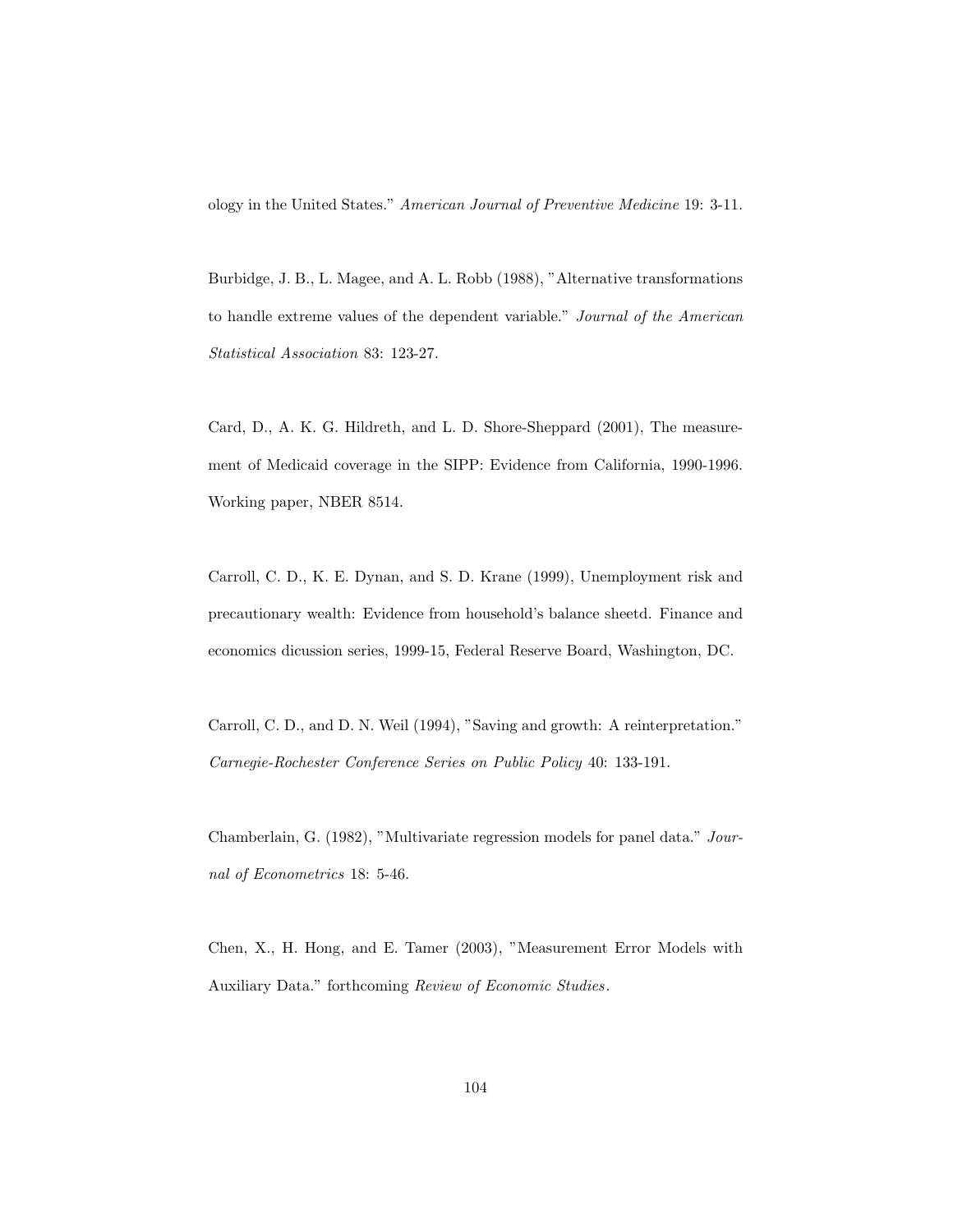Chen, X., Hong, H., and Tarozzi, A. (2004), Semiparametric efficiency in GMM models of nonclassical measurement error, missing data and treatment effects.

Cohen, M. J. (1991) "Statistical matching and microsimulation models." In Improving Information for Social Policy Decisions; The Uses of Microsimulation Modeling, edited by C. F. Citro and E. A. Hanushek, 62-85. Vol. II, Technical papers. Washington, DC: National Academy Press.

Collado, L. (1997), "Estimating dynamic models from time series of independent cross-sections." Journal of the Econometrics 82: 37-62.

Copas, J. B., and F. J. Hilton (1990), "Record linkage: Statistical methods for matching computer records." Journal of the Royal Statistical Society, A 153: 287-320.

Cramer, J. S., and A. H. Paape (1990), Synthetische koppeling van microdata (Synthetic linkage of microdata). Report SEO, Amsterdam, The Netherlands.

Cross, P. J., and C. F. Manski (2002), "Regressions, short and long." Econometrica 70: 357-68.

Currie, J., and A. Yelowitz (2000), "Are public housing projects good for kids?" Journal of Public Economics 75: 99-124.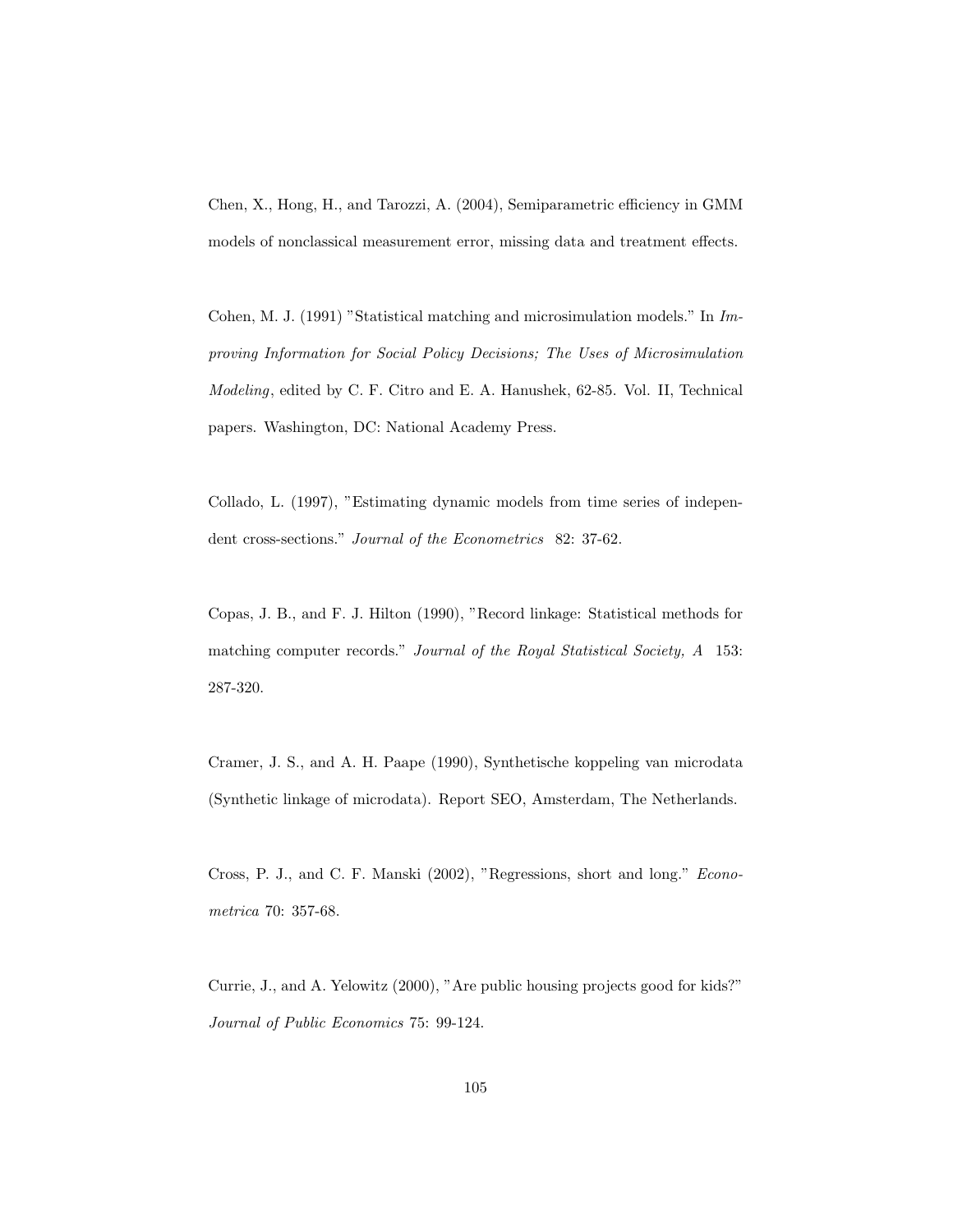Deaton, A. (1985), "Panel data from time series of cross sections." Journal of Econometrics 30: 109-26.

Dee, T. S., and W. N. Evans (2003), "Teen drinking and educational attainment: Evidence from Two-Sample Instrumental Variables (TSIV) estimates." Journal of Labor Economics 21: 178-209.

DeGroot, M. H., P. I. Feder, and P. K. Goel (1971), "Matchmaking." Annals of Mathematical Statistics 42: 578-93.

DeGroot, M. H., and P. K. Goel (1976), "The matching problem for multivariate normal data." Sankhya 38: 14-29.

DeGroot, M. H., and P. K. Goel (1980), "Estimation of the correlation coefficient from a broken random sample." Annals of Statistics 8: 264-78.

Devereux, P. J. (2003), Small sample bias in synthetic cohort models of labor supply, mimeo.

Donald, S., and W. Newey (2001), "Choosing the number of instruments." Econometrica 69: 1161-91.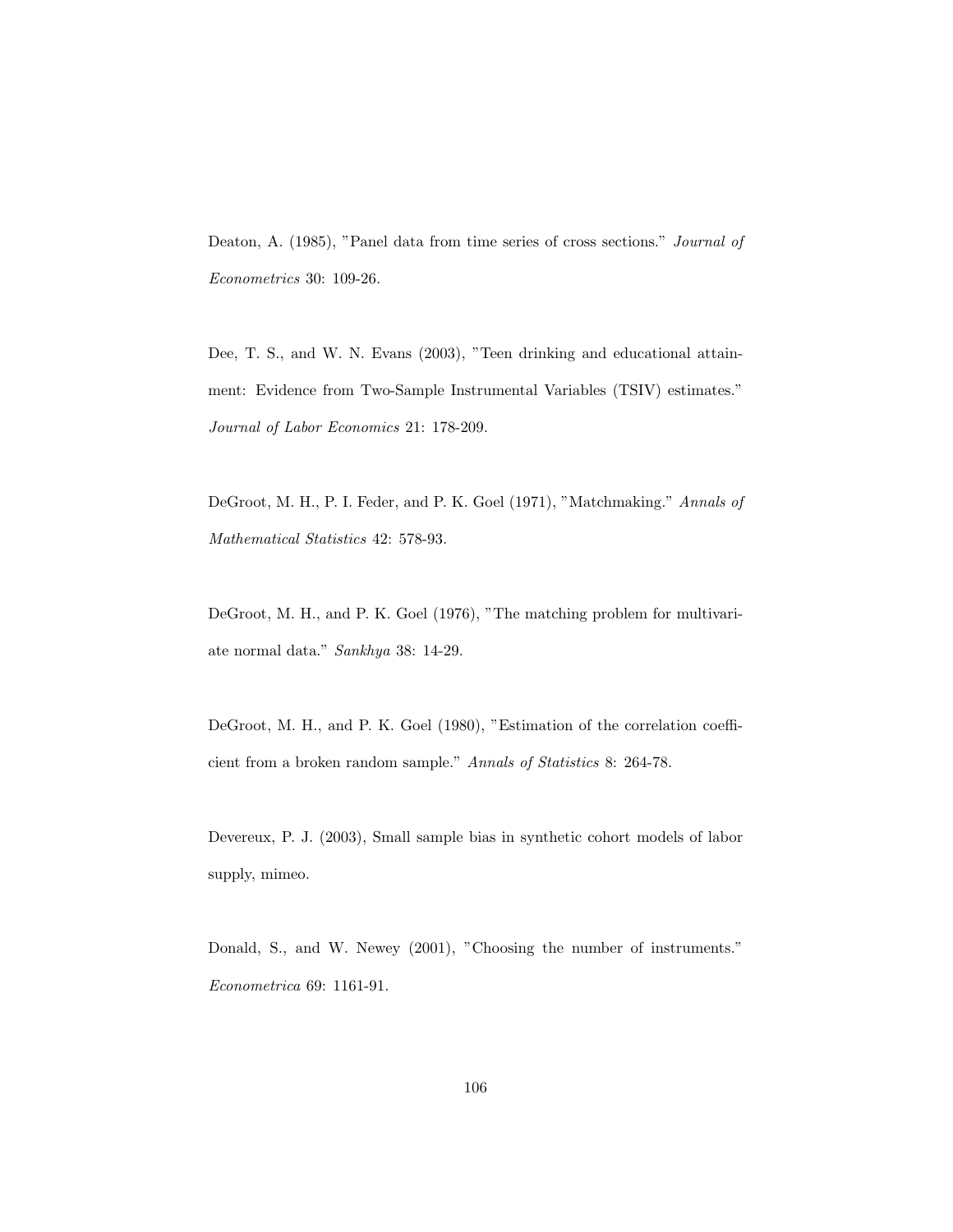Fair, M., M. Cyr, S.W. Wen, G. Guyon, R.C. MacDonald, J.W. Buehler, K. Prager, C.J. Hogue, K. Shamsuddin, E. Lieberman, T.K. Young, E. Kliewer, J. Blanchard, and T. Mayer (2000), "An assessment of the validity of a computer system for probabilistic record linkage of birth and death records in Canada. The fetal and infant health study group." Chronic Diseases in Canada 21: 8-13.

Fellegi, I. P. (1999), "Record linkage and public policy." In Record linkage techniques-1997, 3-12. Washington, DC: National academy press.

Fellegi, I. P., and A. B. Sunter (1969), "A theory of record linkage." Journal of the American Statistical Association 64: 1183-1210.

Fréchet, M (1951), "Sur les tableaux de correlation dont les marges sont données." Annales de Université, Lyons Sect A 14: 53-77.

Goodman, L. (1953), "Ecological regressions and behavior of individuals." American Sociological Review 18: 663-64.

Güell, M., and L. Hu (2003), Estimating the probability of leaving unemployment using uncompleted spells from repeated cross-section data. Working Paper 473, Industrial Relations Section, Princeton.

Härdle, W. (1990), Applied nonparametric regression. New York: Cambridge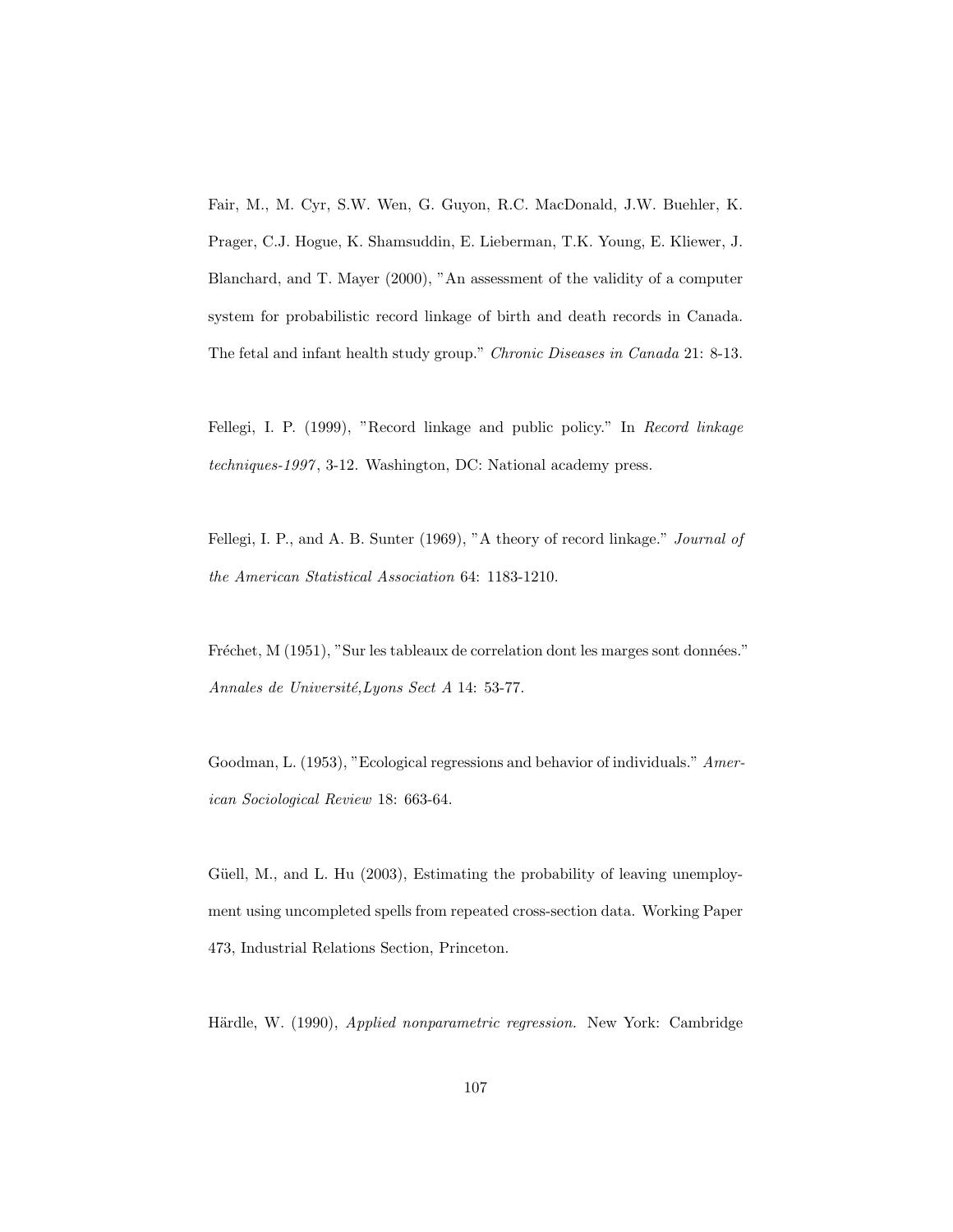University Press.

Hajek, J., and Z. Sidak (1967), Theory of Rank Tests. New York: Academic Press.

Hansen, L. P. (1982), "Large sample properties of generalized method of moments estimators." Econometrica 50: 1029-54.

Hartley, H. O., and R. R. Hocking (1971), "The analysis of incomplete data." Biometrics 27: 783-823.

Heckman, J. J. (1978), "Dummy endogenous variables in a simultaneous equation system." Econometrica 46, no. 6: 931-59.

Heckman, J. J., and R. Robb (1985), "Alternative methods for evaluating the impact of interventions." In Longitudinal Analysis of the Labor Market, edited by J. Heckman and B. Singer. Cambridge: Cambridge University Press.

Horowitz, J., and C. F. Manski (1995), "Identification and robustness with contaminated and corrupted data." Econometrica 63: 281-302.

Horvitz, D. G., and D. J. Thompson (1952), "A generalization of sampling without replacement from a finite universe." Journal of the American Statisti-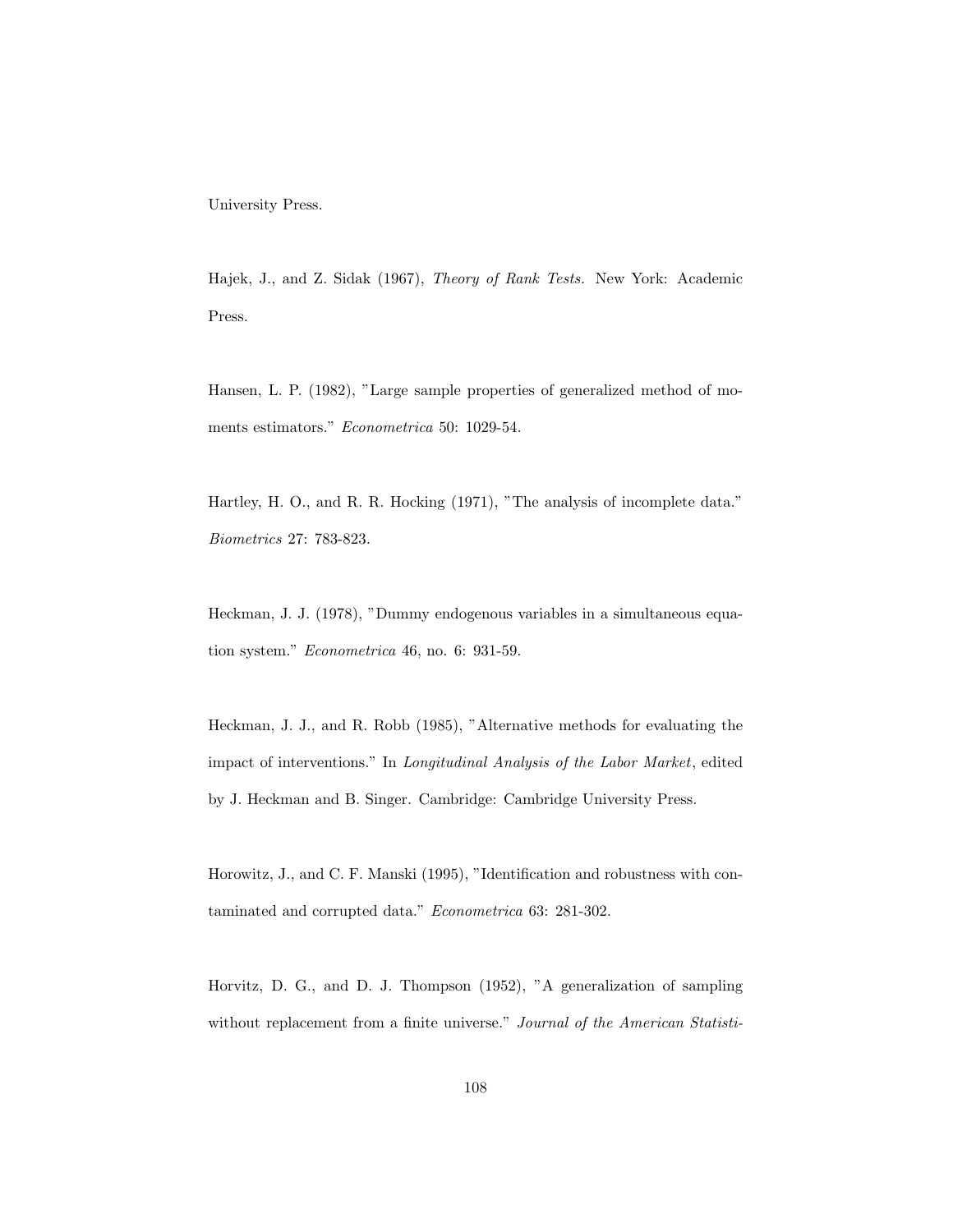cal Association 47: 663-85.

Hu, Y., and G. Ridder (2003), Estimation of nonlinear models with measurement errors using marginal information. Working Paper, CLEO, University of Southern California.

Ichimura, H., and E. Martinez-Sanchis (2005), "Identification and estimation of GMM models by a combination of two data sets", mimeo, University College London.

Imbens, G. W., W. K. Newey, and G. Ridder (2004), Mean-squared-error calculations for Average Treatment Effects, mimeo.

Kadane, J. B. (1978), "Some problems in merging data files." In Compendium of Tax Research. 1978 ed., 159-79. Washington, DC: Office of Tax Analysis, Department of the Treasury.

King, G. (1997), A Solution to the Ecological Inference Problem: Reconstructing Individual Behavior from Aggregate Data. Princeton: Princeton University Press.

Klevmarken, W. A. (1982), Missing variables and two-stage least-squares estimation from more than one data set. 1981 Proceedings of the American Statis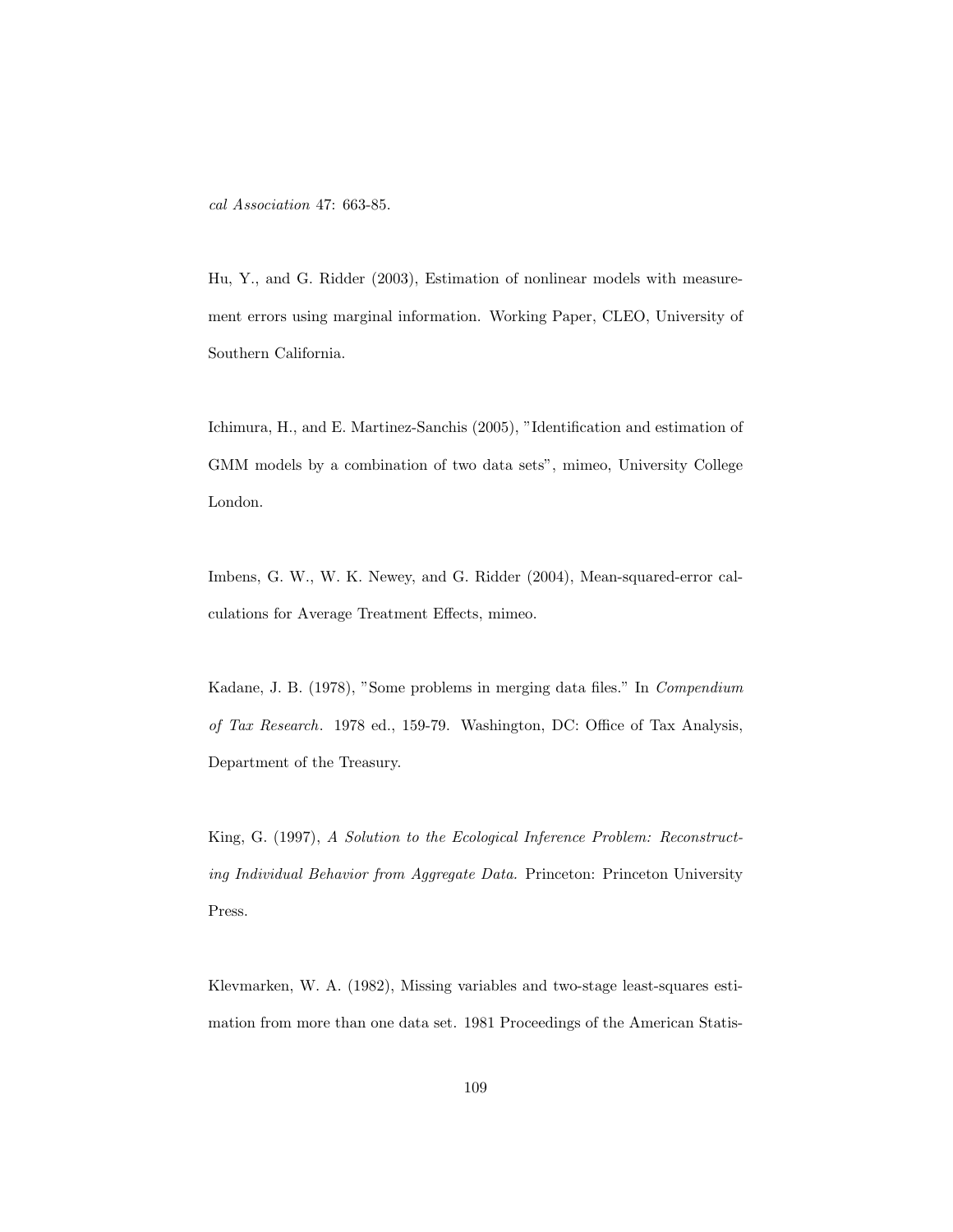tical Association, Business and Economic Statistics Section, 156-161.

Lee, T., G. Judge, and A. Zellner (1970), Estimating the Parameters of the Markov Probability Model from Aggregate Time Series Data. Amsterdam and London: North-Holland.

Lusardi, A. (1996), "Permanent income, current income, and consumption: Evidence from two panel data sets." Journal of Business and Economic Statistics 14: 81-90.

MacRae, E. C. (1977), "Estimation of time-varying Markov processes with aggregate data." Econometrica 45: 183-98.

Madansky, A. (1959), "Least squares estimation in finite Markov processes." Psychometrika 17: 149-67.

McKenzie, D. (2004), "Asymptotic Theory for Heterogeneous Dynamic Pseudo-Panels." Journal of Econometrics / 120: 235-262.

Miller, G. (1952), "Finite Markov processes in psychology." Psychometrika 24: 137-44.

Moffitt, R. (1993), "Identification and estimation of dynamic models with a time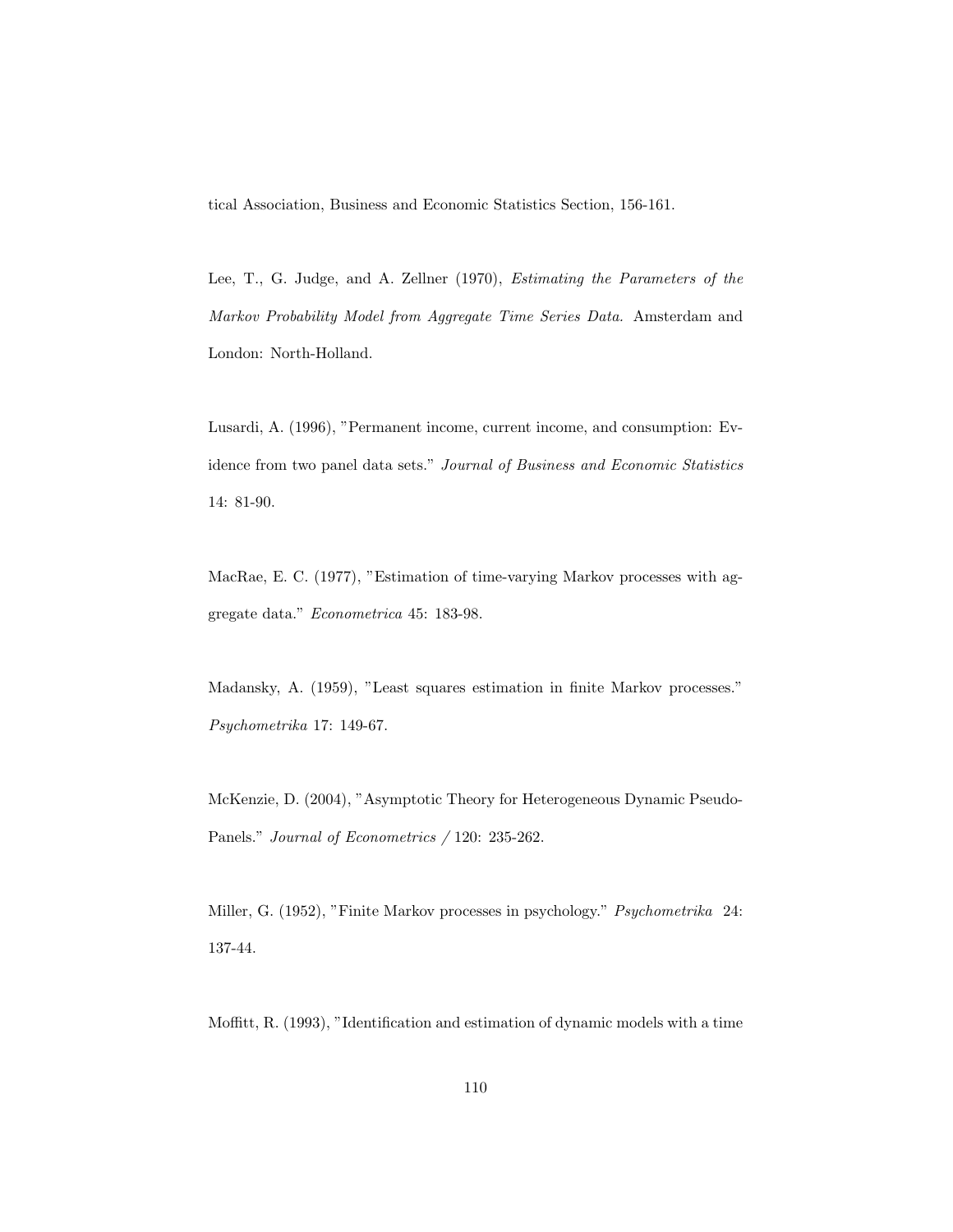series of repeated cross sections." Journal of Econometrics 59: 99-123.

Nelson, F., and L. Olsen (1978), "Specification and estimation of a simultaneous equation model with limited dependent variables." International Economic Review 19: 695-705.

Neter, J., E. S. Maynes, and R. Ramanathan (1965), "The effect of mismatching on the measurement of response errors." Journal of the American Statistical Association 60: 1005-27.

Newcombe, H. B. (1988) Handbook of Record Linkage: Methods for Health and Statistical Studies, Administration and Business. Oxford: Oxford University Press.

Newcombe, H. B., M. E. Fair, and P. Lalonde (1992), "The use of names for linking personal records." Journal of the American Statistical Association 87: 1193-1208.

Newcombe, H. B., J. M. Kennedy, S. J. Axford, and A. P. James (1959), "Automatic linkage of vital records." Science 130: 954-59.

Newey, W. K. (1986), "Linear instrumental variable estimation of limited dependent variable models with endogenous explanatory variables." Journal of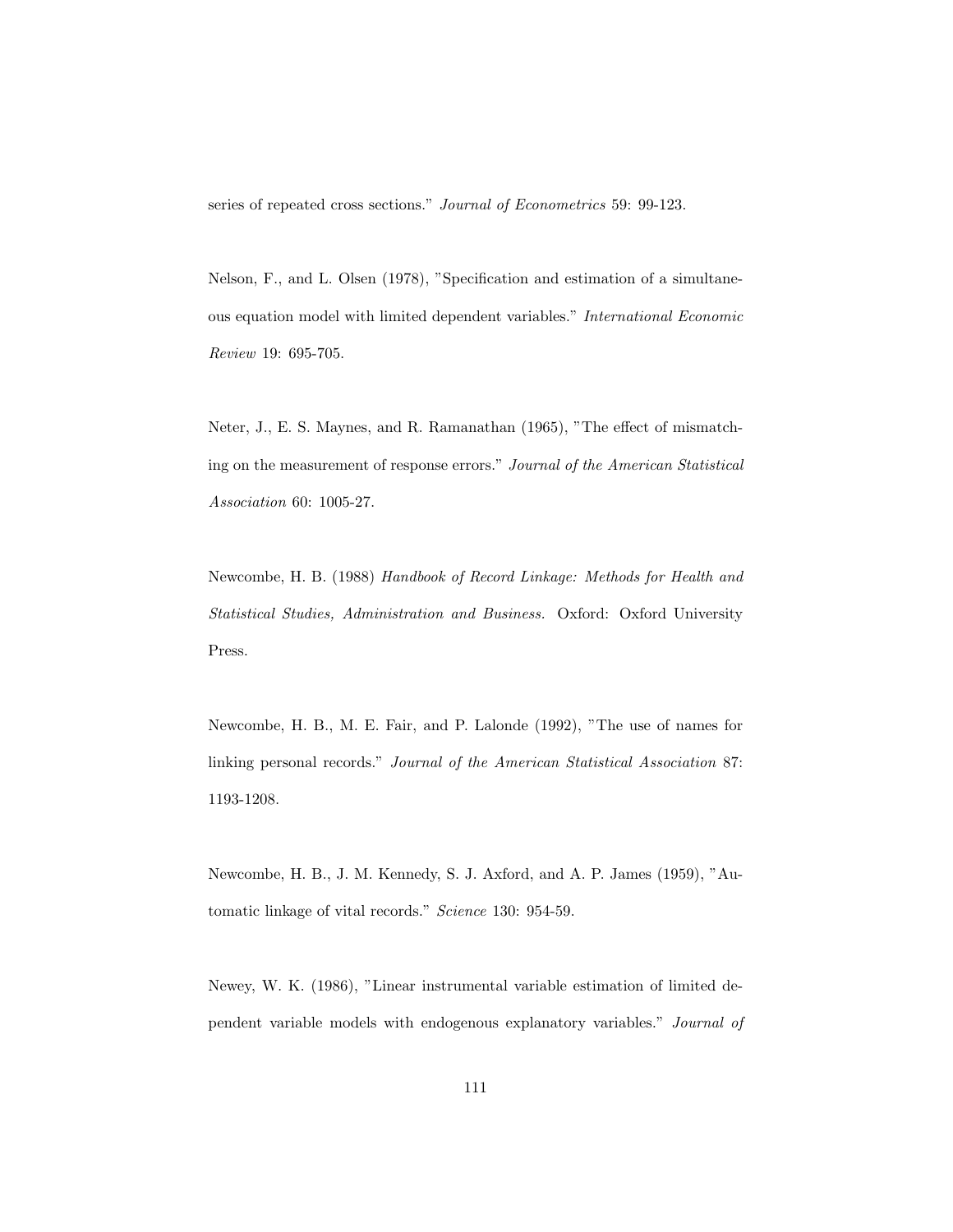Econometrics 32: 127-41.

Newey, W. K., and J. L. Powell (2003), "Instrumental variables estimation for nonparametric models", Econometrica 71: 1565-1578.

Okner, B. A. (1972), "Constructing a new data base from existing microdata sets: The 1966 merge file." Annals of Economic and Social Measurement 1: 325-62.

Okner, B. A. (1974), "Data matching and merging: An overview." Annals of Economic and Social Measurement 3: 347-52.

Pagan, A. (1984), "Econometric issues in the analysis of regressions with generated regressors." International Economic Review 25: 221- 47.

Paxson, C., and J. Waldfogel (2002), "Work, welfare and child maltreatment." Journal of Labor Economics 20: 435-74.

Pelzer, B., R. Eisinga, and P. H. Franses (2004), "Ecological panel inference from repeated cross sections.", In Ecological Inference. New Methodological Strategies, edited by G. King, O. Rosen, and M. Tanner. Cambridge: Cambridge University Press.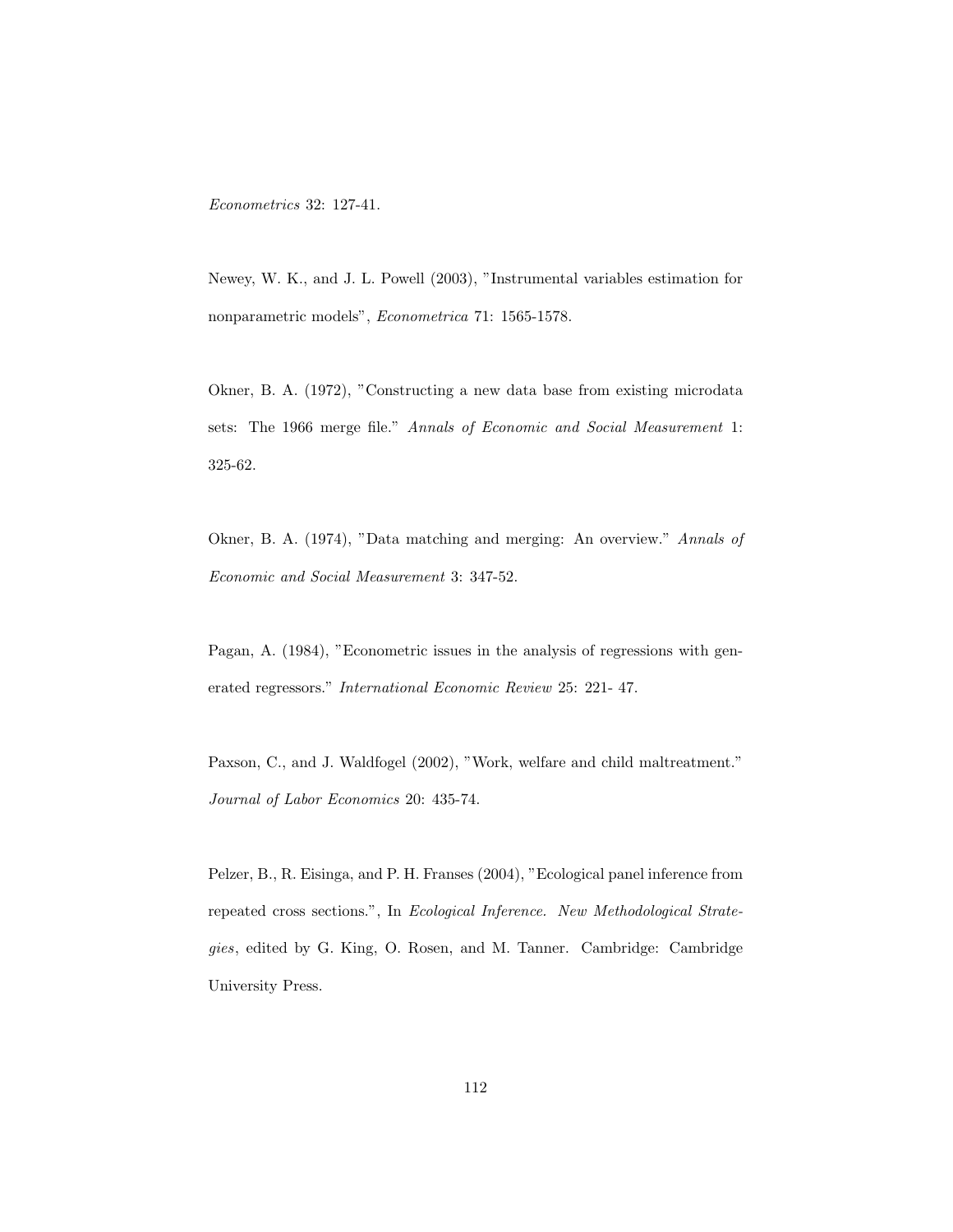Pelzer, B., R. Eisinga, and P. H. Franses (2002), "Inferring transition probabilities from repeated cross sections." Political Analysis 18: 113-33.

Perrachi, F., and F. Welch (1994), "Trends in labor force transitions of older men and women." Journal of Labor Economics 12: 210-42.

Radner, D. B. (1974), "The statistical matching of microdata sets: The Bureau of Economic Analysis 1964 Current Population Survey-Tax model match." Ph.D. Thesis, Department of Economics, Yale University.

Radner, D. B. (1978), "The development of statistical matching in economics." Proceedings of the American Statistical Association, Social Statistics Section 503-8.

Radner, D. B. , R. Allen, M.E. Gonzalez, T.B. Jabine, and Muller, H.J. (1980), Report on exact and statistical matching techniques. Statistical Policy Working Paper no. 5, US Department of Commerce, Washington DC.

Raessler, S. (2002), Statistical Matching: A Frequentist Theory, Practical Applications, and Alternative Bayesian Approaches. New York: Springer.

Rivers, D., and Q. Vuong (1988), "Limited information estimators and exogeneity tests for simultaneous probit models." Journal of Econometrics 39: 347-66.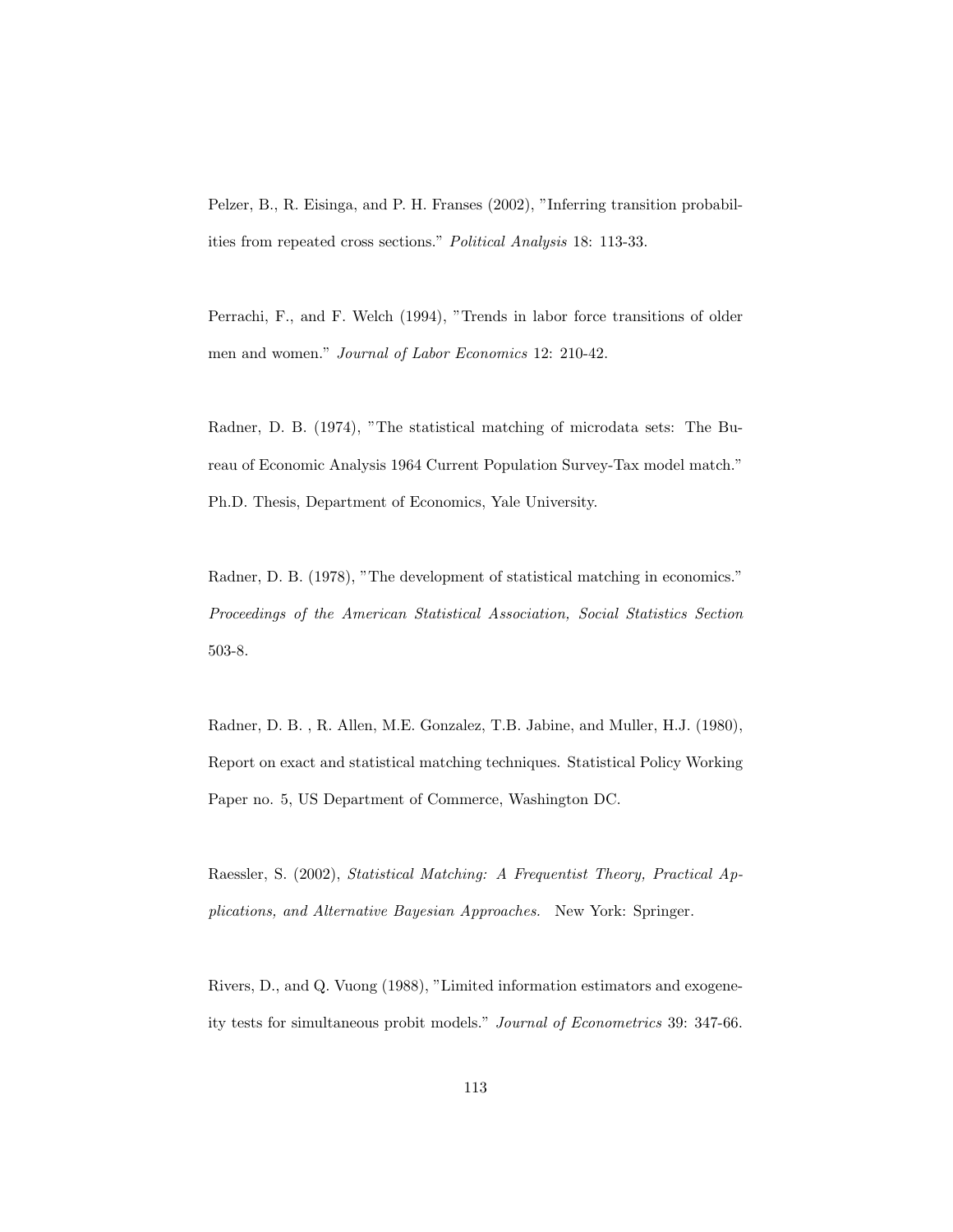Rodgers, W. L. (1984), "An evaluation of statistical matching." Journal of Business and Economic Statistics 2: 91-102.

Rodgers, W., and E. DeVol (1982), An evaluation of statistical matching. 1981 Proceedings of the American Statistical Association, Section on Survey Research Methods, 128-132.

Rubin, D. B. (1986), "Statistical matching using file concatenation with adjusted weights and multiple imputations." Journal of Business and Economic Statistics 4: 87-94.

Rubin, D. B., and D. Thayer (1978), "Relating tests given to different samples." Psychometrika 43: 3-10.

Ruggles, N., and R. Ruggles (1974), "A strategy for merging and matching microdata sets." Annals of Economic and Social Measurement 3: 353-71.

Ruggles, N., R. Ruggles, and E. Wolff (1977), "Merging microdata: Rationale, practice, and testing." Annals of Economic and Social Measurement 6: 407-29.

Scheuren, F., and W. E. Winkler (1993), "Regression analysis of data files that are computer matched." Survey Methodology 19: 39-58.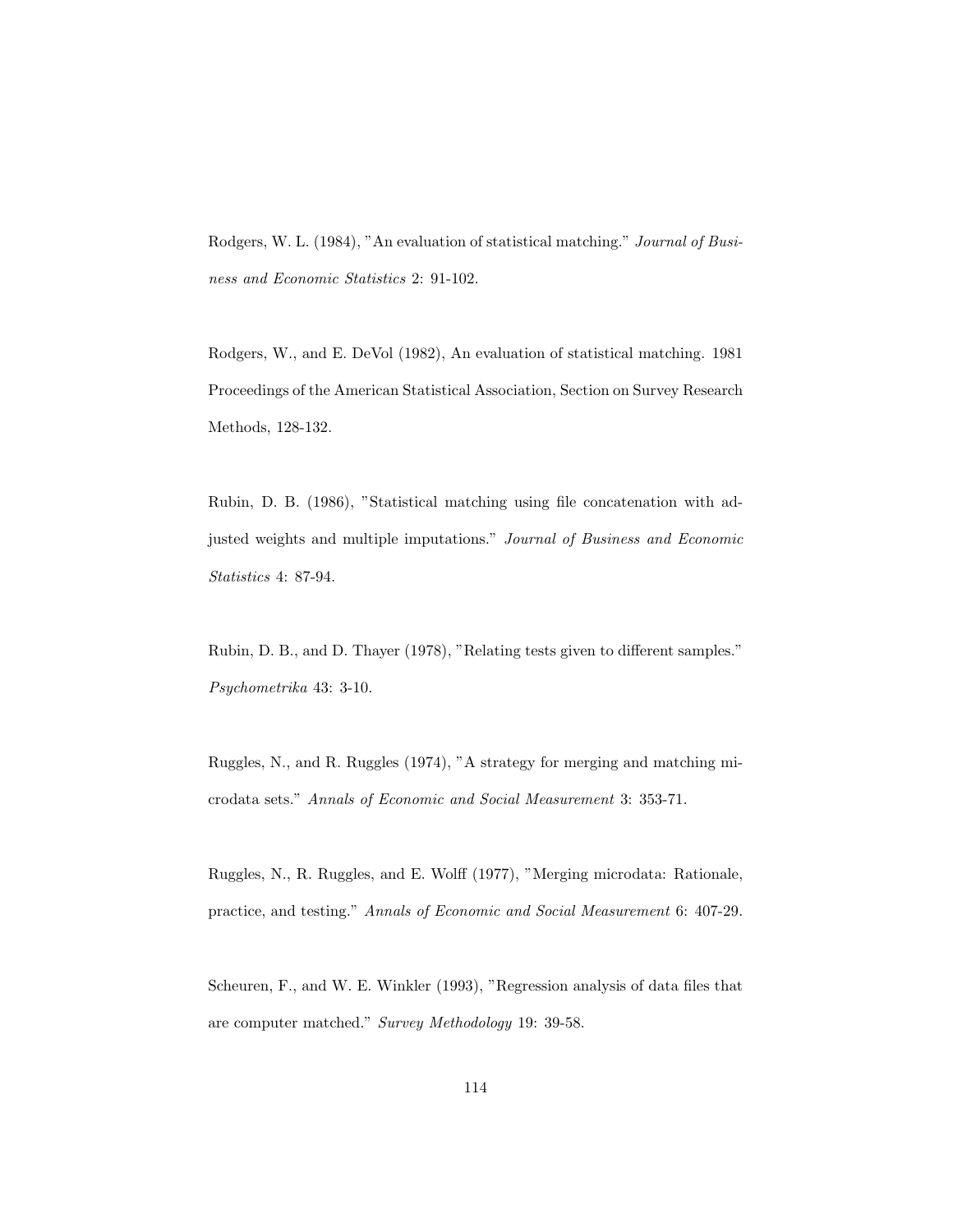Sevestre, P., and A. Trognon (1996), "Dynamic linear models." In The Econometrics of Panel Data: A Handbook of the Theory with Applications. 2nd ed., edited by L. Mátyás and P. Sevestre. Dordrecht: Kluwer.

Sims, C. A. (1972), "Comments." Annals of Economic and Social Measurement 1: 343-45.

Smith, R., and R. Blundell (1986), "An exogeneity test for a simultaneous equation Tobit model with an application to labor supply." Econometrica 54: 679- 85.

Tepping, B. J. (1968), "A model for optimal linkage of records." Journal of the American Statistical Association 63: 1321-32.

Van der Vaart, A. (1998), Asymptotic statistics. Cambridge, UK: Cambridge University Press.

Verbeek, M. (1996), "Pseudo panel data." In The Econometrics of Panel Data, edited by L. Matyas and P. Sevestre.

Verbeek, M., and T. Nijman (1992), "Can cohort data be treated as genuine panel data?" Empirical Economics 17: 9-23.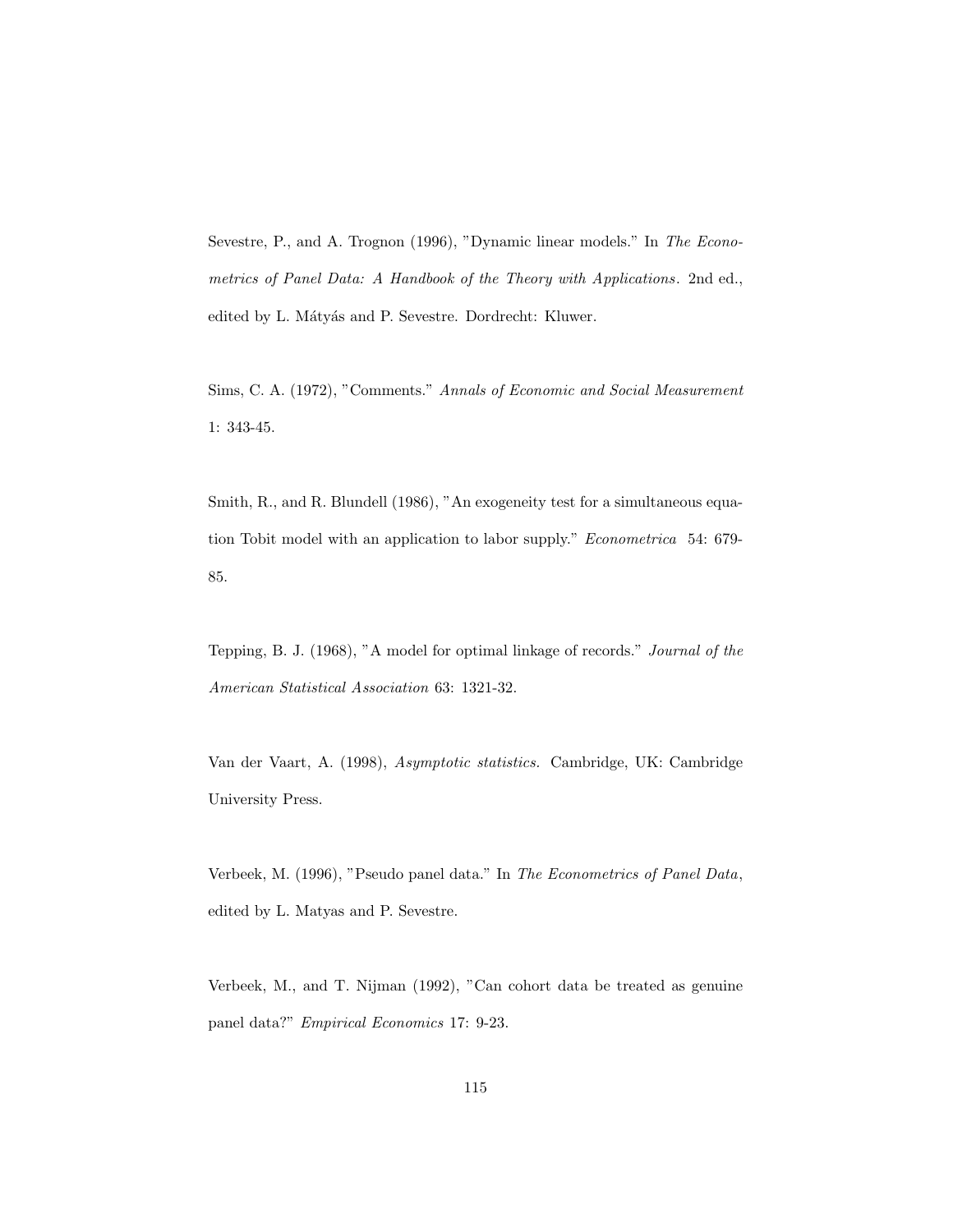Verbeek, M., and T. Nijman (1993), "Minimum MSE estimation of a regression model with fixed effects from a series of cross sections." Journal of Econometrics 59: 125-36.

Wald, A. (1940), "The fitting of straight lines if both variables are subject to error." Annals of Mathematical Statistics 11: 284-300.

Woodbury, M. (1983) "Statistical record matching for files." In Incomplete data in sample surveys, edited by W. G. Madow and I. Olkin, 173- 81. Vol. 3. New York: Aacdemic Press.

Wooldridge, J. (1999), "Asymptotic properties of weighted M-estimators for variable probability samples." Econometrica 67: 1385-1406.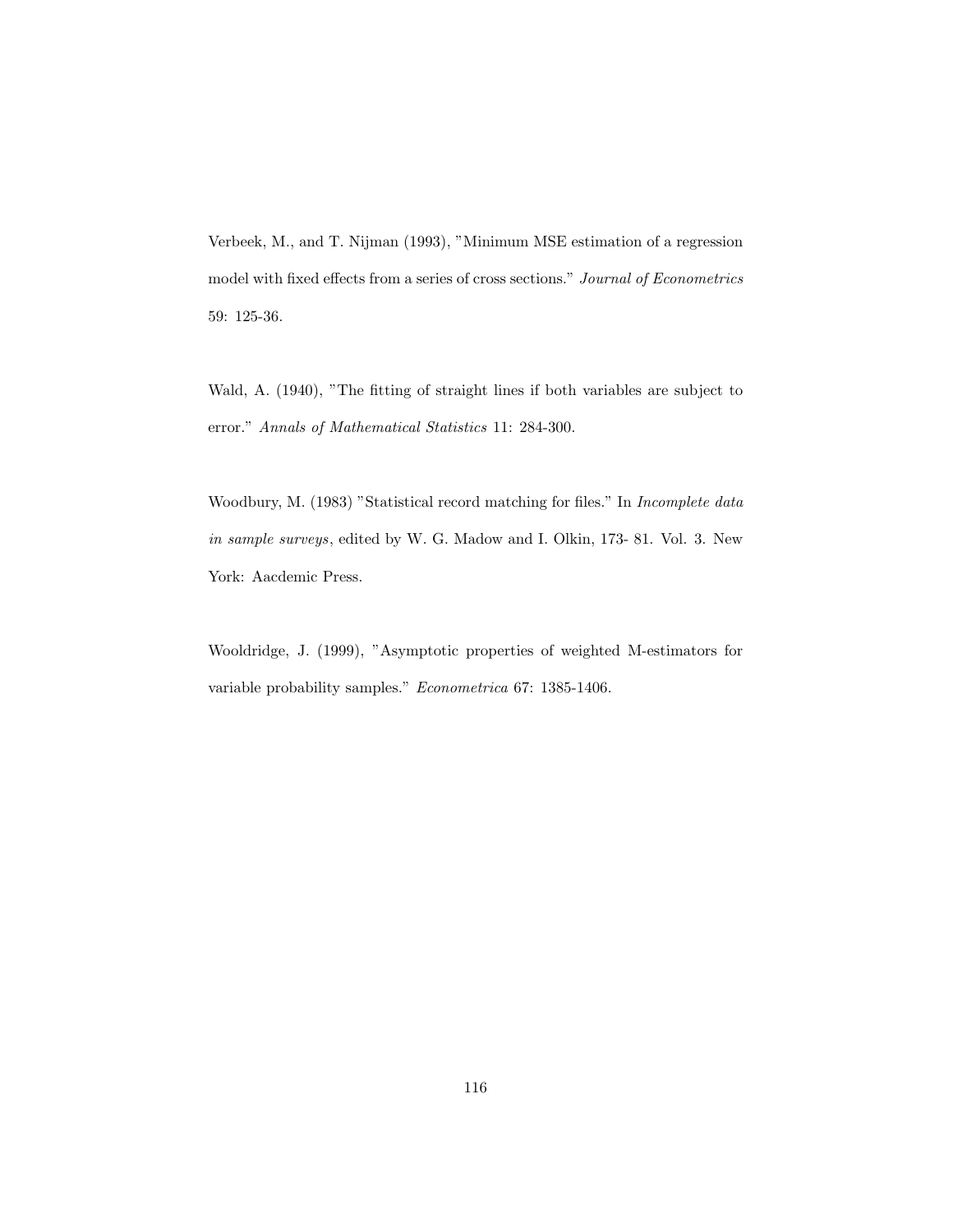# Appendix

### Theorem 1

If assumptions (A1)-(A3) hold, then the 2SIV estimator is weakly consistent.

### Proof

We have by adding and subtracting  $m_N(\theta_0)$ 

$$
m_N(\theta)' W_N m_N(\theta) = (m_N(\theta) - m_N(\theta_0))' W_N (m_N(\theta) - m_N(\theta_0)) +
$$
  
+2 $m_N(\theta_0)' W_N (m_N(\theta) - m_N(\theta_0)) + m_N(\theta_0)' W_N m_N(\theta_0)$  (135)

By the mean value theorem

$$
m_N(\theta) = m_N(\theta_0) + \frac{\partial m_N}{\partial \theta'}(\theta_*)(\theta - \theta_0)
$$
\n(136)

with  $\theta_*$  between  $\theta$  and  $\theta_0.$  Substitution in (135) and taking the limit  $N_1,N_2\rightarrow$  $∞$  gives

$$
(\theta - \theta_0)' \mathbf{E} \left[ \frac{\partial m'}{\partial \theta} (\theta_*) \right] W \mathbf{E} \left[ \frac{\partial m}{\partial \theta'} (\theta_*) \right] (\theta - \theta_0) +
$$
\n
$$
2 \mathbf{E} [m(\theta_0)]' W \mathbf{E} \left[ \frac{\partial m}{\partial \theta'} (\theta_*) \right] (\theta - \theta_0) + \mathbf{E} [m(\theta_0)]' W \mathbf{E} [m(\theta_0)]
$$
\n(137)

and this limit is attained uniformly in  $\theta$ . If (A1) holds, then  $E(m(\theta_0)) = 0$ , so that the last two terms on the right-hand side are equal to 0. Because  $E\left[\frac{\partial m'}{\partial \theta}(\theta)\right]$ is continuous in  $\theta$  this matrix has full rank in a neighborhood of  $\theta_0$ . In that neighborhood  $\theta_0$  is the unique minimizer. By Van der Vaart (1998), Theorem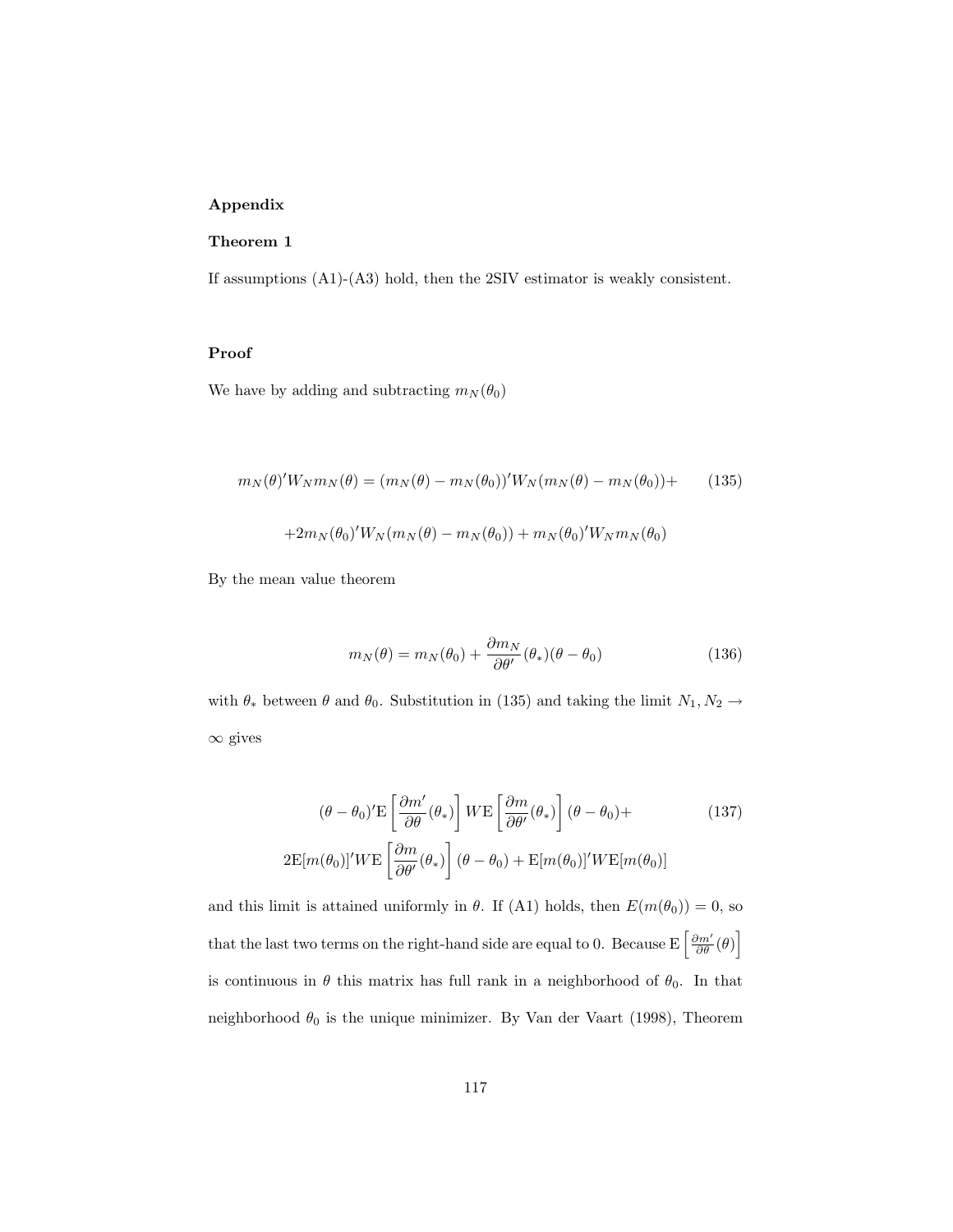5.7, this implies that the 2SIV estimator converges in probability to  $\theta_0.$ 

#### Theorem 2

If assumptions  $(A1)-(A4)$  hold, then

$$
\sqrt{N_2}(\hat{\theta}_N - \theta_0) \stackrel{d}{\rightarrow} N(0, V(\theta_0))
$$
\n(138)

with

$$
V(\theta_0) = \left[ \mathcal{E}\left(\frac{\partial m'}{\partial \theta}(\theta_0)\right) W(\theta_0) \mathcal{E}\left(\frac{\partial m}{\partial \theta'}(\theta_0)\right) \right]^{-1}.
$$
(139)  

$$
\mathcal{E}\left(\frac{\partial m'}{\partial \theta}(\theta_0)\right) W(\theta_0) (\lambda \text{Var}(m_{1j}(\theta_0)) + \text{Var}(m_{2i}(\theta_0))) W(\theta_0) \mathcal{E}\left(\frac{\partial m}{\partial \theta'}(\theta_0)\right).
$$
  

$$
\left[ \mathcal{E}\left(\frac{\partial m'}{\partial \theta}(\theta_0)\right) W(\theta_0) \mathcal{E}\left(\frac{\partial m}{\partial \theta'}(\theta_0)\right) \right]^{-1}
$$

# Proof

The first order conditions give

$$
0 = \frac{\partial m_N'}{\partial \theta} (\hat{\theta}_N) W_N \sqrt{N_2} m_N(\hat{\theta}_N)
$$
\n(140)

By the mean value theorem we have for some  $\overline{\theta}_N$  between  $\theta_0$  and  $\hat{\theta}_N$ 

$$
\sqrt{N_2}m_N(\hat{\theta}_N) = \sqrt{N_2}m_N(\theta_0) + \frac{\partial m_N}{\partial \theta'}(\overline{\theta}_N)\sqrt{N_2}(\hat{\theta}_N - \theta_0)
$$
(141)

Substitution in (140) and solving for  $\sqrt{N_2}(\hat{\theta}_N - \theta_0)$  gives

$$
\sqrt{N_2}(\hat{\theta}_N - \theta_0) = -\left[\frac{\partial m_N'}{\partial \theta}(\hat{\theta}_N) W_N \frac{\partial m_N}{\partial \theta'}(\overline{\theta}_N)\right]^{-1} \frac{\partial m_N'}{\partial \theta}(\hat{\theta}_N) W_N \sqrt{N_2} m_N(\theta_0)
$$
\n(142)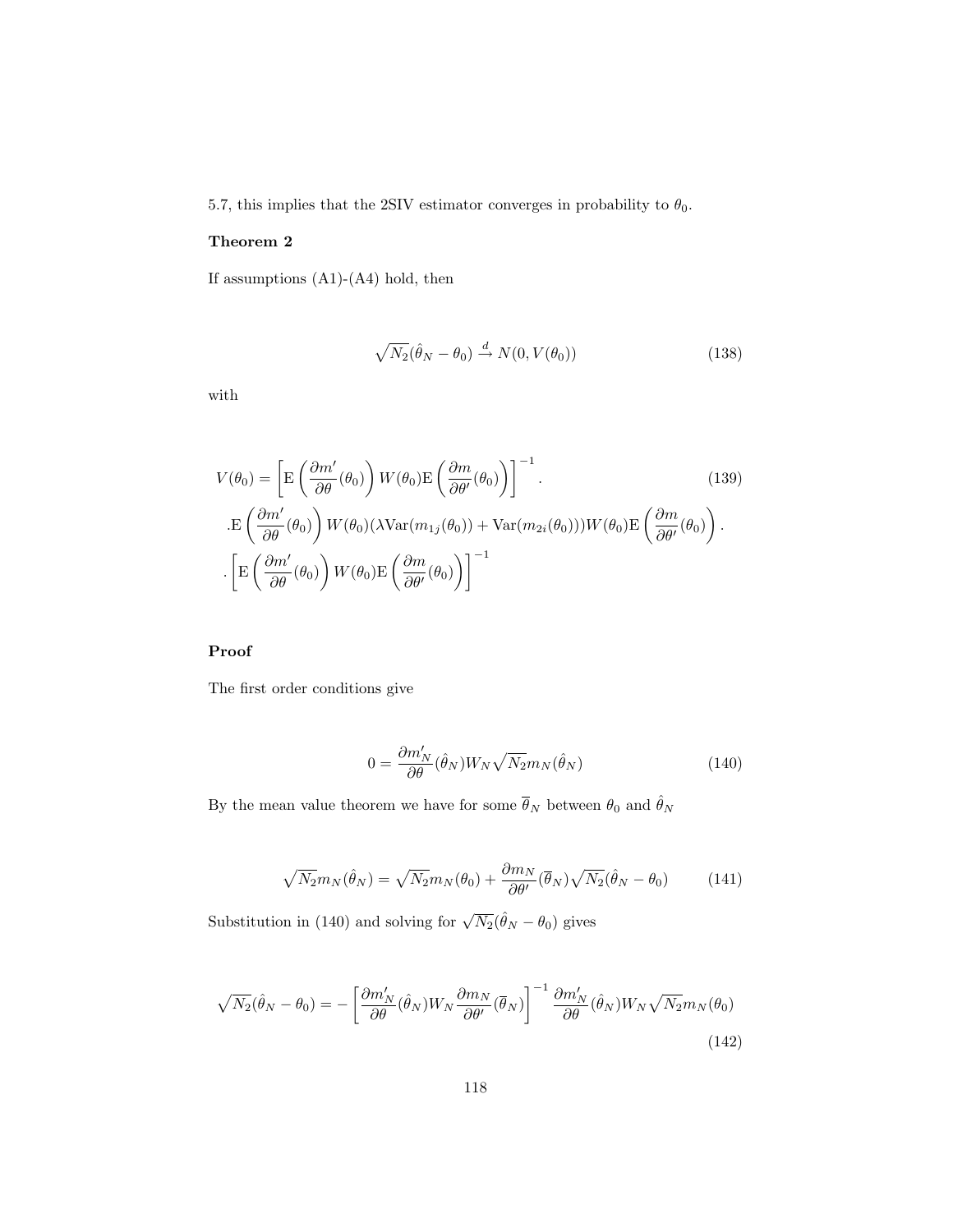The proof is completed by noting that  $\frac{\partial m_N}{\partial \theta}(\theta)$  is continuous in  $\theta$ , and by using the central limit theorem for i.i.d. random variables to obtain the asymptotic distribution of  $\sqrt{N_2}m_N(\theta_0)$ .

## Theorem 3

If (A1)-(A4) hold, then  $T_N \stackrel{d}{\rightarrow} \chi^2(\text{dim}(m) - \text{dim}(\theta)).$ 

## Proof

Substitution of (142) in (141) gives

$$
\sqrt{N_2}m_N(\hat{\theta}_N) =
$$
\n
$$
= \left[I - \frac{\partial m_N}{\partial \theta'}(\overline{\theta}_N) \left[\frac{\partial m'_N}{\partial \theta}(\hat{\theta}_N) W_N \frac{\partial m_N}{\partial \theta'}(\overline{\theta}_N)\right]^{-1} \frac{\partial m'_N}{\partial \theta}(\hat{\theta}_N) W_N\right] \sqrt{N_2} m_N(\theta_0)
$$
\nUsing the notation  $A(\theta) = \frac{\partial m'_N}{\partial \theta}(\theta)$  and the assumption that this matrix is

continuous in  $\theta$ , we have

$$
\sqrt{N_2}m_N(\hat{\theta}_N) = \left[I - A(\theta_0)'(A(\theta_0)WA(\theta_0)')^{-1}A(\theta_0)W\right]\sqrt{N_2}m_N(\theta_0) + o_p(1)
$$
\n(144)

Upon substitution of (144) in (94)

$$
T_N = \sqrt{N_2} m_N(\theta_0)' \left[ I - W'A(\theta_0)' (A(\theta_0) W A(\theta_0)')^{-1} A(\theta_0) \right] W.
$$
 (145)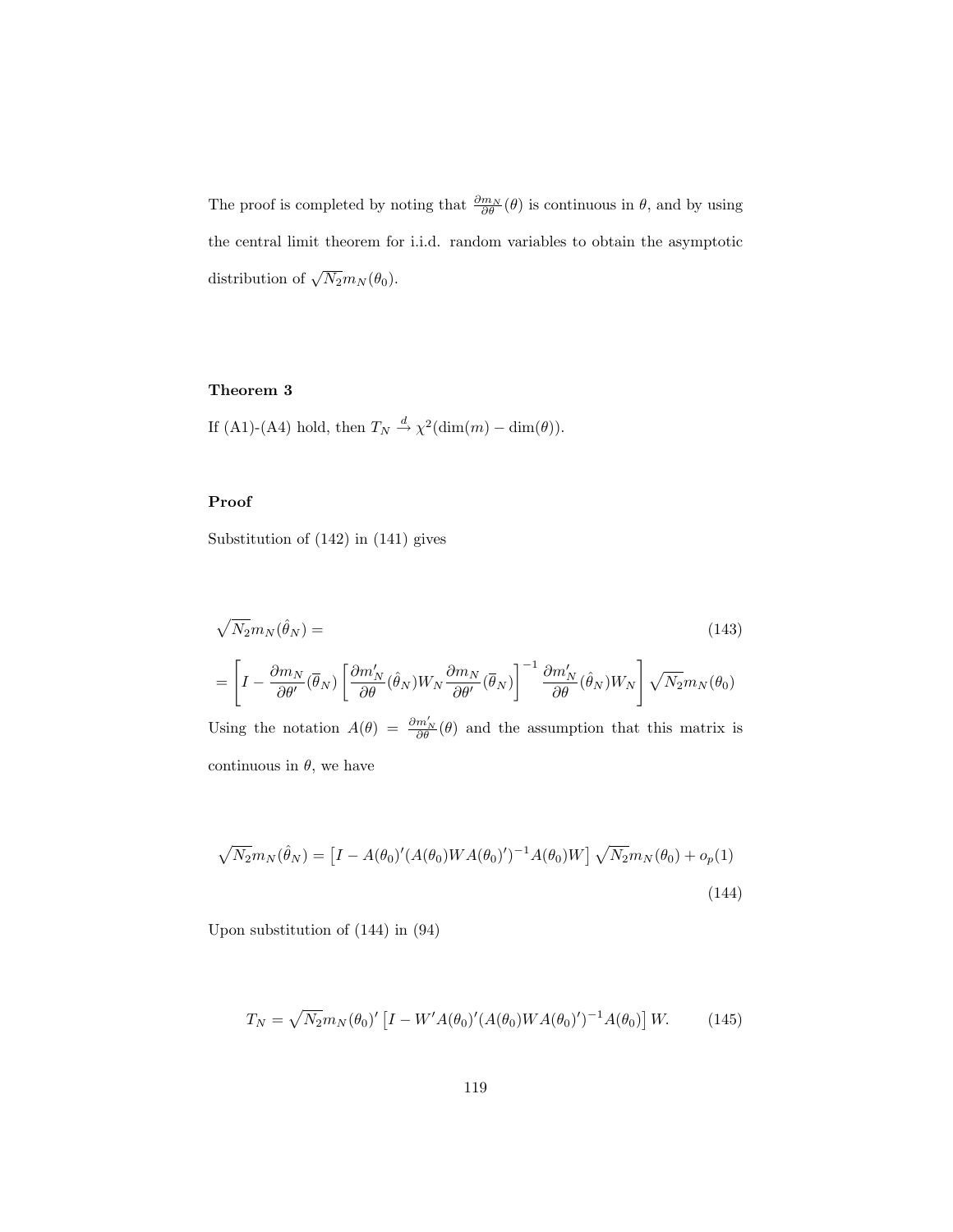$$
\begin{aligned} &\left[ I - A(\theta_0)' (A(\theta_0) W A(\theta_0)')^{-1} A(\theta_0) W \right] \sqrt{N_2} m_N(\theta_0) + o_p(1) = \\ &\left[ - \sqrt{N_2} m_N(\theta_0)' \left[ W - W' A(\theta_0)' (A(\theta_0) W A(\theta_0)')^{-1} A(\theta_0) W \right] \sqrt{N_2} m_N(\theta_0) + o_p(1) \end{aligned}
$$

If  $W = M(\theta_0)^{-1}$ , we can find a matrix  $M(\theta_0)^{-\frac{1}{2}}$  with  $M(\theta_0)^{-1} = M(\theta_0)^{-\frac{1}{2}}M(\theta_0)^{-\frac{1}{2}}$ . Then

$$
T_N = \sqrt{N_2} m_N(\theta_0)' M(\theta_0)^{-\frac{1}{2}}.
$$
\n
$$
\left[ I - M(\theta_0)^{-\frac{1}{2}} A(\theta_0)' (A(\theta_0) M(\theta_0)^{-1} A(\theta_0)')^{-1} A(\theta_0) M(\theta_0)^{-\frac{1}{2}} \right].
$$
\n
$$
M(\theta_0)^{-\frac{1}{2}} \sqrt{N_2} m_N(\theta_0) + o_p(1)
$$
\n(146)

Because  $\sqrt{N_2}m_N(\theta_0)'M(\theta_0)^{-\frac{1}{2}} \stackrel{d}{\rightarrow} N(0,I)$  and the matrix between [.] is idempotent with rank equal to  $\dim(m_N) - \dim(\theta),$  the result follows.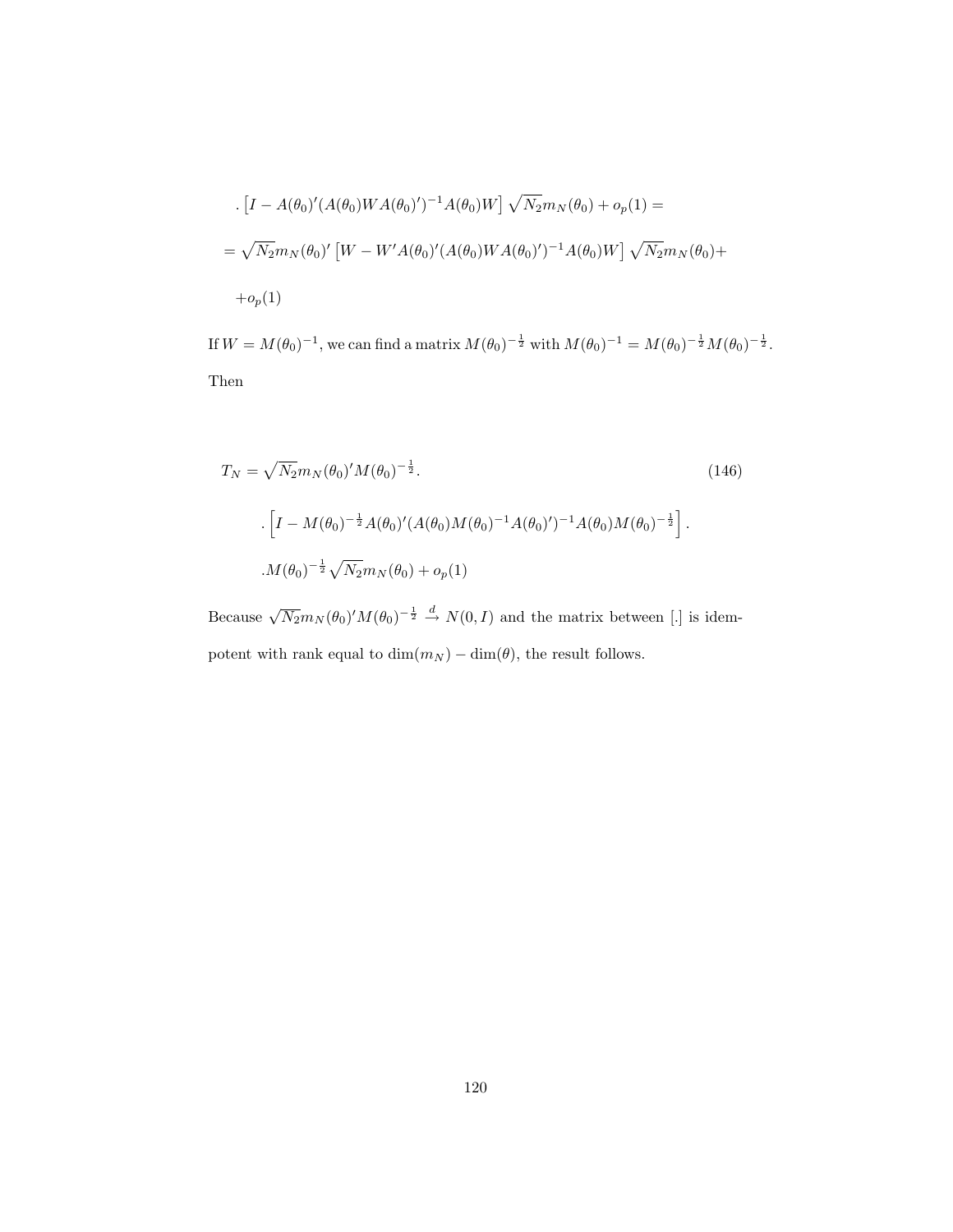

121